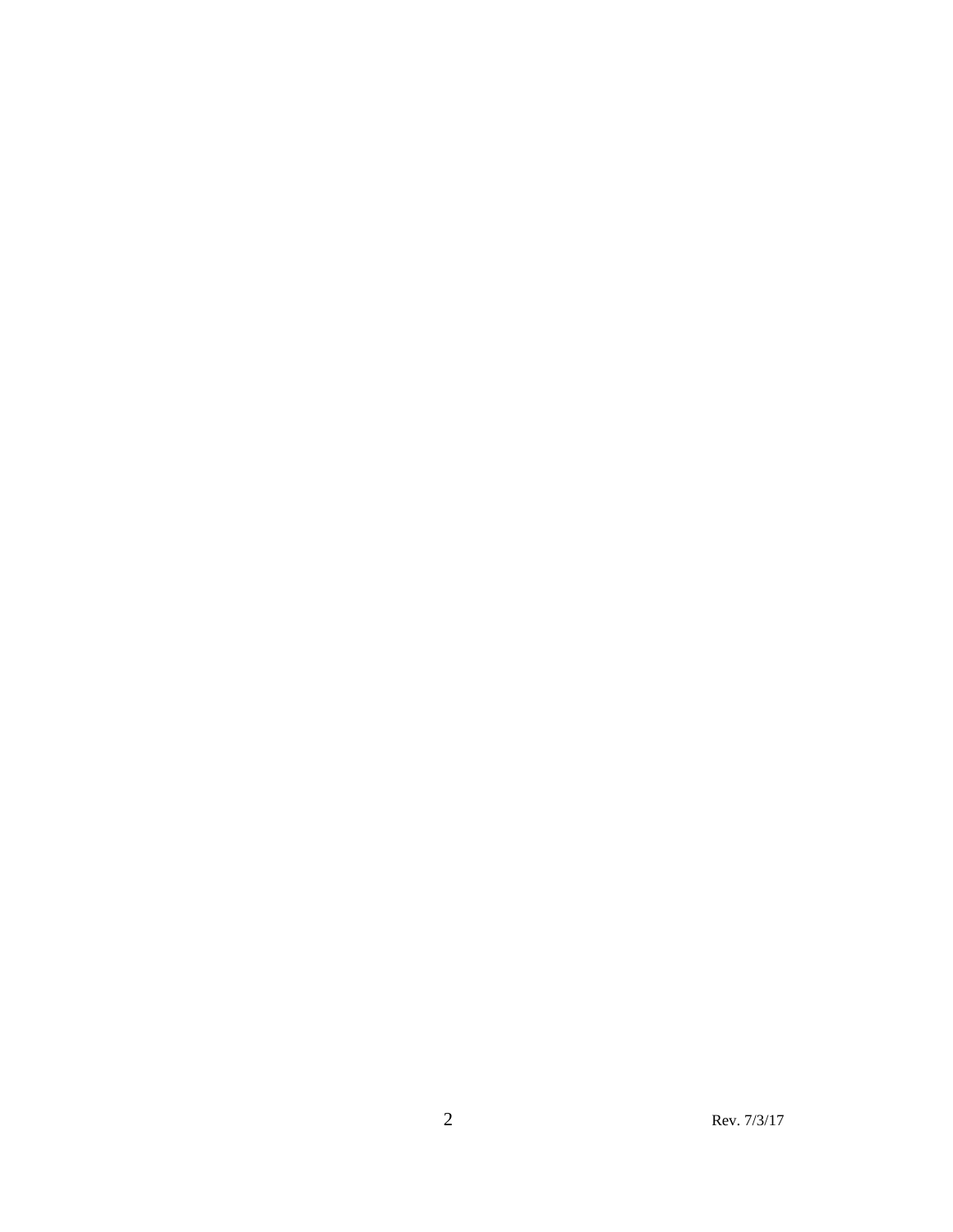## TABLE of CONTENTS

## <span id="page-2-0"></span>1. Information

## <span id="page-2-1"></span>2. Orientation

## 3. Curriculum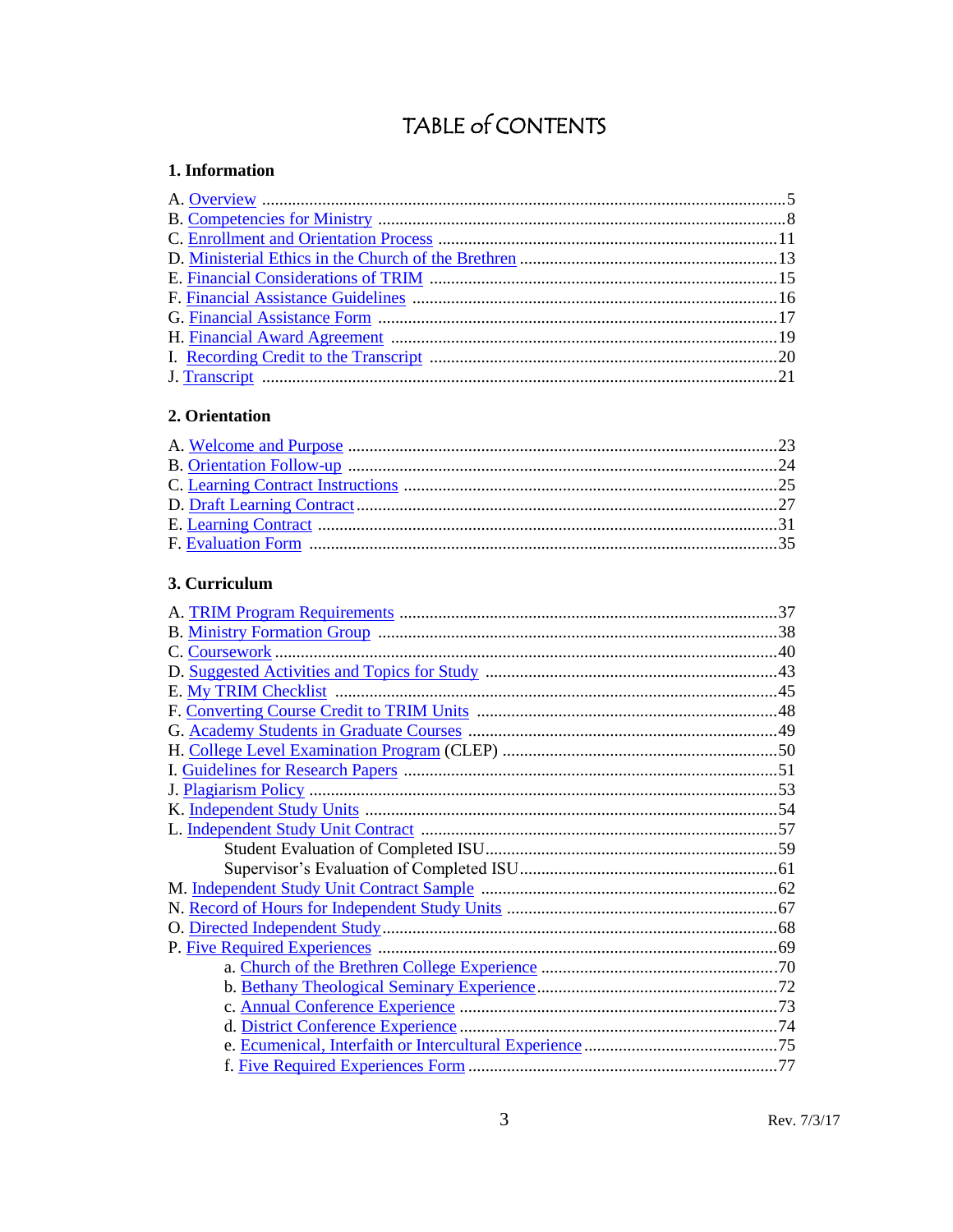## 4. Ministry Internship

## 5. Graduation

NOTE: As an attendee of a Brethren Academy event, you may be included in still photos, videotapes, news articles, informational brochures, or other media used to interpret the mission and purpose of Bethany Theological Seminary, the Church of the Brethren, Inc., and the Brethren Academy.

#### IF YOU ARE UNWILLING TO HAVE YOUR PHOTO USED FOR THESE PURPOSES, PLEASE CONTACT FRAN MASSIE SO THAT YOU ARE NOT INCLUDED IN ANY OF THESE MEDIA.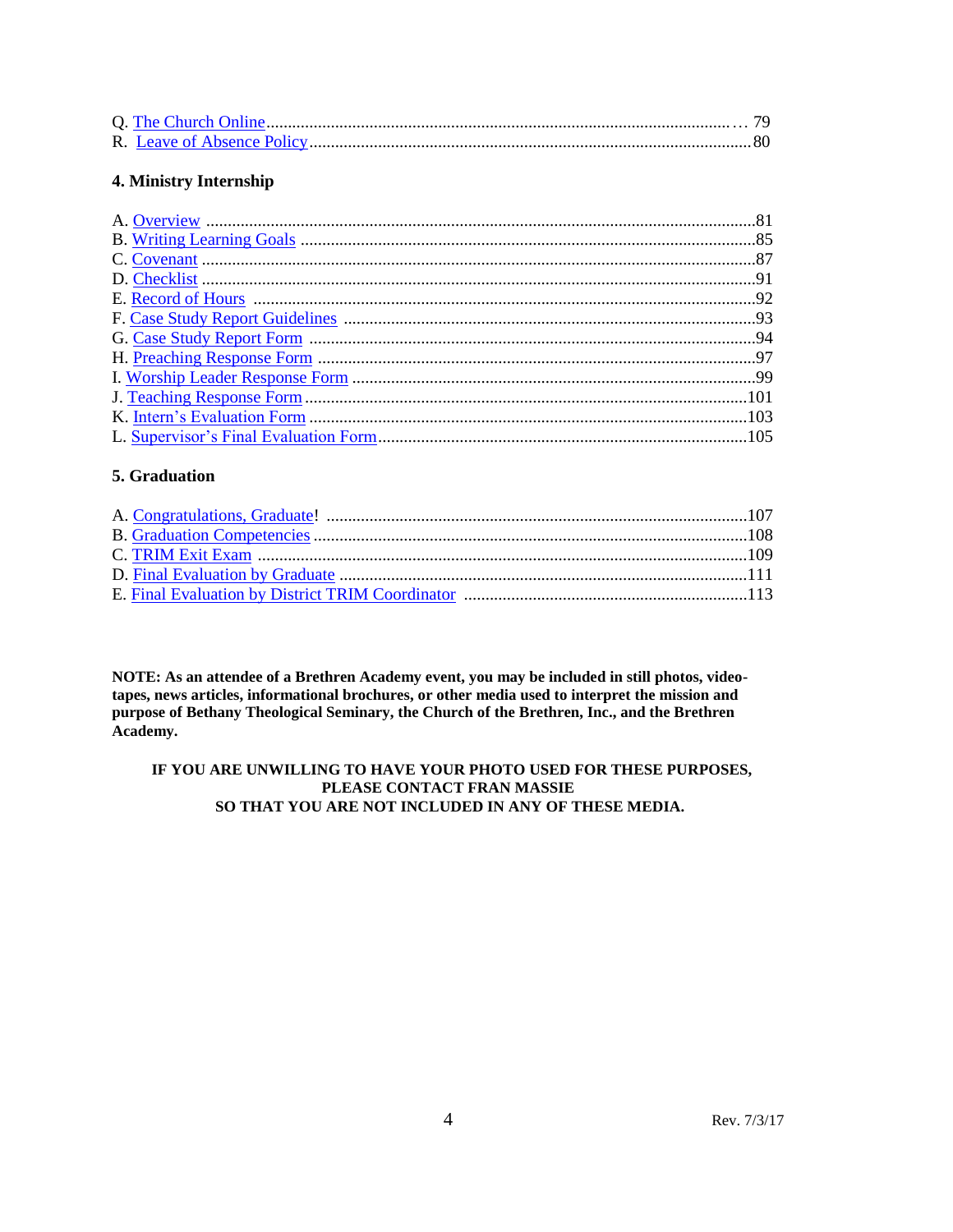## $1 - A$

## AN OVERVIEW

<span id="page-4-0"></span>*Then I heard the voice of the Lord saying, "Whom shall I send, and who will go for us?" And I said, "Here am I, send me!"* Isaiah 6:8

## **What is TRIM?**

TRIM is an approved ministry training program for the Church of the Brethren that provides the educational component required for ordination. TRIM is offered by the denomination, but districts make all decisions regarding ordination of people for ministry.

Ministry training in the Church of the Brethren has assumed a variety of forms across the years. In the historical "free ministry," which is still the practice in a small number of congregations, the mode of training is basically an apprenticeship. Those called to ministry take their place in an existing body of ministers in a congregation and learn to minister as they serve alongside and under the guidance of elders. It is more common, however, to find other modes of training for ministry. This is a result of the move in many congregations from an unsalaried, free ministry to a professional ministry, which may be full-time or bivocational.

The recommended route of training today, authorized by Annual Conference, is to attend four years of college and three years of graduate-level training at the denominational seminary. At the same time, there is an increasing need for other ways of training ministers. On one hand, a growing number of congregations are finding it difficult, if not impossible, to provide compensation for a full-time pastor. On the other hand, a growing number of people who have gifts for ministry find it difficult to become full-time students for seven years in order to pursue an undergraduate and graduate degree. Given this situation, the church has responded by providing alternative ways of training for ministry.

TRIM, short for Training in Ministry, is a program authorized by Annual Conference. It is one alternative program of training that

- 1. offers the same scope of training as a seminary education, but
- 2. offers it in a more abbreviated and more flexible version, so that
- 3. the training can be completed closer to home and, depending on the extent of prior educational experience, in as few as three to four years.

Like the recommended professional training route of college and seminary, TRIM consists of a combination of 1) general education, 2) biblical and theological studies, and 3) practical training in ministry. It is a compact program that allows students to design their own package of courses and other learning experiences within a balanced structure of activities.

## **TRIM Is Accredited**

If students wish to be ordained or certified for many professional positions, they must earn degrees or certification from universities, seminaries, and training programs that are "accredited," that is, they are recognized by an authorized accrediting agency, such as the North Central Association of Colleges and Schools or the Association of Theological Schools (ATS). All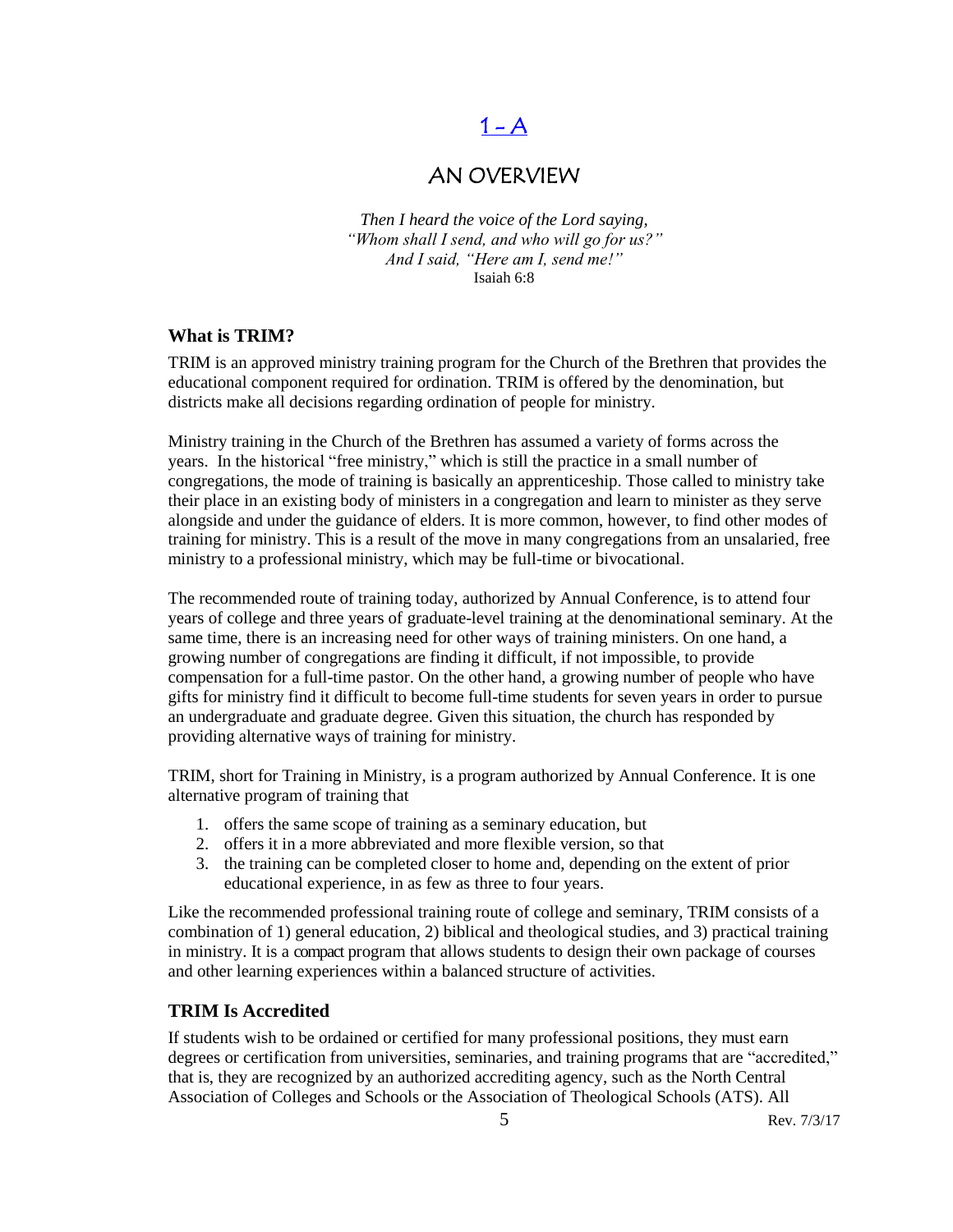accredited institutions, such as Bethany Theological Seminary, are periodically reviewed and subsequently listed in the Higher Education Directory published annually.

## **Who Offers the TRIM Program?**

Four Church of the Brethren partners have joined together to co-sponsor TRIM:

- Bethany Theological Seminary
- Church of the Brethren, Inc.
- The 24 districts of the Church of the Brethren
- The six Brethren colleges

Representatives of these partners meet as a denominational Ministry Advisory Council to review policy for several special training programs, including TRIM. Direct funding for TRIM comes from the Church of the Brethren and Bethany Theological Seminary.

All students enter TRIM with the approval and support of their district. Students who move to a new district while enrolled in TRIM shall notify the Brethren Academy Office, the district coordinator from the previous district and the district coordinator of the new district. In order to continue in TRIM, a student must have the approval and support of the new district.

## **The Brethren Academy for Ministerial Leadership**

The Brethren Academy for Ministerial Leadership, a partnership between Bethany and the Church of the Brethren administers a variety of ministry training programs including TRIM, Education for a Shared Ministry (EFSM), Academy Certified Training Systems (ACTS), and Seminario Anabautista Hispano (SeBAH-COB). The Brethren Academy offers the Sustaining Ministerial Excellence Advanced Seminar, a continuing education program, and reviews and grants continuing education units (CEUs) for opportunities offered by the denomination, agencies and districts. A staff team implements the programs of the Brethren Academy. The Director of the Brethren Academy for Ministerial Leadership oversees all work of the BAML. Additional staff includes the Coordinator of the TRIM & EFSM Ministry Training Programs, the Coordinator of Spanish-Language Ministry Training Programs and the Administrative Assistant.

A network of district-appointed district TRIM coordinators oversee the program in each district, providing guidance and support to students enrolled in many parts of the country. As in any ministry training program, district executive ministers, district ministry coordinating teams and local congregations also play a necessary and vital role in the lives of participants.

## **Who Can Participate?**

Those committed to Jesus Christ and the church who

- sense a call to set-apart ministry in the Church of the Brethren and are willing to test that call.
- need to fulfill the basic education requirements for ordination or to upgrade previous training.
- show gifts for ministry, which the person, the congregation and the district have all discerned and affirmed.
- are eager to grow and have the self-motivation to pursue a disciplined course of study for ministry.
- come into the Church of the Brethren from other church backgrounds.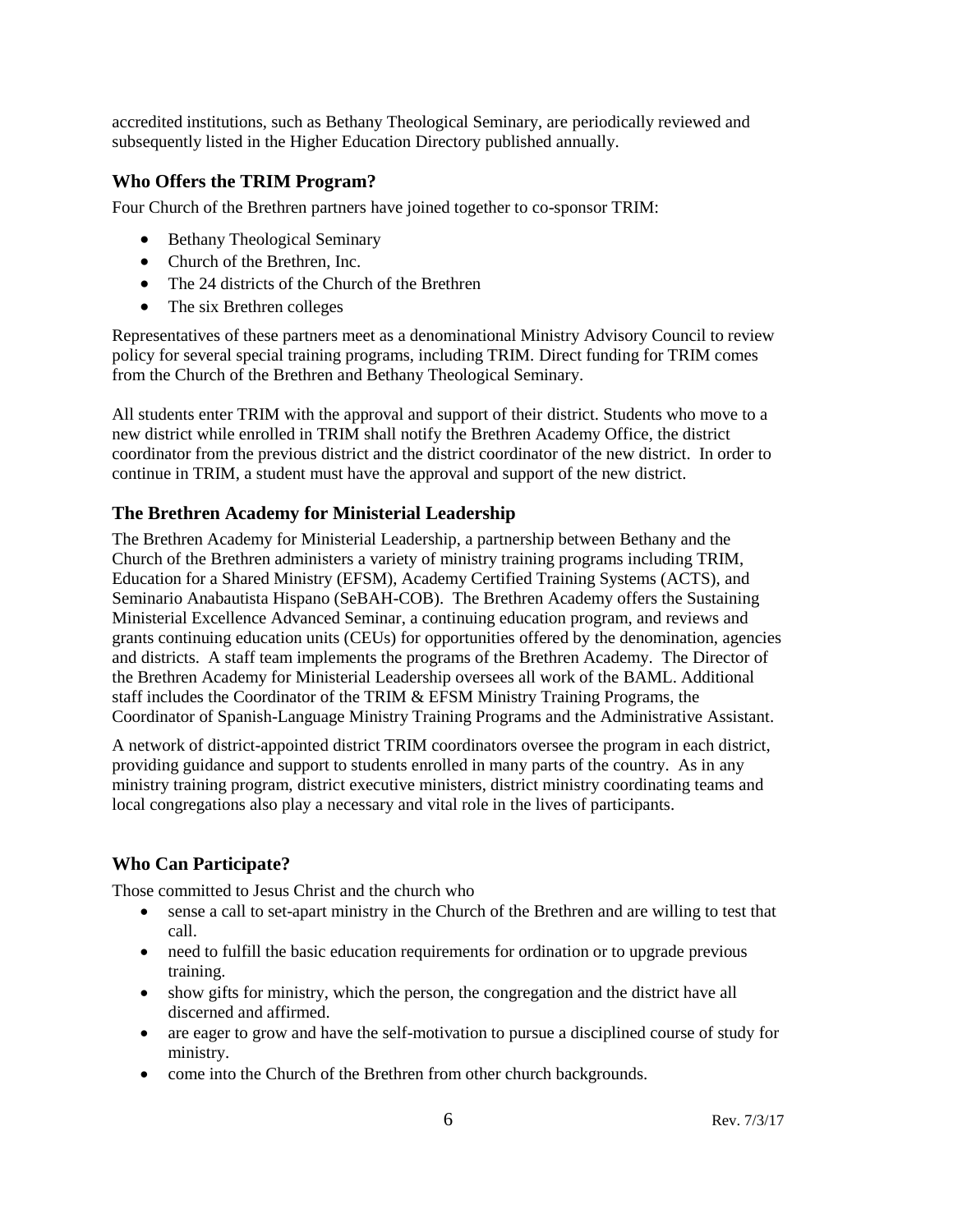## **District TRIM Coordinators**

Each district with students enrolled in the TRIM program appoints a district TRIM coordinator who will be the "on-site" supervisor and mentor for TRIM students. These individuals are a source of information and encouragement for students as they proceed through the TRIM program.

The activities of a district TRIM coordinator vary somewhat from district to district but generally include:

- Advising students on coursework and other TRIM requirements
- Approving completed work (ministry internship forms, Independent Study Units, etc.)
- Contacting students occasionally to maintain a good relationship
- Sending paperwork to the Brethren Academy office in a timely manner
- Arranging and/or facilitating a ministry formation group meeting with students on a regular basis (determined by coordinator and students)
- Keeping the district leadership up-to-date on the progress of students
- Conferring with the Coordinator or TRIM/EFSM as needed
- Attending periodic district TRIM coordinator gatherings, which may be in person or by other forms of communication (phone, Skype, ZOOM, etc.)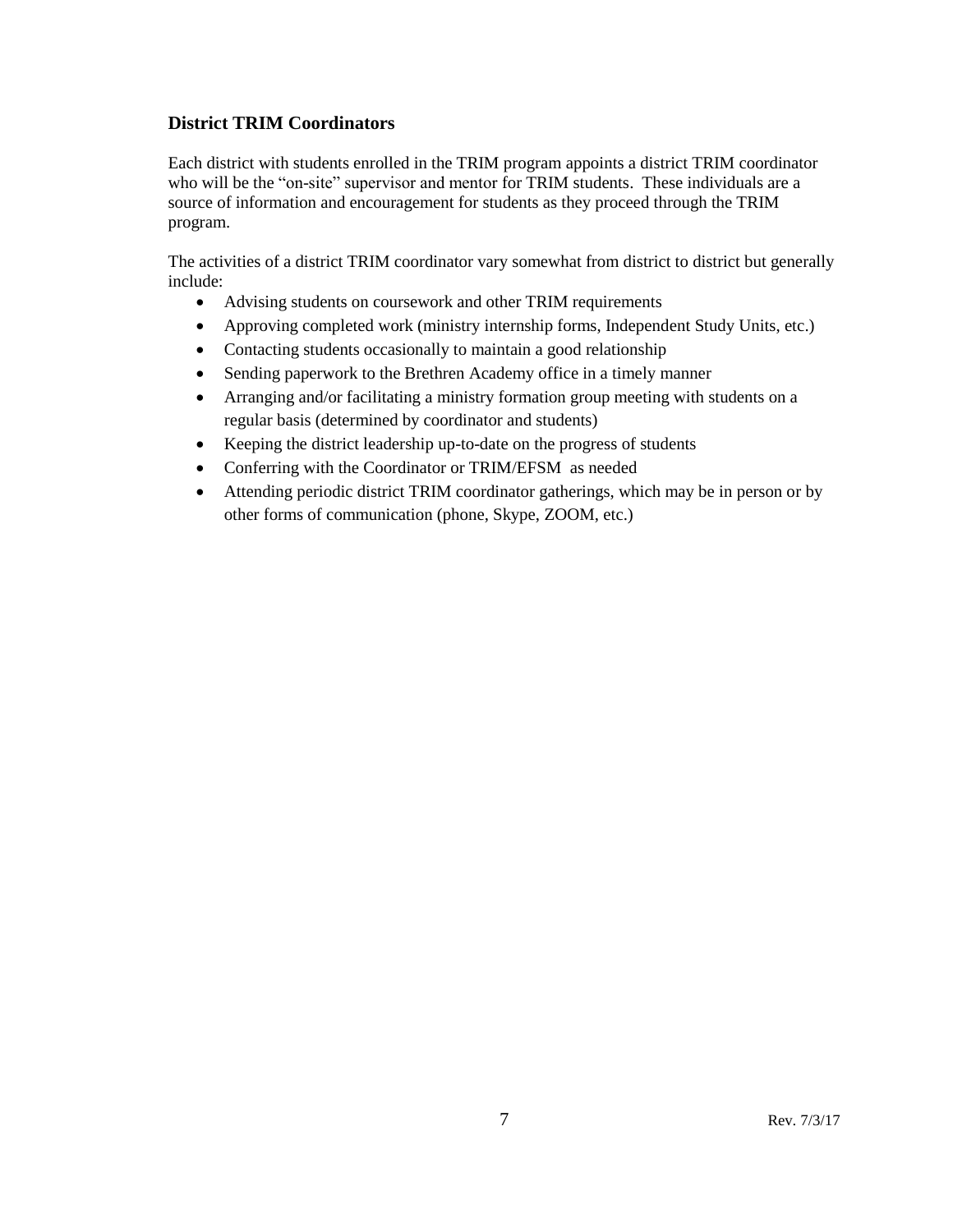$1 - B$  $1 - B$ 

## Competencies for Ministry: A User's Commentary

<span id="page-7-0"></span>The TRIM program has as its goal the preparation of individuals called to ministry. While no program can completely prepare one for the complexities that ministry involves, it should be the goal of every TRIM student to obtain a wide range of emerging and developed skills that will be a resource in the years ahead.

Below is a list of ministerial competencies as suggested by the Church of the Brethren Ministry Office in its Ministerial Leadership Manual. District TRIM coordinators and students are expected to observe these competencies as a guide for considering areas of study as well as a source of discussion in determining whether a well-balanced education program is being constructed and carried out that will provide a strong base for future learnings and solid ministry in the name of Jesus Christ.

#### **1. Familiarity with the biblical sources of the Christian community and competency in interpreting those sources:**

*The Bible bears witness to God's deeds and guides the church in its quest to live as God's people.* It is thus important for ministerial leaders to know the writings that comprise the Bible and the story of the people of God out of which these writings arose. It is also important that they acquire skills in interpreting scripture more effectively, and that they understand how and why Christians interpret the Bible differently. It is especially important that they be able to use scripture appropriately in the various ministries of the church, and that they be able to facilitate the study and discernment of the biblical message on the part of the congregation as a whole.

#### **2. Familiarity with and ability to reflect theologically on the history and social context of Christianity.**

*The story of God's people that begins in scripture continues on in the life and history of the church across the centuries.* It is thus important for ministerial leaders to be familiar with significant people, events, and issues in the ongoing story of the Christian community. It is also important that they understand how the church's story relates to and intersects with the wider world in which it develops. In addition to knowing the story, ministerial leaders need to be able to reflect on the story from the vantage point of faith: Where and how do we see God active in the church's story? Where and how do we see the church responding faithfully or unfaithfully as the people of God?

## **3. Awareness of the contextual character of particular Christian traditions, especially as found in the North American setting and in global settings of developing Christianity.**

*Christians have one Lord, one faith, one baptism, but the way they confess and practice their faith differs widely from age to age, from place to place, and from one society to another.* It is thus important that ministerial leaders understand the way in which the language, symbols, and practices of various Christian groups bear the imprint of their cultural context. It is important that they be familiar with significant features of the North American setting of most Brethren communities, including the growing cultural diversity in our midst. It is also important that they appreciate how and why believers elsewhere in the world may experience life differently and express their faith differently.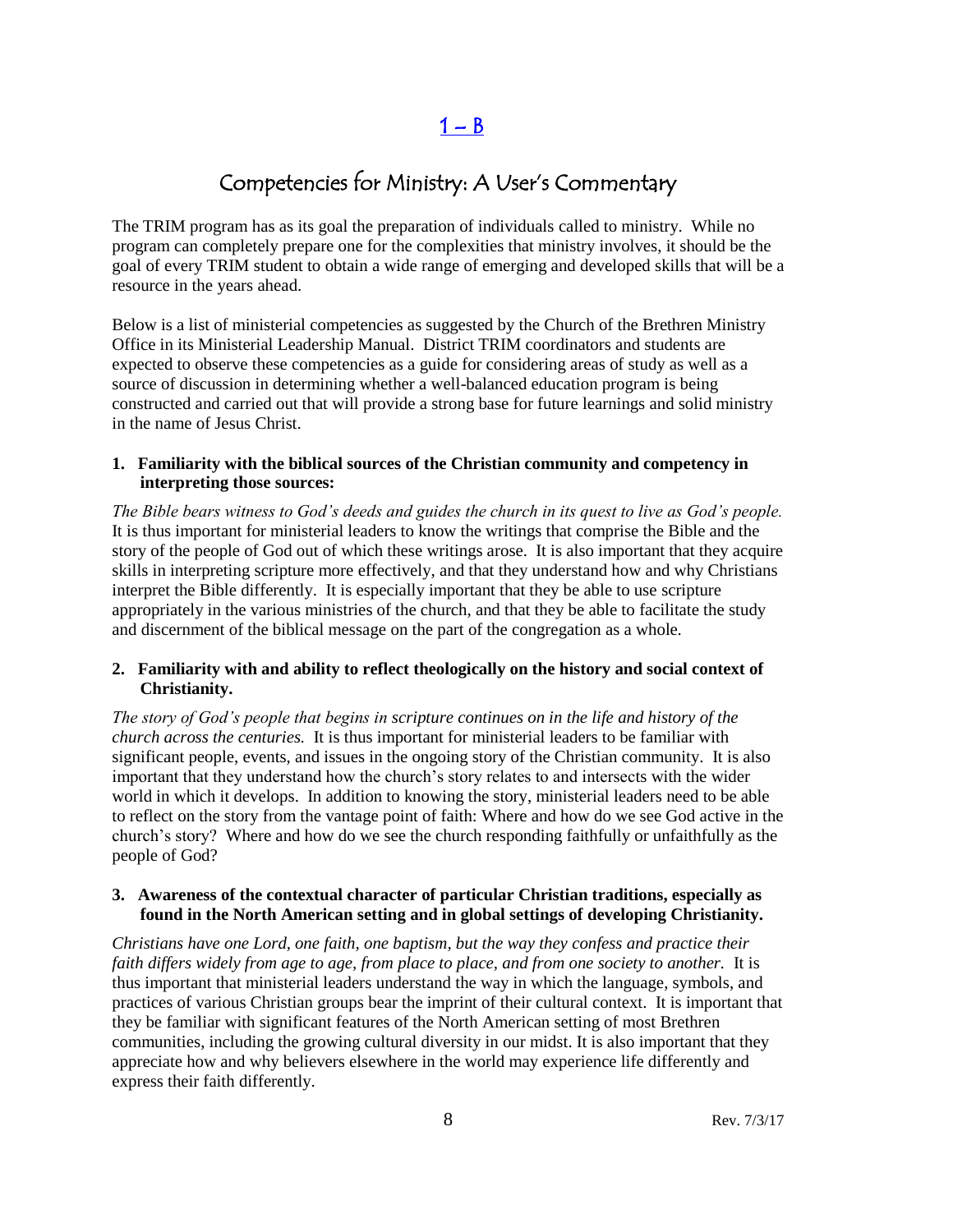#### **4. Familiarity with and ability to reflect theologically on the heritage of the Believers' Church tradition:**

*Within the wider Christian story, Brethren are one of several groups that share a heritage known as the Believers' Church tradition.* It is thus important that ministerial leaders be conversant with this historic movement, the movements out of which the Brethren and other Believers' Church groups emerged. It is important that they understand some of the characteristic themes and emphases of the Believers' Church, such as believer baptism and discipleship. It is also important that they be familiar with some of the particular people and events that shaped the history of the Brethren. And it is important that they be able to interpret the beliefs, practices, and polity of the Brethren in terms of their biblical basis, historical development, and significance for the church today.

## **5. Ability to articulate faith in language that is theologically informed and culturally persuasive.**

*As Christians, we celebrate the good news of God's love for us in Jesus Christ. All too often, however, we are unable to communicate that good news in a clear and convincing manner.* It is thus important that ministerial leaders acquire and demonstrate skills in theological reflection. It is important that they be able to demonstrate how the convictions they hold relate to the Bible, the shared heritage of the wider church, and the beliefs and practices of the Brethren. It is also important that they be able to show how the Christian message engages and challenges the values of the dominant culture. And it is important that they be able to communicate the good news with clarity and credibility in a variety of settings, within and beyond the church.

## **6. An understanding of the congregation informed by both theological heritage and learnings from the human sciences:**

*The life of faith is a life in community, and the place where we experience community with other believers on an ongoing basis is the congregation.* It is thus important that ministerial leaders be familiar with biblical images and models of the church as the people of God. It is important that they are able to describe key features of the Believers' Church view of the faith community and how they may be embodied in the life of a congregation. It is also important that they acquire a systemic understanding of the congregation and so be better able to deal with the dynamics at work in congregational life. And it is important that they be able to reflect critically on significant issues affecting the life and health of congregations at the present time.

#### **7. Ability to articulate a vision of ministry congruent with one's sense of vocation and appropriate to the ministry context in which that vocation will be practiced:**

*Central to our understanding of ministry is the belief that ministry is not simply an occupation, but rather a vocation.* It is thus important that ministerial leaders be able to describe the nature and development of their sense of calling. It is important that they be able to discuss how their sense of vocation relates to biblical models of ministry and to the understanding of ministry in the Church of the Brethren. It is also important that they be familiar with significant features of the ministry setting in which they are or will be serving, whether a congregation or other placement. And it is important that they be able to distinguish helpful and unhelpful understandings of the role of the ministerial leader.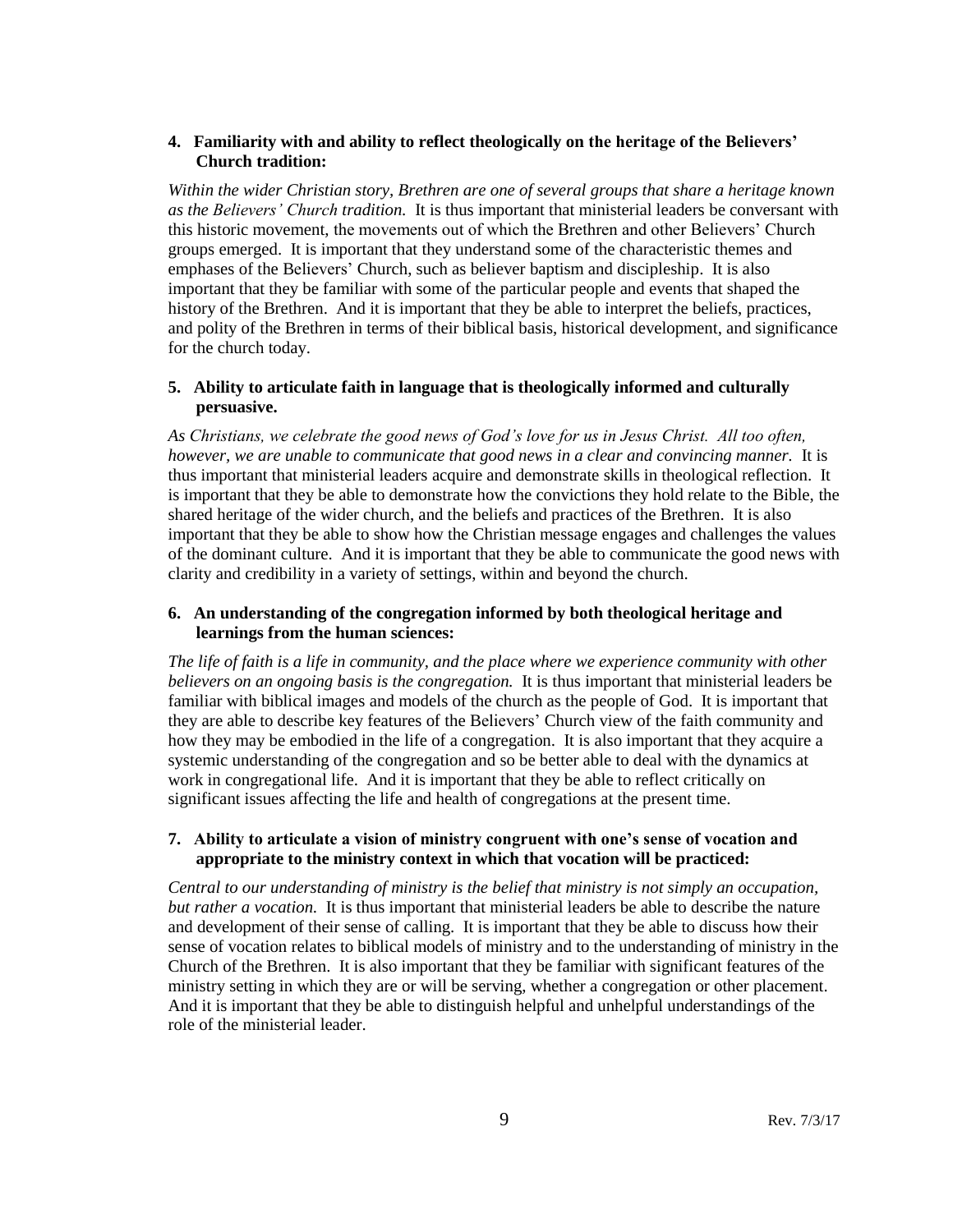#### **8. Ability to nurture and reflect critically on the spiritual formation of self and others, including ethics for ministry and life in community:**

*The life of faith is more than believing and doing; it is an unending process of spiritual formation and transformation.* It is thus important that ministerial leaders be able to articulate their own spiritual autobiography and identify critical issues for continuing development. It is important that they be familiar with some of the classical disciplines for spiritual growth, including prayer and Bible study. It is also important that they be familiar with several contemporary models for understanding moral or faith development in individuals and groups. And it is important that they are aware of key issues in ministerial and congregational ethics as addressed by Annual Conference, and exhibit skills in processing concrete cases related to these issues.

#### **9. Skills in interpersonal relationships, in mediating conflict, and in building community:**

*Healthy congregations are places where people know how to relate to one another in constructive ways, even in the midst of conflict and controversy.* It is thus important that ministerial leaders understand how differing personality types and styles of interaction affect the life of a group. It is important that they have developed skills in listening and cultivating communication. It is important that they be familiar with resources from scripture, Brethren heritage, and conflict theory that can help persons deal with conflict in constructive ways. And it is important that they be able to apply conflict mediation skills to concrete situations, as demonstrated through role plays, case studies, etc.

#### **10. Ability to provide effective leadership in congregational and other church-related arenas of ministry:**

*The quality of leadership frequently determines whether a group will be able to carry out its mission.* It is thus important that ministerial leaders be able to articulate an understanding of leadership informed by biblical, theological, and sociological perspectives. It is important that they be able to identify their own leadership style and assess the particular strengths and weaknesses of that style. It is also important that they be able to demonstrate skills in the various arenas of ministry related to their vocation, skills in preaching, worship, pastoral care, teaching, and administration. And it is important that they be able to identify ways of calling forth and nurturing others' gifts for ministry.

## **11. Ability to integrate biblical and theological understandings with the practice of ministry:**

*Understanding that is not embodied in practice is worthless. Practice that is not guided by understanding is shallow.* The overarching competency therefore that ministry education seeks to achieve is the ability to practice ministry in a biblically and theologically informed manner. One of the marks of this competency is an ability to bring biblical and theological understandings to bear on concrete ministry situations, whether in actual practice or in case studies. Another is the ability to respond in discerning ways to the questions of peers and teachers regarding the meaning and practice of ministry. However assessed, integration of understanding and practice is the crucial test of competency for ministry.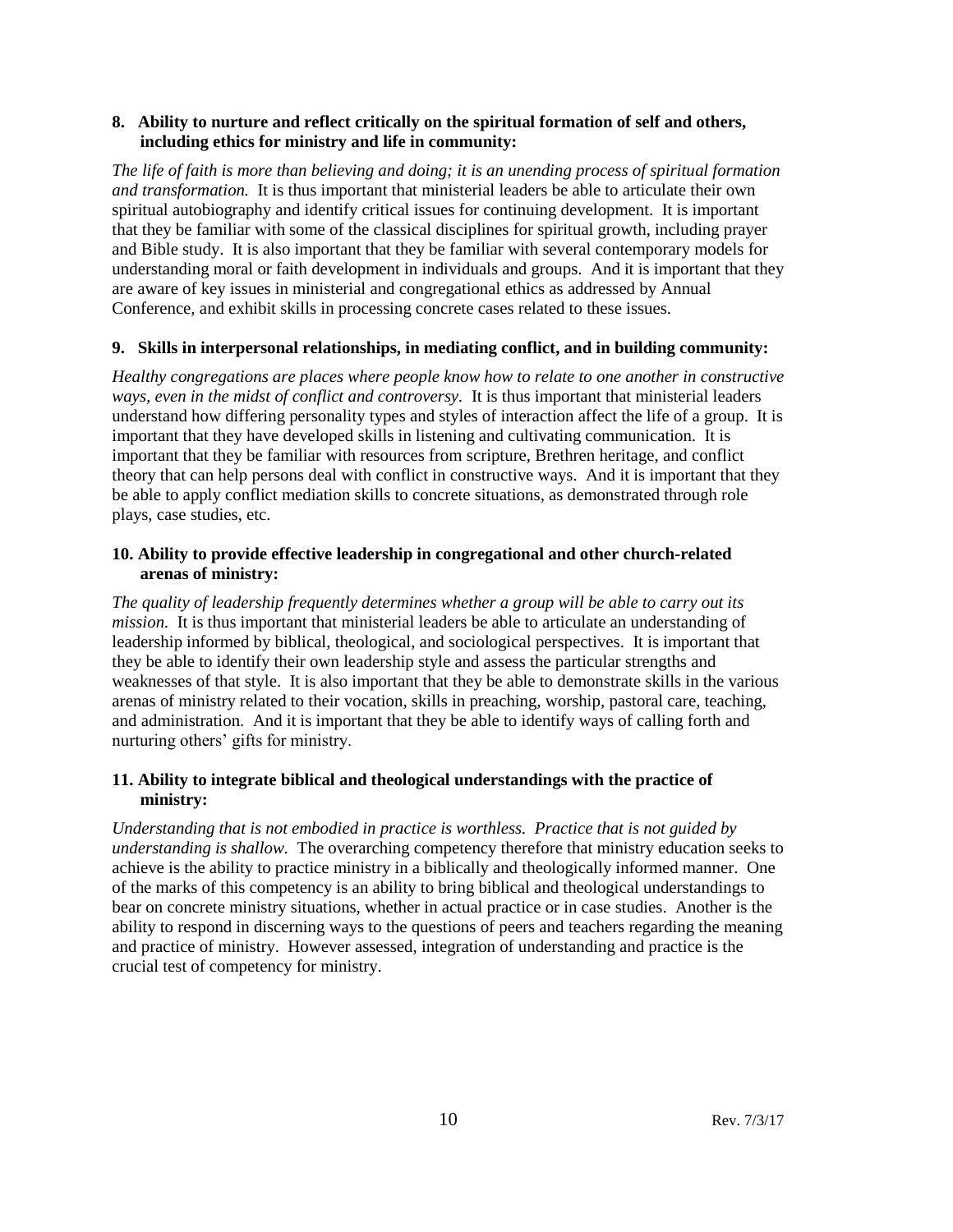## $1 - C$

## STUDENT ENROLLMENT and ORIENTATION

<span id="page-10-0"></span>If you are enrolling in TRIM, you are doing so by invitation of your district. A district executive minister determines whether to recommend a person for TRIM, preferably in consultation with the district TRIM coordinator, so someone has already identified you as a person with gifts for ministry and affirmed your own sense of calling to serve the church as a minister. First, however, you must meet the requirements for enrollment.

A high school diploma or GED is a prerequisite for entrance into the TRIM program. The application and acceptance processes into TRIM are as follows:

- The district executive minister must complete the "Profile on Prospective Student" form, sign the form, and mail it to the Brethren Academy office. Districts must also secure a criminal background check on prospective students.
- When the Academy office receives a profile on a prospective student, the director mails or emails a TRIM application and the TRIM fact sheet.
- The student completes the TRIM application and mails it to the Academy office with the current enrollment fee, presently established at \$350. Districts differ in their determination of who pays this enrollment fee. As a courtesy, the Academy office mails a copy of the completed application form to the district.
- As an application is considered, Academy staff may wish to interview the student by telephone.
- A letter will be sent from the Coordinator of TRIM and EFSM Ministry Training Programs (hereafter in this section referred to as Coordinator of TRIM/EFSM) to the student and districts regarding the acceptance of the student.

Students who are accepted into the TRIM program are required to attend a four-day orientation program at Bethany Theological Seminary in Richmond, Indiana. All expenses during orientation are paid for by the Academy, but students are responsible for travel expenses to and from Richmond, Indiana, and for the books required for an online course. Orientation registration deadlines are strictly observed. Please contact the Brethren Academy for upcoming orientation dates.

Prior to orientation, students must request transcripts from all previous educational institutions and have them sent to the Brethren Academy office. These transcripts need not be official and may be copies. This is an essential resource for determining the trajectory of the student's program, and will determine the number and types of courses needed to complete the program.

At the orientation, new students will

- Have completed required reading prior to arrival for the course "Servant Leadership." A complimentary copy of this book or books is sent to each enrolling student. Students will write a paper about the book(s) following orientation.
- Attend the first session of an eight week, online course called "Introduction to Biblical Studies."
- Receive a detailed explanation of the TRIM program.
- Take the Biblical Theological Awareness Inventory, a required exam for all students entering the program.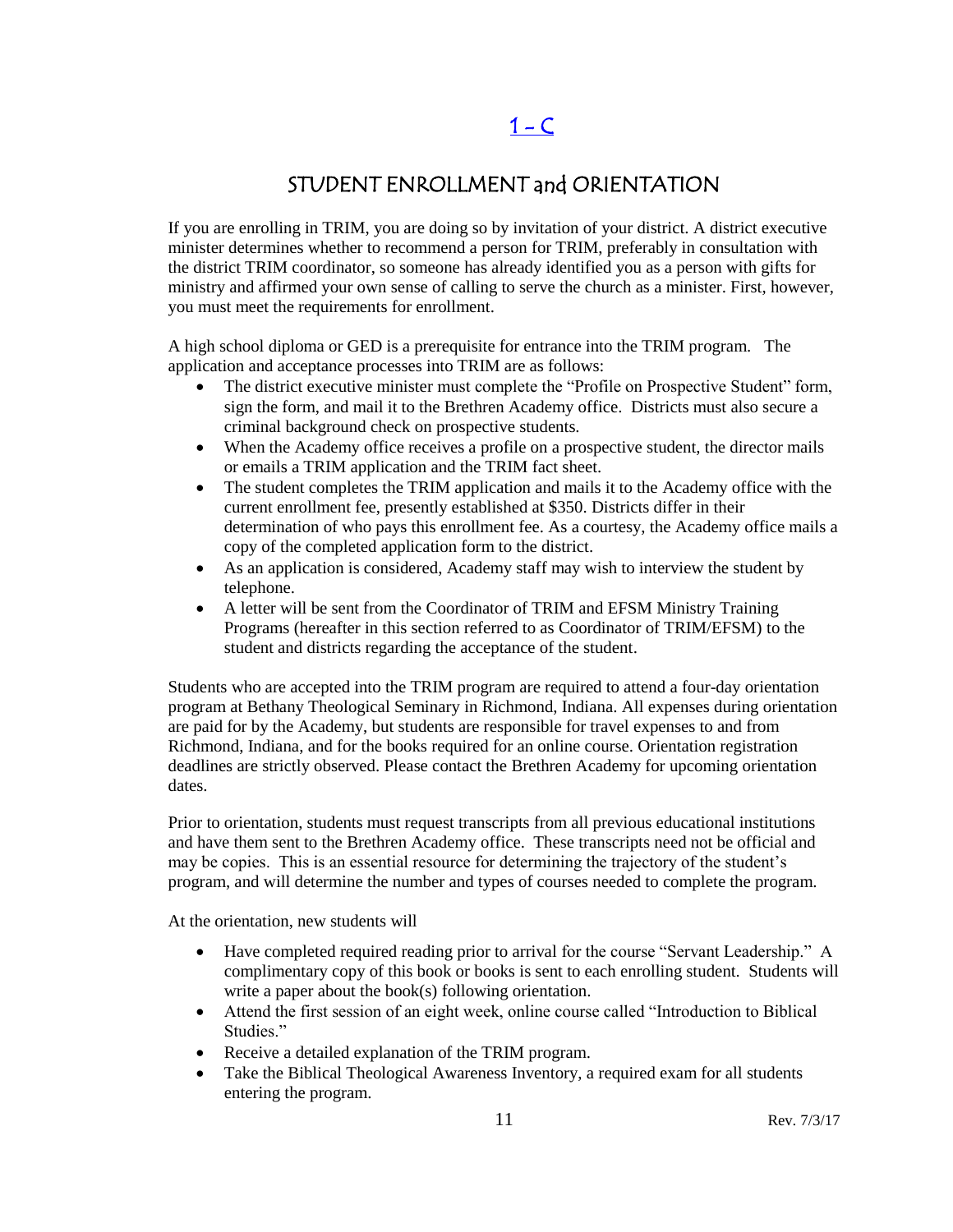Have opportunities to meet other students and church leaders for worship and conversation.

Immediately following the on-campus orientation, new students will meet with their district TRIM coordinator (face-to-face or by phone) to complete the learning contract. The learning contract must be signed by the district TRIM coordinator and sent to the Coordinator of TRIM/EFSM for approval within six weeks following the on-campus orientation.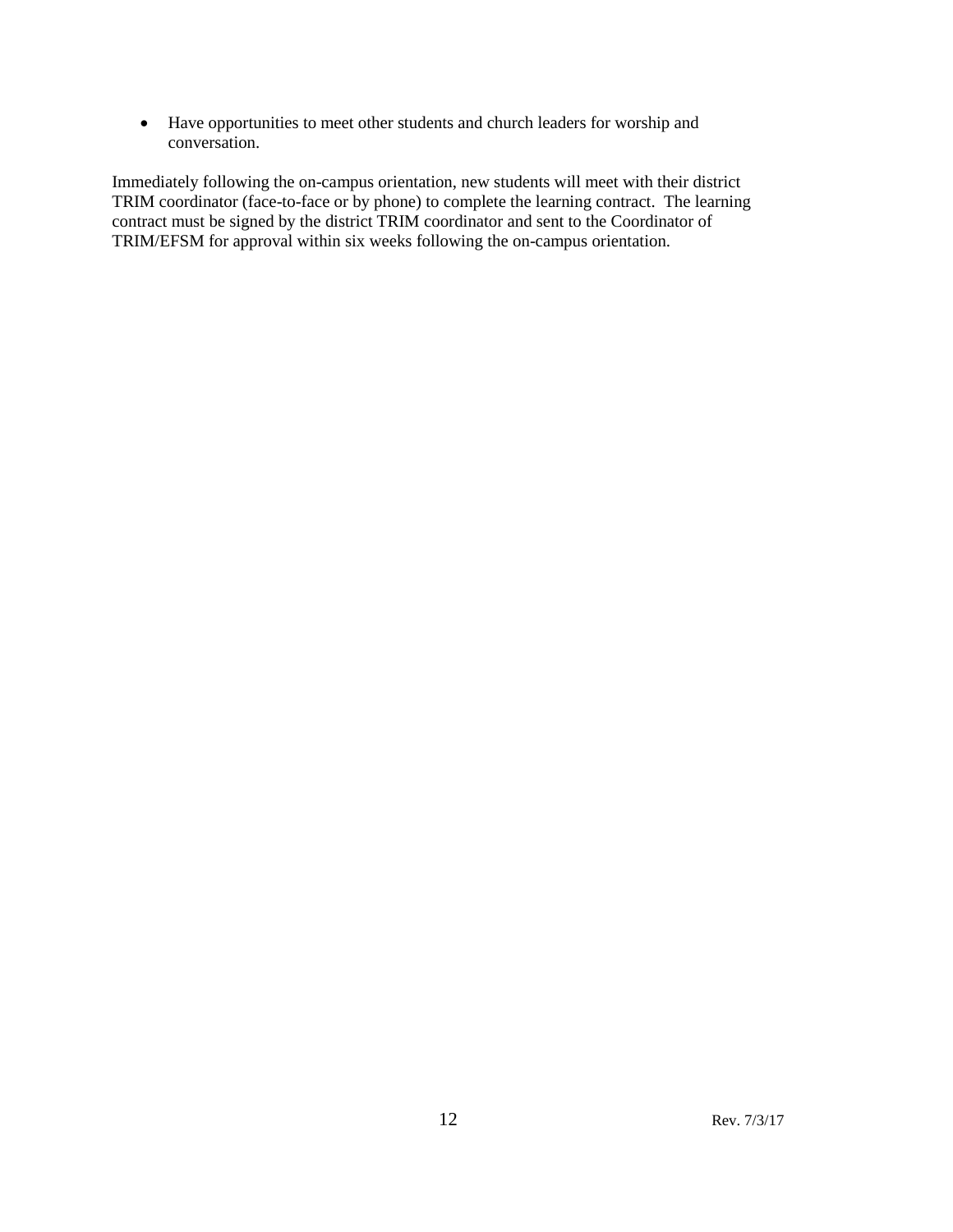## $I - D$

## <span id="page-12-0"></span>MINISTERIAL ETHICS in the CHURCH of the BRETHREN

We live in a time when the wider church has been greatly damaged by those in leadership who have not taken their role as ethical leaders seriously. While we are all humans who make mistakes, those called to ministry need to be very aware of the visible and honorable place they occupy in the church.

To be clear about ethical boundaries for ministers, included in your TRIM manual is a section of the code of ethics from the current Church of the Brethren Ethics in Ministry Relations paper that was adopted by Annual Conference in 2008 (For the complete document, please see "Ministerial Ethics," [http://www.brethren.org/ac/ac\\_statements/\)](http://www.brethren.org/ac/ac_statements/). In addition, each of the Church of the Brethren districts provides ethics training on a regular basis which pastors are required to take periodically.

## **CODE OF ETHICS FOR MINISTERIAL LEADERS**

We believe that we have been called by God, through the church, to the set-apart ministry in the Church of the Brethren. It is our calling and our function to lead and facilitate the church in its mission to obey and serve Christ and to witness to the good news of the gospel. We are committed to fulfilling the trust the church has placed in us by maintaining a high standard of Christian conviction, by sincerity of purpose, by nurturing and sharing our gifts, and by integrity of our character. We are dedicated to upholding the dignity and worth of every person who seeks or is reached by our care and proclamation. In order to uphold our standards we, as ministers in the Church of the Brethren, together and individually covenant to live out the following:

#### **Integrity of the Ministerial Life**

- A. I will be true to the Judeo-Christian scriptures in my preaching, teaching, and manner of living.
- B. I will be true to Christian convictions as revealed in the Bible and interpreted, taught to, and nurtured in me by the church under the guidance of the Holy Spirit.
- C. I will live with integrity, upholding my commitments to God, to others, and to the church.
- D. I will exercise a lifestyle consistent with the teachings of Jesus, giving serious attention to Annual Conference statements.
- E. I will assume responsibility for my physical and emotional health and for my spiritual growth and enrichment. I will strive to maintain reasonable expectations for myself and not allow others' unreasonable expectations to endanger my well-being.
- F. I will treat members of my family with Christian love and respect.
- G. I will treat my congregation and parishioners with Christian love and respect.
- H. I will be a good steward of all of my resources, managing them to live within my income.

#### **Integrity of the Ministerial Call**

I. I will support the basic beliefs and practices of the Church of the Brethren as determined by Annual Conference.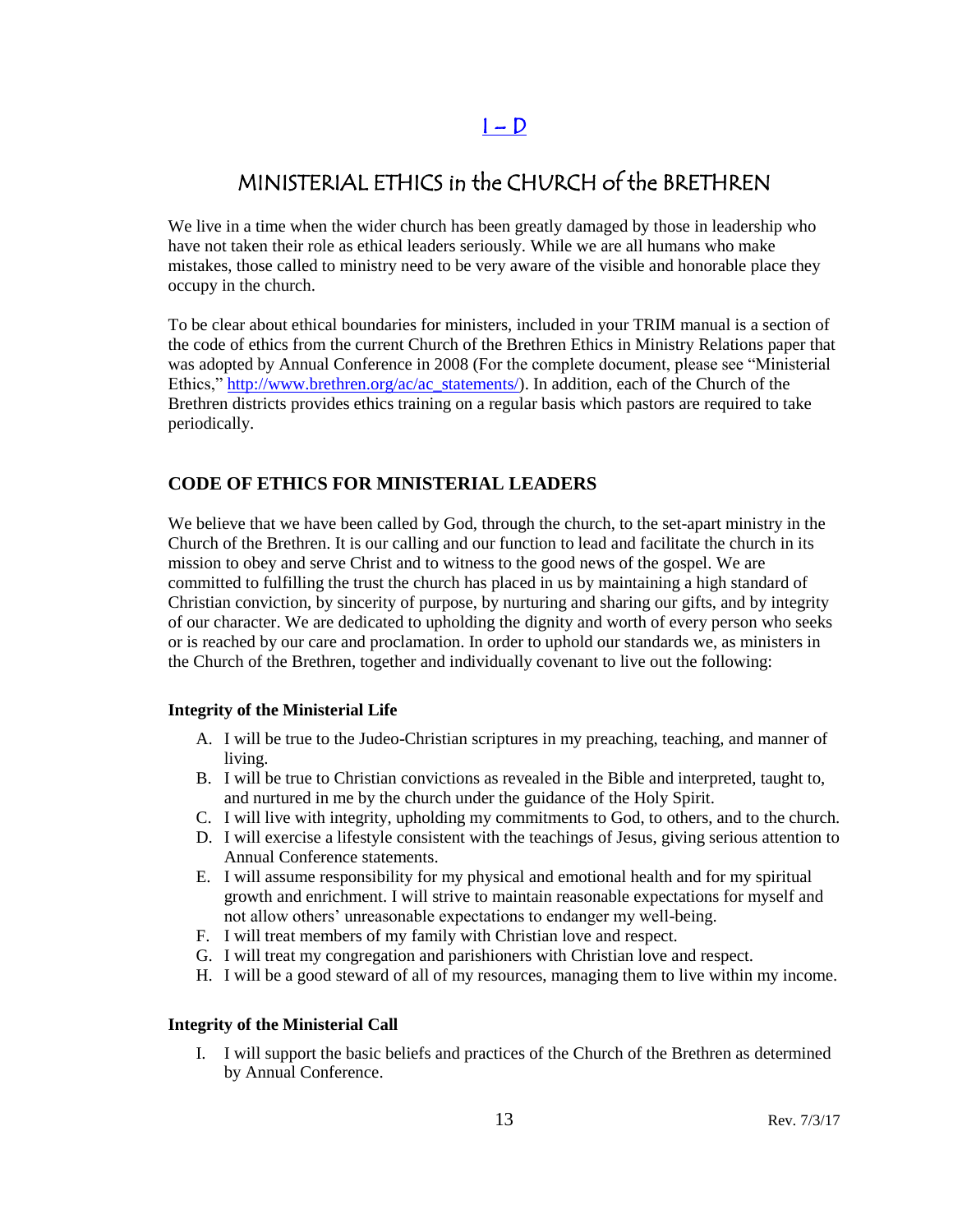- J. I will respect the privacy of individuals and will not divulge information obtained in confidence without expressed permission. When an individual is a danger to self or others, however, I will take appropriate action, even when this breaks confidentiality.
- K. I will report all cases of suspected child abuse. I will be knowledgeable of and act in accordance with the mandated reporting requirements of professionals within my state.
- L. I will not exchange or tolerate scandalous, malicious, or inaccurate information concerning others.
- M. I will give credit for all sources quoted or extensively paraphrased in sermons and prepared papers. I will honor all copyrights.
- N. I acknowledge that education is a lifelong process, and will seek out opportunities to continue to grow spiritually and in ministry skills.
- O. I will honor the ministry of clergy colleagues in our denomination and in the larger Christian community, striving to work with them in a collegial manner. I will not proselytize people from other churches. I will only perform ministerial services, such as weddings, funerals, baptisms, anointings, pastoral counseling, and critical pastoral care, in another congregation at the request of the current pastor and that build up the ministry and mission of the body of Christ in that place.
- P. I will honor the ministry of pastors in my former parishes. It is inappropriate to be involved in the pastoral ministry of a congregation after leaving it or upon retirement, or to perform ministerial services, or to cultivate such relationships with former parishioners, if it hinders the ministry of the congregation and pastor. I will only perform ministerial services, such as weddings, funerals, baptisms, anointing, pastoral counseling, and critical pastoral care, in a former congregation at the request of the current pastor.
- Q. Whenever serving in another category of ministerial leadership (i.e., chaplain, professor, denominational leader, retired, etc.) than pastoral/congregational ministry, I will honor the ministry of my pastor and congregation by being aware of my informal authority. I will not exert undue influence in the internal workings of my congregation.
- R. In the event of a complaint against me, I will participate in the denominational process for dealing with complaints of ministerial misconduct.

#### **Integrity of the Ministerial Relationship (Fiduciary Responsibility)**

- S. I will not misuse the trust placed in me and the unique power inherent in my role by exploiting in any way those who seek my help or care.
- T. I will not use my office or authority to apply influence upon a parishioner or others in order to secure bequests, gifts, loans, or financial gain that would personally benefit me.
- U. I will not expect nor seek financial favors or gratuities because of my position.
- V. I will be responsible and honest in the management of all resources and funds entrusted to my care in the course of my employment.
- W. I will not enter into "dual relationships" with parishioners that result in a "conflict of interest" that could personally benefit me.
- X. I will not engage in pastoral counseling that extends beyond the limits of my training and experience. I will use appropriate consulting and referral services.
- Y. It is unethical to take advantage of the vulnerability of any person by causing that person to engage in sexual activity or conduct with me. I will not engage in sexual activity with any person other than my spouse. Such behavior would be especially egregious within the church or ministry agency I serve.
- Z. I will not engage in any form of child abuse—sexual, physical, or emotional.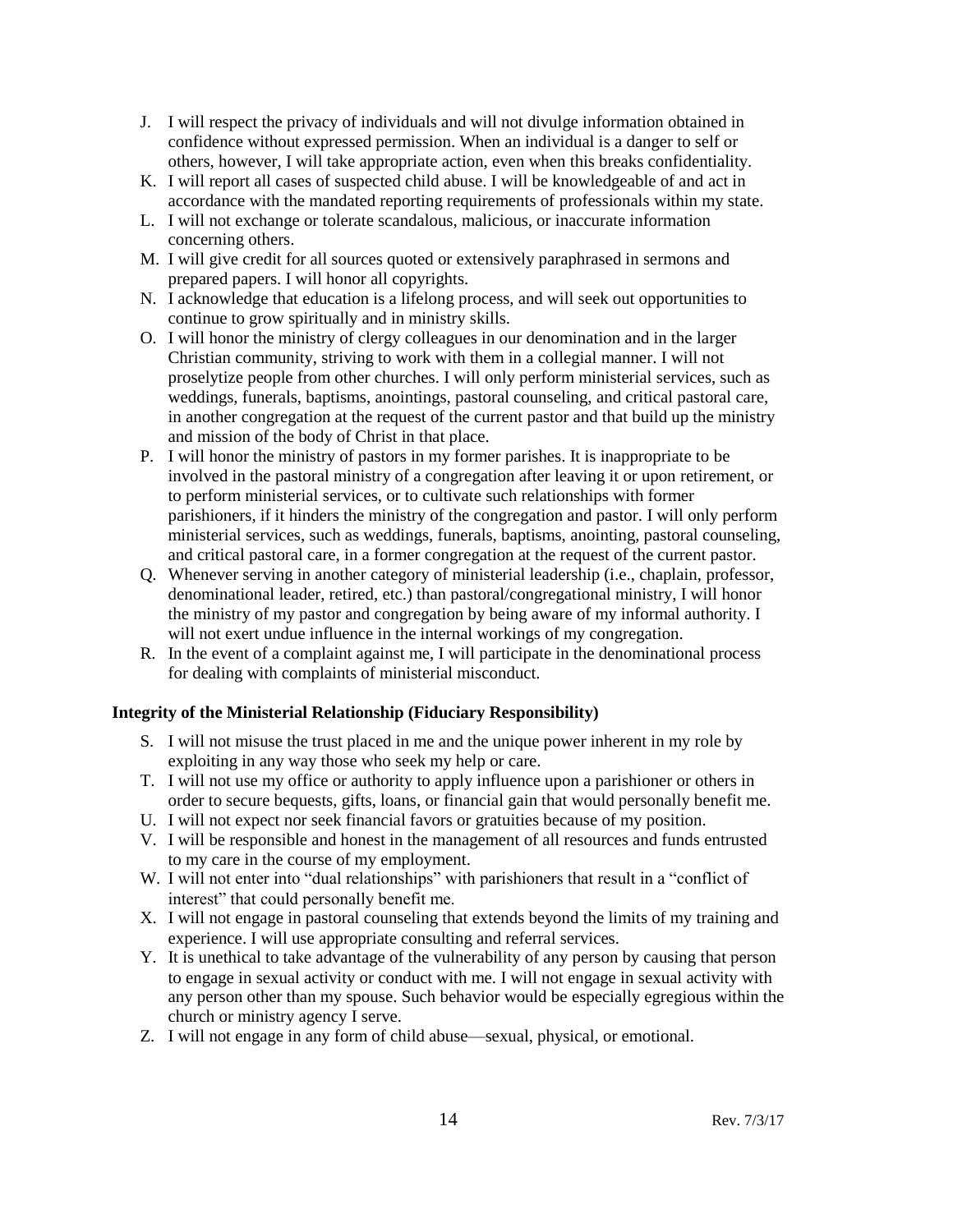## $1 - E$

## FINANCIAL CONSIDERATIONS of TRIM

<span id="page-14-0"></span>*"Count well the cost," Christ Jesus says, "when you lay the foundation."* So begins the hymn whose translated words were written by the first leader of the Church of the Brethren, Alexander Mack. Entering TRIM students are encouraged to take these words to heart, for a ministry training program requires time, thought, and a strong commitment of one's life to Jesus Christ. In addition, there are financial costs whenever one embarks on an educational venture. While God does provide in miraculous ways, TRIM students often have many financial responsibilities in their lives, and so this financial aspect of enrolling in the program is one to consider carefully.

**Application and enrollment fees:** TRIM calls for a substantial investment of resources, some of which come from supporting agencies and some of which come from the students themselves. The direct payments a student makes to the Academy include a one-time enrollment fee and a yearly participation fee, invoiced each January. Call the Brethren Academy for current rates.

**Costs for Units of Study:** Students themselves pay for courses and other units of study. In the end, costs will vary by student because the cost of units varies widely. Students will pay less overall if they enter TRIM having already earned academic credit or completed units of study at another institution that count toward TRIM certification. While enrolled in TRIM, some students will pay more for credits earned at outside institutions and applied to the TRIM program. Also, full-time enrollment is more costly than part-time, but full-time students are eligible for more financial assistance than part-time students. In the end, the total net cost could end up being less for full time students.

**Financial Assistance:** All participants in TRIM are eligible to apply for financial assistance in the form of covenantal grants. TRIM grants do not have to be repaid. In accepting grants, however, applicants commit themselves to supporting the Church of the Brethren in the future through their ministries, contributions to the Church of the Brethren and Bethany Theological Seminary (which supports the Brethren Academy), and their total stewardship of life and resources. The amount of the grant for which a student is eligible is contingent on the number of units the student is enrolling for the year. The maximum annual grant is currently \$1,180. Some additional scholarship funds may be available for those students who take courses through Bethany Seminary. All scholarship funds awarded are to be used for tuition.

**Funding Alternatives:** District TRIM coordinators work with each entering student to determine costs and funding alternatives to help cover expenses. Some districts and individual congregations are also willing to provide funding for ministry training programs. Students should have a conversation with the appropriate person in the district and congregation about this matter.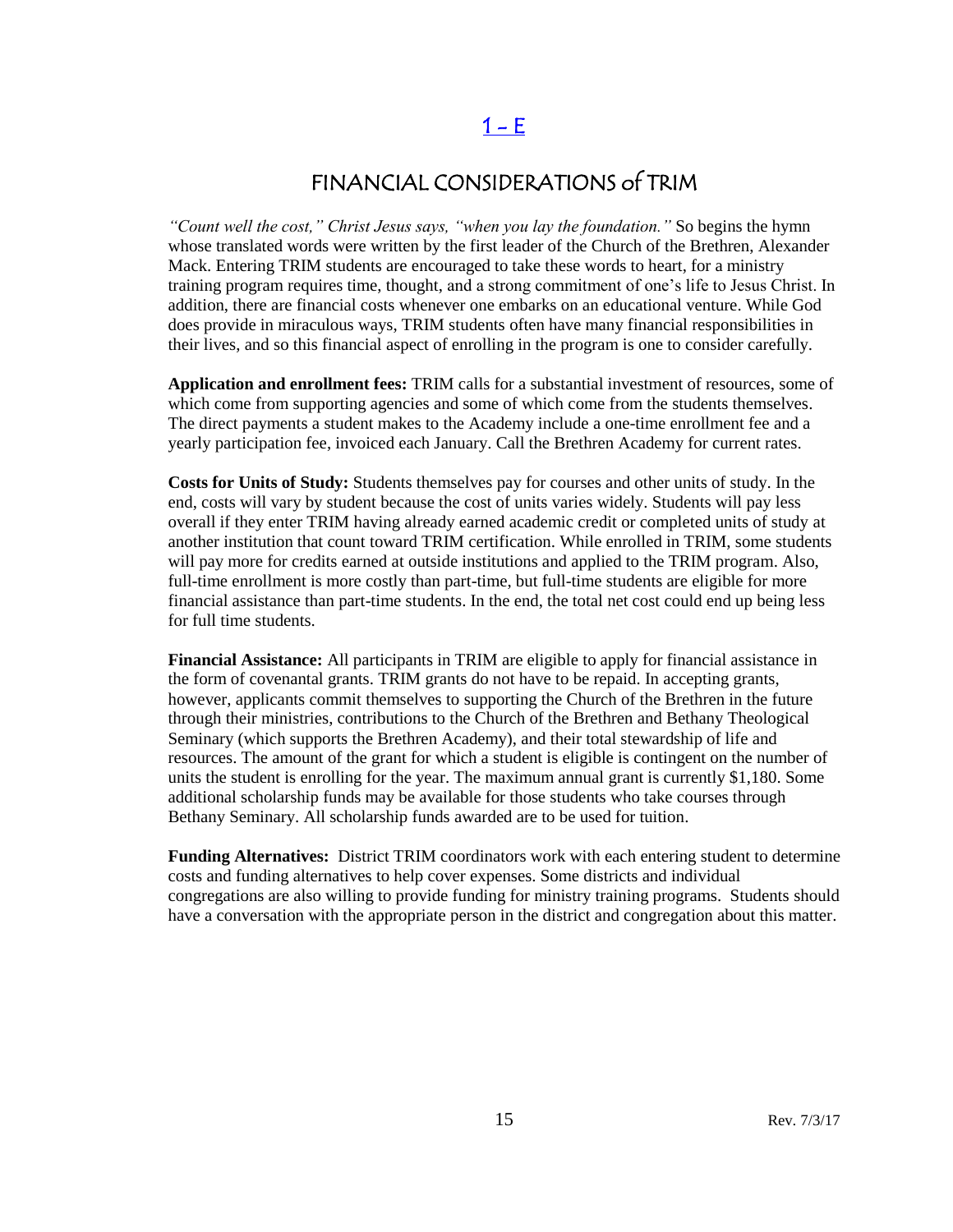$1 - F$ 

## GUIDELINES for REQUESTING FINANCIAL ASSISTANCE through TRIM

- <span id="page-15-0"></span>1. TRIM students may request and receive one award in the fall semester and one award in the spring semester, totaling no more than two awards for the academic year in which the student is enrolled. The fall semester is July 1-December 30; December 1 is the deadline for applying for financial assistance. The spring Semester is January 1-June 30; June 15 is the deadline for applying for financial assistance. Awards are reported as taxable income
- 2. The amount of an award is determined by the number of units the student plans to complete during that semester to fulfill TRIM credits and by the estimated expense of those units:
	- A. Students enrolling for the minimum required 2 units per semester (on-site, online, or DISU courses) are eligible for an award of up to \$295, or current cost of one course.
	- B. Students enrolling for 3 or more units per semester (on-site, online, or DISU courses) are eligible for an award of up to \$590, or the current cost of two courses.
	- C. Since "Orientation/Servant Leadership" and "Introduction to Biblical Studies" are units of study funded by the Brethren Academy, they cannot count toward total enrolled courses.
	- D. Since students are not charged for Independent Study Units, they cannot count toward total enrolled courses.
- 3. TRIM financial assistance awards may only be used for tuition.
- 4. Requests for financial assistance will be submitted on the appropriate TRIM form to the district TRIM coordinator, who in turn will submit the form with his or her recommendation. Submission must take place before the semester ends. The fall semester deadline is December 1; the spring semester deadline is June 15. These deadlines will be strictly observed.
- 5. Each time after the first time that a student requests financial assistance, the student's transcript will be examined to verify that coursework funded by a grant in the previous period was completed.
- 6. The Coordinator of the TRIM & EFSM Ministry Training Programs of the Brethren Academy will notify the applicant after approving the assistance request.
- 7. Once the applicant has returned the financial assistance form to the Brethren Academy Office funds will be distributed.
- 8. The applicant is responsible for all accounting of awards received for tax purposes. Awards received are taxable income.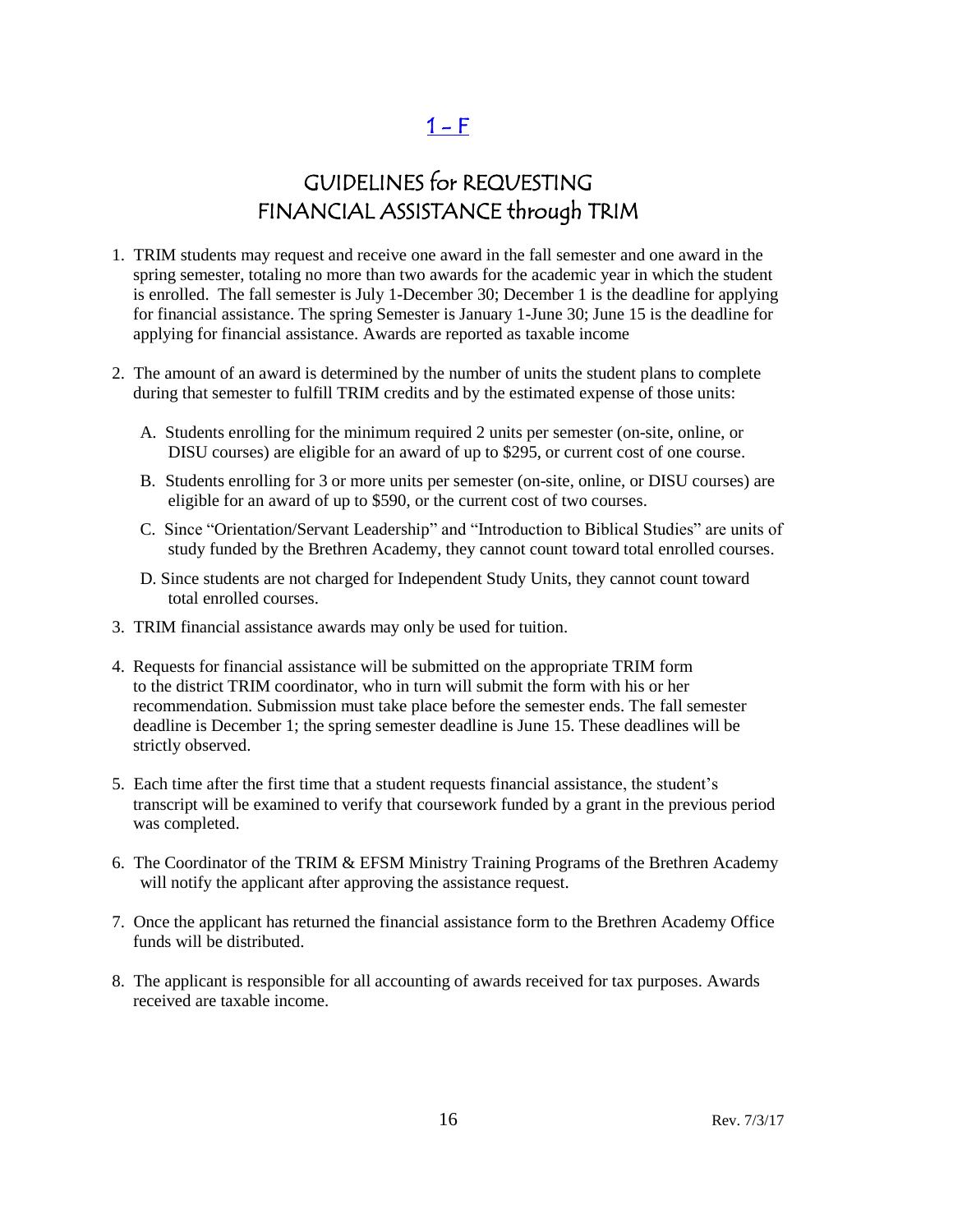<span id="page-16-0"></span>

|                                                                                                                                                                                                                                                                                                   | 1 – G<br>Brethren Academy for Ministerial Leadership<br><b>REQUEST FOR FINANCIAL ASSISTANCE</b> |      |                         |
|---------------------------------------------------------------------------------------------------------------------------------------------------------------------------------------------------------------------------------------------------------------------------------------------------|-------------------------------------------------------------------------------------------------|------|-------------------------|
| Fall Semester: July 1—December 31, 2017<br>Deadline for application: December 1, 2017                                                                                                                                                                                                             |                                                                                                 |      |                         |
| <b>Spring Semester: January 1—June 30, 2018</b><br>Deadline for application: June 15, 2018                                                                                                                                                                                                        |                                                                                                 |      |                         |
| Student name: _____                                                                                                                                                                                                                                                                               |                                                                                                 |      |                         |
| <b>Address</b>                                                                                                                                                                                                                                                                                    |                                                                                                 |      | Phone                   |
| Study Units you expect to do during the year for which financial assistance is<br>requested.<br>List courses or other units by name.<br>$\bullet$<br>Enter the dates that each unit of study will take place.<br>٠<br>Enter the TRIM unit value of each course (One 3-hour semester or one 4-hour |                                                                                                 |      |                         |
| quarter course $=$ one TRIM unit).<br><b>College/Seminary Courses</b>                                                                                                                                                                                                                             | <b>Place</b>                                                                                    | Date | <b>TRIM Hours Units</b> |
| <b>Academy Level Courses</b><br>*Since "Orientation" and "Introduction to Biblical Studies" are funded by the Brethren Academy, they<br>may not be included in requests for financial assistance.                                                                                                 | <b>Place</b>                                                                                    | Date | <b>TRIM Units*</b>      |
| <b>Directed Independent Study Units</b>                                                                                                                                                                                                                                                           | <b>Place</b>                                                                                    | Date | <b>TRIM Units</b>       |
|                                                                                                                                                                                                                                                                                                   | 17                                                                                              |      | Rev. 7/3/17             |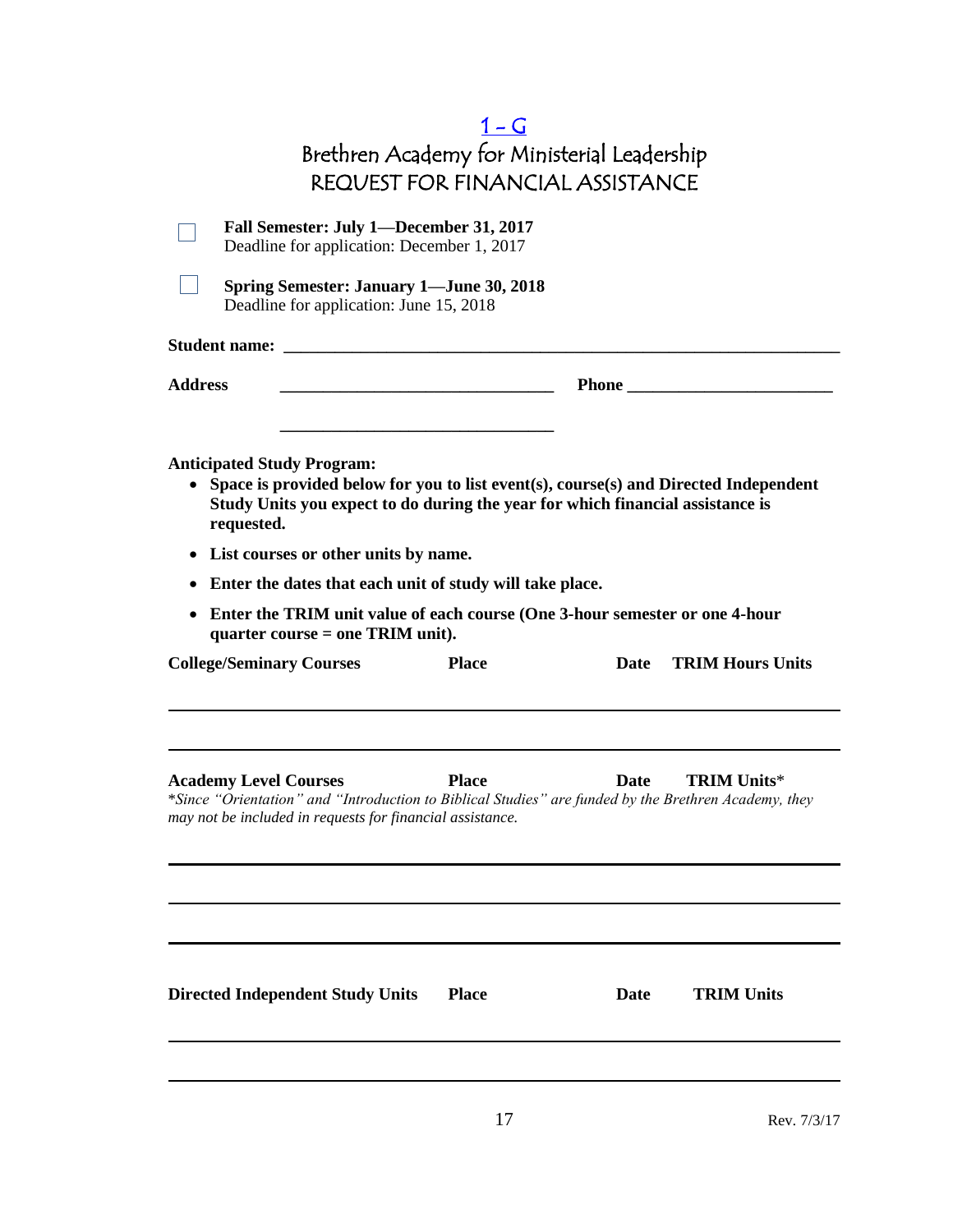**Total Estimated Tuition Cost for course(s)/event(s) listed:** 

**TOTAL Course Units Listed** \_\_\_\_\_\_\_\_ \_

**TRIM Covenant Grant Guidelines**: **(Please check one.)**



**Up to \$295 per semester requested for the minimum 2 units**

**Up to \$590 per semester may be requested if you are completing 3 or more units**

**Financial Assistance is given directly to an educational institution or for an event registration. If taking more than 1 unit, tell us how to apply your award.**

Make check out to:  $\blacksquare$ Mail check to this address:

Make check out to:  $\blacksquare$ Mail check to this address:

**Statement by Student: The information provided on this form is as accurate and complete as possible, and there is financial need for the financial assistance requested.**

Signature of Student

**Statement by district TRIM coordinator: I have worked with the student in preparing this Covenant Grant request, concur with the information included on this form, and recommend a Covenant Grant.**

Signature of district TRIM coordinator

#### **SEND COMPLETED REQUEST TO:**

**\_\_\_\_\_\_\_\_\_\_\_\_\_\_\_\_\_\_\_\_\_\_\_\_\_\_\_\_\_\_\_\_\_\_\_\_\_\_\_\_\_\_**

Brethren Academy for Ministerial Leadership 615 National Road West Richmond, IN 47374 [academy@bethanyseminary.edu](mailto:academy@bethanyseminary.edu)

**\_\_\_\_\_\_\_\_\_\_\_\_\_\_\_\_\_\_\_\_\_\_\_\_\_\_\_\_\_\_\_\_\_\_\_\_\_\_\_\_\_\_\_\_\_\_\_\_\_\_\_\_\_\_\_**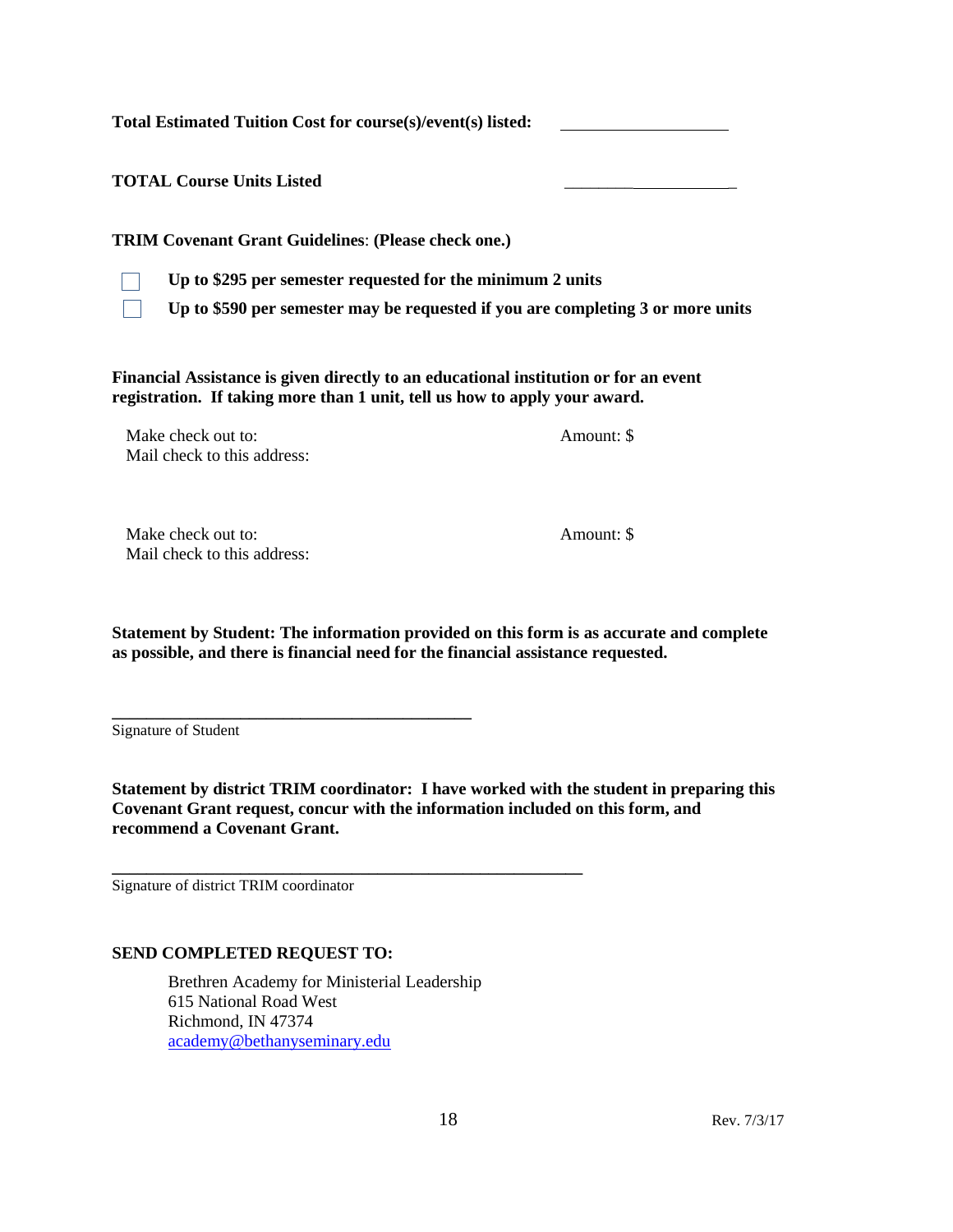## $1 - H$

## <span id="page-18-0"></span>TRIM FINANCIAL ASSISTANCE AWARD AGREEMENT

To:

From: Director, Brethren Academy for Ministerial Leadership

Having reviewed your financial assistance request and your anticipated program of study, we are pleased to offer you financial assistance from the TRIM program budget for the academic semester in the amount of \_\_\_\_\_\_\_\_\_\_. These funds will be applied toward tuition for the course(s) you have designated.

This financial assistance is in the form of a covenantal award and as such does not have to be repaid. In accepting the financial assistance award, however, you commit yourself to future support of the Church of the Brethren agencies sponsoring TRIM through the ministries in which you will serve, through financial contributions in support of the Brethren Academy, and through your total stewardship of life and resources.

\_\_\_\_\_\_\_\_\_\_\_\_\_\_\_\_\_\_\_\_\_\_\_\_\_\_\_\_\_\_\_\_\_\_\_\_\_\_\_\_\_\_\_\_\_\_\_\_ \_\_\_\_\_\_\_\_\_\_\_\_\_\_\_\_\_\_

Signature of Director Date

## **STATEMENT OF ACCEPTANCE:**

I hereby accept the financial assistance offered in this award and agree to the terms of the grant outlined above.

\_\_\_\_\_\_\_\_\_\_\_\_\_\_\_\_\_\_\_\_\_\_\_\_\_\_\_\_\_\_\_\_\_\_\_\_\_\_\_\_\_\_\_\_\_\_\_\_\_ \_\_\_\_\_\_\_\_\_\_\_\_\_\_\_\_

Signature of TRIM Student Date

**Please return a signed copy to**: Brethren Academy for Ministerial Leadership 615 National Road West, Richmond, IN 47374 [academy@bethanyseminary.edu](mailto:academy@bethanyseminary.edu)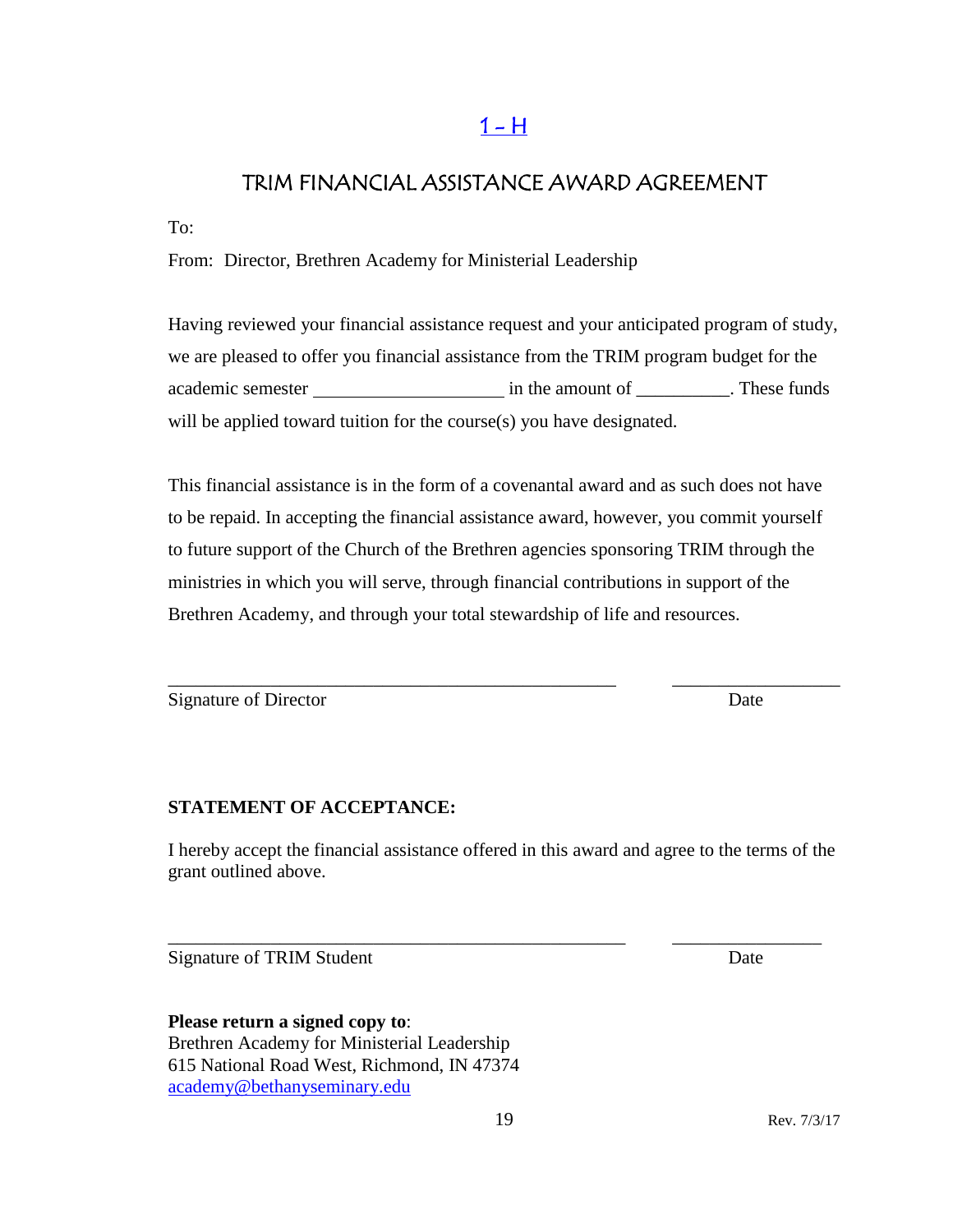## $1 - 1$

## RECORDING CREDIT to the TRANSCRIPT

<span id="page-19-0"></span>Courses and activities for TRIM credit may be earned at other institutions; however, files for all active students are housed at the Brethren Academy office in Richmond, Indiana. Therefore, reports of all completed work must be sent to:

Brethren Academy for Ministerial Leadership 615 National Road West Richmond, IN 47374-4019

Student transcripts are updated twice each year and sent to students and district TRIM coordinators in the fall and in the spring.

For TRIM credit, a grace of "C" or better is required in accredited coursework. Either a grade report or a transcript from the college or seminary where the coursework has been completed is needed for documentation. This includes classes taken at Bethany Seminary.

The instructor of the course reports work completed in Brethren Academy-sponsored courses directly to the Brethren Academy office. Evaluations and papers are returned to students.

To record Independent Study Units on the transcript, a completed contract (page 54), signed by the district TRIM coordinator and Coordinator of TRIM/EFSM must be received in the Brethren Academy office. Any work sent electronically from a district TRIM coordinator to the Brethren Academy office is considered "signed."

#### **Program Expectations**

The TRIM program is designed to be completed in two to five years. In special cases permission to extend a program of study an additional year will be granted by the Brethren Academy staff upon request of the student and recommendation of the district TRIM coordinator. Such requests and recommendations will provide an adequate rationale for the extension.

In order to remain a student in good standing, a student in a certificate-level ministry training program must complete a minimum of one course or learning unit (or supervised ministry experience) each academic year. Each fall a summary report is sent from the Academy office to each participating district for their use to determine student progress in TRIM. If a student fails to make adequate progress, the District may decide to remove a student from the program. This is to be done in consultation with the district TRIM coordinator, the student, and at times the Coordinator of the TRIM & EFSM Ministry Training Programs of the Brethren Academy.

If a student finds that TRIM is not appropriate ministry training for him- or herself and chooses to withdraw, the student must notify his or her district and report the decision to the Brethren Academy Office.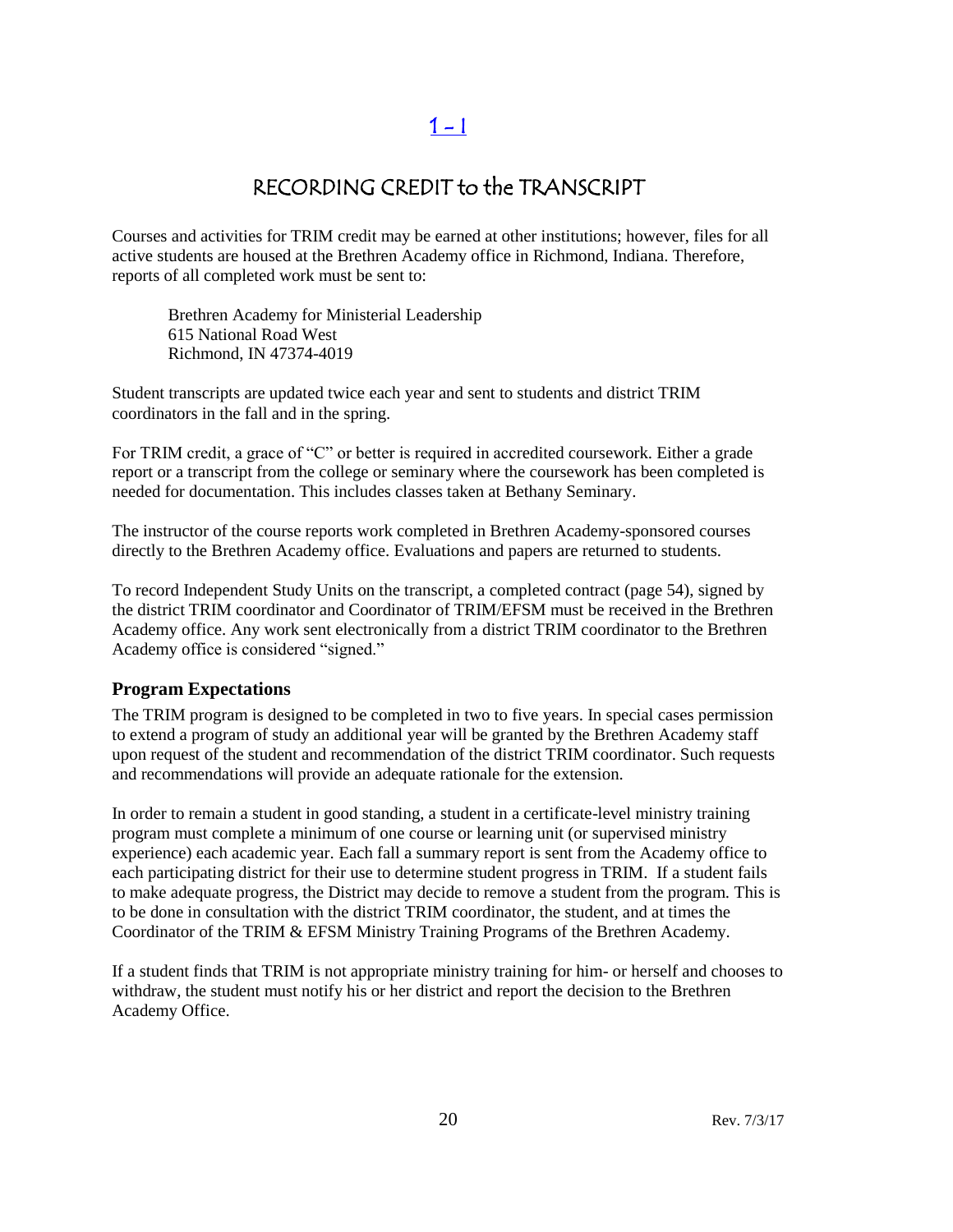# Training in Ministry (TRIM)<br>A Ministry Training Program of the Church of the Brethren<br>Student Transcript<br>Date of the Last Addition to Transcript: 05/08/17

<span id="page-20-0"></span> $1 - 1$ 

|                                                                                                                   | Date of the Last Addition to Transcript:                          |                                  | <b>US/08/17</b>                                              |              |
|-------------------------------------------------------------------------------------------------------------------|-------------------------------------------------------------------|----------------------------------|--------------------------------------------------------------|--------------|
| <b>Student Information</b>                                                                                        |                                                                   |                                  |                                                              |              |
| Name:                                                                                                             | District                                                          |                                  |                                                              |              |
| Congregation                                                                                                      |                                                                   | Coordinator:                     |                                                              |              |
|                                                                                                                   |                                                                   |                                  |                                                              |              |
| <b>Enrollment Record</b>                                                                                          | <b>Date</b>                                                       |                                  |                                                              | Date         |
| Application Rec'd & Approved:                                                                                     |                                                                   |                                  |                                                              |              |
| <b>Enrollment Fee Rec'd:</b>                                                                                      |                                                                   |                                  |                                                              |              |
| <b>Orientation Date</b>                                                                                           |                                                                   |                                  | Completion By:                                               |              |
|                                                                                                                   |                                                                   |                                  |                                                              |              |
|                                                                                                                   |                                                                   |                                  |                                                              |              |
|                                                                                                                   | Assessment of Previous Training and Training Requirements in TRIM |                                  |                                                              |              |
|                                                                                                                   | <b>General Education</b>                                          | <b>Bible/</b><br><b>Theology</b> | <b>Ministry/</b><br><b>Ministry Skills</b>                   | Total        |
|                                                                                                                   |                                                                   |                                  |                                                              |              |
| Minimum Units Reg'd by TRIM                                                                                       | 10                                                                | 10                               | 10                                                           | 30           |
| Unit Value Previous College Courses                                                                               | 0.00<br>0.00                                                      | 0.00<br>0.00                     | 0.00<br>0.00                                                 | 0.00<br>0.00 |
| Unit Value of Previous ALCs<br>Unit Value of Previous ISUs                                                        | 0.00                                                              | 0.00                             | 0.00                                                         | 0.00         |
| Units To Be Done In TRIM                                                                                          | 10.00                                                             | 10.00                            | 10.00                                                        | 30.00        |
| Note: At least 10 of the 30 units required by TRIM must be Academy Level courses.<br>Therefore, at least<br>10.00 | of the                                                            | 30.00                            | units need to be Academy Level courses.                      |              |
| <b>TEST RESULTS:</b><br><b>BTAI Entrance:</b>                                                                     | out of 125.00                                                     |                                  | out of 125.00<br><b>BTAI Exit</b>                            |              |
| <b>Program Requirements:</b>                                                                                      |                                                                   |                                  |                                                              |              |
|                                                                                                                   | Date                                                              |                                  |                                                              | Date         |
| <b>General Education Units Completed:</b>                                                                         |                                                                   |                                  | <b>CoB College/Connection Experience:</b>                    |              |
| <b>Bible/Theology Units Completed:</b>                                                                            |                                                                   |                                  | <b>Bethany Seminary Experience:</b>                          |              |
| Ministry Skills Units Completed:<br><b>Five Required Experiences Completed:</b>                                   |                                                                   |                                  | Ecumenical/Intercultural Event:<br><b>Annual Conference:</b> |              |
| <b>Exit BTAI Completed:</b>                                                                                       |                                                                   |                                  | <b>District Conference:</b>                                  |              |
| <b>Ministry Internship Completed:</b>                                                                             |                                                                   |                                  | <b>Final Evaluation - Student:</b>                           |              |
| Recognized at Bethany Luncheon:                                                                                   |                                                                   |                                  | Final Evaluation - Coordinator:                              |              |
|                                                                                                                   |                                                                   |                                  | <b>District Graduation Event:</b>                            |              |
| Intro B.S.                                                                                                        |                                                                   |                                  |                                                              |              |
| Orientation                                                                                                       | Intro O.T.                                                        |                                  |                                                              |              |
| Intro N.T.                                                                                                        | <b>Brethren Studies</b>                                           |                                  |                                                              |              |
|                                                                                                                   |                                                                   |                                  | <b>Ministry Internship</b>                                   |              |
|                                                                                                                   |                                                                   | <b>Contract Approved:</b>        |                                                              |              |
| <b>Ministry Formation Group</b>                                                                                   |                                                                   |                                  | Location:                                                    |              |
| Nature of Group:<br>Location:                                                                                     |                                                                   |                                  | Supervisor:                                                  |              |
| Date Group Entered:                                                                                               |                                                                   |                                  | Dates:<br><b>Final Student Eval:</b>                         |              |
|                                                                                                                   |                                                                   |                                  | <b>Final Supervisor Report:</b>                              |              |
|                                                                                                                   |                                                                   |                                  |                                                              |              |
|                                                                                                                   |                                                                   |                                  |                                                              |              |
|                                                                                                                   |                                                                   |                                  |                                                              |              |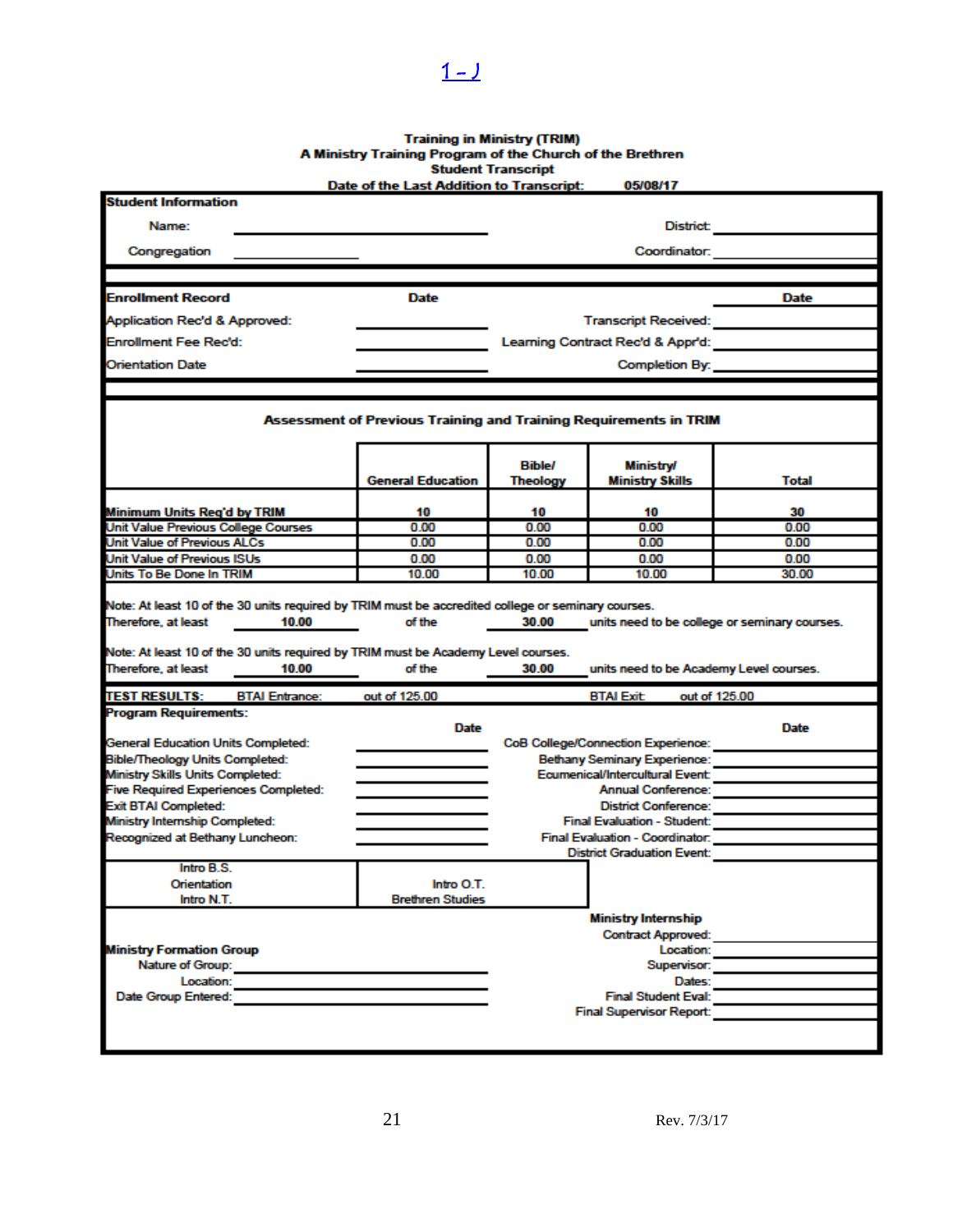#### **TRIM Student Name:**

Date: 09/20/16

Page 2

| <b>Total Units Reg'd:</b><br>10.00<br><b>Previous Training Units</b><br>Units Completed in TRIM<br><b>ALC</b><br>ALC.<br>College<br><b>ISU Unit</b><br>DISU<br><b>ISU Unit</b><br><b>College Course</b><br>Unit<br>Course<br><b>Notes</b><br><b>Title of Course</b><br><b>College/Seminary</b><br>Date<br>Total G.E. Units Still Needed:<br>0.00<br>0.00<br>10.00<br>0.00<br>0.00<br>0.00<br>0.00<br><b>Bible &amp; Theology Study</b><br><b>Total Units Reg'd:</b><br>10.00<br><b>Previous Training Units</b><br>Units Completed in TRIM<br><b>ALC</b><br>College<br>ALC-<br><b>ISU Unit</b><br><b>DISU</b><br><b>ISU Unit</b><br><b>College Course</b><br>Unit<br>Course<br>Notes<br><b>Title of Course</b><br>College/Seminary<br><b>Date</b><br>Total B/T Units Still Needed: 10.00<br>0.00<br>0.00<br>0.00<br>0.00<br>0.00<br>0.00<br><b>Ministry/Ministry Skills</b><br><b>Total Units Reg'd:</b><br>10.00<br><b>Previous Training Units</b><br>Units Completed in TRIM<br><b>ALC</b><br>College<br>ALC.<br><b>ISU Unit</b><br>DISU<br><b>ISU Unit</b><br><b>College Course</b><br><b>Notes</b><br>Unit<br>Course<br><b>Title of Course</b><br><b>College/Seminary</b><br>Date<br>Total M.S. Units Still Needed: 10.00<br>0.00<br>0.00<br>0.00<br>0.00<br>0.00<br>0.00<br>Minimum College Courses Required:<br>General Education Units Still Needed:<br>10.00<br>10.00<br>Total College Courses Still Needed:<br>Bible/Theology Units Still Needed:<br>10.00<br>10.00<br>Minimum Academy Level Courses Required:<br>10.00<br>Ministry Sklls Units Still Needed:<br>10.00<br><b>Total Academy Level Courses Still Needed:</b><br>10.00<br><b>Total Units Required:</b><br>30.00<br><b>Total Units Still Needed:</b> | <b>Curricular Units to Be Completed in TRIM</b> |  |  |  |  |  |       |  |  |  |
|--------------------------------------------------------------------------------------------------------------------------------------------------------------------------------------------------------------------------------------------------------------------------------------------------------------------------------------------------------------------------------------------------------------------------------------------------------------------------------------------------------------------------------------------------------------------------------------------------------------------------------------------------------------------------------------------------------------------------------------------------------------------------------------------------------------------------------------------------------------------------------------------------------------------------------------------------------------------------------------------------------------------------------------------------------------------------------------------------------------------------------------------------------------------------------------------------------------------------------------------------------------------------------------------------------------------------------------------------------------------------------------------------------------------------------------------------------------------------------------------------------------------------------------------------------------------------------------------------------------------------------------------------------------------------------------------------------------------------|-------------------------------------------------|--|--|--|--|--|-------|--|--|--|
|                                                                                                                                                                                                                                                                                                                                                                                                                                                                                                                                                                                                                                                                                                                                                                                                                                                                                                                                                                                                                                                                                                                                                                                                                                                                                                                                                                                                                                                                                                                                                                                                                                                                                                                          | <b>General Education</b>                        |  |  |  |  |  |       |  |  |  |
|                                                                                                                                                                                                                                                                                                                                                                                                                                                                                                                                                                                                                                                                                                                                                                                                                                                                                                                                                                                                                                                                                                                                                                                                                                                                                                                                                                                                                                                                                                                                                                                                                                                                                                                          |                                                 |  |  |  |  |  |       |  |  |  |
|                                                                                                                                                                                                                                                                                                                                                                                                                                                                                                                                                                                                                                                                                                                                                                                                                                                                                                                                                                                                                                                                                                                                                                                                                                                                                                                                                                                                                                                                                                                                                                                                                                                                                                                          |                                                 |  |  |  |  |  |       |  |  |  |
|                                                                                                                                                                                                                                                                                                                                                                                                                                                                                                                                                                                                                                                                                                                                                                                                                                                                                                                                                                                                                                                                                                                                                                                                                                                                                                                                                                                                                                                                                                                                                                                                                                                                                                                          |                                                 |  |  |  |  |  |       |  |  |  |
|                                                                                                                                                                                                                                                                                                                                                                                                                                                                                                                                                                                                                                                                                                                                                                                                                                                                                                                                                                                                                                                                                                                                                                                                                                                                                                                                                                                                                                                                                                                                                                                                                                                                                                                          |                                                 |  |  |  |  |  |       |  |  |  |
|                                                                                                                                                                                                                                                                                                                                                                                                                                                                                                                                                                                                                                                                                                                                                                                                                                                                                                                                                                                                                                                                                                                                                                                                                                                                                                                                                                                                                                                                                                                                                                                                                                                                                                                          |                                                 |  |  |  |  |  |       |  |  |  |
|                                                                                                                                                                                                                                                                                                                                                                                                                                                                                                                                                                                                                                                                                                                                                                                                                                                                                                                                                                                                                                                                                                                                                                                                                                                                                                                                                                                                                                                                                                                                                                                                                                                                                                                          |                                                 |  |  |  |  |  |       |  |  |  |
|                                                                                                                                                                                                                                                                                                                                                                                                                                                                                                                                                                                                                                                                                                                                                                                                                                                                                                                                                                                                                                                                                                                                                                                                                                                                                                                                                                                                                                                                                                                                                                                                                                                                                                                          |                                                 |  |  |  |  |  |       |  |  |  |
|                                                                                                                                                                                                                                                                                                                                                                                                                                                                                                                                                                                                                                                                                                                                                                                                                                                                                                                                                                                                                                                                                                                                                                                                                                                                                                                                                                                                                                                                                                                                                                                                                                                                                                                          |                                                 |  |  |  |  |  |       |  |  |  |
|                                                                                                                                                                                                                                                                                                                                                                                                                                                                                                                                                                                                                                                                                                                                                                                                                                                                                                                                                                                                                                                                                                                                                                                                                                                                                                                                                                                                                                                                                                                                                                                                                                                                                                                          |                                                 |  |  |  |  |  |       |  |  |  |
|                                                                                                                                                                                                                                                                                                                                                                                                                                                                                                                                                                                                                                                                                                                                                                                                                                                                                                                                                                                                                                                                                                                                                                                                                                                                                                                                                                                                                                                                                                                                                                                                                                                                                                                          |                                                 |  |  |  |  |  |       |  |  |  |
|                                                                                                                                                                                                                                                                                                                                                                                                                                                                                                                                                                                                                                                                                                                                                                                                                                                                                                                                                                                                                                                                                                                                                                                                                                                                                                                                                                                                                                                                                                                                                                                                                                                                                                                          |                                                 |  |  |  |  |  |       |  |  |  |
|                                                                                                                                                                                                                                                                                                                                                                                                                                                                                                                                                                                                                                                                                                                                                                                                                                                                                                                                                                                                                                                                                                                                                                                                                                                                                                                                                                                                                                                                                                                                                                                                                                                                                                                          |                                                 |  |  |  |  |  |       |  |  |  |
|                                                                                                                                                                                                                                                                                                                                                                                                                                                                                                                                                                                                                                                                                                                                                                                                                                                                                                                                                                                                                                                                                                                                                                                                                                                                                                                                                                                                                                                                                                                                                                                                                                                                                                                          |                                                 |  |  |  |  |  |       |  |  |  |
|                                                                                                                                                                                                                                                                                                                                                                                                                                                                                                                                                                                                                                                                                                                                                                                                                                                                                                                                                                                                                                                                                                                                                                                                                                                                                                                                                                                                                                                                                                                                                                                                                                                                                                                          |                                                 |  |  |  |  |  |       |  |  |  |
|                                                                                                                                                                                                                                                                                                                                                                                                                                                                                                                                                                                                                                                                                                                                                                                                                                                                                                                                                                                                                                                                                                                                                                                                                                                                                                                                                                                                                                                                                                                                                                                                                                                                                                                          |                                                 |  |  |  |  |  |       |  |  |  |
|                                                                                                                                                                                                                                                                                                                                                                                                                                                                                                                                                                                                                                                                                                                                                                                                                                                                                                                                                                                                                                                                                                                                                                                                                                                                                                                                                                                                                                                                                                                                                                                                                                                                                                                          |                                                 |  |  |  |  |  |       |  |  |  |
|                                                                                                                                                                                                                                                                                                                                                                                                                                                                                                                                                                                                                                                                                                                                                                                                                                                                                                                                                                                                                                                                                                                                                                                                                                                                                                                                                                                                                                                                                                                                                                                                                                                                                                                          |                                                 |  |  |  |  |  |       |  |  |  |
|                                                                                                                                                                                                                                                                                                                                                                                                                                                                                                                                                                                                                                                                                                                                                                                                                                                                                                                                                                                                                                                                                                                                                                                                                                                                                                                                                                                                                                                                                                                                                                                                                                                                                                                          |                                                 |  |  |  |  |  |       |  |  |  |
|                                                                                                                                                                                                                                                                                                                                                                                                                                                                                                                                                                                                                                                                                                                                                                                                                                                                                                                                                                                                                                                                                                                                                                                                                                                                                                                                                                                                                                                                                                                                                                                                                                                                                                                          |                                                 |  |  |  |  |  |       |  |  |  |
|                                                                                                                                                                                                                                                                                                                                                                                                                                                                                                                                                                                                                                                                                                                                                                                                                                                                                                                                                                                                                                                                                                                                                                                                                                                                                                                                                                                                                                                                                                                                                                                                                                                                                                                          |                                                 |  |  |  |  |  |       |  |  |  |
|                                                                                                                                                                                                                                                                                                                                                                                                                                                                                                                                                                                                                                                                                                                                                                                                                                                                                                                                                                                                                                                                                                                                                                                                                                                                                                                                                                                                                                                                                                                                                                                                                                                                                                                          |                                                 |  |  |  |  |  |       |  |  |  |
|                                                                                                                                                                                                                                                                                                                                                                                                                                                                                                                                                                                                                                                                                                                                                                                                                                                                                                                                                                                                                                                                                                                                                                                                                                                                                                                                                                                                                                                                                                                                                                                                                                                                                                                          |                                                 |  |  |  |  |  |       |  |  |  |
|                                                                                                                                                                                                                                                                                                                                                                                                                                                                                                                                                                                                                                                                                                                                                                                                                                                                                                                                                                                                                                                                                                                                                                                                                                                                                                                                                                                                                                                                                                                                                                                                                                                                                                                          |                                                 |  |  |  |  |  |       |  |  |  |
|                                                                                                                                                                                                                                                                                                                                                                                                                                                                                                                                                                                                                                                                                                                                                                                                                                                                                                                                                                                                                                                                                                                                                                                                                                                                                                                                                                                                                                                                                                                                                                                                                                                                                                                          |                                                 |  |  |  |  |  |       |  |  |  |
|                                                                                                                                                                                                                                                                                                                                                                                                                                                                                                                                                                                                                                                                                                                                                                                                                                                                                                                                                                                                                                                                                                                                                                                                                                                                                                                                                                                                                                                                                                                                                                                                                                                                                                                          |                                                 |  |  |  |  |  |       |  |  |  |
|                                                                                                                                                                                                                                                                                                                                                                                                                                                                                                                                                                                                                                                                                                                                                                                                                                                                                                                                                                                                                                                                                                                                                                                                                                                                                                                                                                                                                                                                                                                                                                                                                                                                                                                          |                                                 |  |  |  |  |  |       |  |  |  |
|                                                                                                                                                                                                                                                                                                                                                                                                                                                                                                                                                                                                                                                                                                                                                                                                                                                                                                                                                                                                                                                                                                                                                                                                                                                                                                                                                                                                                                                                                                                                                                                                                                                                                                                          |                                                 |  |  |  |  |  |       |  |  |  |
|                                                                                                                                                                                                                                                                                                                                                                                                                                                                                                                                                                                                                                                                                                                                                                                                                                                                                                                                                                                                                                                                                                                                                                                                                                                                                                                                                                                                                                                                                                                                                                                                                                                                                                                          |                                                 |  |  |  |  |  |       |  |  |  |
|                                                                                                                                                                                                                                                                                                                                                                                                                                                                                                                                                                                                                                                                                                                                                                                                                                                                                                                                                                                                                                                                                                                                                                                                                                                                                                                                                                                                                                                                                                                                                                                                                                                                                                                          |                                                 |  |  |  |  |  |       |  |  |  |
|                                                                                                                                                                                                                                                                                                                                                                                                                                                                                                                                                                                                                                                                                                                                                                                                                                                                                                                                                                                                                                                                                                                                                                                                                                                                                                                                                                                                                                                                                                                                                                                                                                                                                                                          |                                                 |  |  |  |  |  |       |  |  |  |
|                                                                                                                                                                                                                                                                                                                                                                                                                                                                                                                                                                                                                                                                                                                                                                                                                                                                                                                                                                                                                                                                                                                                                                                                                                                                                                                                                                                                                                                                                                                                                                                                                                                                                                                          |                                                 |  |  |  |  |  |       |  |  |  |
|                                                                                                                                                                                                                                                                                                                                                                                                                                                                                                                                                                                                                                                                                                                                                                                                                                                                                                                                                                                                                                                                                                                                                                                                                                                                                                                                                                                                                                                                                                                                                                                                                                                                                                                          |                                                 |  |  |  |  |  |       |  |  |  |
|                                                                                                                                                                                                                                                                                                                                                                                                                                                                                                                                                                                                                                                                                                                                                                                                                                                                                                                                                                                                                                                                                                                                                                                                                                                                                                                                                                                                                                                                                                                                                                                                                                                                                                                          |                                                 |  |  |  |  |  |       |  |  |  |
|                                                                                                                                                                                                                                                                                                                                                                                                                                                                                                                                                                                                                                                                                                                                                                                                                                                                                                                                                                                                                                                                                                                                                                                                                                                                                                                                                                                                                                                                                                                                                                                                                                                                                                                          |                                                 |  |  |  |  |  |       |  |  |  |
|                                                                                                                                                                                                                                                                                                                                                                                                                                                                                                                                                                                                                                                                                                                                                                                                                                                                                                                                                                                                                                                                                                                                                                                                                                                                                                                                                                                                                                                                                                                                                                                                                                                                                                                          |                                                 |  |  |  |  |  |       |  |  |  |
|                                                                                                                                                                                                                                                                                                                                                                                                                                                                                                                                                                                                                                                                                                                                                                                                                                                                                                                                                                                                                                                                                                                                                                                                                                                                                                                                                                                                                                                                                                                                                                                                                                                                                                                          |                                                 |  |  |  |  |  |       |  |  |  |
|                                                                                                                                                                                                                                                                                                                                                                                                                                                                                                                                                                                                                                                                                                                                                                                                                                                                                                                                                                                                                                                                                                                                                                                                                                                                                                                                                                                                                                                                                                                                                                                                                                                                                                                          |                                                 |  |  |  |  |  |       |  |  |  |
|                                                                                                                                                                                                                                                                                                                                                                                                                                                                                                                                                                                                                                                                                                                                                                                                                                                                                                                                                                                                                                                                                                                                                                                                                                                                                                                                                                                                                                                                                                                                                                                                                                                                                                                          |                                                 |  |  |  |  |  |       |  |  |  |
|                                                                                                                                                                                                                                                                                                                                                                                                                                                                                                                                                                                                                                                                                                                                                                                                                                                                                                                                                                                                                                                                                                                                                                                                                                                                                                                                                                                                                                                                                                                                                                                                                                                                                                                          |                                                 |  |  |  |  |  |       |  |  |  |
|                                                                                                                                                                                                                                                                                                                                                                                                                                                                                                                                                                                                                                                                                                                                                                                                                                                                                                                                                                                                                                                                                                                                                                                                                                                                                                                                                                                                                                                                                                                                                                                                                                                                                                                          |                                                 |  |  |  |  |  |       |  |  |  |
|                                                                                                                                                                                                                                                                                                                                                                                                                                                                                                                                                                                                                                                                                                                                                                                                                                                                                                                                                                                                                                                                                                                                                                                                                                                                                                                                                                                                                                                                                                                                                                                                                                                                                                                          |                                                 |  |  |  |  |  | 30.00 |  |  |  |

Please note: in some cases, more than the minimum number of units may be essential to cover the subject areas in which TRIM students must achieve competency.

| <b>FINANCIAL ASSISTANCE RECORD</b> |  |  |  |  |  |
|------------------------------------|--|--|--|--|--|
| <b>Date</b>                        |  |  |  |  |  |
|                                    |  |  |  |  |  |
| <b>Units Projected:</b>            |  |  |  |  |  |
| <b>Assistance Eligibility:</b>     |  |  |  |  |  |
| Assistance Allotted:               |  |  |  |  |  |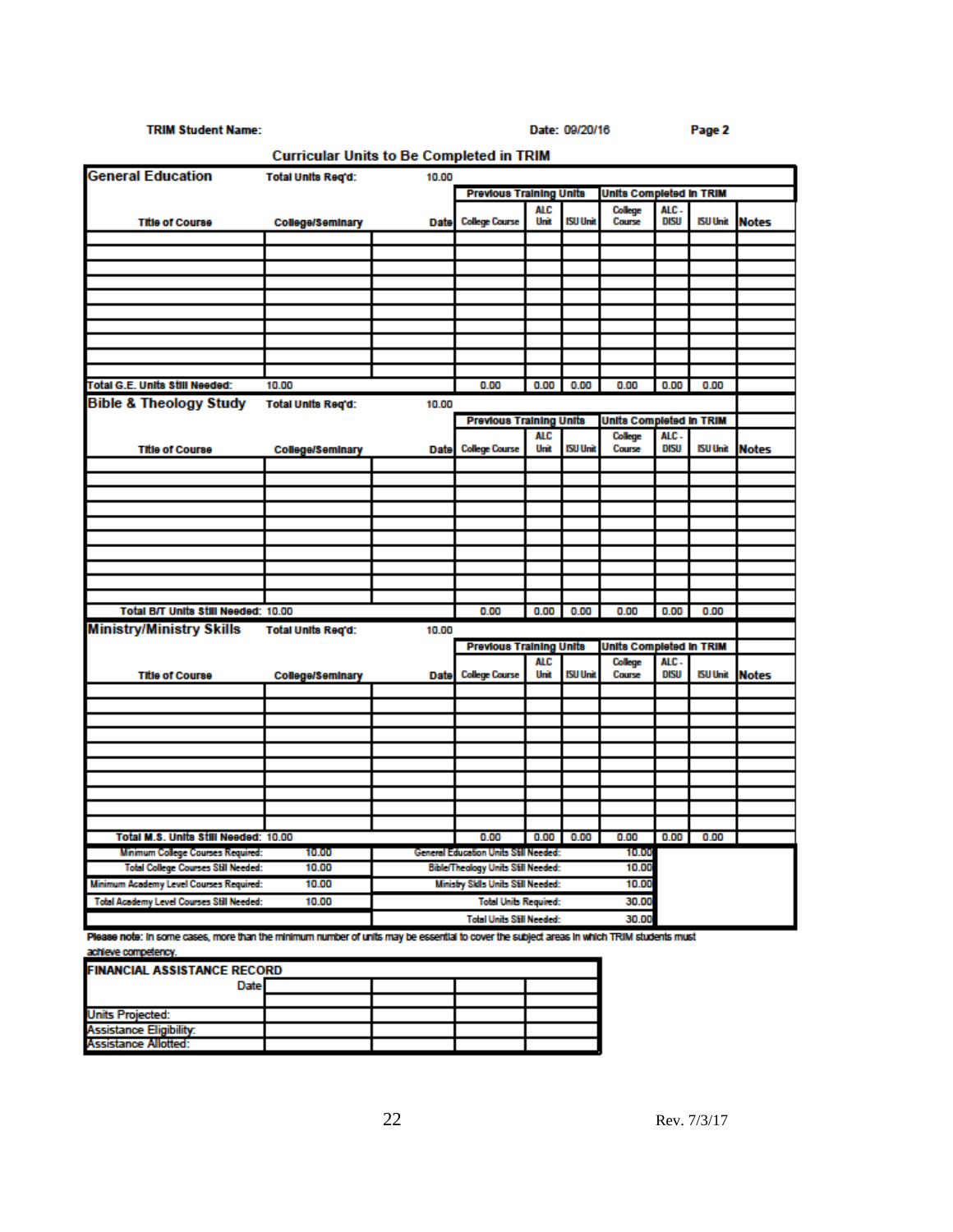## $2 - A$

## **ORIENTATION**

<span id="page-22-0"></span>Welcome to Bethany Theological Seminary and the central offices of the Brethren Academy for Ministerial Leadership. There is also a satellite office at the Church of the Brethren General Offices in Elgin, Illinois. It is the prayer of the staff of the Academy that you will find this orientation both inspirational and challenging. May you feel God's presence in a special way during these beginning days of your TRIM program.

The staff of the Academy is here to support you as you learn about the program in detail and get started on your path to ministry. At the end of orientation, you will fill out an evaluation form. We value your thoughts about this experience and do consider your comments as we plan future orientation sessions.

## **The Purpose of Orientation**

The basic purpose of orientation is to help you understand the details of TRIM. During these sessions we will discuss the process, the requirements, and the expectations of the program. Much of the information covered in orientation is also contained in this TRIM manual. It will become a valuable resource to you as you proceed through your program of study

In addition to the "nuts and bolts" of the TRIM program, we hope you will find rich fellowship and support among your student peers who are entering this program with you. You will also learn about the role of the district TRIM coordinator and the guidance he or she will provide for you. At orientation, you will meet the some of the staff and faculty of Bethany Theological Seminary and be introduced to the possibilities for training through Bethany that might be open to you. You will also begin a Ministry/Ministry Skills course about servant leadership and begin a Bible/Theology course called "Introduction to Biblical Studies" that will develop your confidence in online learning as well as give you a taste of professional training in set-apart ministry.

Finally, it is the hope of those planning this orientation that in many respects you will find your time here to be a retreat. By coming to orientation you have placed yourself apart from your busy life, allowing for the possibility that God may speak to you in a new way. As you leave this orientation, may you be filled with anticipation and enthusiasm about the possibilities that lie ahead and sense even more deeply than you have in the past that God walks with you on this journey.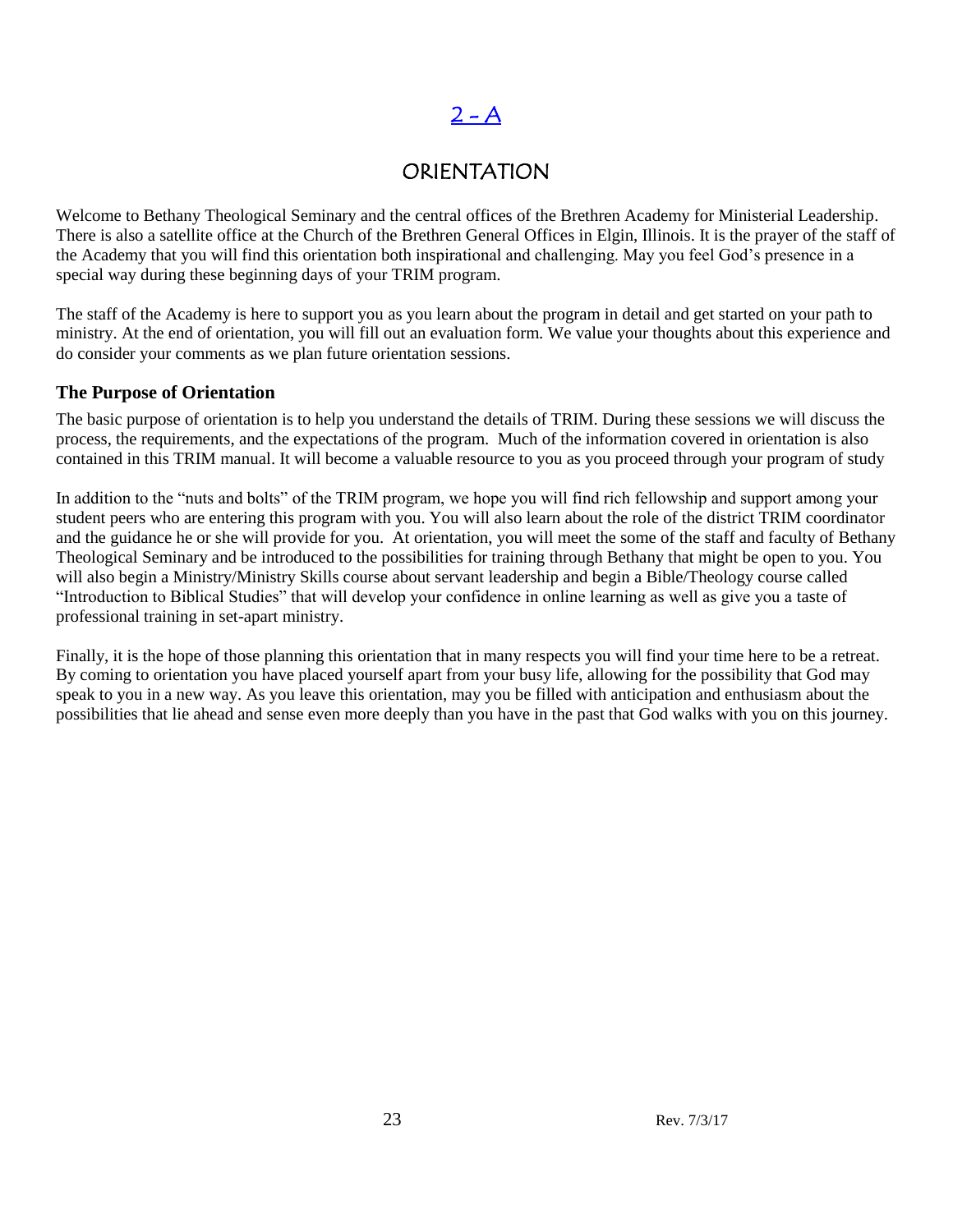## $2 - B$

## ORIENTATION FOLLOW UP

<span id="page-23-0"></span>When orientation ends, some people feel a sense of let down or a sense of being overwhelmed by all that needs to be done. The following list will set some direction for the weeks following orientation and help you get started.

- 1. Allow for some down time upon returning home. Be gentle with yourself. One important aspect of any ministry is balance, so while training is vital, rest is also important. You have been exposed to many new ideas and lots of information during this time. Take some time to think about the orientation experience before plowing into the work.
- 2. Meet with your district TRIM coordinator within one month following orientation either face-to-face or in a phone conversation. This time together should include:
	- A review of your orientation experience.
	- A discussion of a ministry formation group.
	- Completion of the learning contract due six weeks following on-campus orientation. Once it is complete and signed by your district TRIM coordinator, mail it to the Brethren Academy Office.
- 3. Make a time management plan. You will be more successful in any class you take if you set aside some time each week for study. Once you get behind, it is very difficult to catch up. Learn to pace yourself with "Introduction to Biblical Studies."
- 4. Complete assigned work. You will receive credit toward completion of TRIM for the orientation experience once you have completed the written assignment(s) for the class on servant leadership. Please e-mail or mail that paper to the instructor on or before the due date you were given.
- 5. Return your completed learning contract to the Brethren Academy office within six weeks. Students may not register for additional courses until a signed learning contract is on file.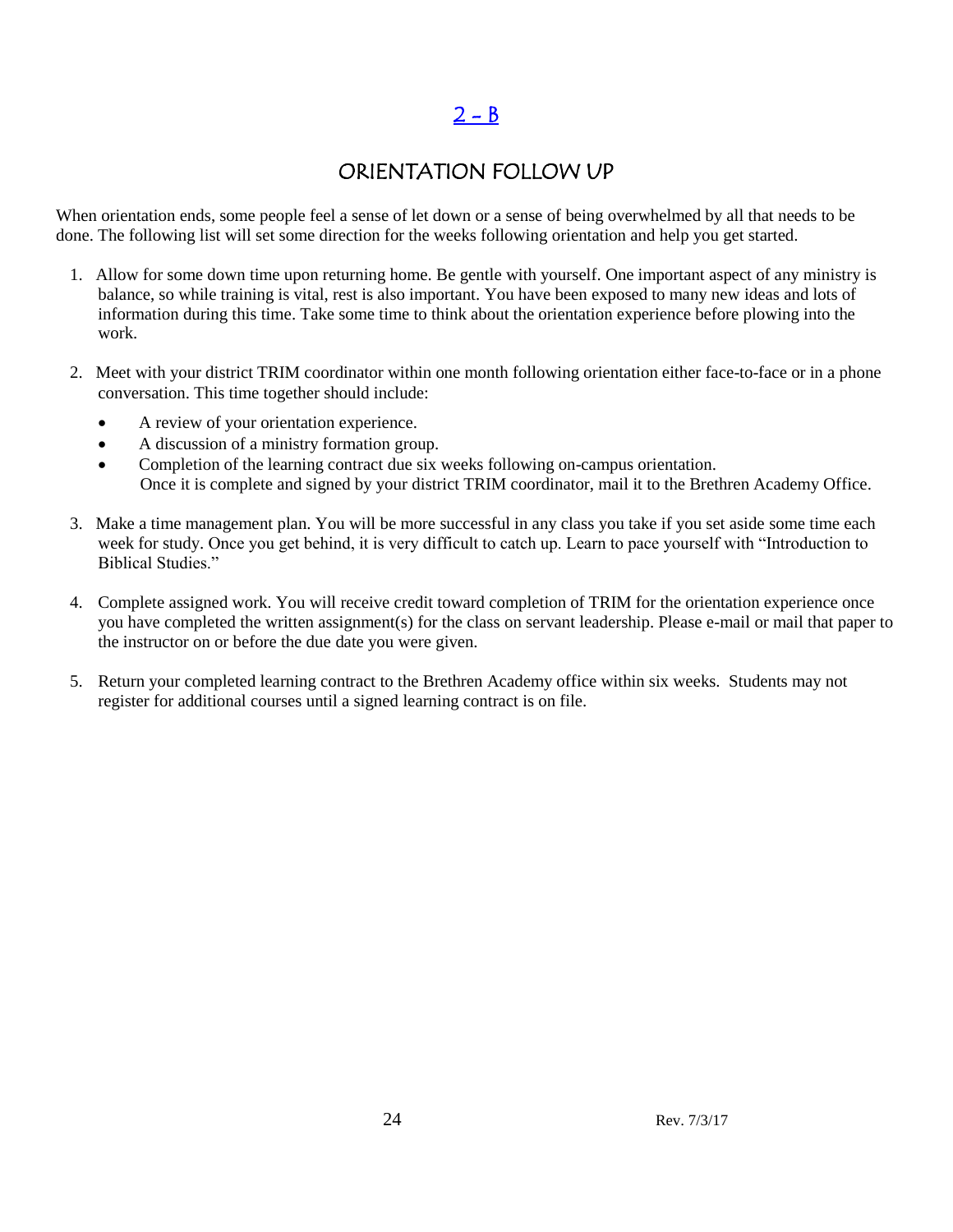## TRIM LEARNING CONTRACT INSTRUCTIONS

<span id="page-24-0"></span>The purpose of the TRIM learning contract is to

- 1. document any coursework you have completed previously.
- 2. set a direction for the work you will complete while in TRIM.

Although you have the option to change items listed on your learning contract at a later date (with the approval of your district TRIM coordinator), the process of setting up a plan gives you an opportunity to dream, to consider what kind of training you need, and to think about areas of study you are particularly interested in. The list of "Competencies for Ministry" (1-C) in the information section of this notebook, as well as ideas listed on the page entitled "Coursework" (3- C) will help you plan your program.

## **Instructions**

- 1. Prior to orientation, have transcripts from all your previous academic institutions sent to the Brethren Academy office. This includes all undergraduate and graduate work you may have completed. These do not need to be official transcripts. Having these ahead of time helps expedite the process of planning your training program. For more information on how credit is granted, see "Accumulating Course Credit" p.40.
- 2. **Fill out all the basic information** on the first page of your learning contract and sign the bottom statement.
- 3. **Fill out every line of the TRIM coursework sections**. Review the coursework that the Coordinator of TRIM and EFSM Ministry Training (hereafter in this section referred to as Coordinator of TRIM/EFSM) has granted you for previous credit. List courses you have already completed with a completion date and the name of the institution where you did the work. Be sure the Brethren Academy office has official documentation for this work.
- 4. **List types of courses you will need in the future.** You do not need to write exact titles for courses. Simply record the general areas of study and projected dates for this work. With your district TRIM coordinator's approval, you may change these projected classes as you move through your TRIM program, but each line must be filled with either completed work that you are transferring to your TRIM transcript from other institutions or projecting ideas for future study based on the roster of past courses and those outlined for the upcoming years.
- 5. **Calculate the course credit totals** for your TRIM program in the section called "Training Requirements Summary."
- 6. **Consult with your district TRIM coordinator about your ministry internship experience.** Although this is completed toward the end of your TRIM program, consider now how and where that experience might take place. It will help you shape the coursework you do in preparation for that culminating experience.
- 7. **Give your learning contract to your district TRIM coordinator for his/her signature**. Your district TRIM coordinator will send a copy of your contract to the Brethren Academy office for approval. If your district TRIM coordinator lives at a distance, you may complete this procedure by email. We consider any work emailed to us by a district TRIM coordinator as "signed."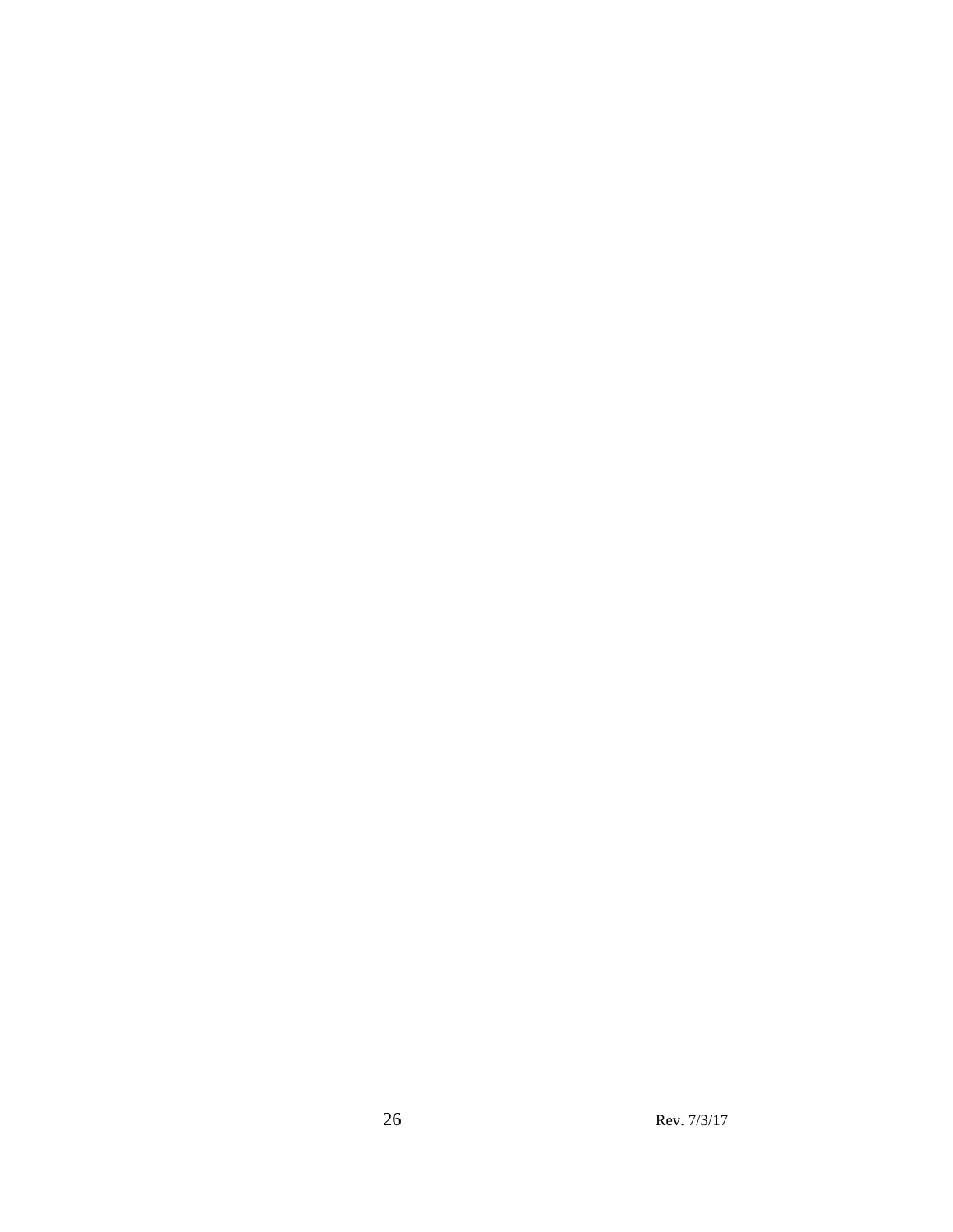## $2 - D$

## TRIM LEARNING CONTRACT (Draft)

<span id="page-26-0"></span>

| <b>Educational Goal in TRIM</b>                                                                                      |
|----------------------------------------------------------------------------------------------------------------------|
| Fulfill minimal requirement of ten units of college level work, plus additional<br>training in theology and ministry |
| Earn an Associate's degree and complete additional training in theology and ministry                                 |
| Earn a Bachelor's degree and complete additional training in theology and ministry                                   |
| Build on college degree by pursuing additional training in theology and ministry                                     |
| Earn credits toward possible future completion of a Masters of Divinity degree                                       |
| Other (describe)                                                                                                     |
| <b>Time Projected for TRIM Program</b>                                                                               |

Length of time projected for total program: \_\_\_\_\_\_\_\_\_\_\_\_\_\_\_\_\_\_\_\_\_\_\_\_\_\_\_\_\_\_\_\_\_\_\_\_\_\_

Pace at which studies will be pursued:

More than halftime (six or more units per year)

Less than halftime (five or fewer units per year)

#### **Statement on Confidentiality:**

I hereby agree that the following people may have access to my grades, test results, and other confidential program material, with the understanding that they will not share this data with others without my permission, except as a part of statistical summaries for evaluative purposes: Director of the Brethren Academy, Coordinator of the TRIM & EFSM Ministry Training Programs of the Brethren Academy, district TRIM coordinator, College Academic Advisor, and Brethren Academy Administrative Assistant.

Student Signature Date

\_\_\_\_\_\_\_\_\_\_\_\_\_\_\_\_\_\_\_\_\_\_\_\_\_\_\_\_\_\_\_\_\_\_\_\_\_\_\_\_\_\_\_\_\_\_\_\_\_\_ \_\_\_\_\_\_\_\_\_\_\_\_\_\_\_\_\_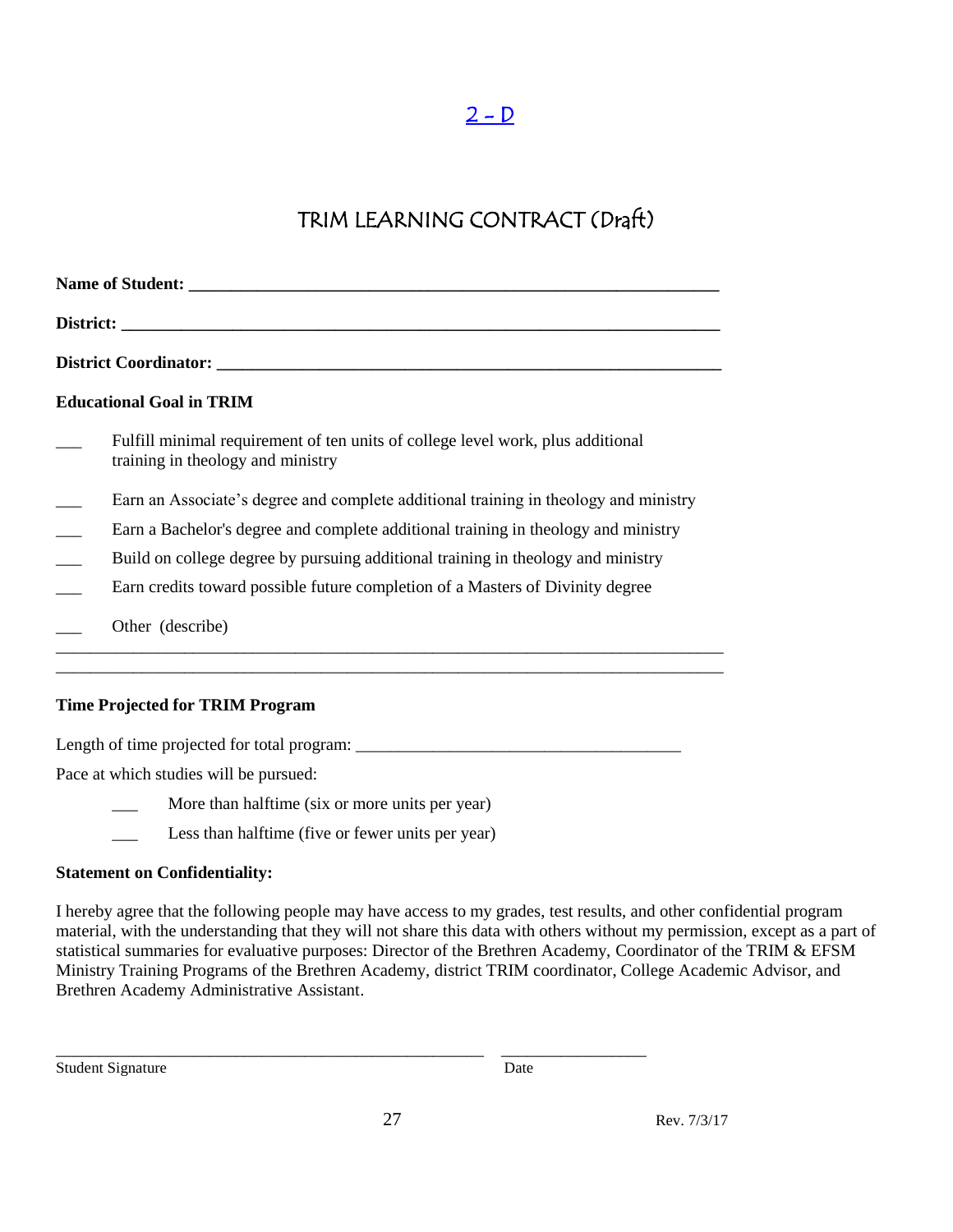## **General Education (10 units of study required)**

|     | <b>Course Title</b> | School | Date Completed<br>(if applicable) | <b>Unit Value</b> |
|-----|---------------------|--------|-----------------------------------|-------------------|
| 1.  |                     |        |                                   |                   |
| 2.  |                     |        |                                   |                   |
| 3.  |                     |        |                                   |                   |
| 4.  |                     |        |                                   |                   |
| 5.  |                     |        |                                   |                   |
| 6.  |                     |        |                                   |                   |
| 7.  |                     |        |                                   |                   |
| 8.  |                     |        |                                   |                   |
| 9.  |                     |        |                                   |                   |
| 10. |                     |        |                                   |                   |

## **Biblical and Theological Studies (10 units of study required)**

| <b>Course Title</b>                                   | School                  | Date Completed<br>(if applicable) | <b>Unit Value</b> |
|-------------------------------------------------------|-------------------------|-----------------------------------|-------------------|
| <b>Required Units</b><br>1. Intro to Biblical Studies | <b>Brethren Academy</b> |                                   |                   |
| 2. Intro to Old Testament                             |                         |                                   |                   |
| 3. Intro to New Testament                             |                         |                                   |                   |
| 4. (Brethren Studies-history or theology*)            |                         |                                   |                   |
| <b>Elective Units</b><br>5.                           |                         |                                   |                   |
| 6.                                                    |                         |                                   |                   |
| 7.                                                    |                         |                                   |                   |
| 8.                                                    |                         |                                   |                   |
| 9.                                                    |                         |                                   |                   |
| 10.                                                   |                         |                                   |                   |
|                                                       |                         |                                   |                   |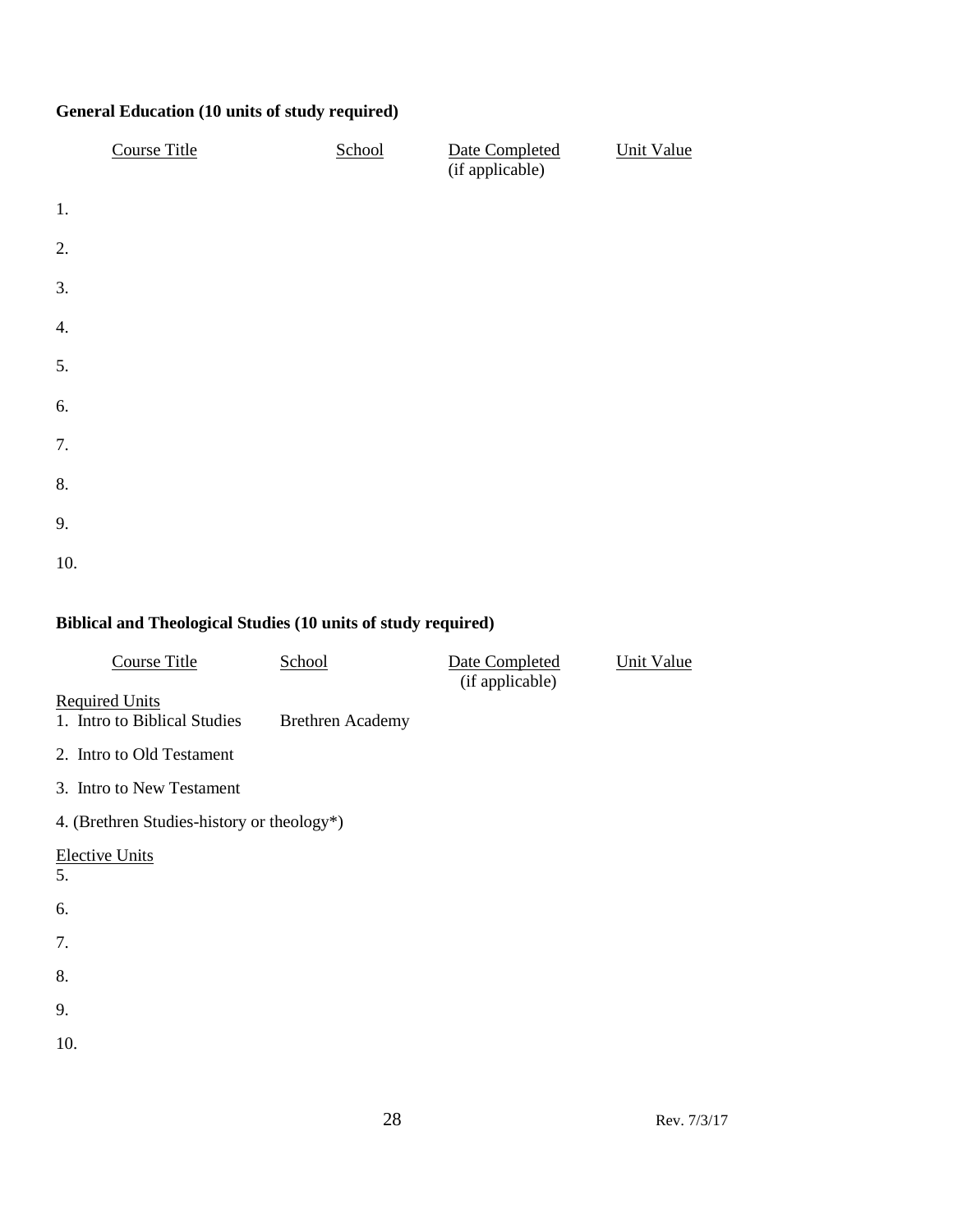## **Ministry and Ministry Skills (10 units of study required)**

| <b>Course Title</b>                                                          | School      | Date Completed<br>(if applicable) | <b>Unit Value</b>                                                                                                     |
|------------------------------------------------------------------------------|-------------|-----------------------------------|-----------------------------------------------------------------------------------------------------------------------|
| <b>Required Units</b>                                                        |             |                                   |                                                                                                                       |
| 1. Orientation (Servant Leadership)                                          | <b>BAML</b> |                                   |                                                                                                                       |
| 2. (Brethren Polity and Practice*)                                           |             |                                   |                                                                                                                       |
| <b>Elective Units</b><br>3.<br>4.                                            |             |                                   |                                                                                                                       |
| 5.                                                                           |             |                                   |                                                                                                                       |
| 6.                                                                           |             |                                   |                                                                                                                       |
| 7.                                                                           |             |                                   |                                                                                                                       |
| 8.                                                                           |             |                                   |                                                                                                                       |
| 9.                                                                           |             |                                   |                                                                                                                       |
| 10.                                                                          |             |                                   |                                                                                                                       |
| * TRIM students are required to take one Brethren Studies course.<br>course. |             |                                   | If student takes Church of the Brethren History or Church of the Brethren Theology, it will count as a Bible/Theology |

If student takes Church of the Brethren Polity and Practice, it will count as a Ministry/Ministry Skills course.

## **Be in consultation with your district office to determine what is required for credentialing in your district.**

|  | Proposed ministry internship setting: |  |
|--|---------------------------------------|--|
|--|---------------------------------------|--|

\_\_\_\_\_\_\_\_\_\_\_\_\_\_\_\_\_\_\_\_\_\_\_\_\_\_\_\_\_\_\_\_\_\_\_\_\_\_\_\_\_\_\_\_\_\_\_\_\_\_\_\_\_\_\_\_\_\_\_\_\_\_\_\_\_\_\_\_\_\_\_\_

| I have reviewed and approved this TRIM learning contract and now submit it to the |
|-----------------------------------------------------------------------------------|
| Brethren Academy for Ministerial Leadership for approval.                         |

District TRIM Coordinator Signature Date

*\_\_\_\_\_\_\_\_\_\_\_\_\_\_\_\_\_\_\_\_\_\_\_\_\_\_\_\_\_\_\_\_\_\_\_\_\_\_\_\_\_\_\_\_\_\_\_\_\_\_ \_\_\_\_\_\_\_\_\_\_\_\_\_\_\_\_\_\_\_\_\_\_\_\_\_\_*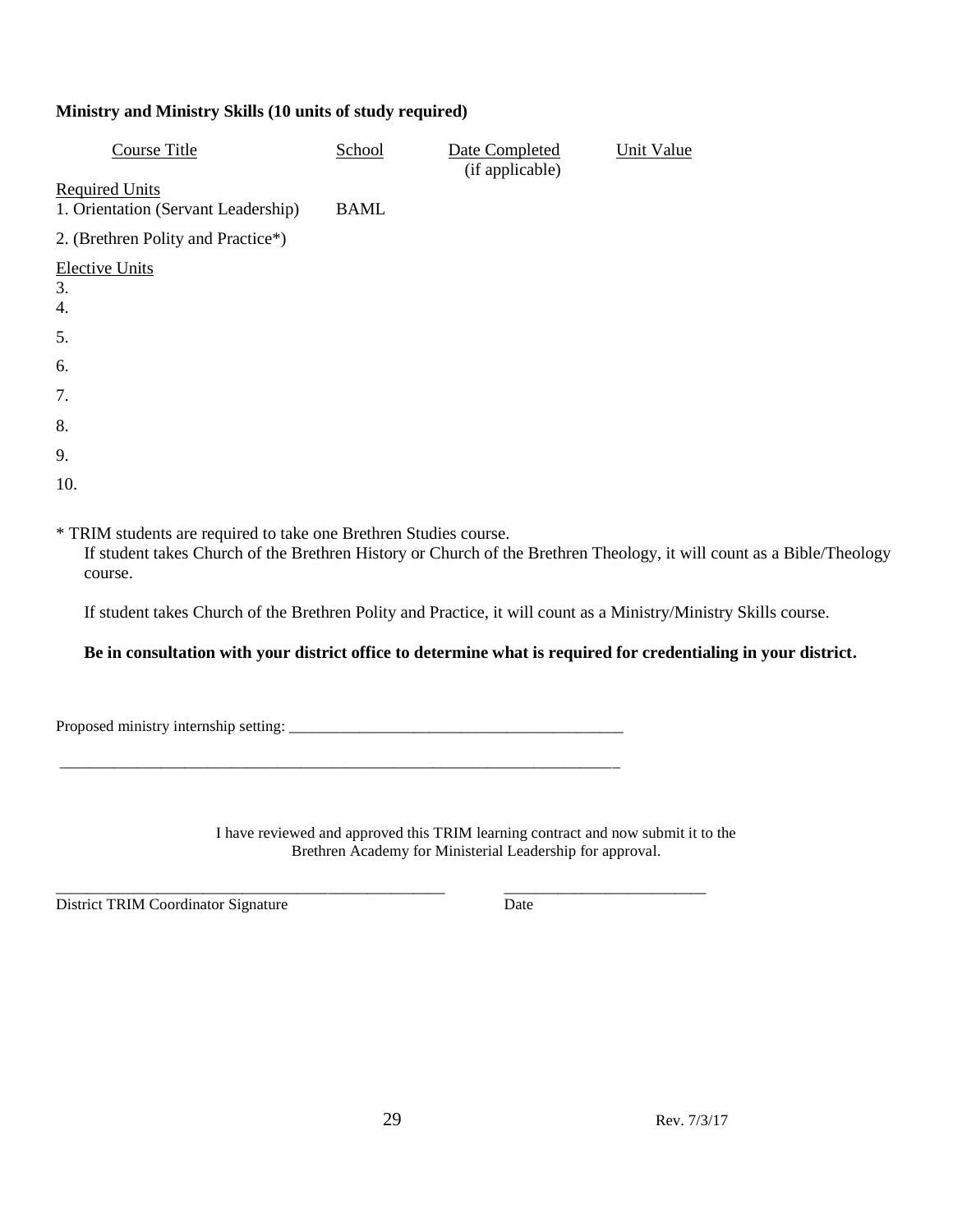## **Training Requirements Summary – For Office Use Only**

|                                | <b>General Ed.</b><br><b>Theology</b> | <b>Skills</b> | <b>Bible/</b> | <b>Ministry</b><br><b>Total</b> |    |
|--------------------------------|---------------------------------------|---------------|---------------|---------------------------------|----|
| <b>MINIMUM UNITS REQUIRED</b>  | 10                                    |               | 10            | 10                              | 30 |
| UNIT VALUE OF PREVIOUS COURSES |                                       |               |               |                                 |    |
| UNIT VALUE OF PREVIOUS ALCs    |                                       |               |               |                                 |    |
| UNIT VALUE OF PREVIOUS ISUS    |                                       |               |               |                                 |    |
| UNITS TO BE DONE IN TRIM       |                                       |               |               |                                 |    |

#### **Note:**

\*At least 10 of the 30 units required by TRIM must be accredited college or seminary courses; therefore, at least \_\_\_\_\_ of the \_\_\_\_\_ units I will complete in TRIM will be college or seminary courses.

\*At least 10 of the 30 units required by TRIM must be Academy level classes or above; therefore, in addition to my college/seminary courses, at least \_\_\_\_ of the \_\_\_\_ units I will complete in TRIM will be Academy level classes or above.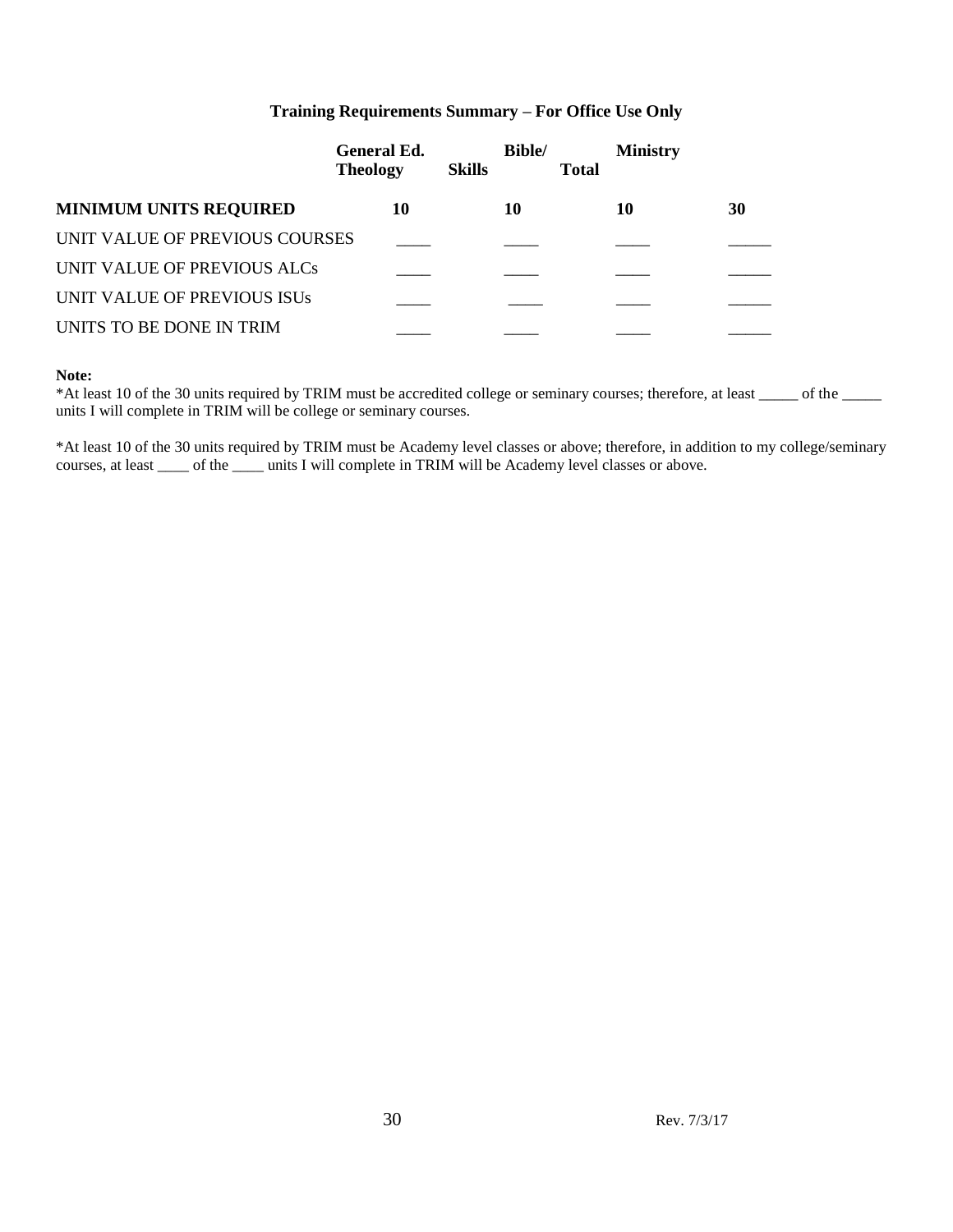## $2 - E$

## TRIM LEARNING CONTRACT

<span id="page-30-0"></span>

| <b>Educational Goal in TRIM</b>                                                                                            |
|----------------------------------------------------------------------------------------------------------------------------|
| Fulfill minimal requirement of ten units of college level work, plus additional<br>training in theology and ministry       |
| Earn an Associate's degree and complete additional training in theology and ministry                                       |
| Earn a Bachelor's degree and complete additional training in theology and ministry                                         |
| Build on college degree by pursuing additional training in theology and ministry                                           |
| Earn credits toward possible future completion of a Masters of Divinity degree                                             |
|                                                                                                                            |
| ,我们也不能在这里的人,我们也不能在这里的人,我们也不能在这里的人,我们也不能在这里的人,我们也不能在这里的人,我们也不能在这里的人,我们也不能在这里的人,我们<br><b>Time Projected for TRIM Program</b> |
|                                                                                                                            |
| Pace at which studies will be pursued:                                                                                     |

More than halftime (six or more units per year)

\_\_\_ Less than halftime (five or fewer units per year)

## **Statement on Confidentiality:**

I hereby agree that the following people may have access to my grades, test results, and other confidential program material, with the understanding that they will not share this data with others without my permission, except as a part of statistical summaries for evaluative purposes: Director of the Brethren Academy, Coordinator of the TRIM & EFSM Ministry Training Programs of the Brethren Academy, district TRIM coordinator, College Academic Advisor, and Brethren Academy Administrative Assistant.

Student Signature Date

\_\_\_\_\_\_\_\_\_\_\_\_\_\_\_\_\_\_\_\_\_\_\_\_\_\_\_\_\_\_\_\_\_\_\_\_\_\_\_\_\_\_\_\_\_\_\_\_\_\_ \_\_\_\_\_\_\_\_\_\_\_\_\_\_\_\_\_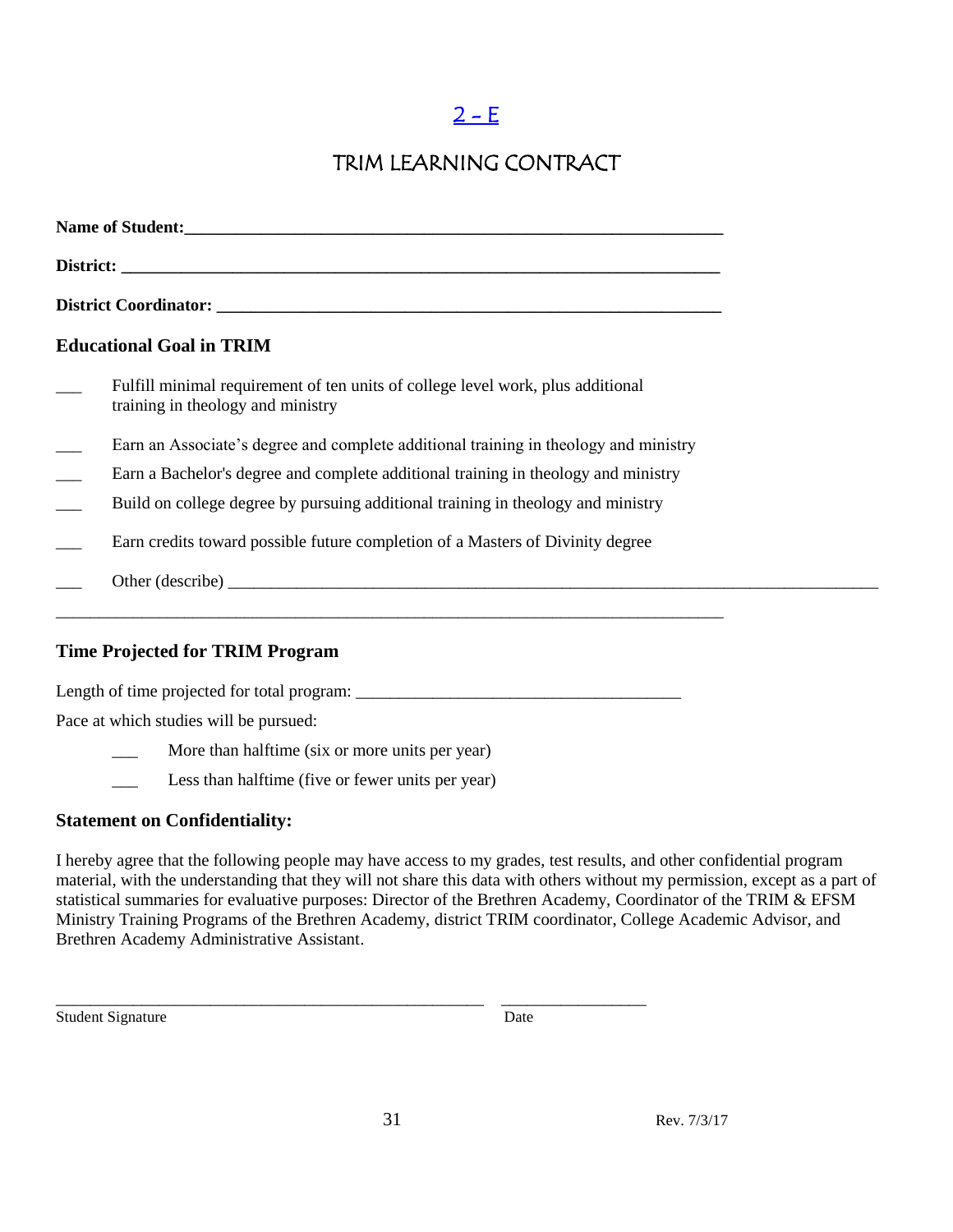## **General Education (10 units of study required)**

|     | <b>Course Title</b> | School | Date Completed<br>(if applicable) | <b>Unit Value</b> |
|-----|---------------------|--------|-----------------------------------|-------------------|
| 1.  |                     |        |                                   |                   |
| 2.  |                     |        |                                   |                   |
| 3.  |                     |        |                                   |                   |
| 4.  |                     |        |                                   |                   |
| 5.  |                     |        |                                   |                   |
| 6.  |                     |        |                                   |                   |
| 7.  |                     |        |                                   |                   |
| 8.  |                     |        |                                   |                   |
| 9.  |                     |        |                                   |                   |
| 10. |                     |        |                                   |                   |

## **Biblical and Theological Studies (10 units of study required)**

| <b>Course Title</b>                                   | School                  | Date Completed<br>(if applicable) | <b>Unit Value</b> |
|-------------------------------------------------------|-------------------------|-----------------------------------|-------------------|
| <b>Required Units</b><br>1. Intro to Biblical Studies | <b>Brethren Academy</b> |                                   |                   |
| 2. Intro to Old Testament                             |                         |                                   |                   |
| 3. Intro to New Testament                             |                         |                                   |                   |
| 4. (Brethren Studies-history or theology*)            |                         |                                   |                   |
| <b>Elective Units</b><br>5.                           |                         |                                   |                   |
| 6.                                                    |                         |                                   |                   |
| 7.                                                    |                         |                                   |                   |
| 8.                                                    |                         |                                   |                   |
| 9.                                                    |                         |                                   |                   |
| 10.                                                   |                         |                                   |                   |
|                                                       |                         |                                   |                   |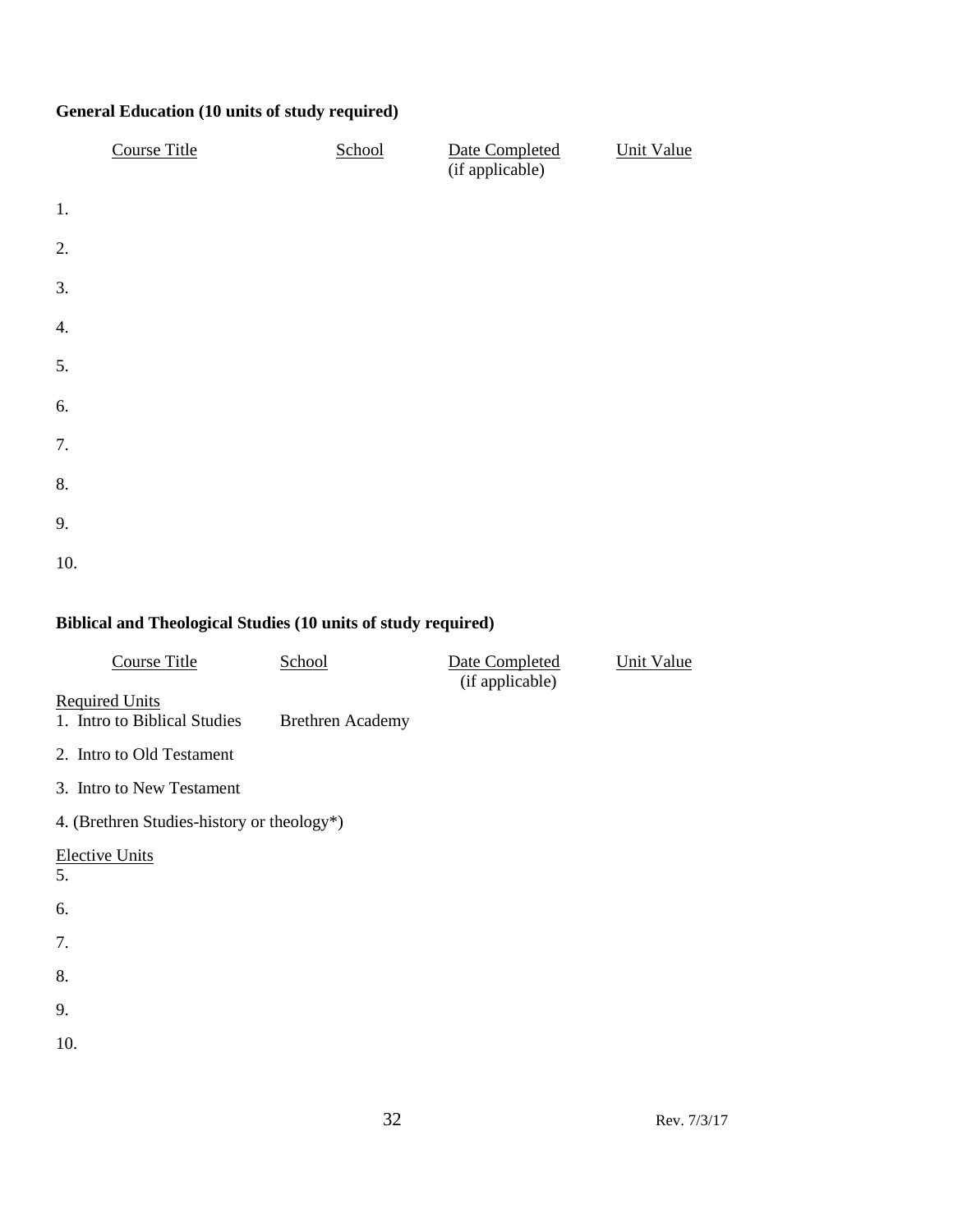## **Ministry and Ministry Skills (10 units of study required)**

| Course Title                        | School      | Date Completed<br>(if applicable) | Unit Value |
|-------------------------------------|-------------|-----------------------------------|------------|
| <b>Required Unit</b>                |             |                                   |            |
| 1. Orientation (Servant Leadership) | <b>BAML</b> |                                   |            |
| 2. (Brethren Polity and Practice*)  |             |                                   |            |
| <b>Elective Units</b>               |             |                                   |            |
| 3.                                  |             |                                   |            |
| 4.                                  |             |                                   |            |
| 5.                                  |             |                                   |            |
| 6.                                  |             |                                   |            |
| 7.                                  |             |                                   |            |
| 8.                                  |             |                                   |            |
| 9.                                  |             |                                   |            |
| 10.                                 |             |                                   |            |

\* TRIM students are required to take one Brethren Studies course.

\_\_\_\_\_\_\_\_\_\_\_\_\_\_\_\_\_\_\_\_\_\_\_\_\_\_\_\_\_\_\_\_\_\_\_\_\_\_\_\_\_\_\_\_\_\_\_\_\_\_\_\_\_\_\_\_\_\_\_\_\_\_\_\_\_\_\_\_\_\_\_\_

If student takes Church of the Brethren History or Church of the Brethren Theology, it will count as a Bible/Theology course.

If student takes Church of the Brethren Polity and Practice, it will count as a Ministry/Ministry Skills course.

## **Be in consultation with your district office to determine what is required for credentialing in your district.**

Proposed ministry internship setting: \_\_\_\_\_\_\_\_\_\_\_\_\_\_\_\_\_\_\_\_\_\_\_\_\_\_\_\_\_\_\_\_\_\_\_\_\_\_\_\_\_\_\_

I have reviewed and approved this TRIM learning contract and now submit it to the Brethren Academy for Ministerial Leadership for approval.

District TRIM coordinator Signature Date

*\_\_\_\_\_\_\_\_\_\_\_\_\_\_\_\_\_\_\_\_\_\_\_\_\_\_\_\_\_\_\_\_\_\_\_\_\_\_\_\_\_\_\_\_\_\_\_\_\_\_ \_\_\_\_\_\_\_\_\_\_\_\_\_\_\_\_\_\_\_\_\_\_\_\_\_\_*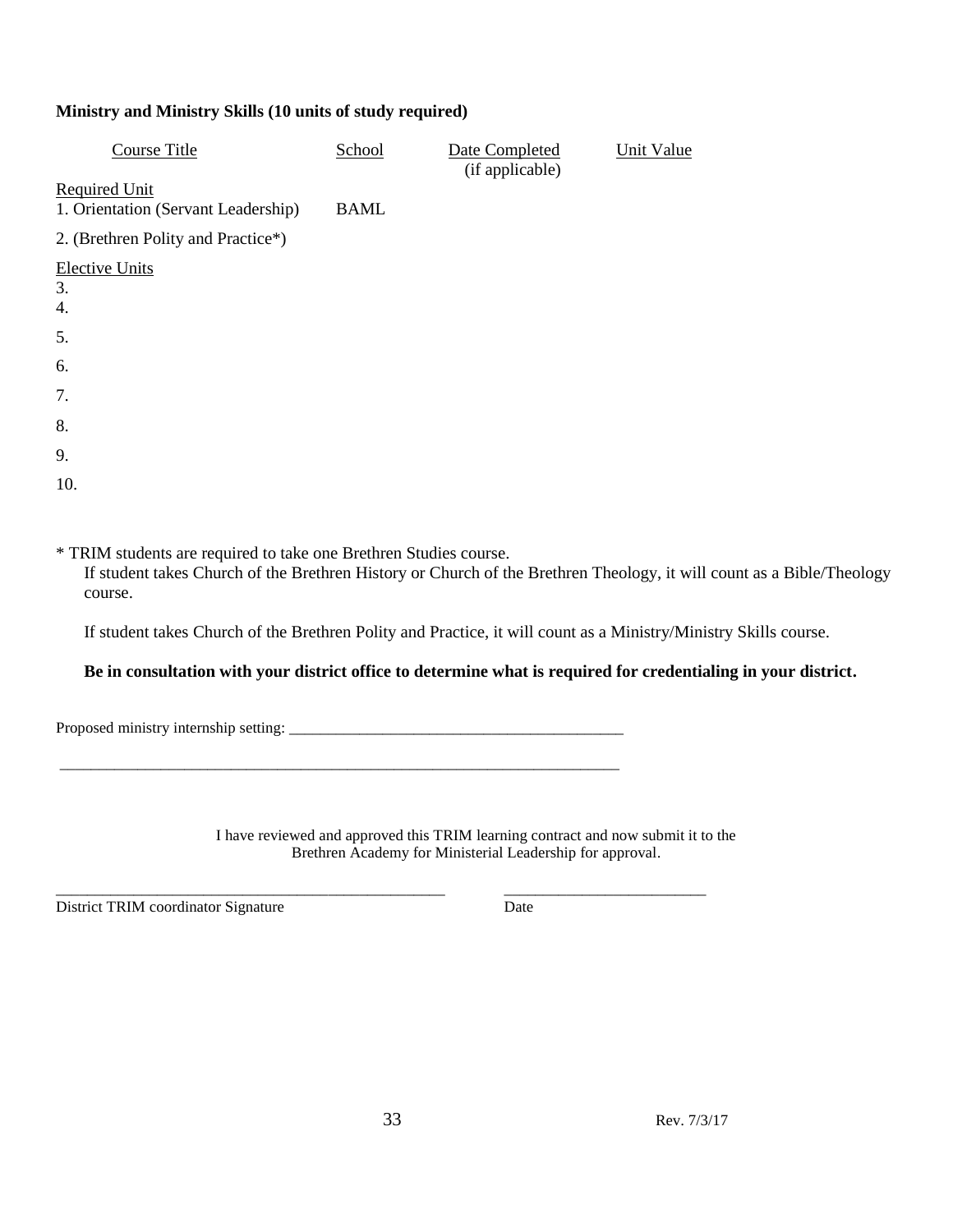#### **Training Requirements Summary – For Office Use Only**

|                                | <b>General Ed.</b><br><b>Theology</b> | <b>Skills</b> | <b>Bible/</b> | <b>Total</b> | <b>Ministry</b> |    |
|--------------------------------|---------------------------------------|---------------|---------------|--------------|-----------------|----|
| <b>MINIMUM UNITS REQUIRED</b>  | 10                                    |               | 10            |              | 10              | 30 |
| UNIT VALUE OF PREVIOUS COURSES |                                       |               |               |              |                 |    |
| UNIT VALUE OF PREVIOUS ALCs    |                                       |               |               |              |                 |    |
| UNIT VALUE OF PREVIOUS ISUS    |                                       |               |               |              |                 |    |
| UNITS TO BE DONE IN TRIM       |                                       |               |               |              |                 |    |

#### **Note:**

\*At least 10 of the 30 units required by TRIM must be accredited college or seminary courses; therefore, at least \_\_\_\_\_ of the \_\_\_\_\_ units I will complete in TRIM will be college or seminary courses.

\*At least 10 of the 30 units required by TRIM must be Academy level classes or above; therefore, in addition to my college/seminary courses, at least \_\_\_\_ of the \_\_\_\_ units I will complete in TRIM will be Academy level classes or above.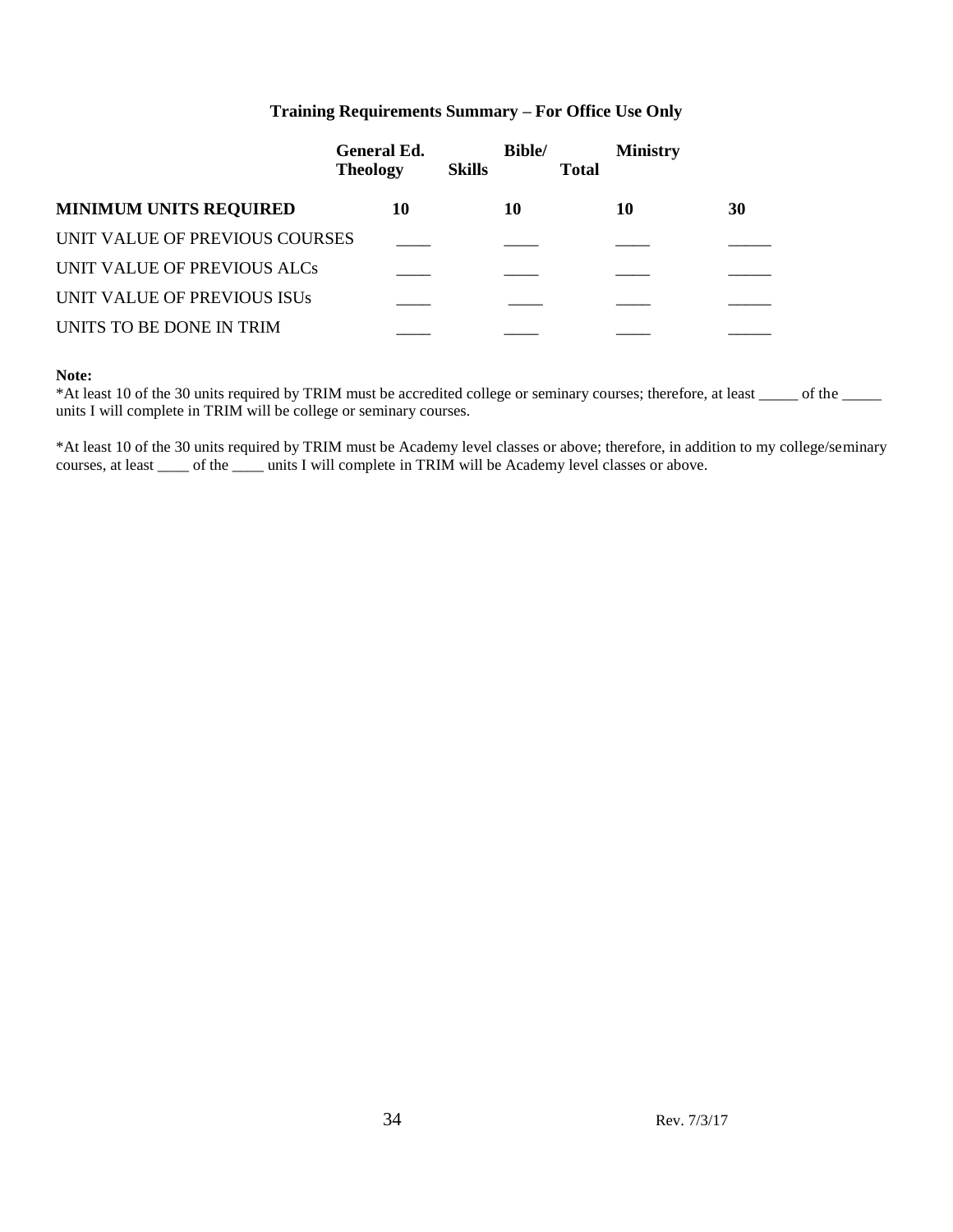## $2-F$

## TRIM/EFSM Orientation Evaluation Form

<span id="page-34-0"></span>As the staff of the Brethren Academy, we hope this time of orientation has been helpful to you in a number of ways. To help us continually refine the orientation for maximum usefulness, please fill out this evaluation as frankly as you possibly can. Circle a number on the continuum for each of the items below (5 is a superior rating, 1 is a poor rating). Space is provided after each question for written comments.

## **1. Design/Organization of the week 5 4 3 2 1 Comment**: What did you wish there was more time for? What could have been eliminated or emphasized less? **2. Advance Information and Arrangements 5 4 3 2 1 Comment**: Did this experience meet your expectations? If not, how could we have prepared you better? **3. Worship/Devotions/Prayer Session 5 4 3 2 1 Comment**: We weave a variety of worship/devotions/prayer times through the days. In the context of an orientation geared toward your education, how would you rate this aspect of the orientation? **4. TRIM/EFSM Training Sessions 5 4 3 2 1 Comment**: This experience is meant to be a springboard for your work with your district TRIM coordinator/EFSM Supervisor. While you will not leave with all the answers to questions that will arise, do you feel you have received enough information to move ahead? If not, what are you uneasy about? **5. Other Group Sessions 5 4 3 2 1**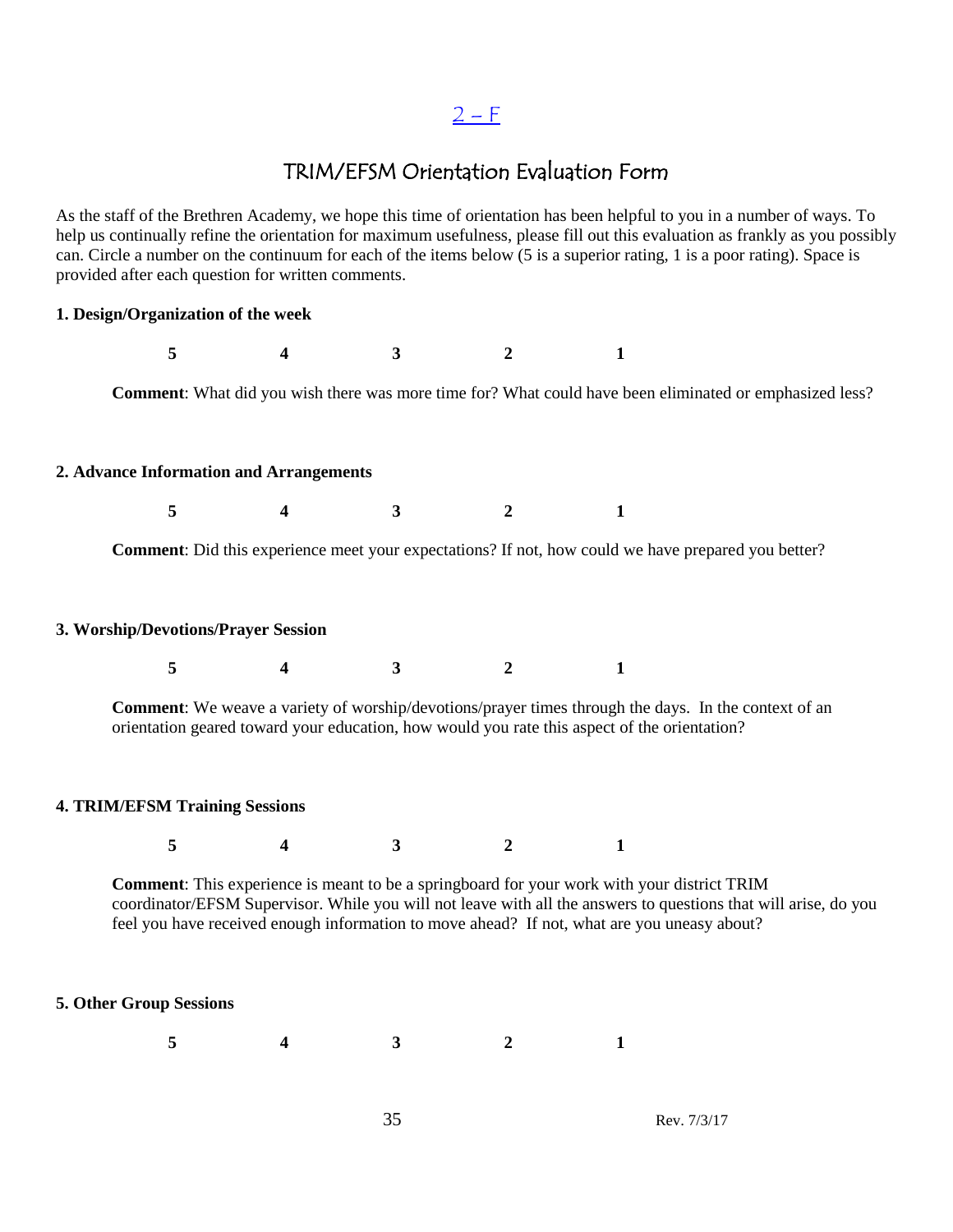**Comment:** To prime the pump for learning in the area of ministry, we have included a variety of sessions lead by various individuals addressing a range of topics in ministry. Which session(s) were particularly intriguing to you? Was there something missing that you anticipated or wished would have been planned?

#### **6. Servant Leadership Class**

| 5                                  |                  | 3 |                                                                                     |                                                                                                                       |
|------------------------------------|------------------|---|-------------------------------------------------------------------------------------|-----------------------------------------------------------------------------------------------------------------------|
|                                    |                  |   | denominations. Do you feel you have a good basic understanding of this expectation? | <b>Comment:</b> The Church of the Brethren expects a different style of leadership from its ministers than many other |
| <b>7. Academy Staff Leadership</b> |                  |   |                                                                                     |                                                                                                                       |
| 5                                  | $\boldsymbol{4}$ | 3 |                                                                                     |                                                                                                                       |
|                                    |                  |   |                                                                                     | <b>Comment:</b> We want you to get to know our staff through Orientation. How well did that happen for you?           |
| 8. Accommodations and Meals        |                  |   |                                                                                     |                                                                                                                       |

|--|

**Comment:** We hope you were comfortable in a "retreat" setting. Our intent is to give you time away from your normal activities. Do you have observations that would help us plan for other groups?

**9. General comments.** Thank you for your time not only to be with us at orientation, but also to give us your feedback. Are there other areas that you would like to comment on?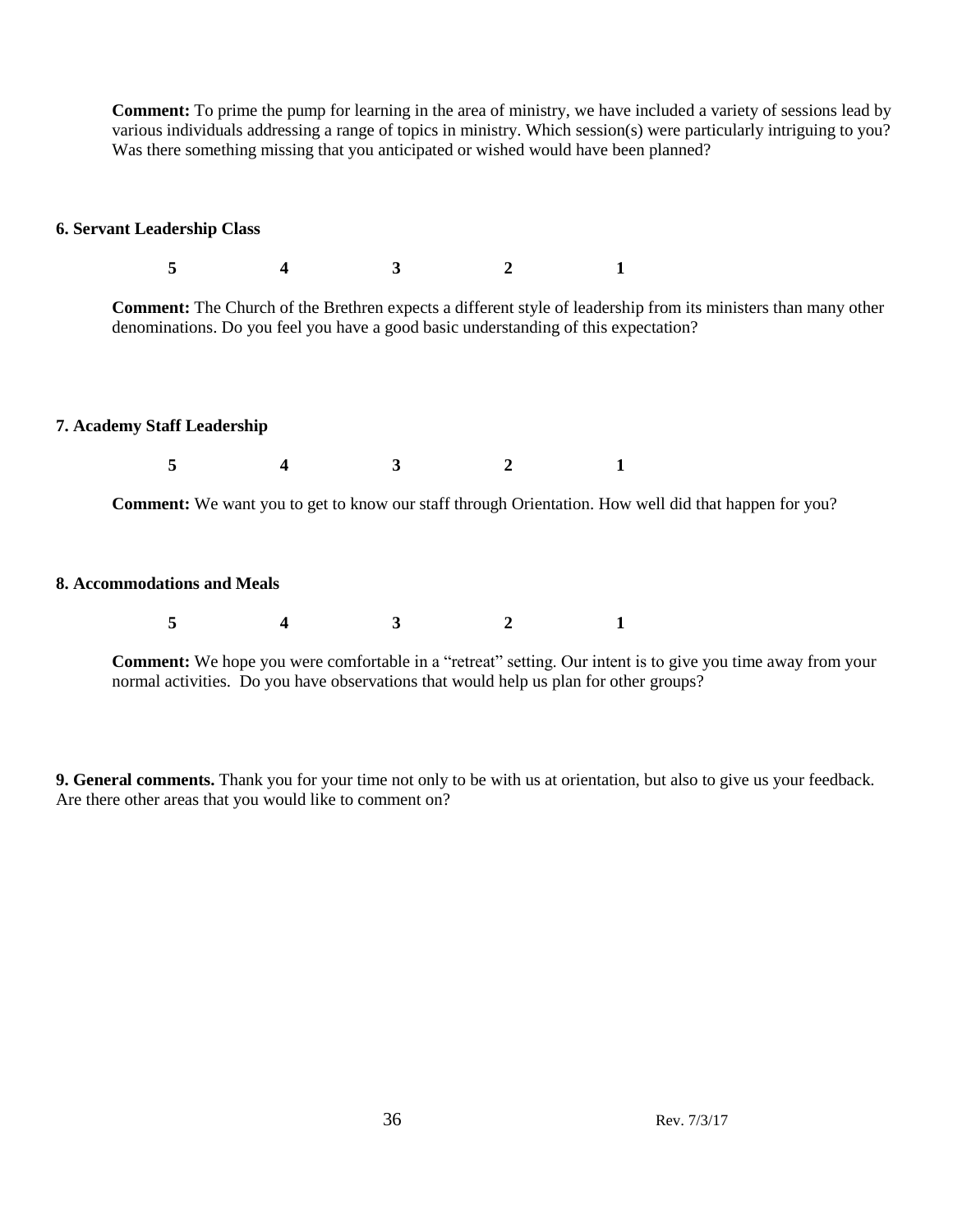### $3 - A$

### TRIM PROGRAM REQUIREMENTS

TRIM training features a flexible design; however, each student will complete a common set of requirements. These common elements include both coursework and practical training experiences as summarized below:

#### **A.** M**inistry formation group** participation

**B. 30 units of coursework**, at least 10 of which must be completed while in TRIM:

10 units of Biblical or Theological Studies, including: Introduction to Old Testament Introduction to New Testament Church of the Brethren Studies (history or theology) 10 units of Ministry Skills 10 General Education Units

Note: In the completion of these 30 hours, *students are expected to work at their next level of academic achievement*.

#### **C. Five Required Experiences**

Ecumenical, Intercultural, or Interfaith Experience Church of the Brethren College Experience or Brethren Connection Experience Bethany Theological Seminary Experience in addition to Orientation Annual Conference Experience District Conference Experience

**D. Ministry Internship (**Pre-requisite): Completion of at least 20 units of TRIM credit, five units of which must be completed while in TRIM. A plan for this 400 hour requirement must be submitted to the Academy for approval one month before beginning the internship.

#### **E. Graduation Preparation**

Final Biblical/Theological Awareness Inventory Exit Exam Final Student and District Coordinator evaluations

*\*All work is planned and completed in consultation with District Coordinator.*

\*\*Students pay an annual participation fee to the Brethren Academy each year they are registered in the program and are billed each January beginning the January following attendance at orientation.

\*\*\*TRIM transcripts are mailed twice each year to the student and his or her district TRIM coordinator. A copy of the fall report is mailed to the student's sponsoring district and includes a summary report of the student's progress.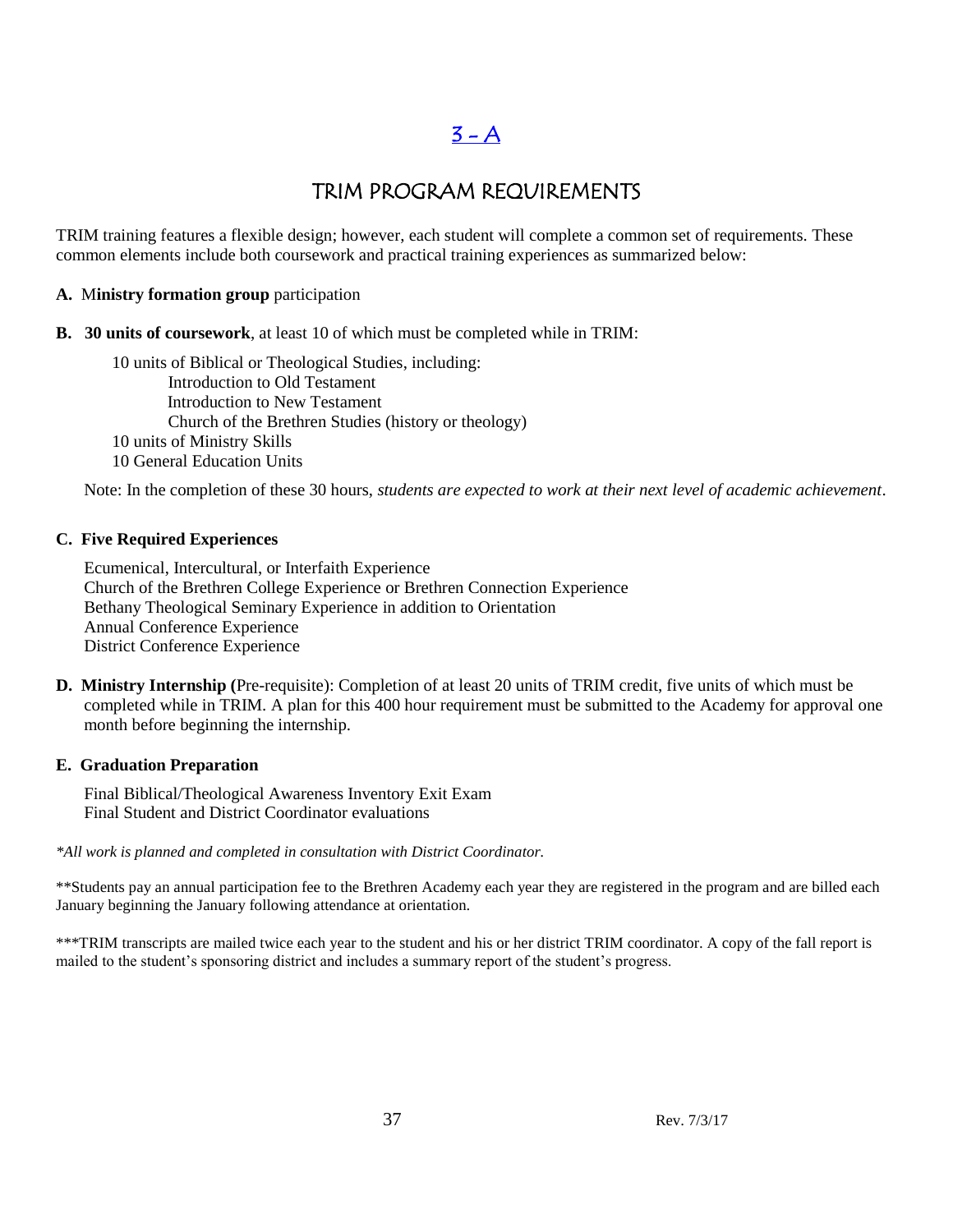### PARTICIPATION in a MINISTRY FORMATION GROUP

From our early history as a church, Brethren have believed in the importance of "calling." A call in the Church of the Brethren is not simply a personal inclination; it is an individual urge that is also recognized and affirmed by the church community. An authentic calling combines a strong personal sense with the strong corroboration of the congregation. You are already enrolled in TRIM because you and the church recognize your talent for ministry. However, to formalize this process of calling, TRIM requires that each student work with a ministry formation group whose purpose is to provide opportunities for shared reflection on, evaluation of, and support of the student's faith journey, to discuss issues arising out of study, ministry experience, and topics important to growth as persons and as leaders.

Apart from coursework, all TRIM students will participate regularly in a supervised group experience called a "ministry formation group." Ministry formation groups may be organized in two ways: a calling cohort as outlined in the 2014 Ministerial Leadership Paper or with a district group of TRIM students. The structure of the group is dependent on the district.

Ministry formation groups provide an excellent setting in which to reflect on every facet of training in TRIM.

Most often the ministry formation group is led by the district TRIM coordinator. It is also possible for a pastor appointed by the district to lead the group. This person will report to the district TRIM coordinator.

The agenda of a typical group meeting might consist of several of the following:

- Informal sharing of significant experiences in members' lives
- Cultivation of personal and spiritual disciplines and practices
- Discussion of a book the group has agreed to study as a common discipline
- Review of a case study or verbatim from a specific ministry experience prepared by one of the group members.
- Review of progress on current TRIM units and discussion of issues or topics growing out of those units.
- Role plays of ministry situations, real or hypothetical, with group reflection on the process.
- Exploration of a specific topic the group has agreed to focus on for one or more meetings.
- Bible study, conducted either for its own sake or as an occasion for reflecting together on how we approach and use the Bible.
- Use of tests and other inventories (e.g., Myers-Briggs) that help us understand ourselves and what we bring to ministry.
- Sharing and reflecting together on statements of faith that members of the group develop.
- "How to" sessions, including how to write learning objectives, how to use journaling effectively, how to develop a position description for pastoral ministry, how to fill out financial assistance forms, how to plan one's supervised ministry experience, and how to write evaluations for course-equivalent units.

These are suggestions, not restrictions. The important thing is that groups structure their time together in a way that proves helpful to all participants. Where the formation group includes people other than TRIM students, questions related specifically to the TRIM program will need to be cared for in another setting.

The district TRIM coordinator, the district ministry coordinating team, and the student will plan this important aspect of the program. The recommended length and frequency of meetings is monthly for 90 minutes to two hours. Where geography makes monthly meetings impossible, a group may decide to gather every other month for a three-hour session. If face-to-face meetings are not possible due to geographic distance, a conference call or video conference must take place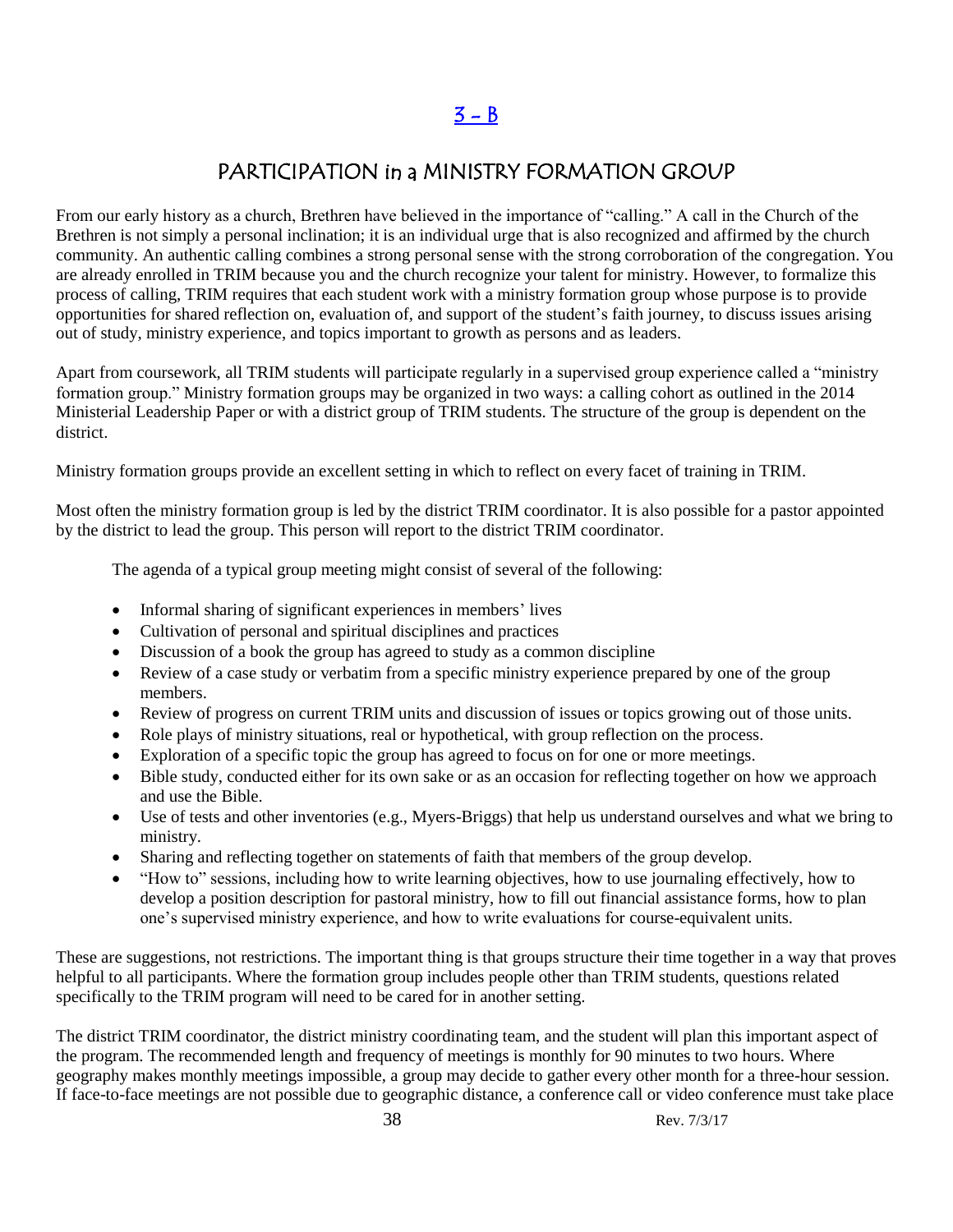in lieu of meeting in person. Whatever mode the meeting is held, it should be convenient to the participants and suited for the work the group will be doing.

No matter who actually leads the formation group, it is the responsibility of the district TRIM coordinator to see that the group is launched, to clarify the purpose and agenda of the group, to ensure that new trainees are warmly incorporated into the group, and to monitor the group's work. Where a limited number of students or geographical distances make it impossible to set up a district group, the Coordinator will solicit the counsel of the district ministry coordinating team, district executive minister, and Coordinator of the TRIM & EFSM Ministry Training Programs to explore alternatives.

It is the responsibility of the district TRIM coordinator to make progress reports on the development of the ministry formation group in his or her district. If questions arise that are not covered by the guidelines above, the district TRIM coordinator should contact the Coordinator of TRIM/EFSM.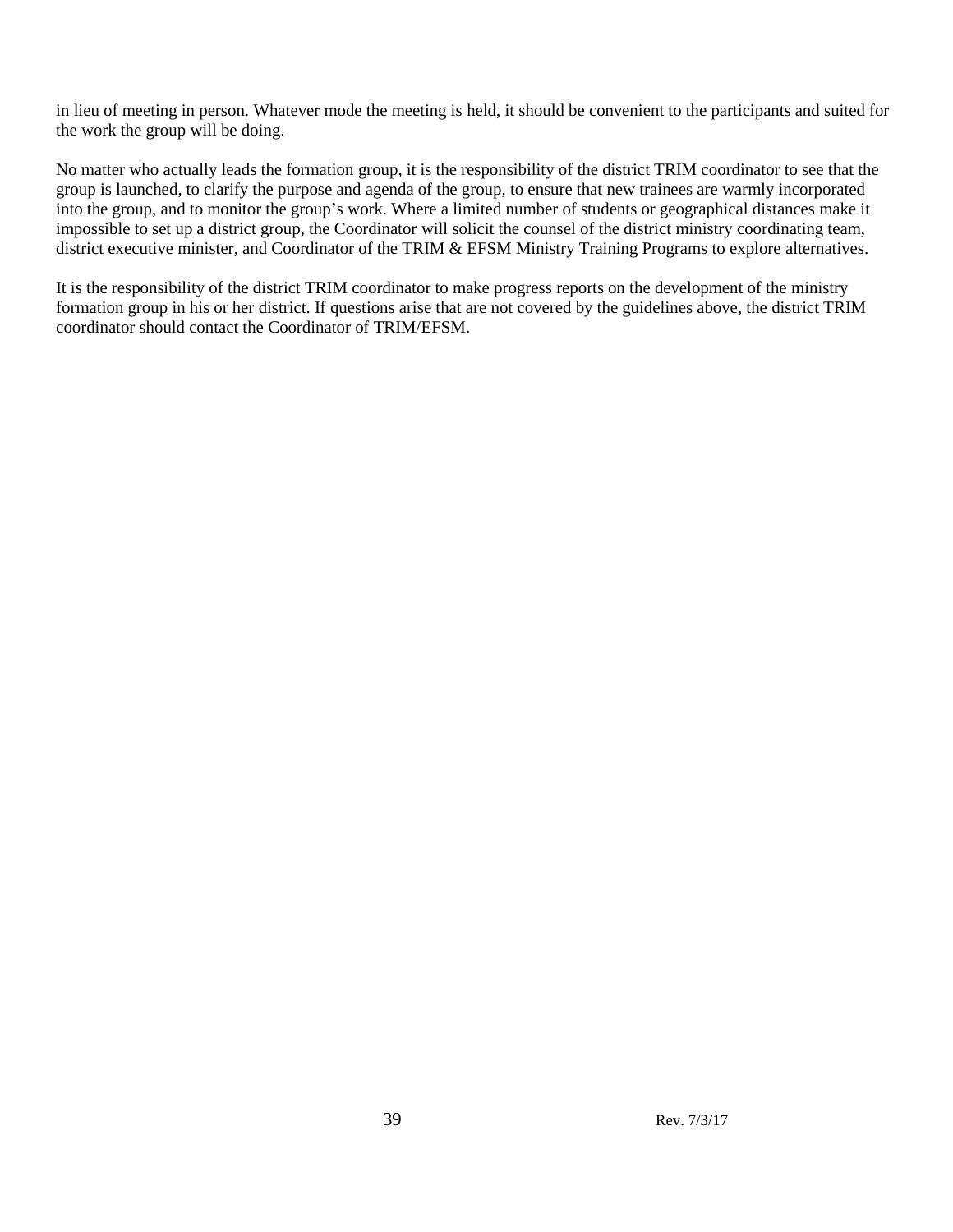### $3 - C$

### COURSEWORK

Participants in TRIM take college-level or seminary-level courses in three basic subject areas: general education, biblical and theological studies, and ministry skills.

### **A. General Education**

The basic objective of *general education* is to become more familiar with the broad areas of knowledge important for understanding ourselves and the world in which we live. Specific units of recommended study in this area include language and communication skills, computer skills, literature, the arts (including music), philosophy, history, economics, psychology, sociology, and natural science. Other fields of general education are possible, depending on the interest of the student. Substitutions may be made with the approval of the Coordinator of the TRIM and EFSM Ministry Training Programs.

### **B. Biblical and Theological Studies**

The purpose of *biblical and theological studies* is to become more familiar with the biblical foundations of the Christian faith and with the church's reflection on and response to the biblical message throughout its history. All students are required to take a minimum of one unit in each of three areas:

- 1. Introduction to Biblical Studies (taken at orientation)
- 2. Introduction to Old Testament
- 3. Introduction to New Testament
- 4. Church of the Brethren studies (such as Brethren history and Brethren theology) *Be aware that requirements vary by district regarding which type of courses are mandatory for ordination. Check with your district office for requirements.*

Other recommended units of study in this area include biblical interpretation; study of particular sections of scripture; basic Christian beliefs; theology; church history; Christian ethics; and peace studies.

### **C. Ministry Skills**

In the study of *ministry and ministry skills*, the goal is to become familiar with the nature and scope of the church's ministry, to articulate how one's calling relates to that ministry, and to exhibit increased competency in the various skills for ministry.

Specific units of recommended study in this area include spiritual formation, prayer; conflict resolution; the congregation as a context for ministry; specific types of preaching and worship; church administration; COB polity and practices (perhaps a district requirement); pastoral leadership; pastoral care; teaching and nurturing; evangelism and church growth; missions; church music; cross cultural ministry; campus ministries; camping ministry; work with particular populations; communication in the church; group dynamics study; and sociological issues affecting ministry.

### **Accumulating Course Credit**

Every student will complete a total of **30 curricular units.** A curricular unit is defined as:

 One TRIM course offered by the Brethren Academy for Ministerial Leadership or Susquehanna Valley Ministry **Center**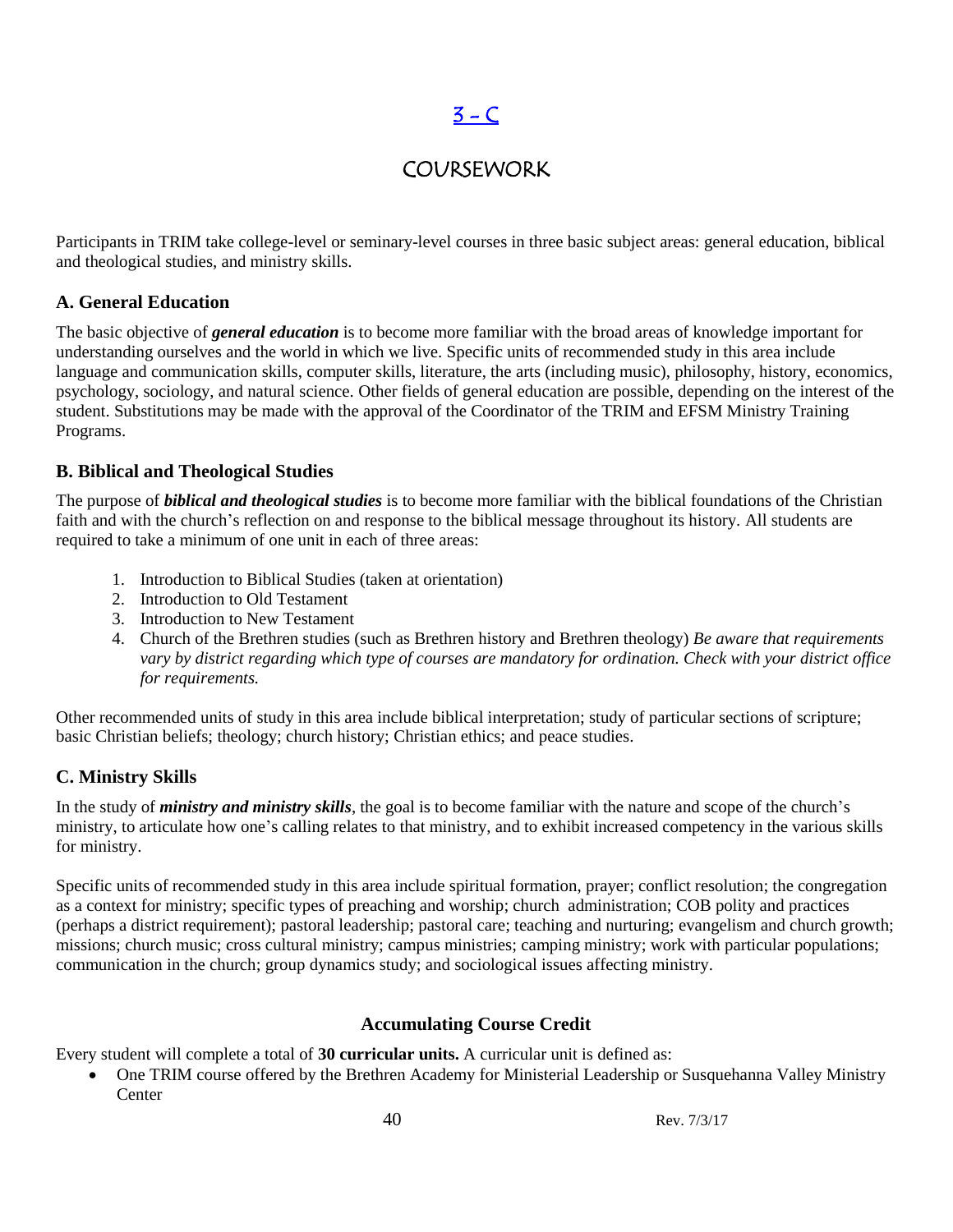- One Directed Independent Study Unit (DISU) offered by the Brethren Academy for Ministerial Leadership or Susquehanna Valley Ministry Center
- A **3-hour course in a fourteen-week semester or a 4-hour course in a ten-week quarter** at the college or seminary level
- One Independent Study Unit (ISU), which is a combination of learning experiences, each broadly equivalent to a 3 semester-hour course (75-90 class hours total). "See Independent Study Unit page 54". No more than onesixth of units taken while in TRIM can be fulfilled by ISUs.
- An Academy Certified Training Systems (ACTS) course may be taken for TRIM credit with approval of the Coordinator of TRIM/EFSM with additional work completed under the supervision of the instructor

Credit may be granted for units of study completed prior to participation in TRIM **if the student can provide acceptable certification for this work**. For work at accredited colleges or seminaries a copy of the student's final transcripts or grade reports are required. A minimum of half of the remaining credits required for completion of TRIM must be completed through Brethren Academy classes or Bethany Theological Seminary courses.

The number of curricular units that may be transferred to TRIM from other structured academic settings that are not accredited must be negotiated with the Coordinator of TRIM/EFSM. This negotiation is based on a fair assessment of the actual hours invested in the course. One course at an unaccredited institution may be worth one quarter, one third, or one half of a TRIM unit, but no more than half a unit. Or the coordinator may award one unit of credit for several courses in the same area of the curriculum, such as Biblical and Theological Studies.

Up to half of the credits needed to complete the TRIM program may be transferred in from other institutions (that is, institutions other than the Brethren Academy or Bethany) **while in TRIM.** This does not affect the number of credits that can be transferred into TRIM when beginning the program.

### **Distribution of 30 Curricular Units**

**A minimum ten units** will be acquired through courses offered by a college accredited by a regional agency of the U.S. Department of Education or a seminary accredited by the Association of Theological Schools.

**A minimum ten units** will be acquired through academy-level (or higher) courses. The Brethren Academy is authorized by Annual Conference but is *not* accredited.

Up to, but not exceeding, half of the credits needed to complete the program **while in TRIM** can be obtained by a combination of units from ISUs and/or outside institutions. (Note: No more than one-sixth of units taken while in TRIM can be fulfilled by ISUs)

### **Residency Requirement**

To earn a graduation certificate from TRIM, every student must complete **at least ten curricular units** while in the program. No more than 20 credits may be transferred to the program from other institutions. While in the program, TRIM students must also

- Participate in the five required events
- Successfully complete a ministry internship
- Receive an acceptable score on the Biblical Theological Awareness Inventory
- Complete the required paperwork for all of the above, working in consultation with the district TRIM coordinator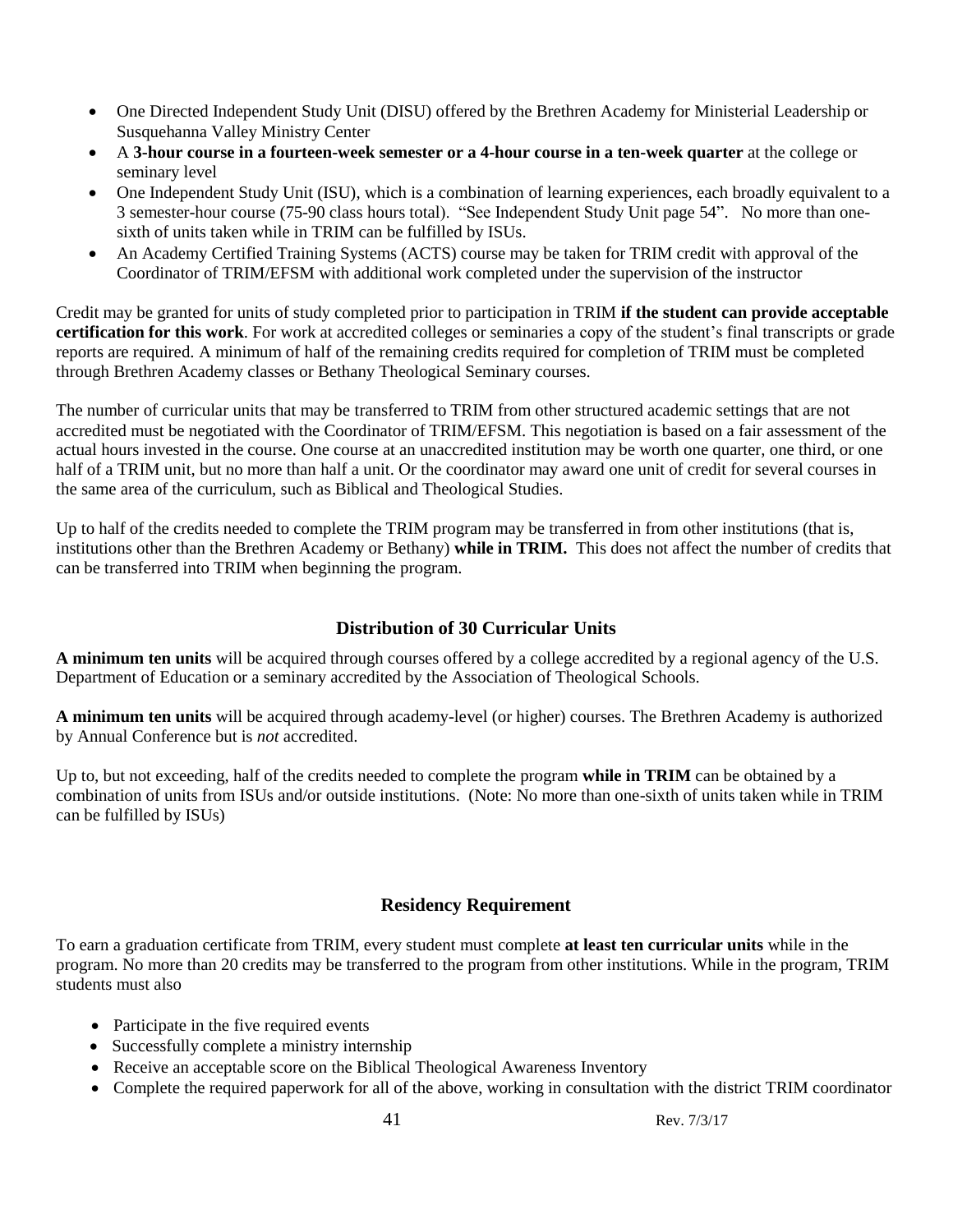- Be in good financial standing with the Brethren Academy
- Participate in a ministry formation group

### **Transcripts**

TRIM transcripts are sent to students and coordinators two times each year, in the fall and in the spring. The work shown on the transcript reflects all work completed through the Academy or received by transfer at the Brethren Academy Office as of that time.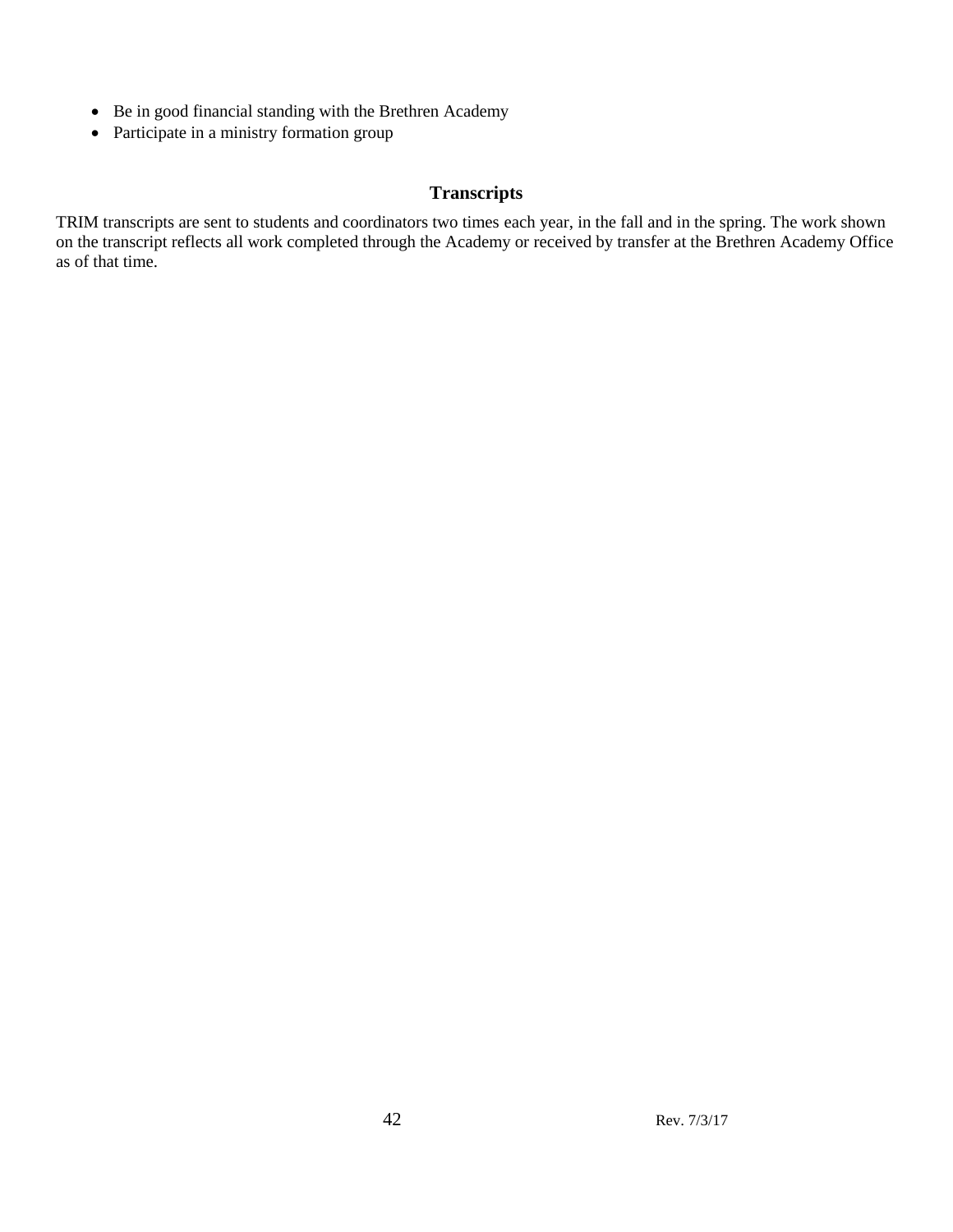### SUGGESTED ACTIVITES AND TOPICS of STUDY

The following activities, resources, and topics are offered as starting points and suggestions for TRIM ministry formation groups or individual students wanting to structure an Independent Study Unit.

You will find many of these resources online at the Brethren Press and Church of the Brethren websites [\(www.brethrenpress.com](http://www.brethrenpress.com/) and [www.brethren.org\)](http://www.brethren.org/). Many of the decisions of Annual Conference are also online and would provide good background material on a number of subjects.

### **Bible Study/ Helps**

Use Biblical sections of the BTAI as discussion starters Use BTAI as the basis for selecting texts to study Memorize key Biblical passages, such as: I Corinthians 13:1-13 Matthew 5:1-12 Psalm 23 John 1:1-13 Romans 12:1-21 Do a "group" Independent Study Unit on types of literature in the Bible, such as: Wisdom literature Minor prophets Paul's travels Study and portray a series of Bible characters Become familiar with the lectionary

### **Church of the Brethren**

Plan and lead the following: A service of anointing, baptism, child dedication, interment, Love Feast Read and discuss the Ministerial Leadership Manual Read and report on articles in *Messenger* Volunteer as a camp leader; discuss the experience Discuss the congregational, district or denominational structure and its effectiveness Preach on simple living, stewardship, social justice, family issues, faith in the workplace, inner peace and world peace, technology and faith Invite a representative from the denomination, the district, or COB agencies: Outdoor Ministries Association Mission and Ministry Board District Board Mutual Aid Association On Earth Peace Brethren Benefit Trust Annual Conference Study Annual Conference reports/ queries/ business items Read and discuss Annual Conference statements on congregational ethics and ethics in ministry relations

### **Pastoral Care**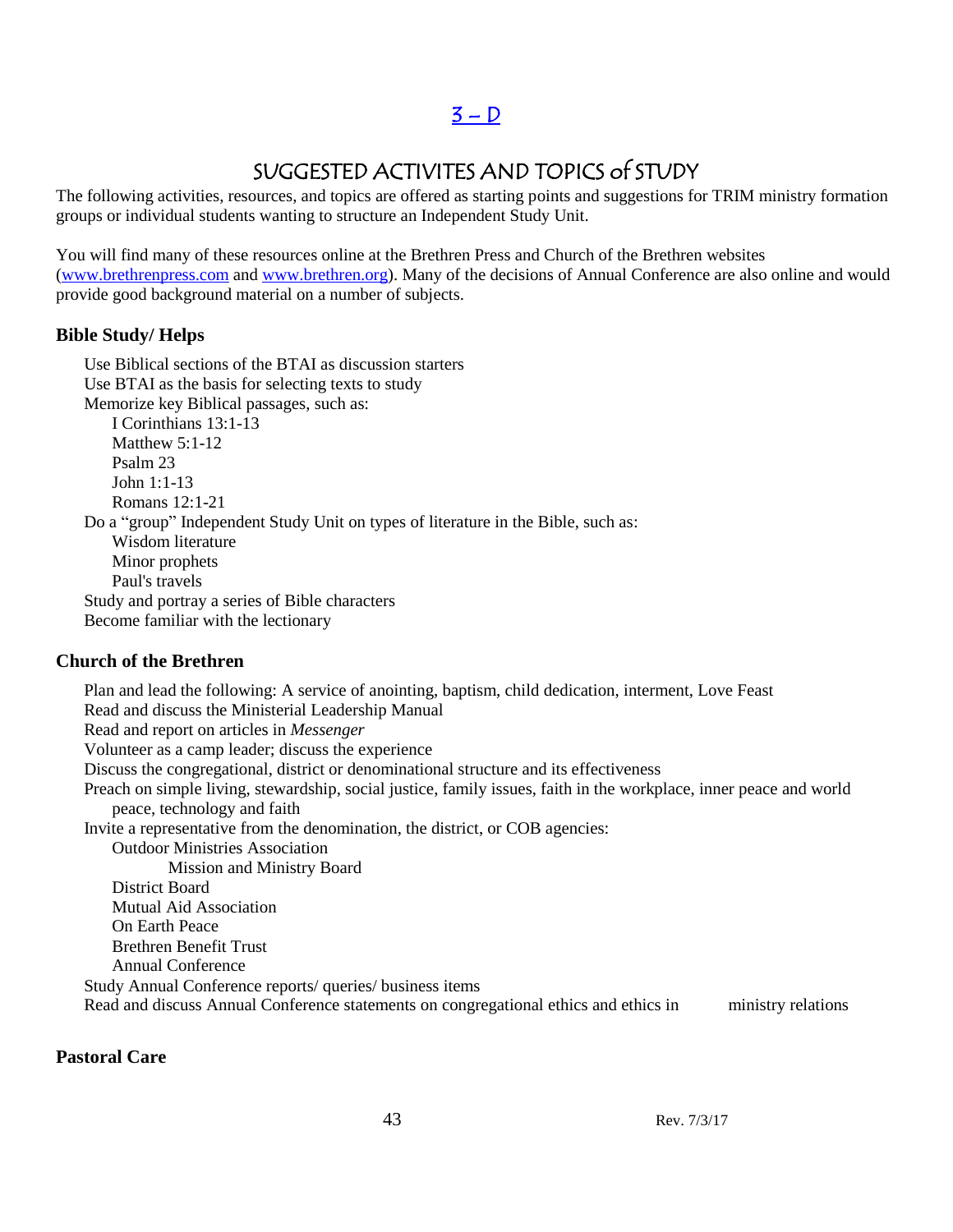Consider issues of pastoral care, such as divorce, grief, mental health issues, family crisis, human sexuality, stress and over-activity, incurable illness, disabilities, end of life issues, still birth/loss of a child/ abortion, child and spouse abuse, preparing to marry, remarry

Preach a sermon and invite a group to critique it

#### **Technology as an Educational Tool**

Become familiar with Church of the Brethren websites Search the Internet for information on religions topics Learn to use online indexes to journals (EBSCOhost, ATLA, JSTOR) Bookmark your favorite websites to find them easily Logon to Facebook to enter the online community that many in the COB are a part of. Or create a Facebook community with other TRIM students or your ministry formation group. Watch the Dale Brown series on church beliefs Watch the Bill Eberly series on church history Watch the "Journey in Jesus' Way" video series Watch contemporary movies with a moral or religious theme Check Brethren Press for resources Check your district office for resources

#### **Guest Presenters and Community Resources Personnel**

Talk to a medical doctor, mental health provider, funeral director, hospice nurse, nursing home administrator, social worker; nursing home, hospital or hospice chaplain; missionary, area pastor from another denomination, priest or rabbi or leader from another faith tradition, district executive minister, divorce mediator, retired pastor from the denomination, religion professor, religion columnist for a newspaper. Tour an area facility, such as a hospital, jail, AIDS clinic, or mental institution

#### **Ministers' Self-Care**

Meet for a meal with a group of spouses of ministers Discuss the pastor's appropriate use of humor in preaching Share resources for personal spiritual growth/ devotions Consider local resources for times of spiritual renewal Discuss/discover what "sabbath rest" means to you

#### **Expectations/Encouragement/Support**

Spend time affirming, praising, supporting one another Share deeply personal feelings, inasmuch as members of the group are comfortable doing this Share your theology with other students, your support group, or a Sunday school class Encourage individuals to participate locally as Sunday school teachers or service volunteers Attend an ecumenical or interfaith event as a group Use the case study method to deal with real situations in ministry Set up and discuss personal goals in ministry Discuss what qualities make an excellent pastor Share stories of "Christians I admire"

### $3 - E$

### STUDENT TRIM CHECKLIST

44 Rev. 7/3/17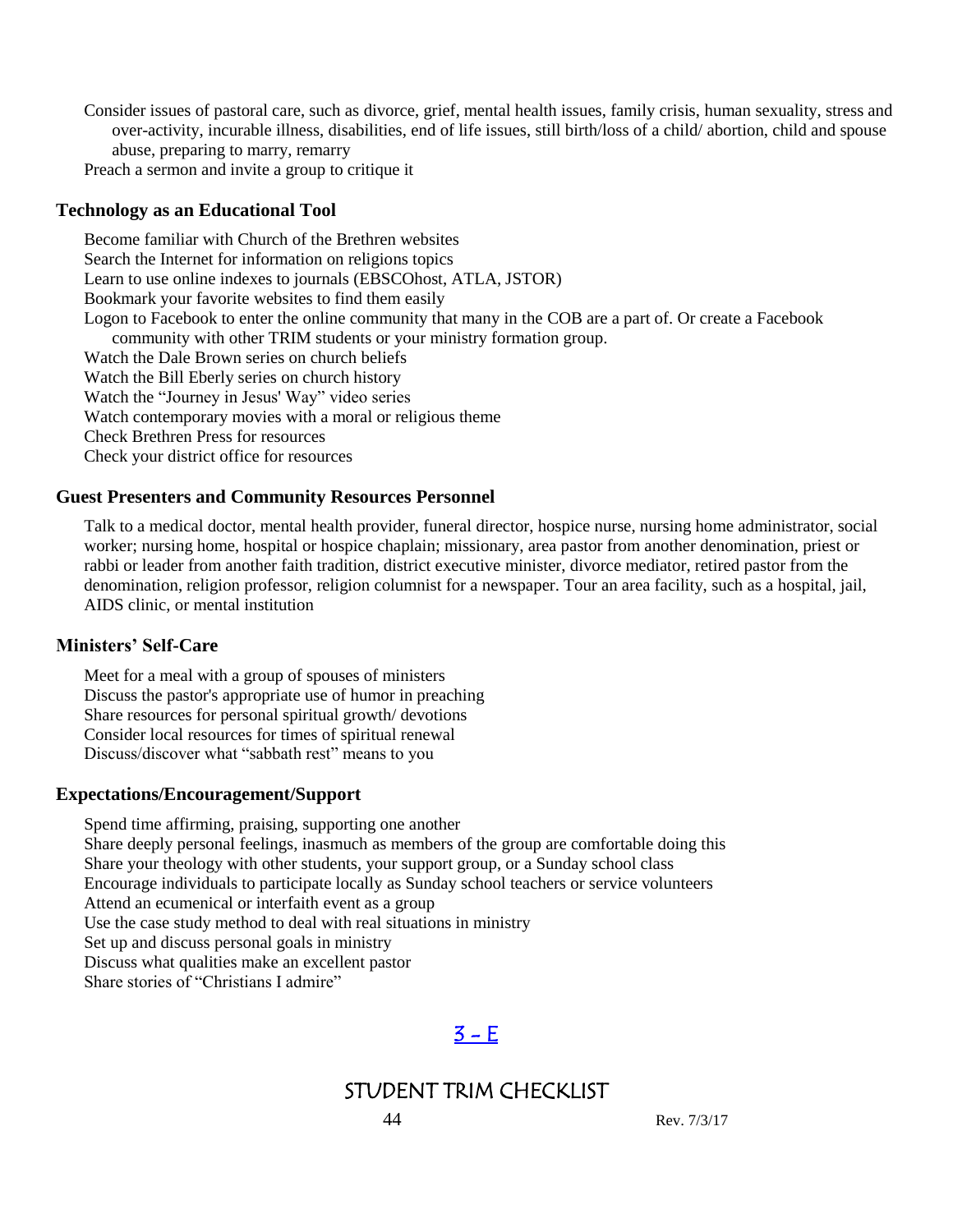Fill in date of completion for each requirement on the line provided to keep track of progress. Keep in mind that all work is planned and completed in consultation with the district TRIM coordinator.

#### **Entrance Process**

| Attend orientation at Bethany Theological Seminary                               |
|----------------------------------------------------------------------------------|
| Successfully complete "Introduction to Biblical Studies" course online           |
| Mail "Servant Leadership" paper to instructor                                    |
| Discuss and complete learning contract with district coordinator within          |
| six weeks of orientation                                                         |
| Receive approval of learning contract from the district TRIM coordinator         |
| District TRIM coordinator mails learning contract to the Brethren Academy office |

#### **Program Requirements (check completed items)**

\_\_\_\_\_ Join an ongoing ministry formation group. Date joined: \_\_\_\_\_\_\_\_\_\_\_\_\_\_\_\_\_

\_\_\_\_\_ Completed 30 units of work, at least 10 of which were completed while in TRIM. In the completion of these 30 hours, *students are expected to work at their next level of academic achievement*.

### **List of Units**

Designate each unit below as CS (college or seminary), A (academy level)

### **10 Units of General Education**

| Course           | Date<br>Completed | Level of<br>Instruction |
|------------------|-------------------|-------------------------|
| 1.               |                   |                         |
| 2.               |                   |                         |
| 3.               |                   |                         |
| $\overline{4}$ . |                   |                         |
| 5.               |                   |                         |
| 6.               |                   |                         |
| 7.               |                   |                         |
| 8.               |                   |                         |
| 9.               |                   |                         |
| 10.              |                   |                         |
|                  |                   |                         |

#### **10 units of Biblical or Theological Studies**

| Course                               |           | Date        | Level of |
|--------------------------------------|-----------|-------------|----------|
|                                      | Completed | Instruction |          |
| 1. Introduction to Biblical Studies  |           |             |          |
| 2. Introduction to the Old Testament |           |             |          |
|                                      |           |             |          |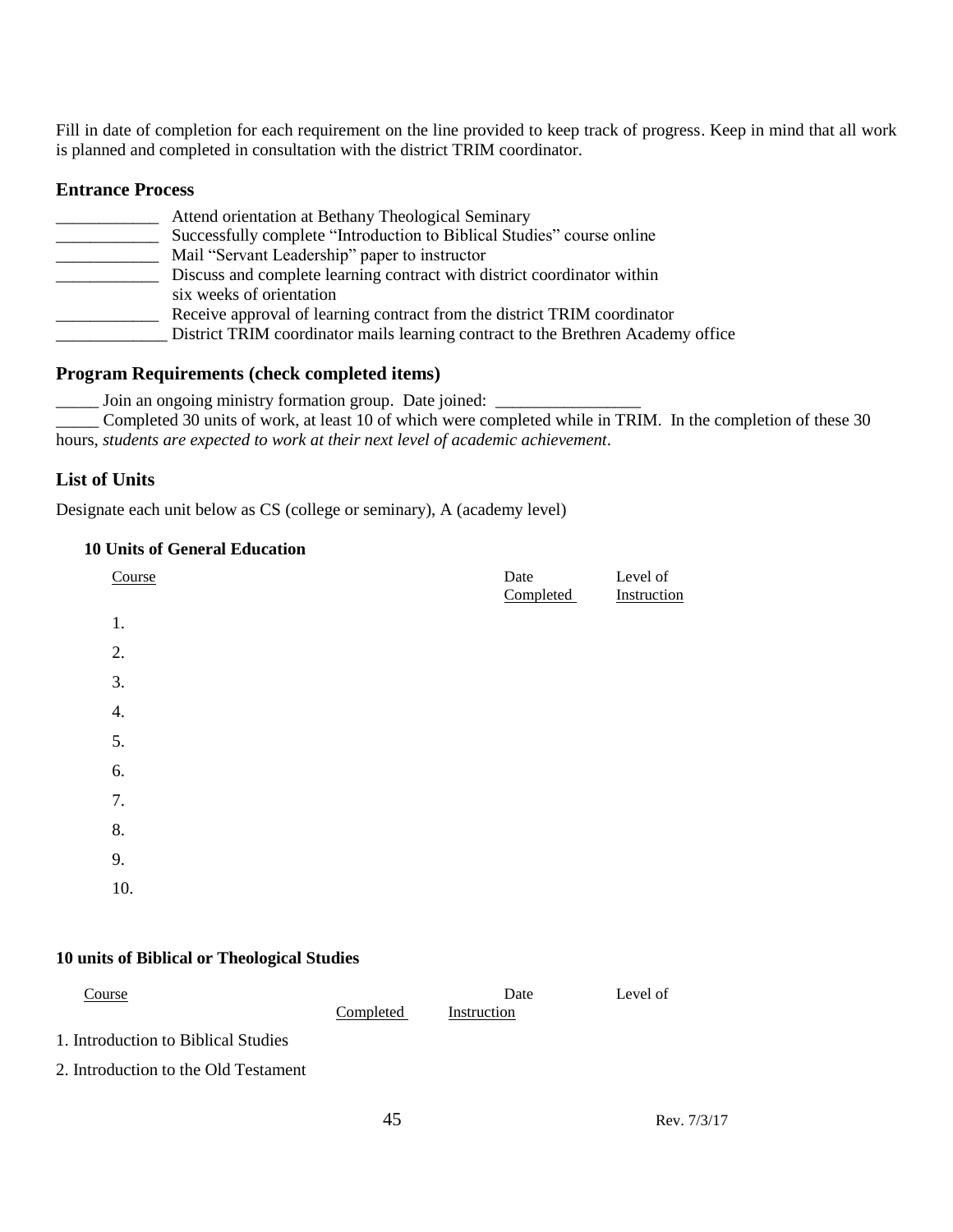| 3. Introduction to the New Testament |  |  |
|--------------------------------------|--|--|
|                                      |  |  |

- 4. \*Church of the Brethren Studies (history or theology)
- 5.
- 
- 6.
- 7.
- 8.
- 9.
- 
- 10.

### **10 units of Ministry Skills**

| Course                                                    | Completed | Date<br>Instruction | Level of |
|-----------------------------------------------------------|-----------|---------------------|----------|
| 1. Orientation                                            |           |                     |          |
| 2. *Church of the Brethren Studies (polity and practices) |           |                     |          |
| 3.                                                        |           |                     |          |
| 5.                                                        |           |                     |          |
| 6.                                                        |           |                     |          |
| 7.                                                        |           |                     |          |
| 8.                                                        |           |                     |          |
| 9.                                                        |           |                     |          |
| 10.                                                       |           |                     |          |
| . .                                                       |           |                     |          |

### **\*Only one Church of the Brethren Studies course is required. The course taken will determine which section it falls under. Check with the district for ordination requirements.**

**Five Required Experiences** (one form completed for each experience, signed by coordinator)

| Bethany Theological Seminary Experience beyond orientation                  |
|-----------------------------------------------------------------------------|
| Church of the Brethren College Experience or Brethren Connection Experience |
| Annual Conference Experience                                                |
| District Conference Experience                                              |
| Intercultural, Ecumenical, or Interfaith Experience                         |

**Ministry internship: 400 hours (**Pre-requisite: completion of at least 20 units of the TRIM program, at least 5 of which are earned while in TRIM)

Location of ministry internship: \_\_\_\_\_\_\_\_\_\_\_\_\_\_\_\_\_\_\_\_\_\_\_\_\_\_\_\_\_\_\_\_\_\_\_\_\_\_\_\_\_\_

Dates of participation

Received approval from the district TRIM coordinator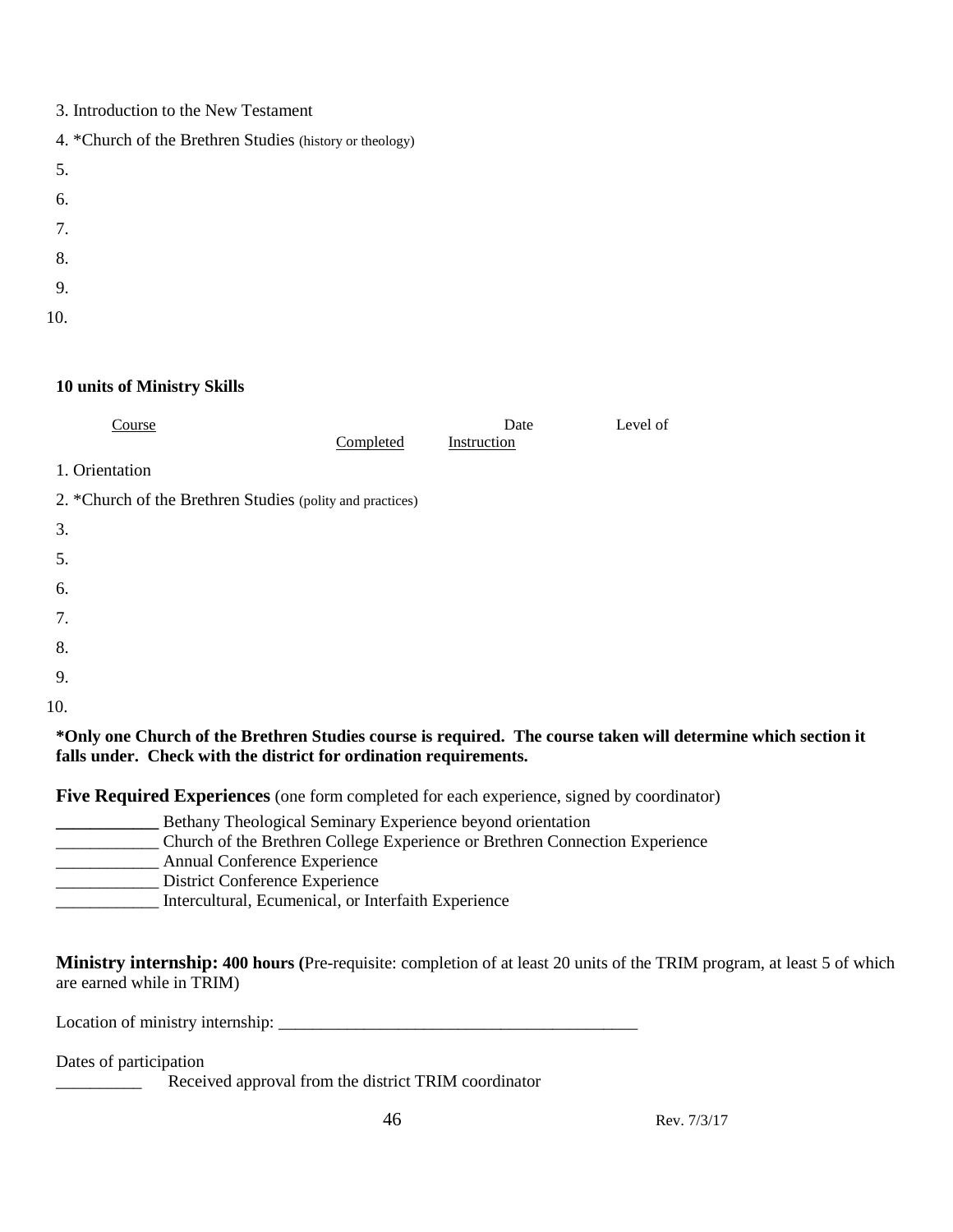| Submitted my plan to the Academy office for approval (at least one month |  |
|--------------------------------------------------------------------------|--|
| before the beginning of the internship)                                  |  |
| Received approval for the plan from the Academy office                   |  |
| Dates of internship                                                      |  |
| Submitted my final student evaluation of the internship experience       |  |

#### **Dates for Graduation Process**

- Mailed the exit exam to the Coordinator of the TRIM/EFSM Ministry Training Programs
- \_\_\_\_\_\_\_\_\_\_ Submitted my final student evaluation
	- \_\_\_\_\_\_\_\_\_\_ TRIM student recognition at Annual Conference (attendance optional)
- \_\_\_\_\_\_\_\_\_\_ Graduation certificate presented at District Conference or other event

Students pay an annual participation fee to the Brethren Academy each year they are in the program beginning with the January following attendance at orientation.

TRIM transcripts are mailed twice a year to the student and district TRIM coordinator. The fall mailing includes a summary report on each student to the district executive minister for the district ministry coordinating team.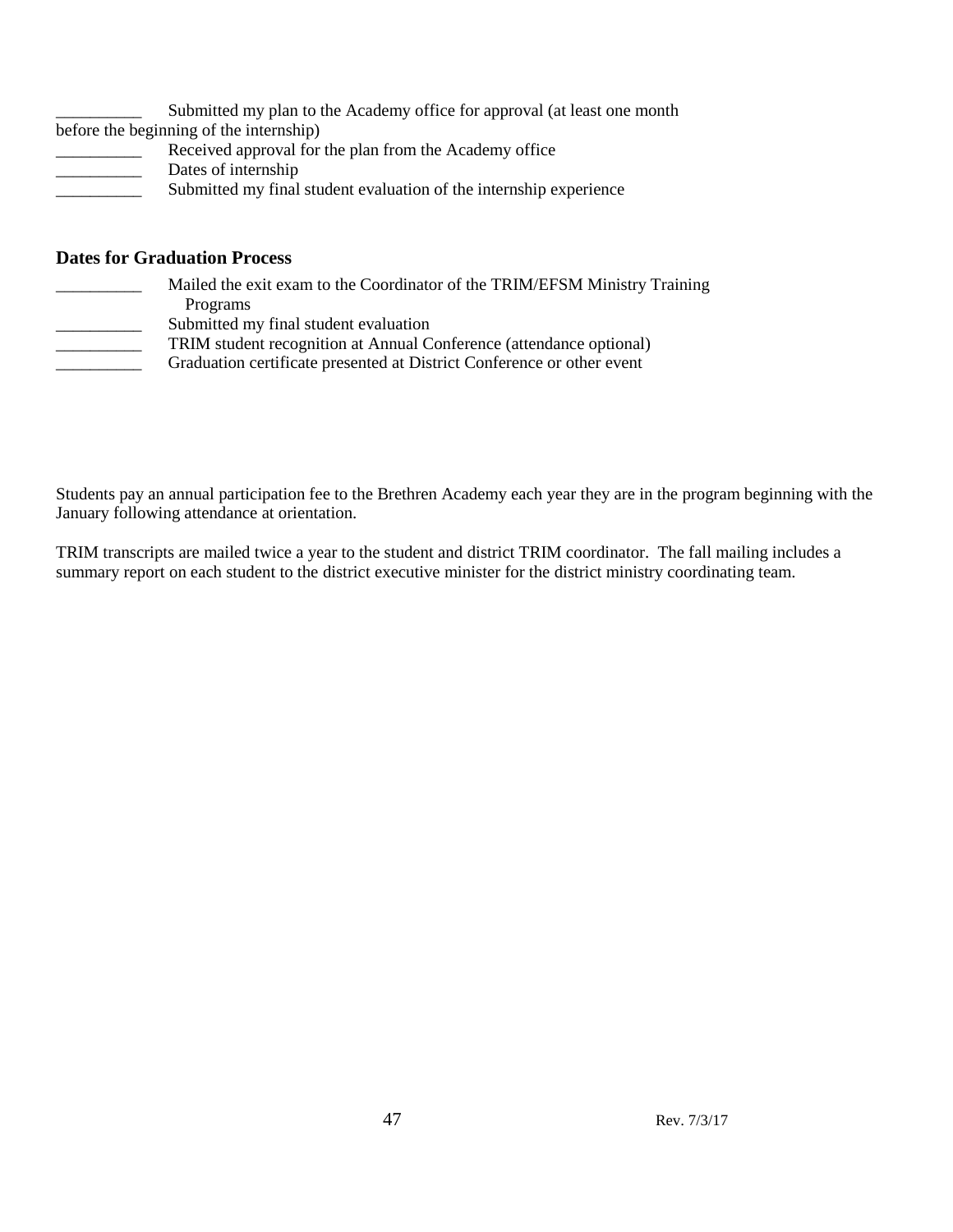### $3 - F$

### CONVERTING COURSE CREDIT TO TRIM UNITS

#### **How is course credit converted to TRIM units?**

Students must earn a grade of "C" or better in all courses accepted for TRIM credit, including those completed prior to admittance to TRIM and those courses taken while enrolled in the TRIM program. Incomplete or audited courses do not meet the requirements for an accredited course.

If a TRIM student wishes to transfer credits earned at the seminary level, he or she must show that the credits were earned at an institution accredited by the Association of Theological Schools (ATS).

If a TRIM student wishes to transfer credits earned in any university, four-year college, junior college, community college, Bible school, or other institution of post-high school education, he or she must show that the credits were earned at an institution recognized (accredited) by one of the eight regional accrediting agencies that follow the requirements of the United States Secretary of Education. All such accredited institutions are periodically reviewed and subsequently listed in the annual Higher Education Directory.

| <b>Semester Hour</b><br><b>System</b> | <b>TRIM Unit</b> | <b>Quarter Hour</b><br><b>System</b> | <b>TRIM Unit</b> |
|---------------------------------------|------------------|--------------------------------------|------------------|
| 4                                     | 1.33             |                                      | 1.25             |
| 3                                     | 1.00             |                                      | 1.00             |
|                                       | .67              | 3                                    | .75              |
|                                       | .33              | ∍                                    | .50              |
|                                       |                  |                                      |                  |

#### **Conversion of credit hours**

### **Transferring ACTS credit to TRIM units**

Students enrolled in the TRIM program may take ACTS (Academy Certified Training System) courses for TRIM credit. To receive TRIM credit, additional reading and projects, negotiated with the instructor, must be completed. Student's participation in the class for TRIM credit must be approved by the Coordinator of TRIM and EFSM Ministry Training Programs. The student will initiate a conversation with the Coordinator of TRIM and EFSM who will outline the process and expectations for transferring ACTS credit to TRIM units.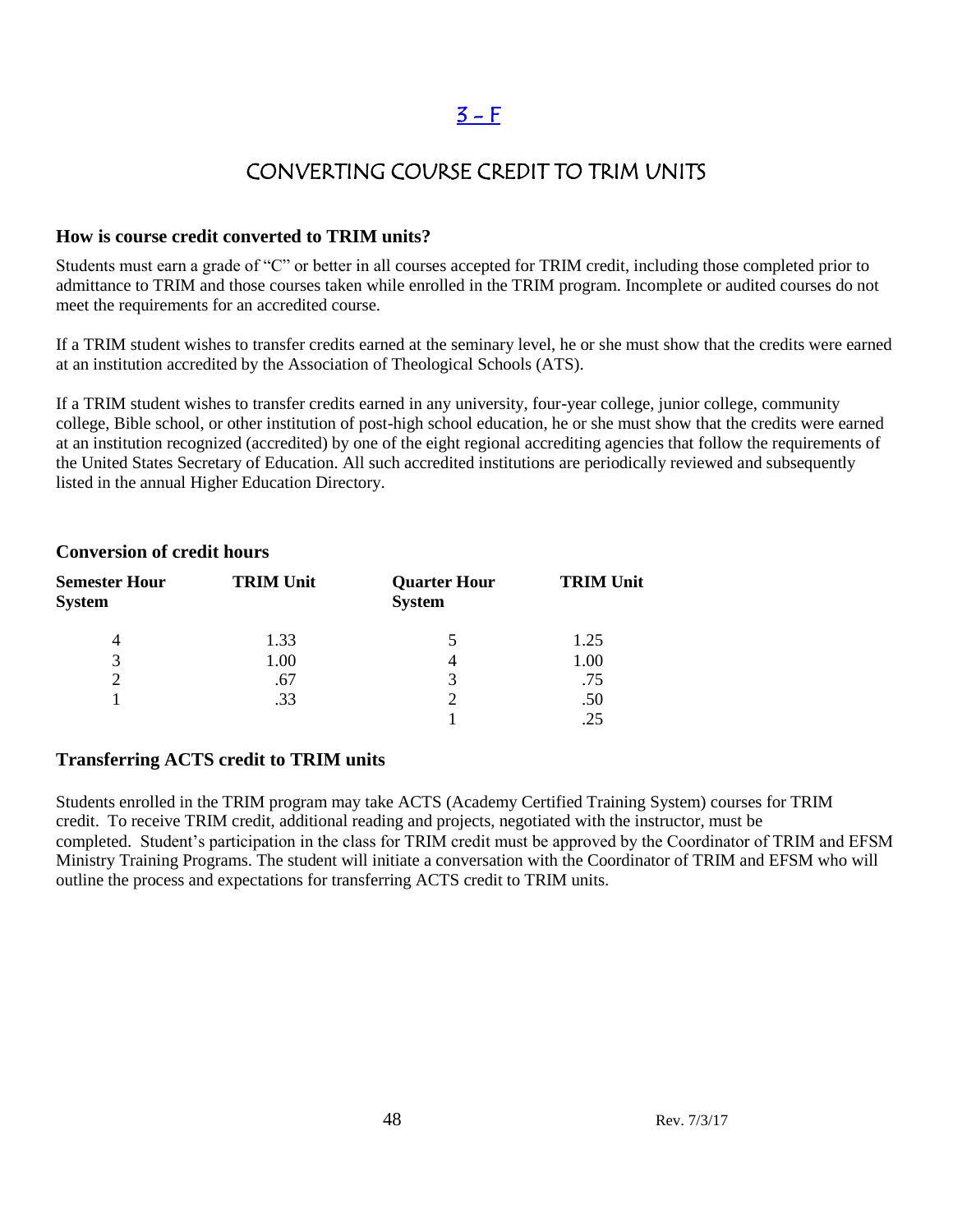### Academy Student Participation in Graduate Courses

Academy students have the option to take graduate level courses through Bethany Theological Seminary, either at the Richmond campus or the Susquehanna Valley Ministry Center. There are three options for taking graduate courses: 1) as an auditor, 2) as an occasional student, or 3) through the Certificate of Achievement in Theological Studies (CATS).

Students wishing to audit a graduate level course must apply through Bethany's admissions office (admissions@bethanyseminary.edu) and receive approval from the Director of the Brethren Academy, academic dean and course instructor. Participants auditing graduate level courses must complete all of the work required for all students taking the class. Each person will receive an official Bethany transcript indicating the completion of this course, but not actual credit. TRIM students wanting to audit a graduate level course must pay the current audit fee (contact the BAML office for fee) plus a \$50 application fee.

TRIM students wanting to take a graduate level course for master's level credit must apply as an occasional student through Bethany's admissions office and pay the current tuition fee (2016-17 fee is \$1,440), plus a \$50 application fee.

TRIM students wanting to complete the Certificate of Achievement in Theological Studies (CATS), which is six masters level courses, must apply for the graduate certificate program through the admissions office. Financial aid is available for students enrolled in CATS.

TRIM students should be working with their district TRIM coordinator on educational plans and goals, including expectations for involvement in graduate courses.

TRIM students enrolled in graduate courses (regardless of the status) need to request that Bethany Seminary or the Susquehanna Valley Ministry Center notify the Brethren Academy Office of their successful completion of course requirements.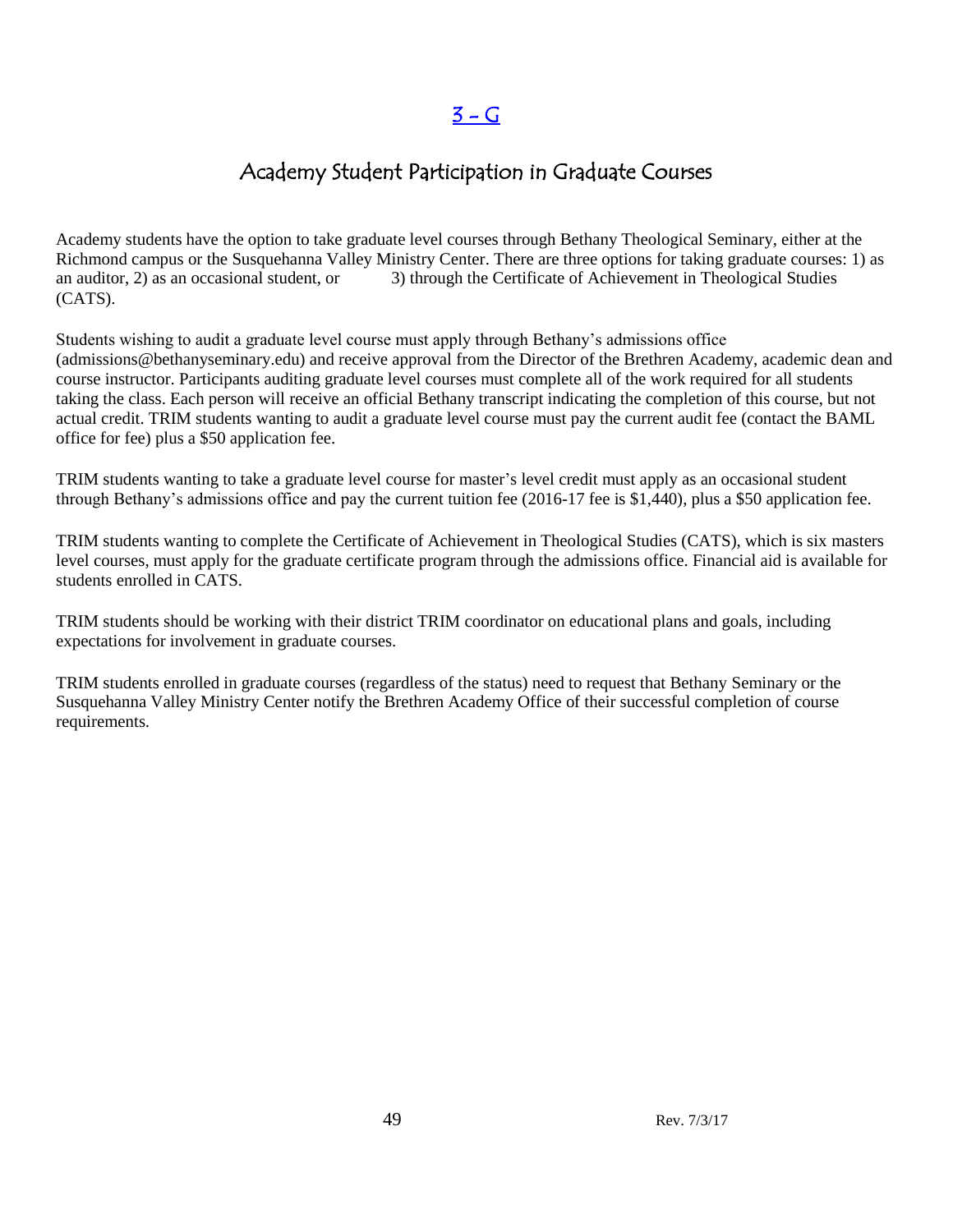### $3 - H$

### COLLEGE LEVEL EXAMINATION PROGRAM (CLEP)

A TRIM student may meet general education requirements by successfully completing examinations through the College Level Examination Program (CLEP) rather than taking courses. CLEP offers 35 exams in five subject areas. Accepted by many educational institutions around the country, these tests, administered by the same organization that administers the SAT, are offered in many subjects.

**Composition and Literature:** [American Literature,](http://www.collegeboard.com/student/testing/clep/ex_al.html) [Analyzing and Interpreting Literature,](http://www.collegeboard.com/student/testing/clep/ex_ail.html) [English Composition,](http://www.collegeboard.com/student/testing/clep/ex_ec.html) [English Literature,](http://www.collegeboard.com/student/testing/clep/ex_el.html) [Freshman College Composition,](http://www.collegeboard.com/student/testing/clep/ex_fcc.html) [Humanities](http://www.collegeboard.com/student/testing/clep/ex_hum.html)

**World Languages:** French, German, and Spanish Languages [\(Levels 1 and 2 available in each language\)](http://www.collegeboard.com/student/testing/clep/ex_clf.html)

**History and Social Sciences:** [American Government,](http://www.collegeboard.com/student/testing/clep/ex_ag.html) [Human Growth and Development;](http://www.collegeboard.com/student/testing/clep/ex_hgd.html) [Introduction to Educational](http://www.collegeboard.com/student/testing/clep/ex_iep.html)  [Psychology;](http://www.collegeboard.com/student/testing/clep/ex_iep.html) [Principles of Macroeconomics;](http://www.collegeboard.com/student/testing/clep/ex_pmac.html) [Principles of Microeconomics;](http://www.collegeboard.com/student/testing/clep/ex_pmic.html) [Introductory Psychology;](http://www.collegeboard.com/student/testing/clep/ex_ip.html) [Introductory](http://www.collegeboard.com/student/testing/clep/ex_is.html)  [Sociology;](http://www.collegeboard.com/student/testing/clep/ex_is.html) [Social Sciences and History;](http://www.collegeboard.com/student/testing/clep/ex_ssh.html) [U.S. History I: Early Colonizations to 1877;](http://www.collegeboard.com/student/testing/clep/ex_us1.html) U.S. History II: 1865 to the [Present;](http://www.collegeboard.com/student/testing/clep/ex_us2.html) [Western Civilization I: Ancient Near East to 1648;](http://www.collegeboard.com/student/testing/clep/ex_wc1.html) [Western Civilization II: 1648 to the Present](http://www.collegeboard.com/student/testing/clep/ex_wc2.html)

**Science and Mathematics:** [Calculus,](http://www.collegeboard.com/student/testing/clep/ex_calc.html) [College Algebra,](http://www.collegeboard.com/student/testing/clep/ex_ca.html) [Precalculus,](http://www.collegeboard.com/student/testing/clep/ex_pcal.html) [College Mathematics,](http://www.collegeboard.com/student/testing/clep/ex_cm.html) [Chemistry,](http://www.collegeboard.com/student/testing/clep/ex_chem.html) [Natural](http://www.collegeboard.com/student/testing/clep/ex_ns.html)  **[Sciences](http://www.collegeboard.com/student/testing/clep/ex_ns.html)** 

**Business:** [Information Systems and Computer Applications,](http://www.collegeboard.com/student/testing/clep/ex_isca.html) [Principles of Management,](http://www.collegeboard.com/student/testing/clep/ex_pman.html) [Principles of Accounting,](http://www.collegeboard.com/student/testing/clep/ex_pa.html) [Introductory Business Law,](http://www.collegeboard.com/student/testing/clep/ex_ibl.html) [Principles of Marketing](http://www.collegeboard.com/student/testing/clep/ex_pmark.html) 

As is the case with many colleges, the Brethren Academy does not allow CLEP credit for any exam that covers the same subject matter as a course the student took at the college level from an accredited educational institution. So, for example, if a student has already taken Sociology 101 at LaVerne, TRIM would not accept CLEP credit in sociology.

The fee for each CLEP test is \$80.00. At the time a test is taken, the student should request that the score be reported directly to the Brethren Academy office. In order to receive credit, the student test score must be at least as high as the recommended score listed on the CLEP website. In an effort to ensure that TRIM students study a broad range of general education subjects, no more than two units of credit will be given for any one subject area. Three semester hours of CLEP credit equals one TRIM unit.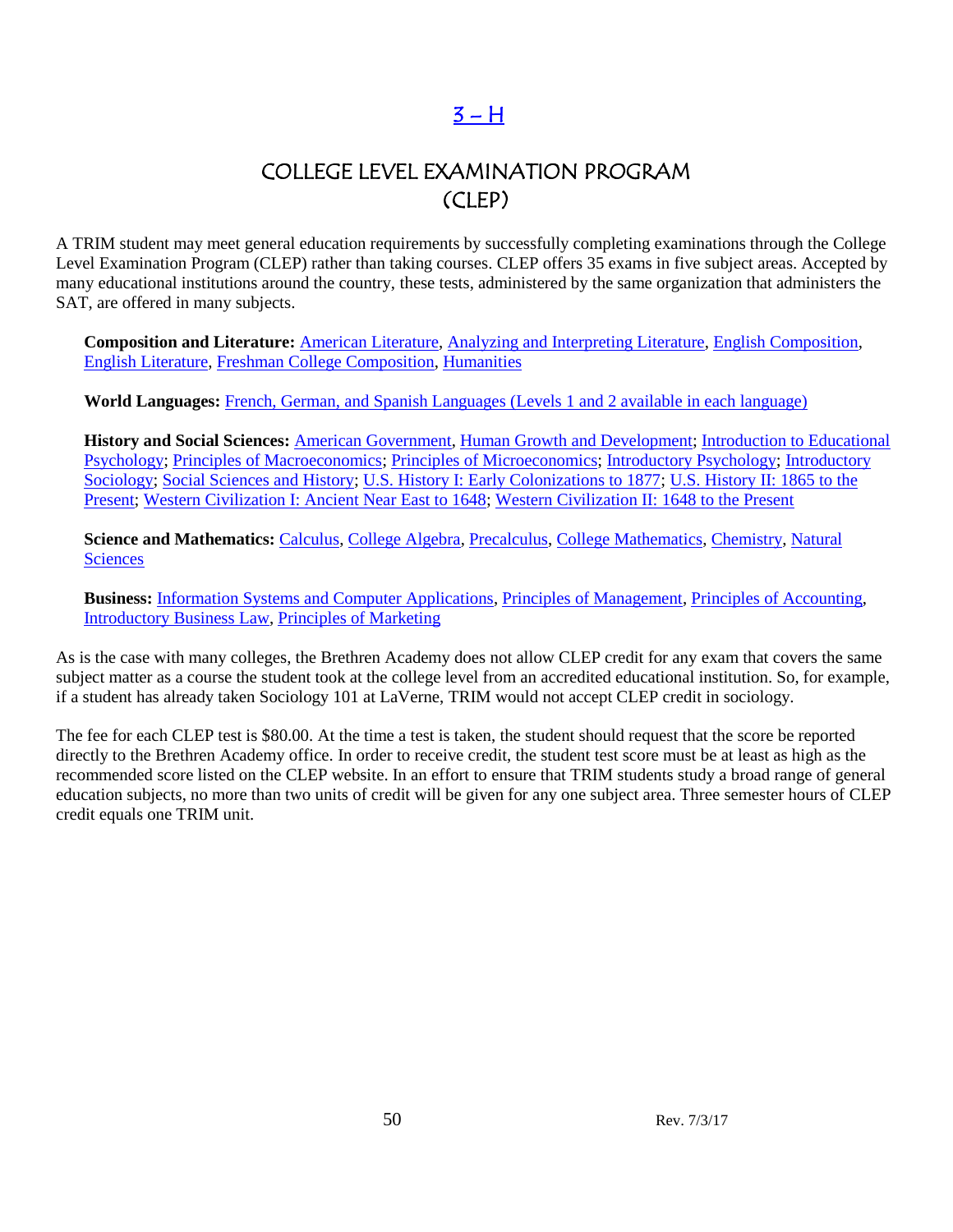### GUIDELINES FOR WRITING TRIM RESEARCH PAPERS

Much time has passed since many students were required to write research papers. These guidelines will provide help in knowing how to format a paper and how to structure its content. Of course each instructor will have requirements for papers you must follow, but some rules are general in nature and apply in most cases.

#### **Format**

Most research papers are typed in a 12 point font, double-spaced, with standard 1-inch margins. All quotations are to be footnoted, and quotations longer than three lines should be placed in a block quote, indented from both the right and left margin and single-spaced. A bibliography of sources cited should appear at the end of the paper. For footnotes and endnotes, refer to a style guide, such as Kate Turabian's *A Manual for Writers of Term Papers, Theses, and Dissertations* or the *Chicago Manual of Style,* as the authority on form.

#### **Sample Footnote:**

Carl Desportes Bowman, *Portrait of a People: The Church of the Brethren at 300* (Elgin, IL: Brethren Press, 2008), 83.

#### **Sample Bibliography Entry:**

Bowman, Carl Desportes. *Portrait of a People: The COB at 300.* Elgin, IL: Brethren Press, 2008.

#### **Content**

Each paper needs a clear thesis statement around which the paper is organized. After choosing a broad topic, do some introductory reading. Start by looking at the bibliography in a textbook that addresses your subject. Where did the author get his or her information? In addition, check reference works such as Bible dictionaries and commentaries. Get a feel for the issues that scholars are debating in relation to the topic and see their suggestions for further reading. Then begin to narrow and fine tune the issue you would like to write about. How many ways could you break down the topic? Perhaps just one of these finer points is a more manageable topic. Remember that depth is usually more valuable than breadth in a research project. Above all, a research paper should clearly indicate what you have learned as a result of your research.

Academic research papers should have an *introduction*, a *body*, and a *conclusion*. The *introduction* should set up the problem or issue you're writing about and conclude with a single sentence that states clearly what the focus of the paper will be. This is called your thesis statement. Get right to the point in the *introduction.* No need to beat around the bush.

*Sample introductory paragraph and thesis statement*: In John 13:13-15, Jesus commands his disciples, who were all men, to wash one another's feet. Would the story have been different if the disciples were women? In this paper, I will investigate the role of gender in shaping one's perspective on feetwashing, gathering information from historical, biblical, and theological sources.

The *body* of the paper makes the full-blown case for the statement the student has made in the thesis; that is, the body presents the reasons for thinking the thesis is true. It is also in the body of the paper where the writer uses quotations and references to support or demonstrate the points he or she is making.

The *conclusion* moves from the arguments themselves to the result. Given everything you've learned, what do you conclude? Or, what do you conclude from the evidence and arguments?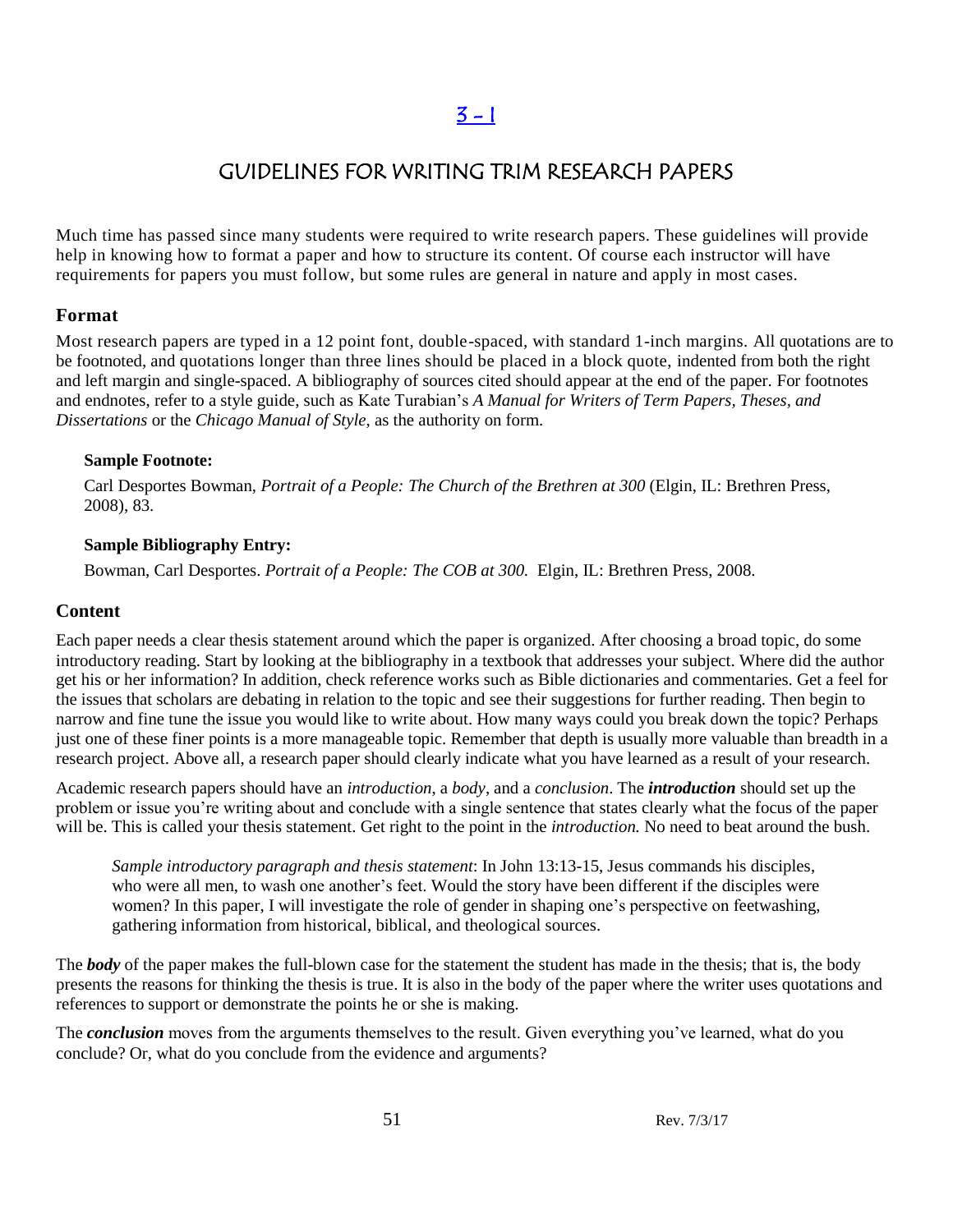Even after a research project is underway, you may need to adjust your topic in light of your studies. Keep the instructor informed of any major changes. Don't hesitate to consult with an instructor if you have questions. Such questions will be welcome and a sign that you're serious about your research, especially if they come in a timely manner rather than at 5:30 the day before the research paper is due.

#### **Resources for Writing and Citations**

Core, Deborah. *The Seminary Student Writes*. St. Louis, MO: Chalice Press, 2000.

This very easy to read book outlines practical guidance for beginning students. Core offers helpful information on choosing and researching a topic; outlining, writing and editing a paper; and proper formats for citation.

Vyhmeister, Nancy Jean. *Quality Research Papers: For Students of Religion and Theology*. Grand Rapids, MI: Zondervan, 2014.

This book explores in more depth research (definition, planning, thinking), finding sources, choosing a topic, bibliographies, papers (organizing, writing, formatting), and research (biblical exegesis, descriptive, program development, case study).

Turabian, Kate L. *A Manual for Writers of Research, Theses, and Dissertations: Chicago Style for Students and Researchers.* Chicago: University of Chicago Press, 2013.

This is the definitive resource for advanced research papers and projects. *Turabian Style: Quick Reference Guide for Students* is available online as a downloadable pdf at the Bethany Theological Seminary website.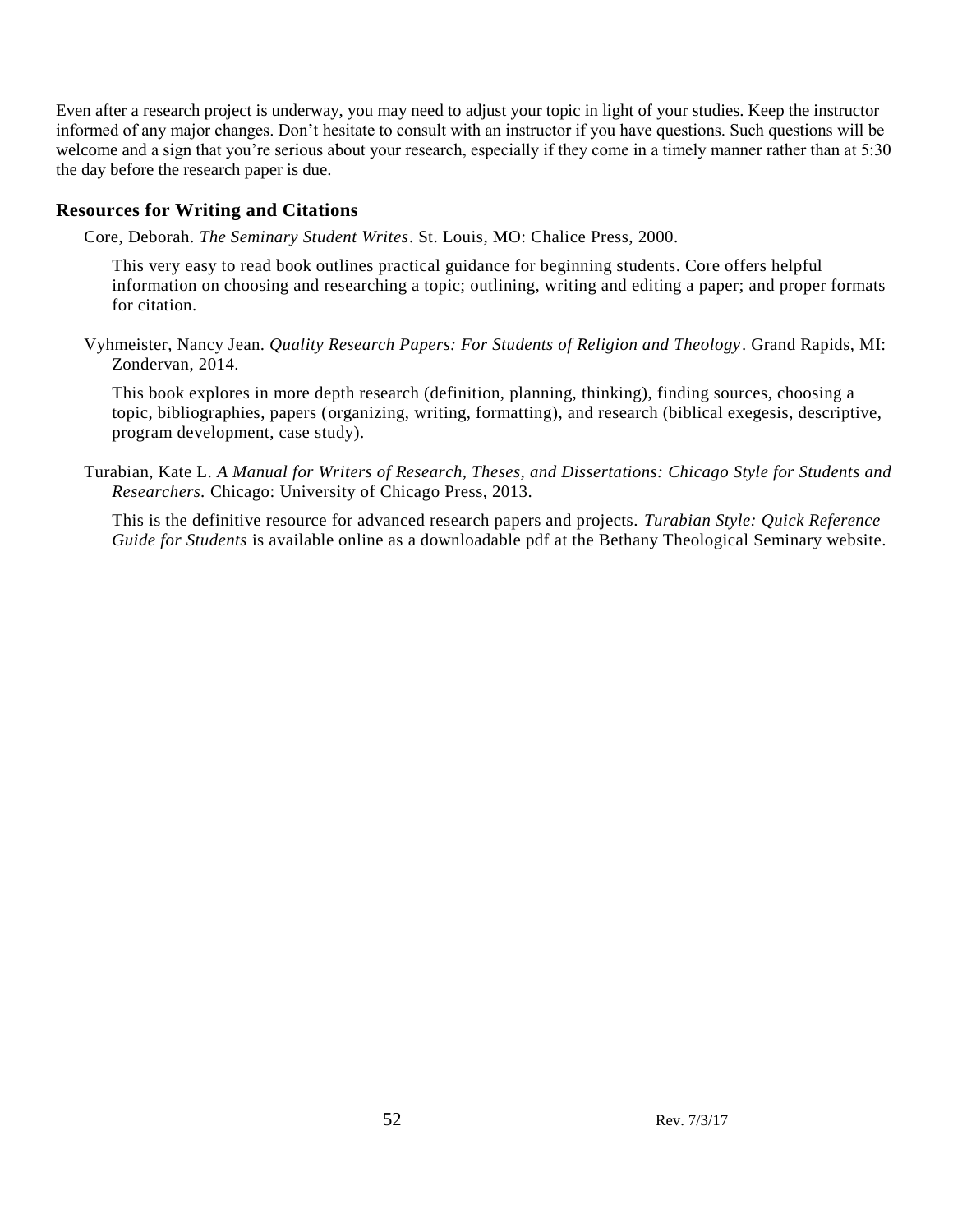### $3 - J$

### POLICY on PLAGIARISM

### **Ethics**

Integrity is central to life in community. In the academic community, integrity means giving proper credit to people for the ideas and information we receive from them. It also means that the work we submit and represent as our own is really work we ourselves have done.

Plagiarism is using the work of other people without giving them credit, whether in written assignments or formal oral presentations. A glaring example of plagiarism would be submitting an entire essay written by someone else and claiming it was your own. It is also plagiarism to use, without giving credit, someone else's ideas or phrases.

This definition applies to words and images, to manuscripts, and to ideas gleaned from spoken communication. For further examples and appropriate ways to cite, please see the most recent edition of Kate Turabian's *A Manual for Writers of Term Papers, Theses, and Dissertations: Chicago Guides to Writing, Editing, and Publishing* (Chicago: University of Chicago Press), especially sections 4.2.3, 7.9, and 25.1.

The consequences for plagiarism will vary according to the extent of the offense, but even minor instances are considered serious enough to incur penalties. These may range from rewriting the assignment, non-crediting the assignment, or noncrediting the course, up to dismissal from the program.

Any instances of plagiarism will be reported by the instructor to the student, the student's advisor, the academic dean of the instructor's institution, and the dean of the student's institution, if appropriate. Students who wish to challenge the charge of plagiarism have recourse to the Complaint Policy of the instructor's institution.

Students sometimes ask whether they can submit in one course the work they have done for a prior course. The general answer is no, though it is always good to speak with the instructor about this issue. For example, students writing an MA thesis are actually encouraged to draw upon and refine prior coursework.

(Adapted from *Bethany Theological Seminary Student Handbook, 2012-2013*, p. 81. See also the Church of the Brethren 2008 Annual Conference Ethics in Ministry Relations Paper, Part III. The Code of Ethics for Ministerial Leaders states: "*I will give credit for all sources quoted or extensively paraphrased in sermons and prepared papers. I will honor all copyrights"* (p. 8, letter M).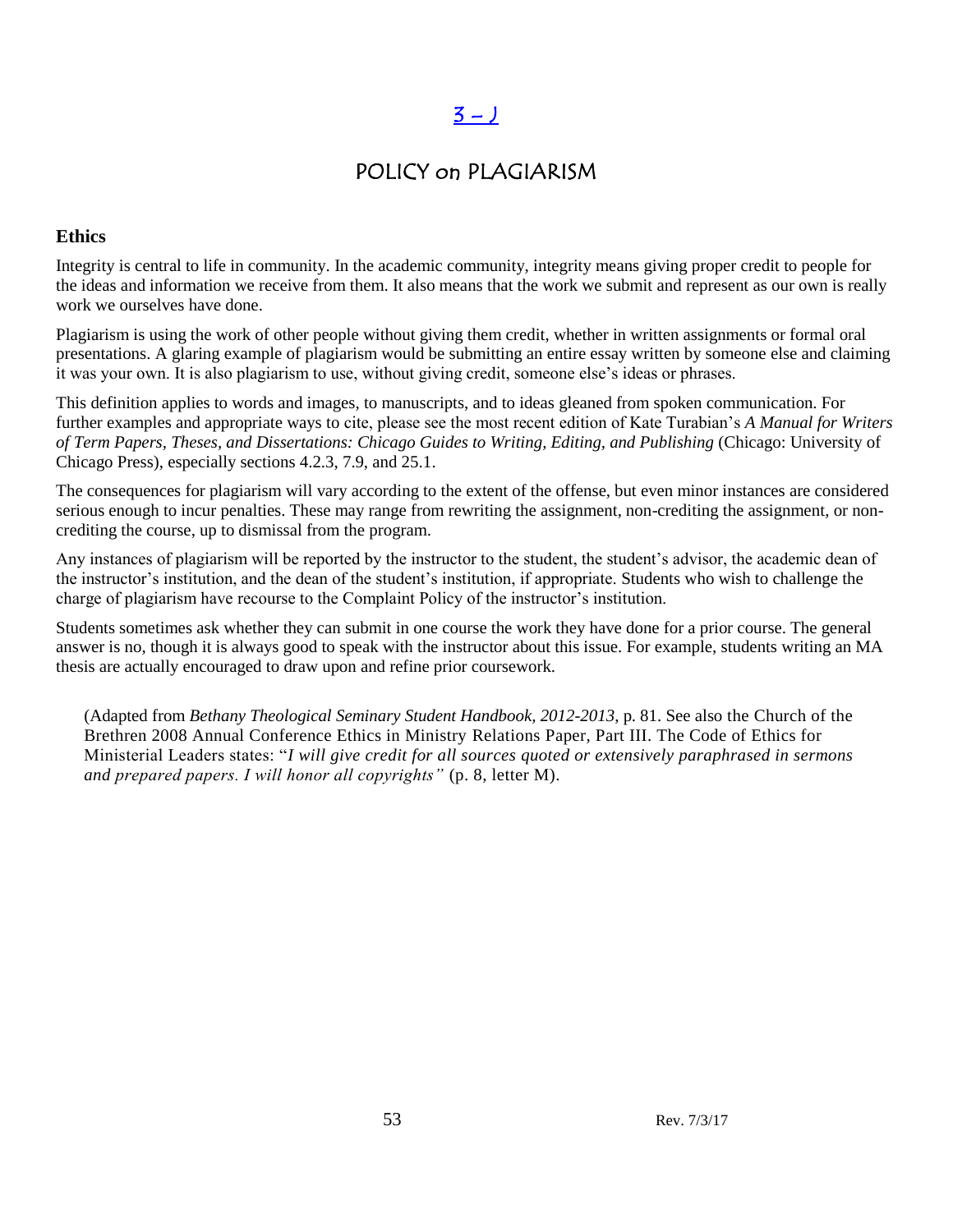### $3 - K$

### INDEPENDENT STUDY UNITS

An Independent Study Unit (ISU) is broadly equivalent to a college or seminary course in the quantity and quality of learning it expects. The ISU should be as rigorous as a traditional course but allows students more flexibility. For instance, a student can "design" courses that will better meet the requirements of TRIM and, for example, combine a topic with a competency requirement. In most cases, TRIM students will spend on average *75-90 hours* on an ISU. Included in this figure will be time spent studying, attending lectures or events, reading, writing, and evaluating the work done in the ISU.

No more than one-sixth of units taken while in TRIM can be fulfilled by ISUs.

### **Sample Independent Study Units**

- An online course or independent study by video, DVD, webinars, etc. instruction
- Independent research or practicum
- Correspondence course
- A combination of workshops and other short-term events
- An Academy Certified Training Systems (ACTS) course with additional work approved by the Coordinator of TRIM/EFSM
- Independent reading, interaction, and reflection that focuses on one of the required areas of study under "TRIM Program Requirements"

### **The Process**

### **1. Responsibility for designing a proposed ISU rests initially with the student.**

- a. The student will submit a draft proposal for an ISU to the district TRIM coordinator at least a month *in advance of*  the time when the unit is scheduled to begin.
- b. The Coordinator will review the proposed unit contract, offer feedback and input, negotiate revisions where appropriate and submit the proposal and suggestions to the Coordinator of TRIM/EFSM
- c. The Coordinator of TRIM/EFSM will review the proposed unit contract, and return the contract with accumulated suggestions to the student or approve the unit design as it stands.
- d. If changes are needed, student will revise the proposal and submit a final version on the contract form provided in the next section (3-L) to the Coordinator of TRIM/EFSM for approval.

Questions the student, district TRIM coordinator, and Coordinator of TRIM/EFSM will want to ask in this process are:

- Does the unit contribute to the overall training needs of the student as identified in his or her learning contract?
- Does the contract spell out clear and measurable learning objectives?
- Are the events and experiences to be incorporated in the unit academically and theologically appropriate?
- Is the amount of work projected both sufficient and reasonable?
- Are there adequate and clearly defined means of evaluating the completed work?

**2. By terms of the ISU contract,** t**he student and District Coordinator will complete written evaluations of the unit when the work of an ISU is completed**, and will secure the evaluation of any other leader, if necessary. *If the work is acceptable,* the Coordinator will then sign the evaluation and submit it to the Brethren Academy Office. Any work submitted by email from a district TRIM coordinator is considered "signed."

Written evaluations should address each of the following questions: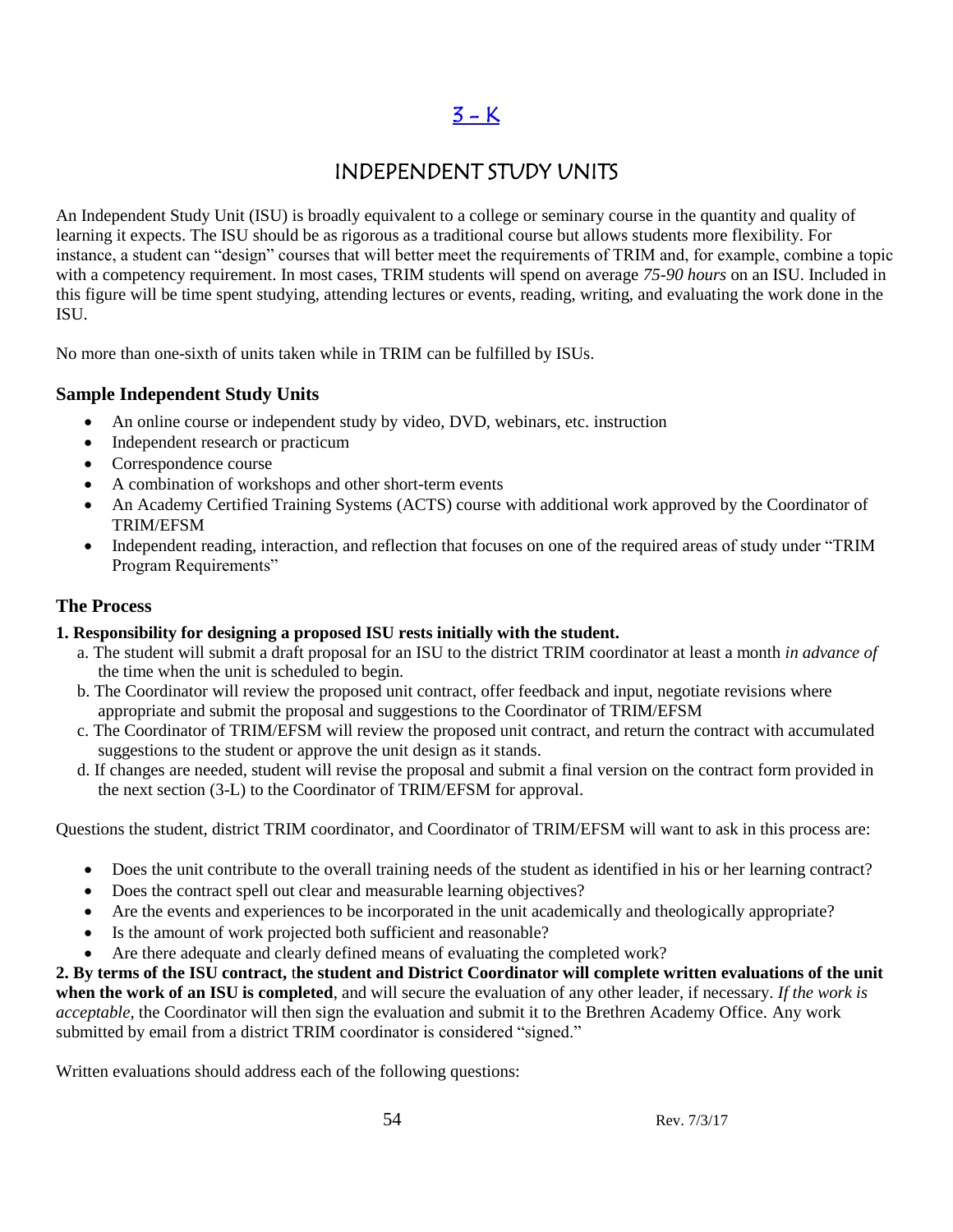- Where did significant growth occur during the unit? Can you identify several learnings that stand out?
- How have the various objectives for the unit been fulfilled? If some have not been fulfilled, why?
- How has the overall design of the unit worked or not worked? What was helpful? What was less helpful?

If, upon assessing the work of the student, the district TRIM coordinator finds weaknesses, he or she may make recommendations for follow-up reading or training experiences to build on the work of the unit. In such a case, the District Coordinator's final evaluation will be withheld until the student makes additions and revisions to the work.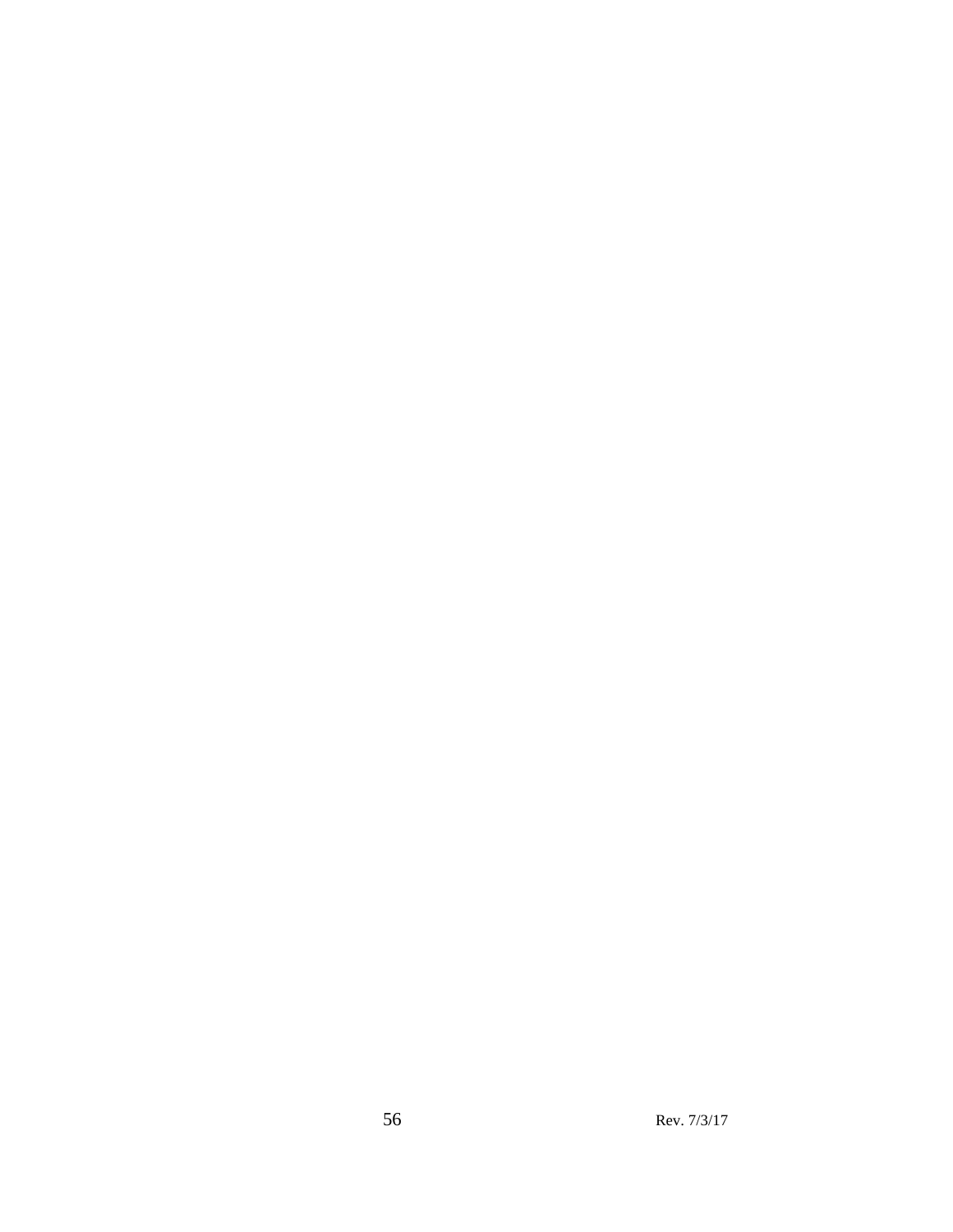### $3 - L$

## Independent Study Unit (ISU) Contract

| <b>Name of Student:</b>                   |
|-------------------------------------------|
| <b>Name of District TRIM Coordinator:</b> |
| <b>Subject Area of Unit:</b>              |
| <b>Time Period Projected for Unit:</b>    |

**Learning Objectives for Unit:** (What will student know or be able to do when ISU is completed?)

- 2.
- 
- 3.
- 4.

**Learning Events or Experiences Making Up Unit:** (What will student read, attend, explore, study in order to reach objectives?)

| ٧ |  |  |
|---|--|--|
|   |  |  |
|   |  |  |
|   |  |  |

- 
- 2.
- 3.
- 4.

### **Person(s) Who Will Evaluate Unit:**

- District TRIM Coordinator
- Other (please identify

### **Means of Evaluation:**

| 1.                                         |  |  |
|--------------------------------------------|--|--|
| 2.                                         |  |  |
| 3.                                         |  |  |
| $\overline{4}$                             |  |  |
| <b>District TRIM Coordinator signature</b> |  |  |
| <b>Coordinator of TRIM/EFSM signature</b>  |  |  |
| (Reproduce form as needed)                 |  |  |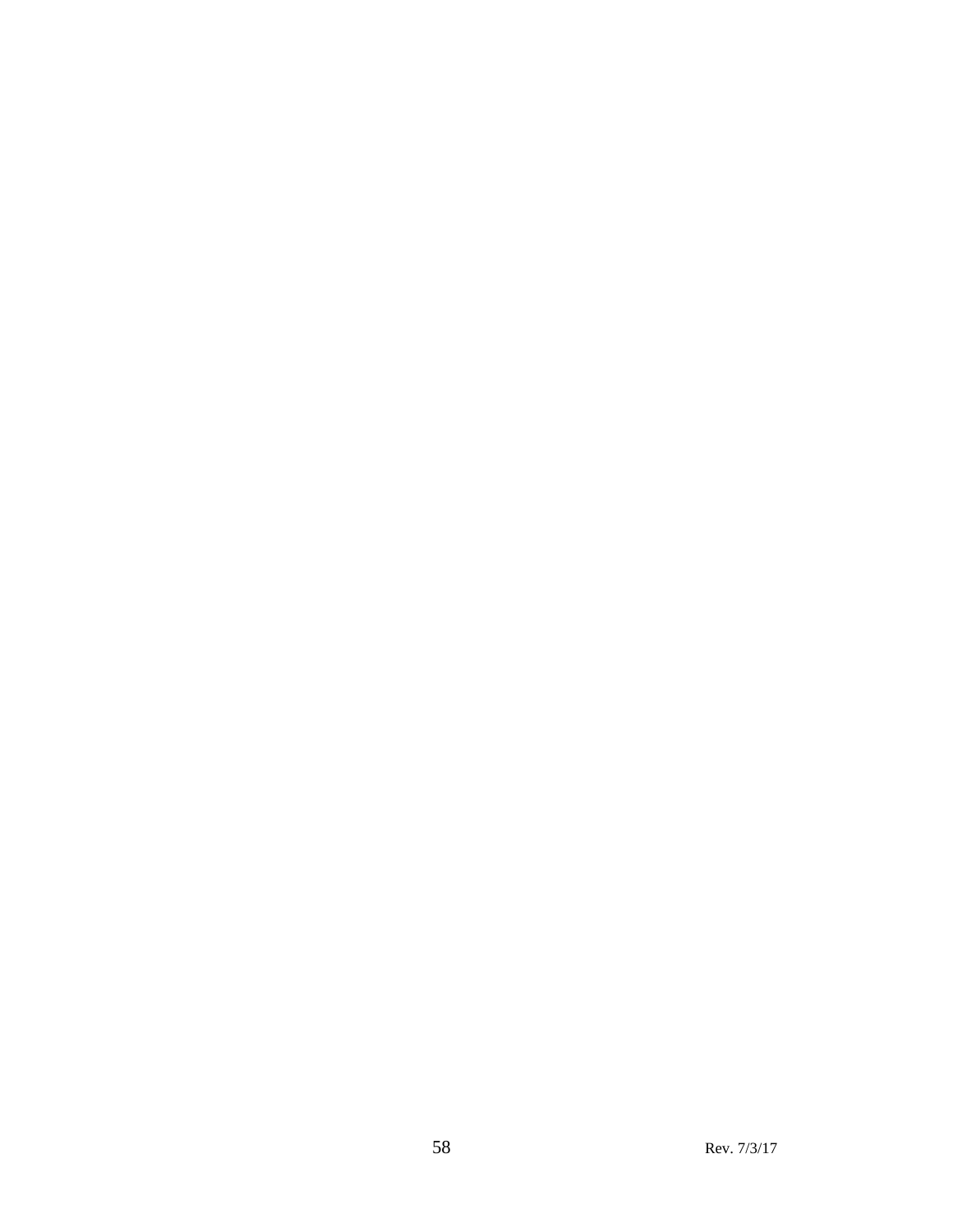# Student Evaluation of Completed ISU

(Typing space will expand with text)

**Name of Student: Subject Area of Unit:** 

Overview of my experience:

What went well?

What I wish I had done differently:

My most significant learning(s):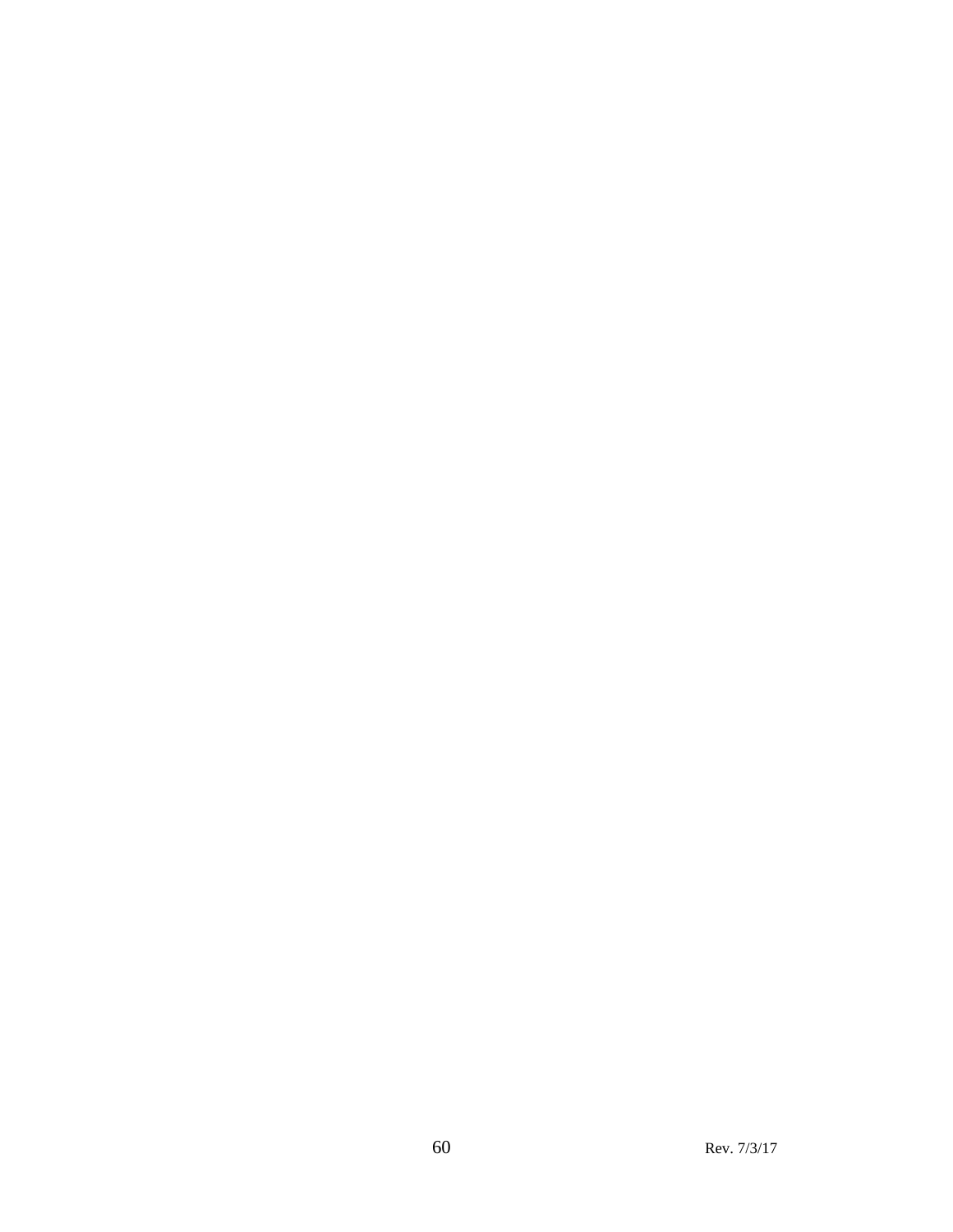# Supervisor's Evaluation of Completed ISU

**Name of Student: Subject Area of Unit:**

| Date           |                                                                                                                                                      |
|----------------|------------------------------------------------------------------------------------------------------------------------------------------------------|
|                |                                                                                                                                                      |
|                |                                                                                                                                                      |
| Bible/Theology | Ministry                                                                                                                                             |
|                |                                                                                                                                                      |
|                | $\frac{1}{2}$ .67 Unit (50-60 hours)                                                                                                                 |
|                | .33 Unit $(25-30 \text{ hours})$                                                                                                                     |
|                |                                                                                                                                                      |
|                |                                                                                                                                                      |
|                | <b>Certification of Unit for Credit:</b><br>Area in which student receives credit: (check one)<br>Number of TRIM units student receives: (check one) |

Signature of district TRIM coordinator Date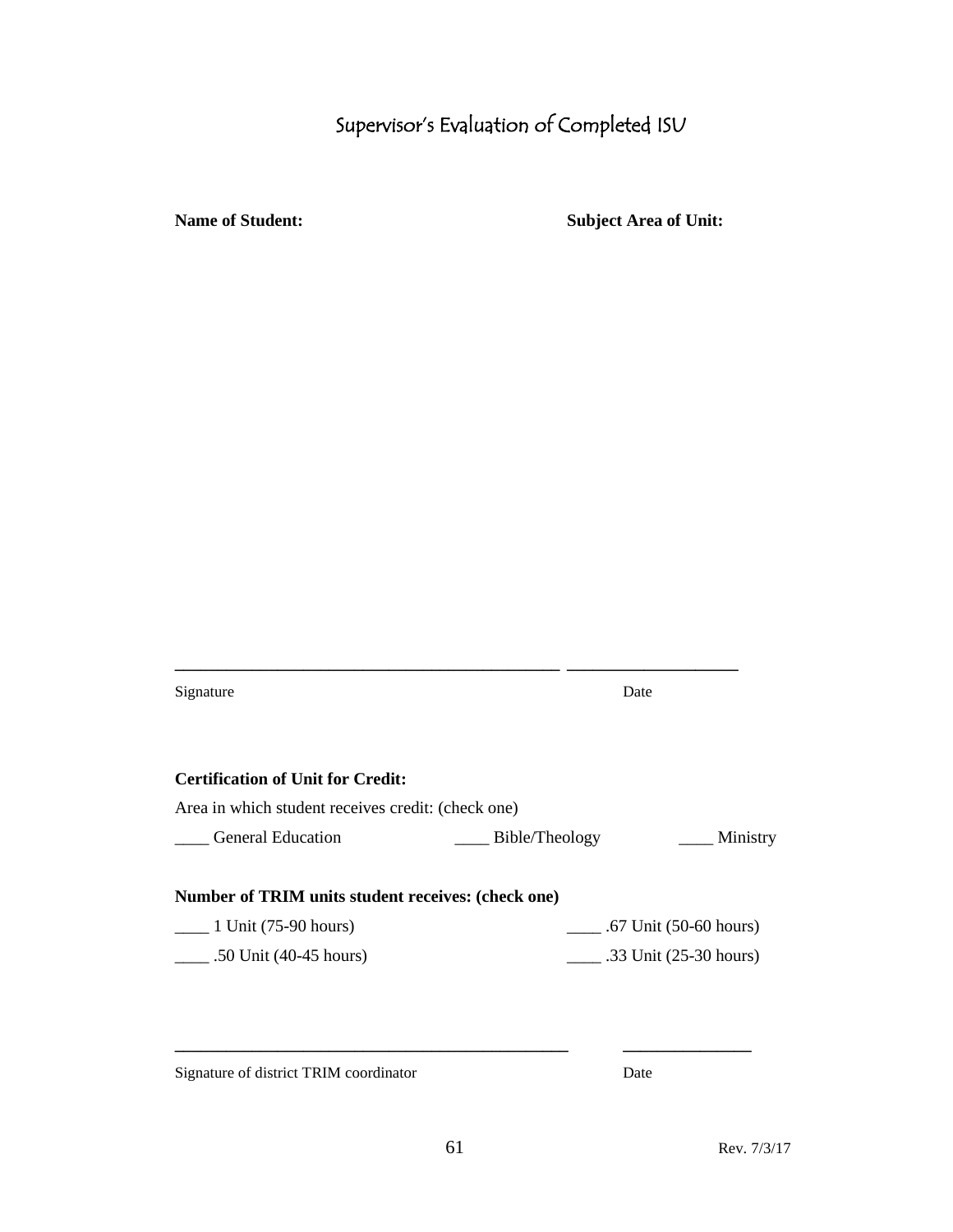### $3 - M$

### ISU CONTRACT **(sample)**

**Name of Student:** John Kline **Name of Coordinator:** Anna Mow

**Subject Area of Unit:** Brethren Disaster Ministries

**Time Period Projected for Unit:** January 1 - March 30

**Learning Objectives for Unit:** (What will student know, or be able to do, when ISU is completed?)

- **1.** Will be able to articulate an understanding of the theology behind the Brethren emphasis on being a servant to others, citing not only ideas about God and faith, but also scriptures that are relevant
- **2.** Will become familiar with the history of Brethren Disaster Ministries and with the written resources available for volunteers on site.
- **3.** Will develop strategies to encourage others to participate in a Brethren Disaster Ministry project, including being able to speak from personal experience. This participation could be on site or offering support in other ways.
- **4.** Will evaluate how I can personally best use my gifts in this kind of ministry.

Learning Events or Experiences Making Up Unit: (What student will read, attend, explore, study in order to reach objectives?)

- **1.** Participate as a volunteer for at least one week at a disaster ministry site.
- **2.** Volunteer to lead one of the devotional times for the group during that week.
- **3.** Interview the site coordinators and other experienced volunteers to learn of their motivation and experiences. Record these interviews, either on paper or with a recording device.
- **4.** Keep a daily journal from the time of leaving home until returning to record not only activities, but reflections on how this experience might impact and shape one's ministry. Take notice of what personal gifts I have that can contribute to this kind of ministry.
- **5.** Read "*Brethren Disaster Ministries Volunteer Handbook,"* "*Here I Am Brethren Disaster Ministries Devotional Guide," "Light Our Way: A Guide For Spiritual Care In Times Of* Disaster," *"A Cup of Cold Water: The Story of Brethren Service"* by J. Kenneth Kreider, Write a one page paper on each publication, describing what I learned, who else might find this book helpful, and a basic description of the content.
- **6.** Create and lead a worship service in two locations in which the theme is Brethren Disaster Ministries in order to share information and inspire others to serve. Make a PowerPoint presentation. Also share at least two examples from personal experience of how I saw God working in this experience. Include specific opportunities for congregation to consider traveling to a disaster project site to experience this kind of ministry first hand or support disaster ministry in another way. Give at least eight people attending a feedback form to fill out.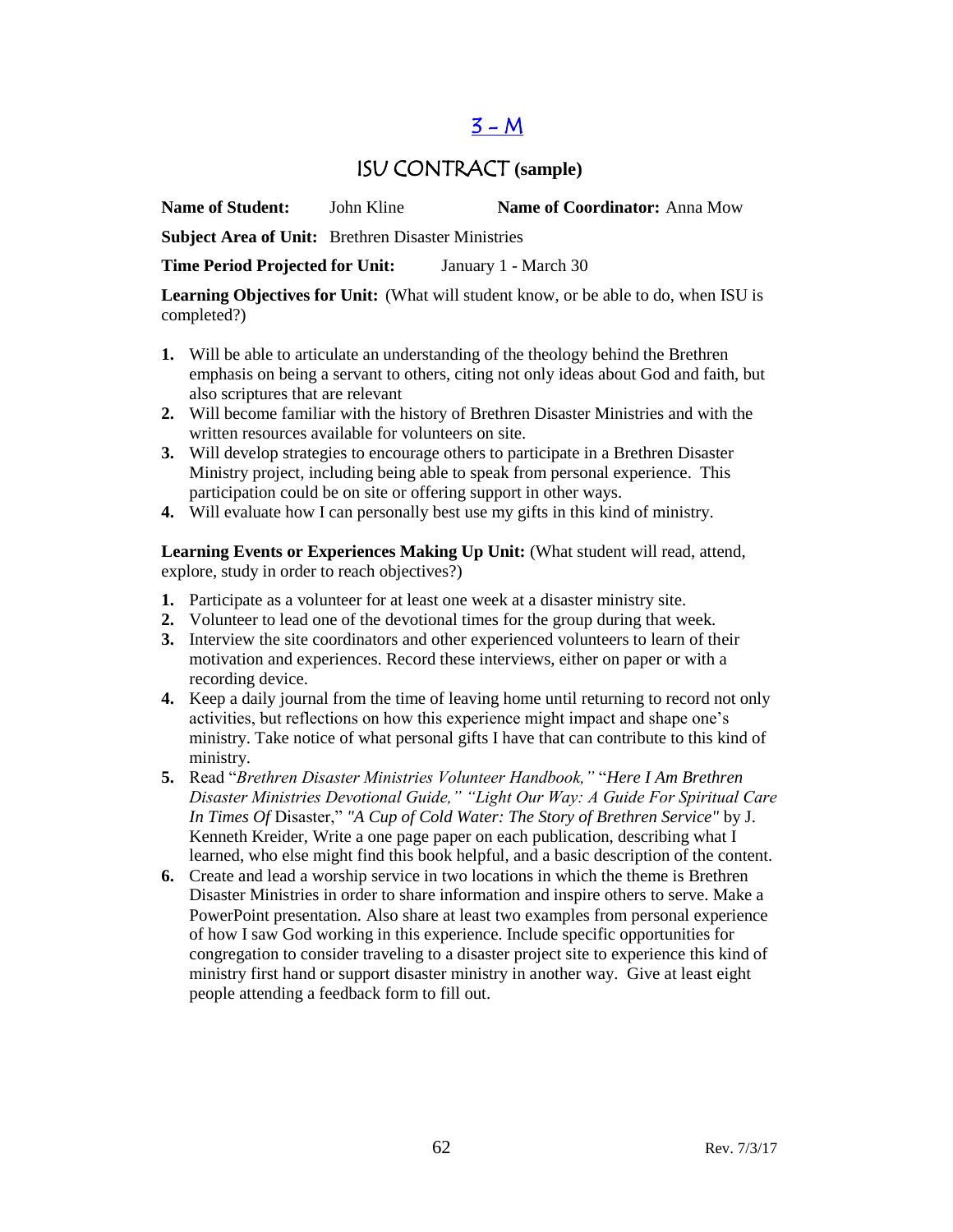#### **Person(s) Who Will Evaluate Unit:**

- **\_**X\_ District TRIM Coordinator
- $\underline{X}$  Other (please identify) On Site Project Director

#### **Means of Evaluation:**

- **1.** Observing participation as a volunteer on a disaster ministry site.
- **2.** Read Journal to evaluate its depth and completeness.
- **3.** Read papers on books read to consider their detail and self-reflective qualities.
- **4.** Either attend or read a complete manuscript of the disaster ministries worship service.
- **5.** Read the feedback forms to further information of the effectiveness of this service.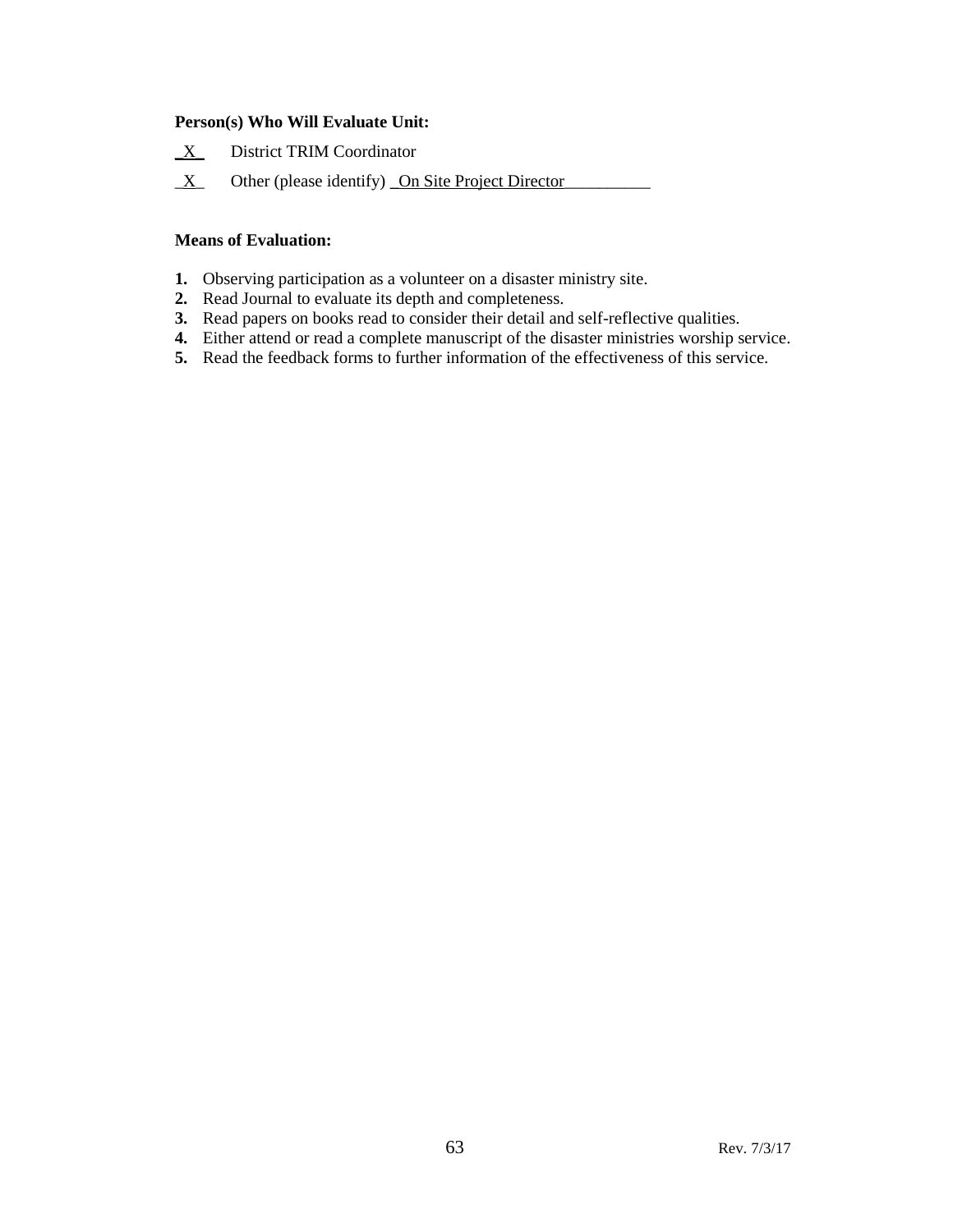#### **Student Evaluation of Completed Unit (sample)**

#### **Name of Student:** John Kline **Subject Area of Unit:** Brethren Disaster Ministries

**Overview of my experience:** I have always wanted to serve at a disaster site. This unit of training was a good balance of experiential and practical experiences along with thoughtful reading and self-reflection. Through my experience, my vision was expanded about the many ways in which God can touch the lives of people. At times this was an exhausting experience, both physically and emotionally, but it was one of the most meaningful experiences I have ever had in my life. Now that I have had this experience, it will be easy for me to encourage others to think about volunteering.

There were so many aspects of my experience that stretched me and put me in a better place to minister to others. I was away from home, which both freed me to experiment with new ways of doing things, but also at times felt uncomfortable. I was ministering to those who were in deep need, having come myself from a place where I have a comfortable home. I learned a great deal from both watching and listening to the disaster response site coordinators. An added learning that I did not anticipate was the skills one needs to work closely with a group of people who one does not know. And of course, in any group, not everyone is always easy to get along with or understand. So I tried hard to fit in, and to be loving and kind.

The books covered a wide range of subjects that were very helpful to me in terms of my preparation for this experience. The discipline of keeping a journal helped me to remember things that I would have forgotten otherwise. I don't know if that is a practice that I will continue, but I certainly saw the value of it. This experience drew on many other skills that I have been learning as a minister in training. For instance, I found myself often in situations of pastoral care where a ministry of presence, listening, warmth, and practical support was very important.

**What I wish I had done differently:** I wish I had not waited so long to volunteer on a disaster response site! But I guess better late than never! I also was rushed to finish the reading before I left for the site. I wish that I would have had more time to digest the valuable information before embarking on this intense experience. I anticipated doing some of that on the van ride (2 days) to the site, but I quickly learned that in a van load of people headed to an experience with a common goal, there is a lot of conversation and relationship building. But all that was good, and possibly more important than any self-reflection I could have done.

**What went well:** I wondered whether I was going to be physically able to do the work that is needed on a disaster site, but I discovered that even someone like me who has few construction skills and is not young can be very helpful. I felt those who were the leaders encouraged me through their pleasant attitudes and their enthusiasm for everything that was done, regardless of the task. I thought about how I might try harder to do that for others, regardless of the ministry setting I am in. I learned a lot, but at the same time I felt that I offered some of my gifts to the process too, and together God used all that was available.

**My most significant learning(s):** Many situations of ministry require one to take a deep breath and try to listen without offering too many answers. It is better for the one in the dilemma to find the answer, although I might offer suggestions. As I met new people, I learned that it takes practice and discipline on my part not to be judgmental of people or too "bossy." I learned that anyone who is willing to offer to serve can not only be helpful, but with the right encouragement, feel needed and receive a blessing.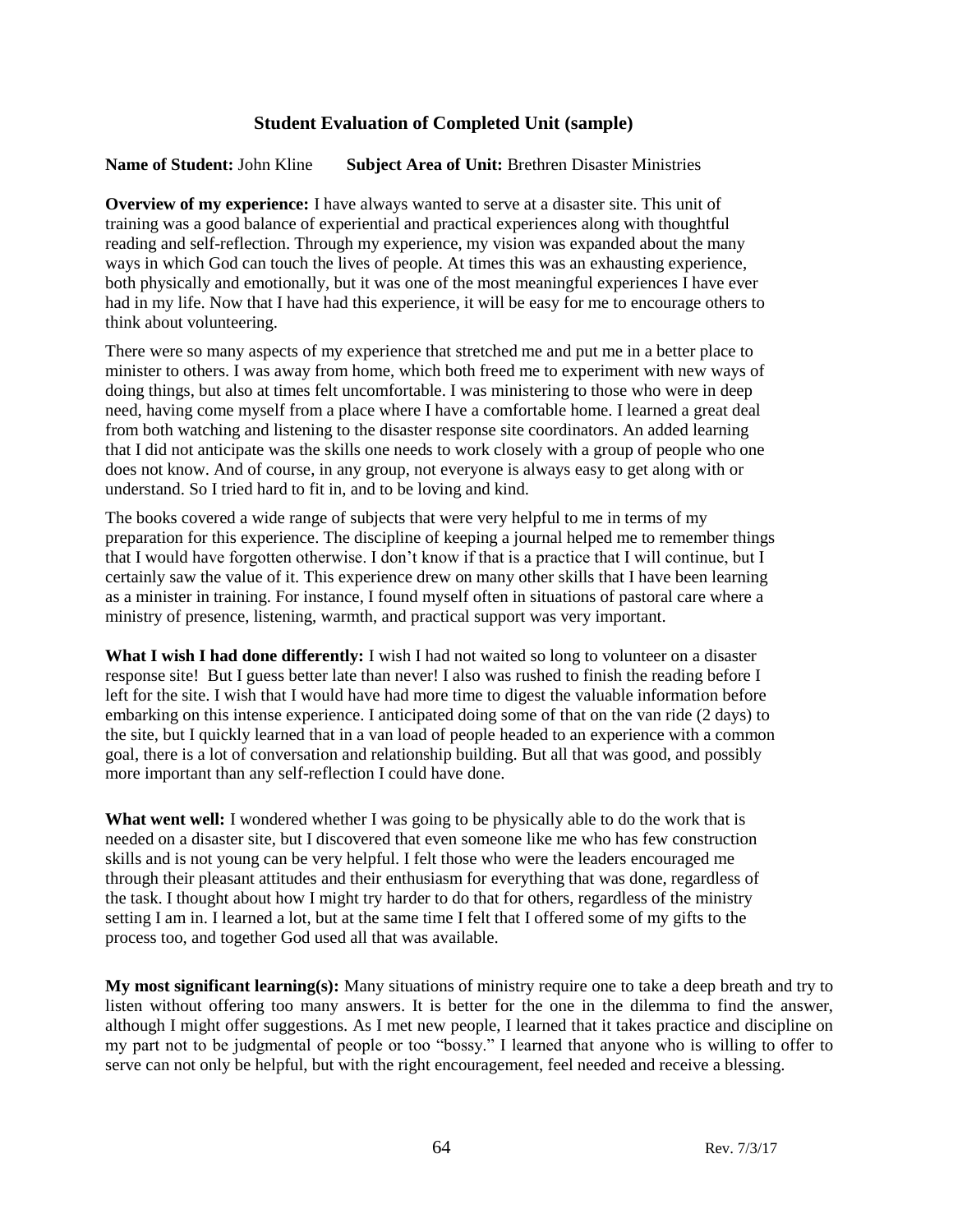### **Supervisor's Evaluation of Completed ISU (sample)**

**Name of Student**: John Kline **Subject Area of Unit:** Brethren Disaster Ministries

#### **Evaluation of Completed Unit by District TRIM Coordinator:** Anna Mow

In addition to the attached feedback from the disaster ministries staff, I would like to add that it appeared to me this was a transformational experience for John. He was open to new learnings, he ventured into new territory, he prepared as best he could, and he was thoughtful and enthusiastic in his response.

### **Certification of Unit for Credit:** Area in which student receives credit: (check one)

| <b>General Education</b> | Bible/Theology | Ministry |
|--------------------------|----------------|----------|
|                          |                |          |

#### **Number of TRIM units student receives: (check one)**

 $\underline{X}$  1 Unit (75-90 hours)  $\underline{X}$  .67 Unit (50-60 hours)

\_\_\_\_\_ .50 Unit (40-45 hours) \_\_\_\_ .33 Unit (25-30 hours)

**\_\_\_\_\_\_\_\_\_\_\_\_\_\_\_\_\_\_\_\_\_\_\_\_\_\_\_\_\_\_\_\_\_\_\_\_\_\_\_\_ \_\_\_\_\_\_\_\_\_\_\_\_\_\_\_** Signature of District TRIM Coordinator Date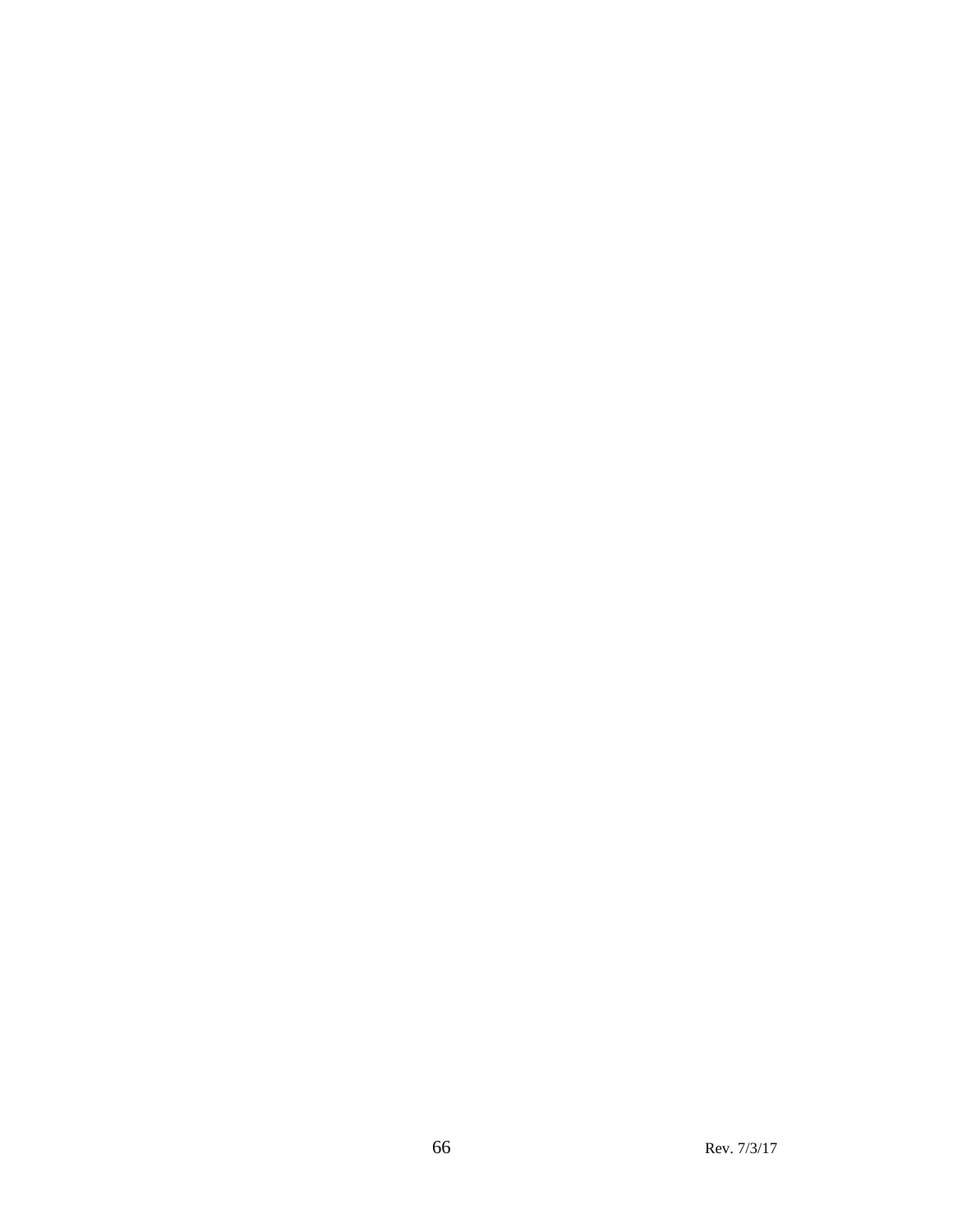# $3-N$

# ISU RECORD of HOURS

### **Independent Study Unit Course Title:**

| <b>Date</b> | <b>Activity</b> | <b>Hours</b> | <b>Total</b><br><b>Hours</b> |
|-------------|-----------------|--------------|------------------------------|
|             |                 |              |                              |
|             |                 |              |                              |
|             |                 |              |                              |
|             |                 |              |                              |
|             |                 |              |                              |
|             |                 |              |                              |
|             |                 |              |                              |
|             |                 |              |                              |
|             |                 |              |                              |
|             |                 |              |                              |
|             |                 |              |                              |
|             |                 |              |                              |
|             |                 |              |                              |
|             |                 |              |                              |
|             |                 |              |                              |
|             |                 |              |                              |
|             |                 |              |                              |
|             |                 |              |                              |
|             |                 |              |                              |
|             |                 |              |                              |
|             |                 |              |                              |
|             |                 |              |                              |
|             |                 |              |                              |
|             |                 |              |                              |
|             |                 |              |                              |
|             |                 |              |                              |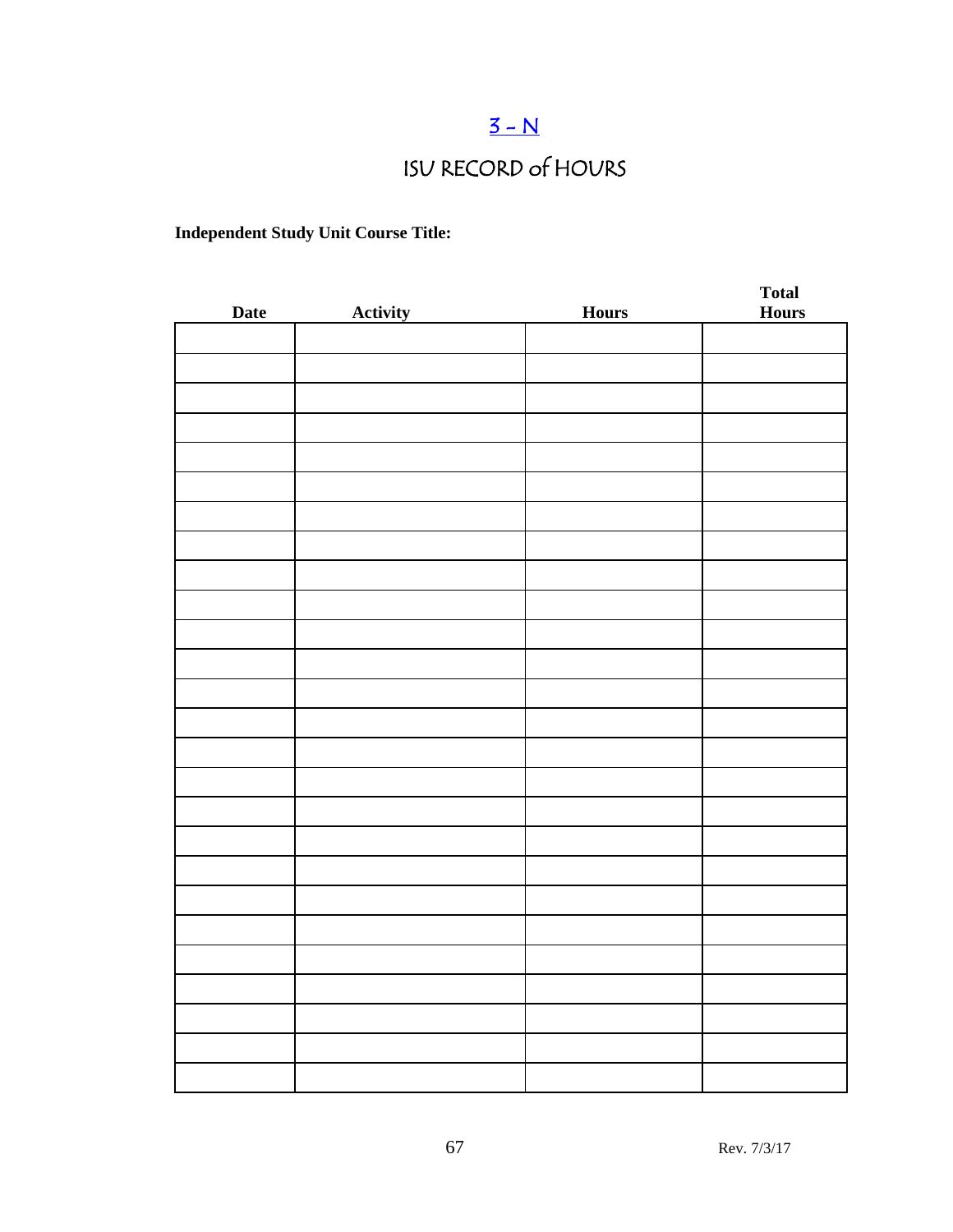### [3-0](#page-2-0)

### Directed Independent Study Unit

A Directed Independent Study Unit (DISU) is a hybrid of an instructor-led course and an Independent Study Unit (ISU). The DISU differs from an ISU in that an instructor, rather than the student, structures the initial learning experience, may connect with students throughout duration of the study period, and assigns the learning objectives, requirements and means of evaluation. The student then completes the requirements during a specified time as determined by the instructor.

In most cases, TRIM students will spend on average *75-90 hours* on a DISU. Approximately six to eight hours of instruction will begin the DISU. The remaining time will be time spent studying, reading, writing/preparing projects, and evaluating the work done in the DISU. Every DISU will be structured to the discretion of the instructor and will vary from course to course.

All DISUs are organized by the Brethren Academy for Ministerial Leadership or Susquehanna Valley Ministry Center (SVMC).

#### **Directed Independent Study Units may be available during the following experiences**

- Pre-Annual Conference Ministers' Association continuing education event
- SVMC Academic Symposium
- Denominational or seminary events as announced.
- For a list of upcoming DISUs, visit the Brethren Academy webpage.

#### **The Process**

.

- 1. Students will register for a DISU through the Brethren Academy or Susquehanna Valley Ministry Center.
- 2. Students will be charged a \$100 fee for each DISU, in addition to other registration fees for the event.
- 3. The DISU will begin with a six to eight hour event with an additional two hour conversation with the DISU instructor. Upon registration, students will receive requirements for the course, assigned readings and projects, and due dates for assignments. The instructor may choose to assign reading or other work prior to the face-to-face meeting.
- 4. The instructor will submit an evaluation for each student participant.
- 5. Students will need to complete a self-assessment of their work for this DISU that will be submitted to the Coordinator of TRIM/EFSM.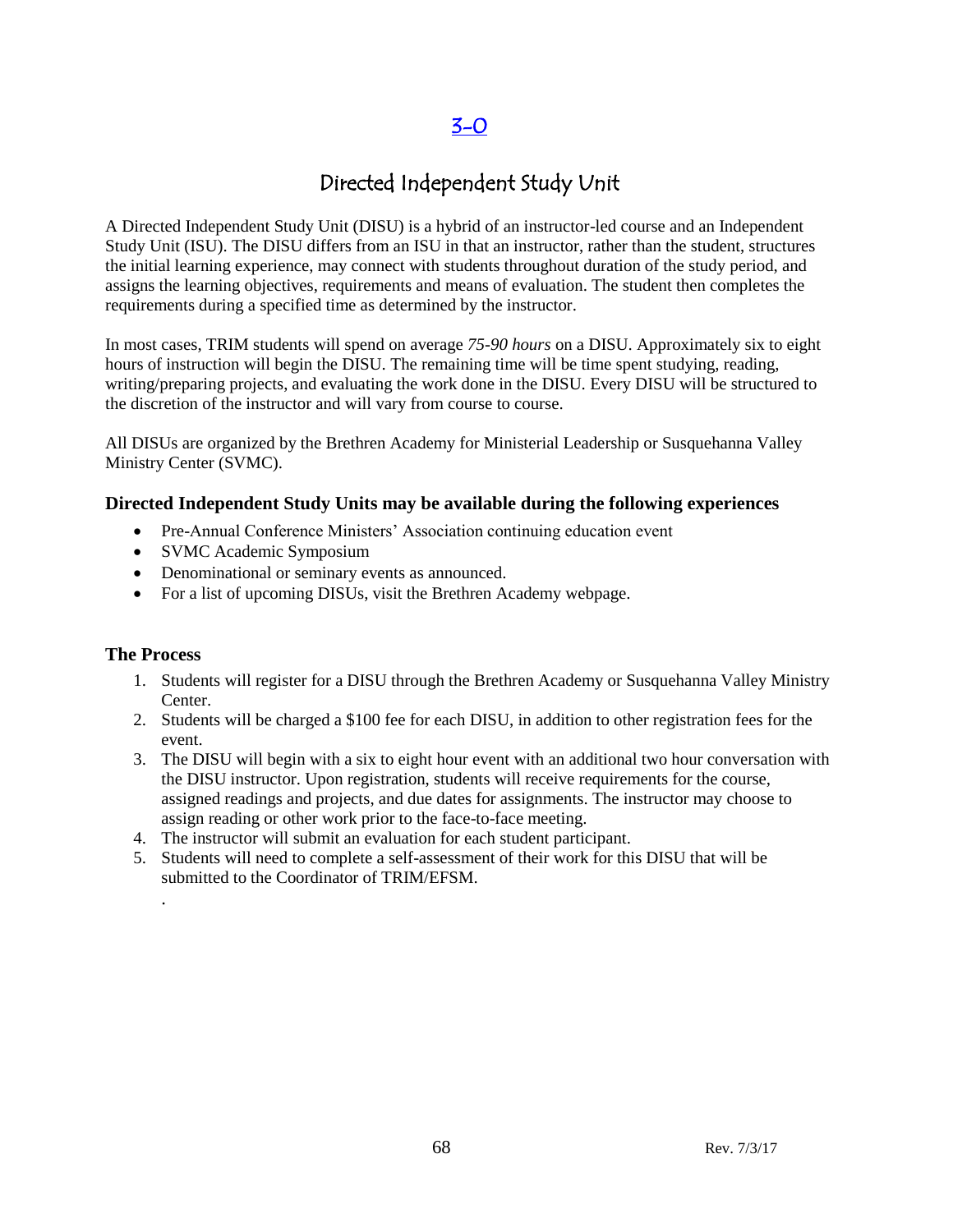### $3 - P$

### FIVE REQUIRED EXPERIENCES

Many TRIM students have been very active in the Church of the Brethren and are very familiar with denominational events, but most have attended these events as observers or delegates. TRIM requires each student to take part in events in a new way—as a leader in training. As future leaders, TRIM students will look at these experiences in a different way and gain new perspective on church life.

Every student in TRIM will participate in at least five experiences, including:

- One learning experience taking place on a college campus or taught by a Brethren college instructor OR one experience in a Church of the Brethren affiliated ministry/agency outside of the local congregation
- One Bethany class or another class taught by Bethany faculty
- One Annual Conference
- One District Conference
- One ecumenical, intercultural, or interfaith training experience

Plan ahead for these required experiences. Most TRIM students are in the program for at least two years. Be in touch with congregational leaders as soon as possible to arrange to represent your church at Annual Conference or District Conference. If possible, serve as a delegate. Also, the Academy organizes classes around the country periodically that are taught by Bethany faculty and faculty members of Brethren colleges. Watch for these opportunities to complete your required experiences, especially if you live a long distance from the seminary or a Brethren college.

### **The Process**

- **1.** After each experience, complete the appropriate Five Required Experiences Form that follows. **DUE NO MORE THAN THREE MONTHS following the completion of the experience.**
- 2. Give the completed form to your district TRIM coordinator for approval.
- 3. If approved, the district TRIM coordinator forwards the approval to the Brethren Academy office. Note: A form that is emailed from a district TRIM coordinator to the Brethren Academy Office is considered "signed."
- 4. The Brethren Academy office will record the credit for the experience on the TRIM transcript.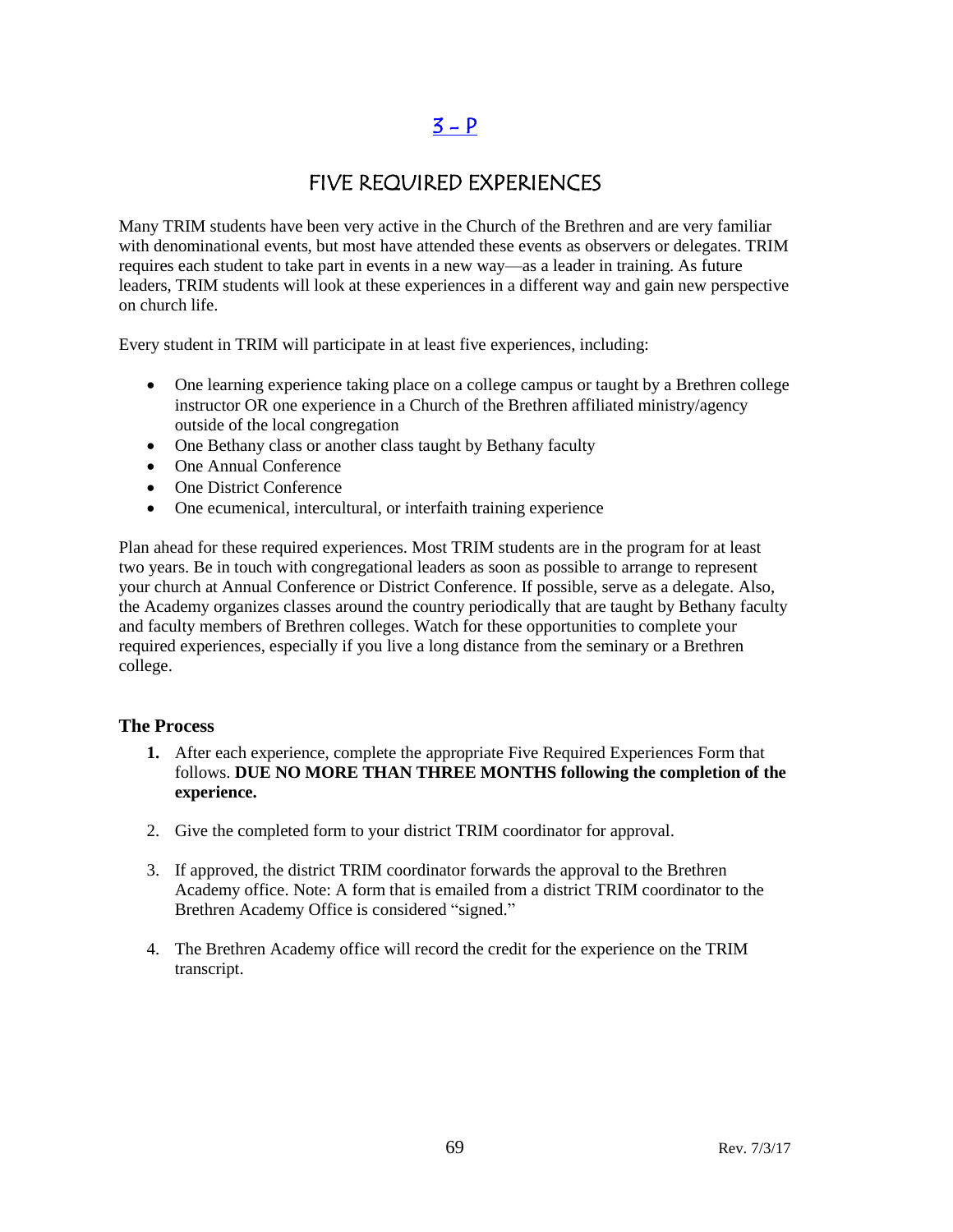### $3 - P(a)$  $3 - P(a)$

### CHURCH OF THE BRETHREN COLLEGE or BRETHREN CONNECTION EXPERIENCE

One of the requirements for graduation from TRIM is student participation in a Brethren College Experience or Brethren Connection Experience.

### **Church of the Brethren College Experience**

The purposes of this requirement are several:

- It provides a context for Brethren formation of pastors who enter TRIM with experience in other denominations;
- It affirms the value of high quality, liberal arts education as preparation for ministry;
- It actively facilitates a trainee's sense of loyalty to the Church of the Brethren denominational family;
- It represents one part of the inherent cooperation among various partners in ministry training.

For purposes of TRIM, a Brethren College Experience may be completed in one of the following ways:

- 1. Attend, with satisfactory academic standing, one of the six Brethren colleges for at least one semester prior to beginning the TRIM program. The experience will then be recorded as "completed" on the student's first official TRIM transcript.
- 2. Attend one regular, on-campus class offered by the college and complete it with satisfactory academic standing.
- 3. Attend and complete one off-campus, online, or extension class offered by the college or the Brethren Academy and taught by a Brethren college professor.
- 4. Participate in an educational experience sponsored by the college, on or off-campus. Examples include a lecture series with outside speakers, or special programs and workshops offered for the community. (The TRIM student may or may not elect to build an Independent Study Unit around such an experience.)
- 5. Invite a Brethren college professor to plan a series of lectures or workshops in a TRIM student's local area. Use the faculty resources from a Brethren College to meet one of the three subject-area requirements in TRIM.
- 6. Attend and complete one Brethren Academy class offered on a Brethren college campus.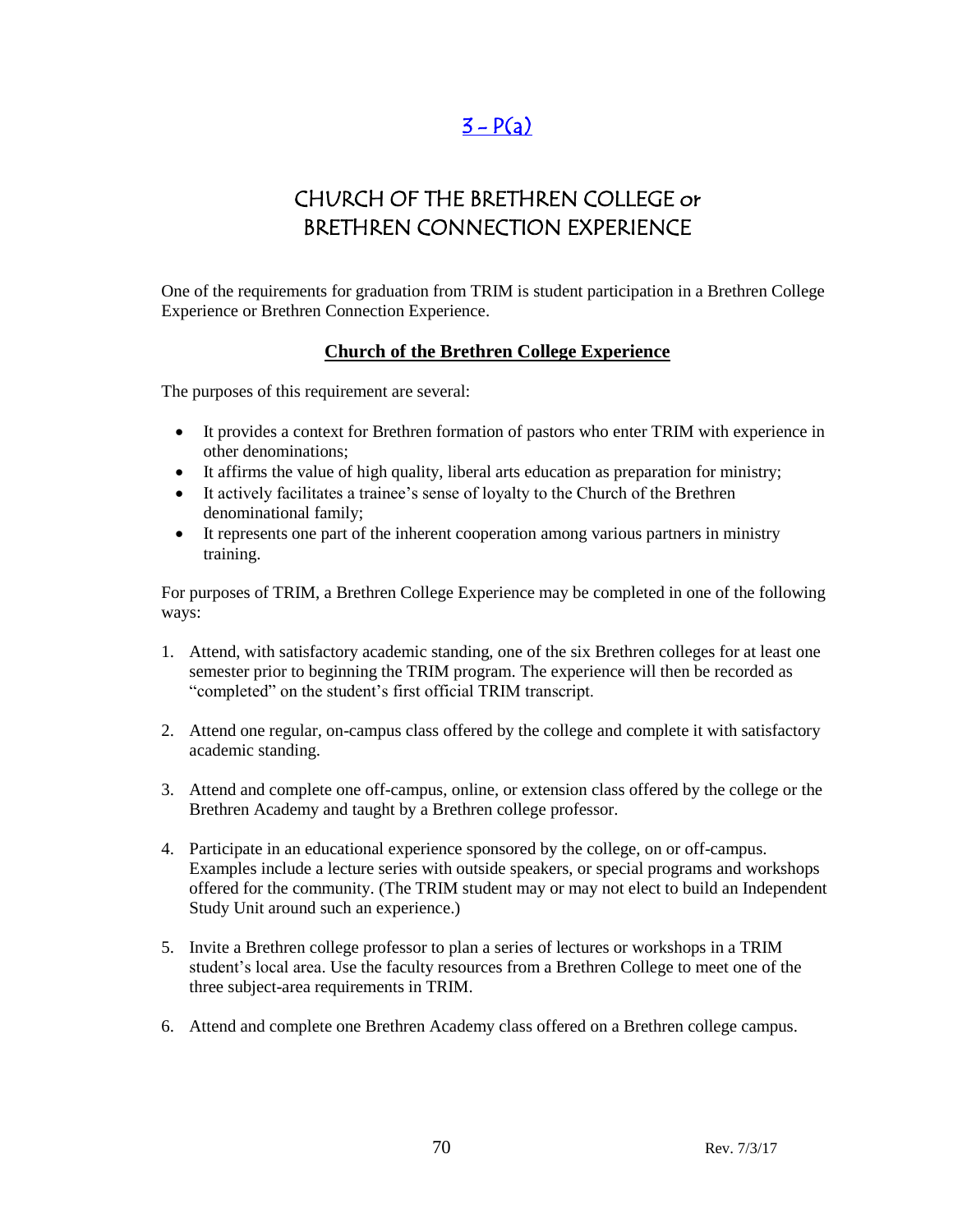#### **Questions for reflection paper (2-3 pages, double spaced, standard size/font/margins)**

- 1. Describe the event(s) that took place.
- 2. Recall the four purposes of the Brethren College/University experience. Choose one and briefly reflect how your time on campus met this purpose.
- 4. Reflect on the experience by noting any questions, affirmations, moments of insight you had during your time.

### **Brethren Connection Experience**

If it is not feasible to visit a Brethren College in one of these ways while in TRIM, a student may choose to create an experience that connects them with the larger Church of the Brethren denomination and its various ministries.

The purposes of this experience include:

- 1. To connect with a Church of the Brethren institution and understand the role it plays in the broader ministry in the Church of the Brethren.
- 2. To learn about the rich history of Church of the Brethren outreach and mission, and how these institutions have changed and adapted over time.
- 3. To encourage students to find ways to connect congregations with ministries and other groups within the Church of the Brethren.
- 4. To foster a sense of connection beyond one's own congregation and ministries, seeing it as part of a larger denominational whole.

Some possibilities include: attend a Mission and Ministry Board meeting, visit the New Windsor Service Center, volunteer at a Brethren camp, attend a Disaster Ministries or denominationally sponsored workcamp, attend any of the generational conferences as a participant or volunteer (such as National Youth Conference, National Young Adult Conference, Nation Older Adult Conference), visit a Brethren nursing home or care facility, etc. Visit the Church of the Brethren website [\(www.brethren.org\)](http://www.brethren.org/) for possibilities**.** 

#### **Note: Bethany Theological Seminary courses or forums, Annual Conference, and District Conference may not be counted for this experience.**

#### **Questions for reflection paper (2-3 pages, double spaced, standard size font/margins))**

- 1. Describe the event or location that you visited including significant people you spoke or worked with in order to better understand the meeting/program/institution.
- 2. Give some background to the context: When did the meeting/program/institution begin? What was its original purpose? How has it changed? Who does it serve? What is its mission?
- 3. How does this ministry contribute to the larger ministry and identity of the Church of the Brethren in the wider world?
- 4. Reflect on the experience by noting any questions, affirmations, moments of insight you had during your time.
- 5. How do you see this experience informing your ministry within the Church of the Brethren?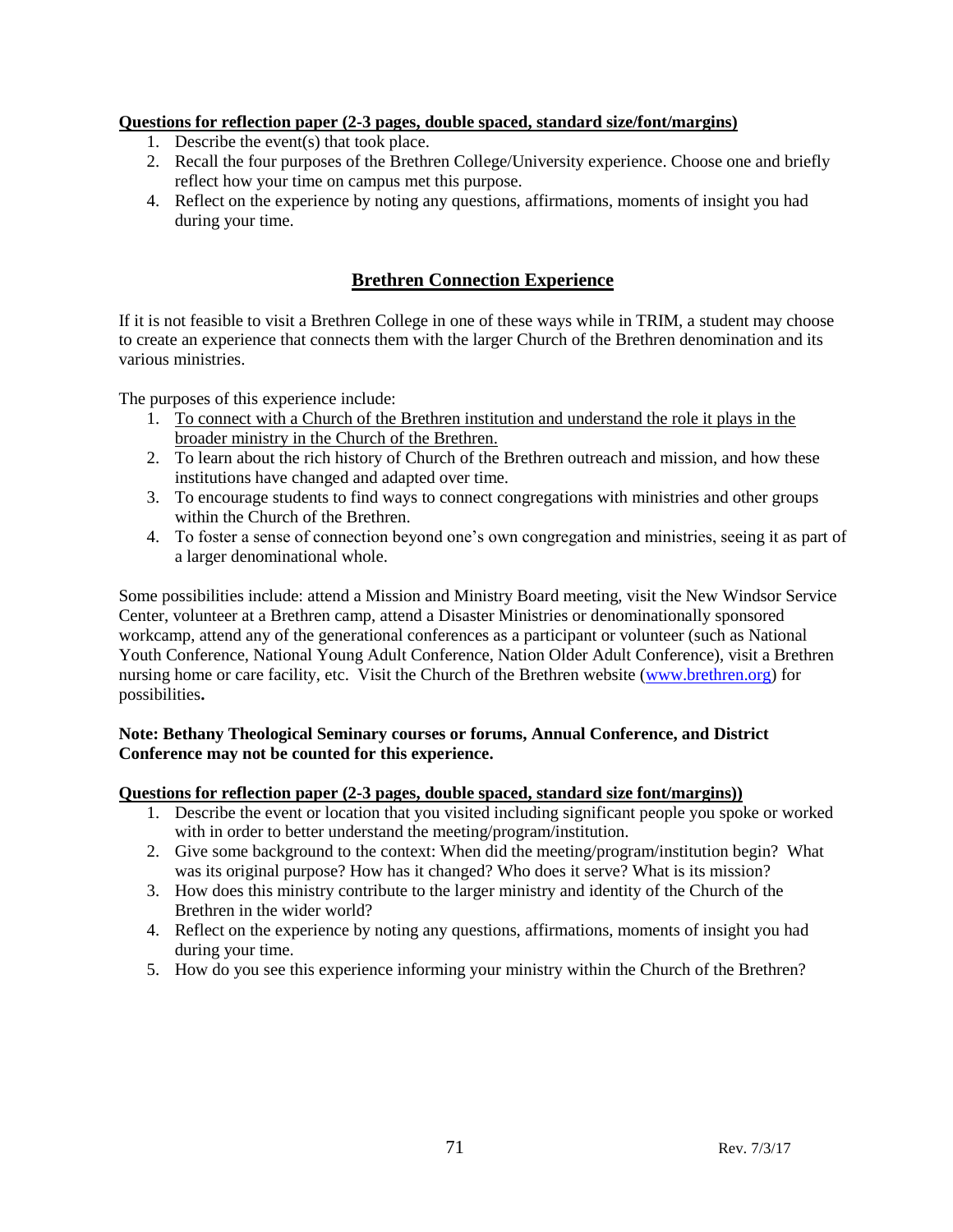### $3 - P(b)$

### BETHANY THEOLOGICAL SEMINARY EXPERIENCE

One important requirement for a student's successful completion of TRIM is participation in a Bethany Seminary Experience beyond orientation. Some TRIM students may acquire *more* than one course at Bethany; however, every student is asked to build *at least one* Bethany opportunity into their program, via an on-site or online course, or a Directed Independent Study Unit

The purpose of this requirement is to ensure that a student has at least one experience with the denomination's only graduate school of theology. This requirement also affirms the value given to the high-quality education offered by the denomination's only seminary, one of the partner agencies in ministry training.

For purposes of TRIM, the Bethany Seminary experience may be credited in one of the following ways:

- 1. Enroll as an occasional or special student and complete one course (or more) on the Richmond campus, offered by Bethany and taught by a Bethany instructor.
- 2. Enroll as an occasional or special student to complete one regular course (or more) offered by the Susquehanna Valley Ministry Center of Bethany Theological Seminary and taught by a member of the Bethany faculty.
- 3. Participate in one of the intensives, on-site classes, or travel seminars, taught by a Bethany instructor.
- 4. Invite a Bethany faculty member to lead a seminar or workshop in your area of the country.
- 5. The online classes of Bethany and the Susquehanna Valley Ministry Center taught by Bethany faculty offer increasing possibilities for TRIM students.

As you plan this experience, please take careful note of the information in this TRIM manual entitled "Academy Students in Graduate Courses" to avoid misunderstandings about how your experience will be interpreted in TRIM. Do not hesitate to ask questions of Bethany and Academy staff to be sure you understand your status as a TRIM student in a Bethany Seminary course.

#### **Questions for Reflection on Brethren College Experience (2-3 pages)**

- 1. Briefly describe your experience during the Bethany Theological Seminary experience including the course, professor, size of class, mode (online, intensive, travel, etc.).
- 2. What expectations or assumptions did you have when entering into a Bethany Theological Seminary course? How were those assumptions challenged or affirmed?
- 3. What is the role of higher education in the preparation of ministers in the Church of the Brethren?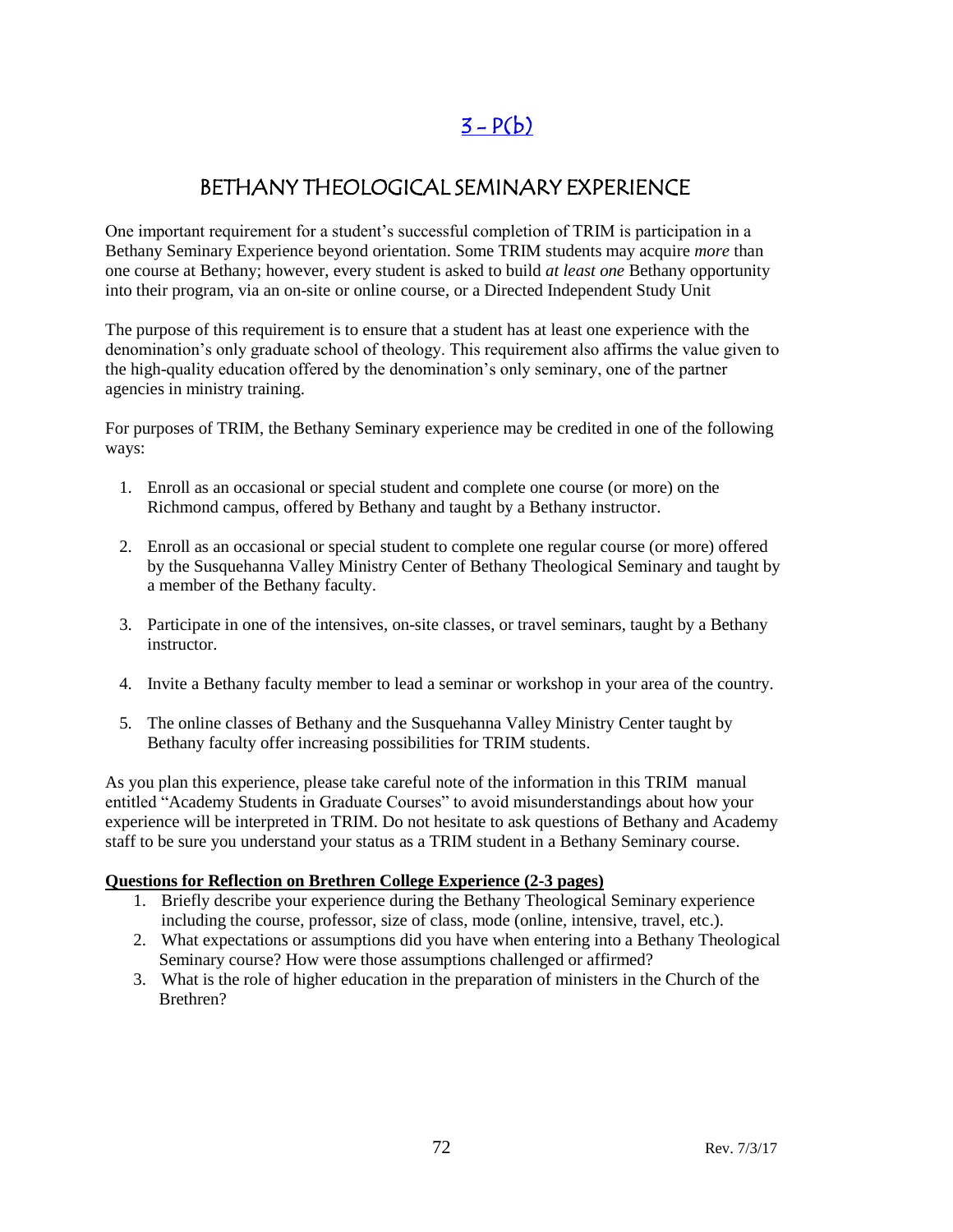### $3 - P(c)$

### ANNUAL CONFERENCE EXPERIENCE

The purpose of this exercise is to gain an understanding of the larger church, and how the local church and individuals relate to it. Below find some areas for exploration and development.

- 1. Give a brief description of Annual Conference officers, how they are chosen, and what their duties are.
- 2. Look at Annual Conference committees and organizations, such as Standing Committee and the Mission and Ministry Board. What are their functions? Who represents your district on Standing Committee? Who is the current board chair?
- 3. Describe the query process; origin, steps, and disposal of business items.
- 4. Describe and evaluate the worship experience(s) you participated in.
- 5. Attend several insight sessions. What did you find helpful in the sessions?
- 6. Briefly describe the age activities that were available.
- 7. Name some of the biblical and theological principles at work in the Annual Conference structure.
- 8. Offer your personal reflections and responses to study papers being considered by Annual Conference delegates.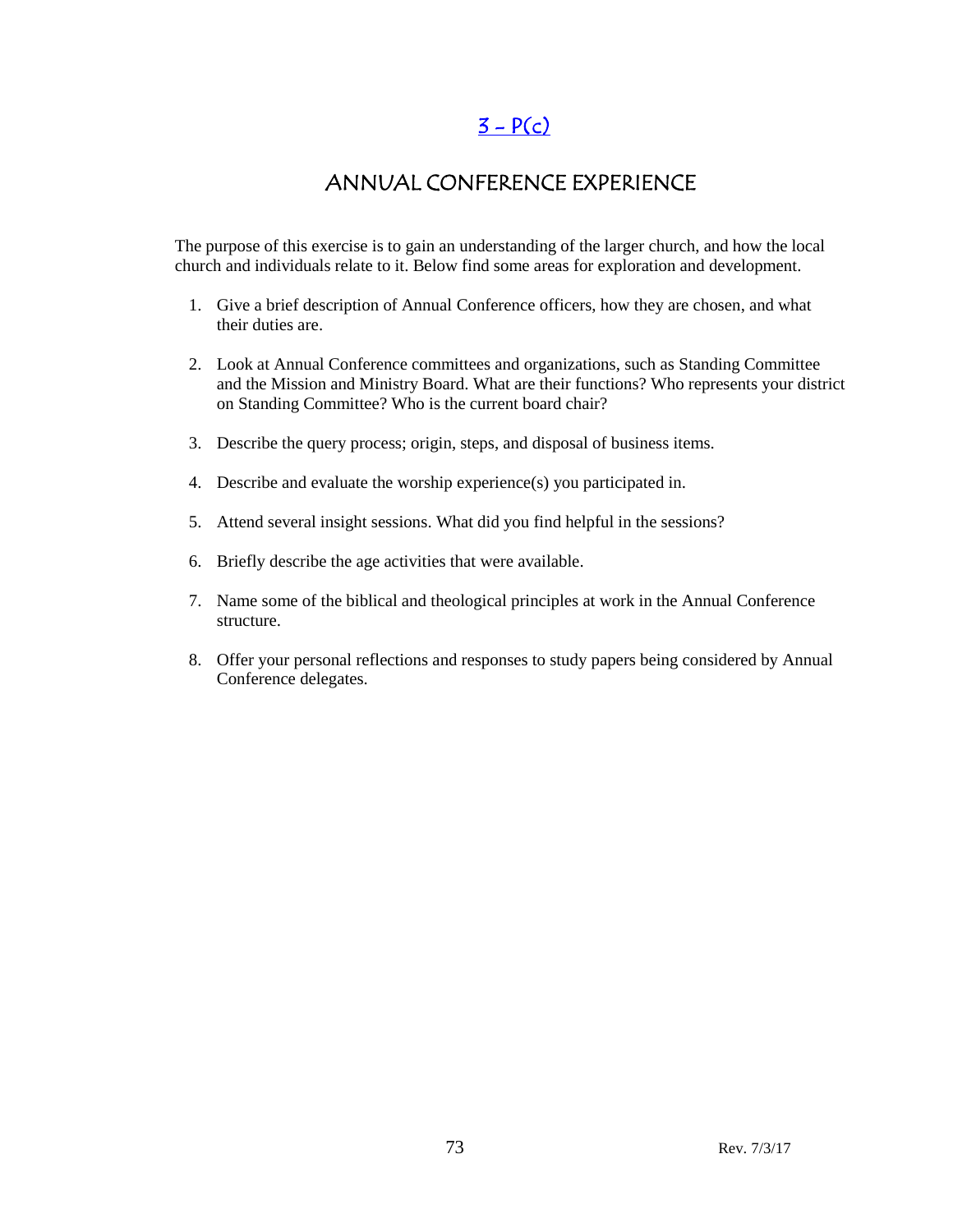# $3 - P(d)$

## DISTRICT CONFERENCE EXPERIENCE

District Conference is a shorter, more local experience than Annual Conference, but crucial in the way the church functions. Examine some of the areas below for this experience.

- 1. Give a brief description of the District Conference officers, their duties, and how they are chosen.
- 2. Tell how the district is organized. Who makes up the board? Who are the staff members? What functions and responsibilities does each have?
- 3. How do the business items arrive at District Conference?
- 4. A major item at District Conference is the district budget. How is the budget prepared and how is it met in a given year?
- 5. In what way is the District Conference like a family gathering?
- 6. What biblical and theological principles become evident in District Conference?
- 7. In what ways do you see your district relating to the larger church through the District Conference?
- 8. Reflect on the worship services during District Conference.
- 9. Offer personal reflections and responses to the District Conference you attended.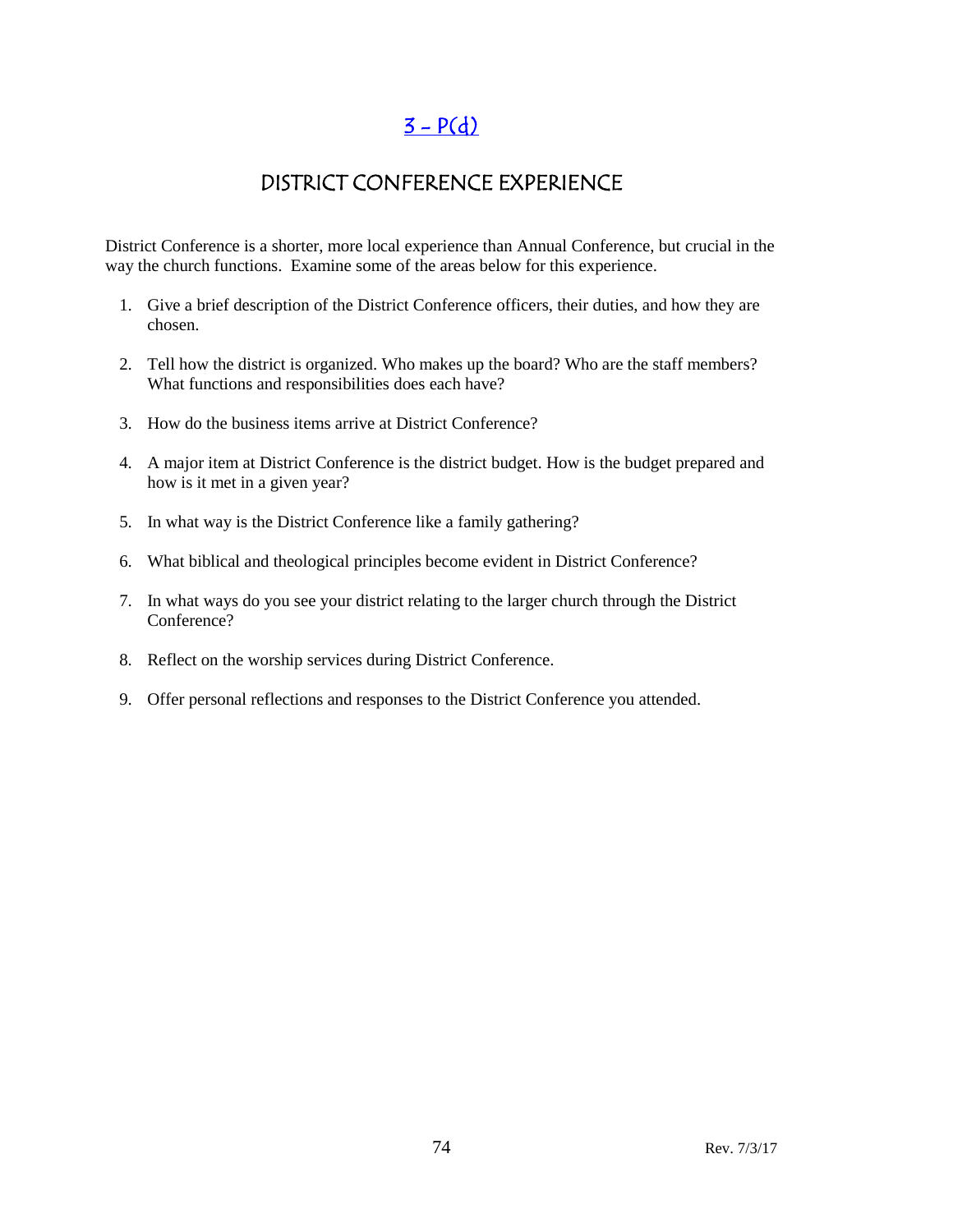## $3 - P(e)$

# ECUMENICAL, INTERFAITH, OR INTERCULTURAL EXPERIENCE

One of the requirements for graduation from TRIM is participation in an ecumenical event, an interfaith event, or an intercultural event. The purpose of this requirement is to broaden a student's training beyond his or her own ecclesial or cultural world. We need to be able to see our Brethren experience of the church as part of a larger communion of churches linked together in a common mission. Beyond that, each person needs the opportunity to see the fascinating mix of cultures with which Christians share the world.

#### **Ecumenical and Interfaith Events**

For the purposes of TRIM, an ecumenical event will be an experience through which the student learns how the Church of the Brethren works together with other Christian bodies in the larger church. An interfaith experience is an experience through which the student learns how Christians relate to people of other religions. Here are examples of events that qualify:

- 1. A meeting of an interdenominational council of churches, whether worldwide, national, statewide, or local.
- 2. Participation in the planning and carrying out of a special interfaith gathering at the local or regional level.
- 3. Participation in the development and implementation of a cooperative, interchurch or interreligious ministry in one's community (e.g., food pantry, shelter for the homeless, etc.).
- 4. Spending a day at New Windsor to tour the facilities and learn how churches and religions work together in Church World Service, Interfaith Medical Assistance, and other agencies.
- 5. Participating in the activity of a local pastors' association (assuming such a group not only gathers for fellowship, but also develops cooperative programs and events).

### **Intercultural Events**

In a similar manner, an intercultural event will be an experience through which the student's perception of life is expanded by exposure to different cultures and values. Some examples of intercultural events include the following:

- 1. Study in another country, whether for a regular term of study or for a short-term intensive experience.
- 2. Participation in a study tour of another part of the world and reflection on that experience.
- 3. Participation in an international work camp and reflection on that experience.
- 4. Taking part in a seminar or workshop specifically designed to provide participants with cross-cultural enrichment.
- 5. Participation in a BVS assignment or similar undertaking to familiarize oneself with a different culture, whether in the United States or abroad.

The lists above are suggestive, not restrictive. You may propose other ideas to the district TRIM coordinator.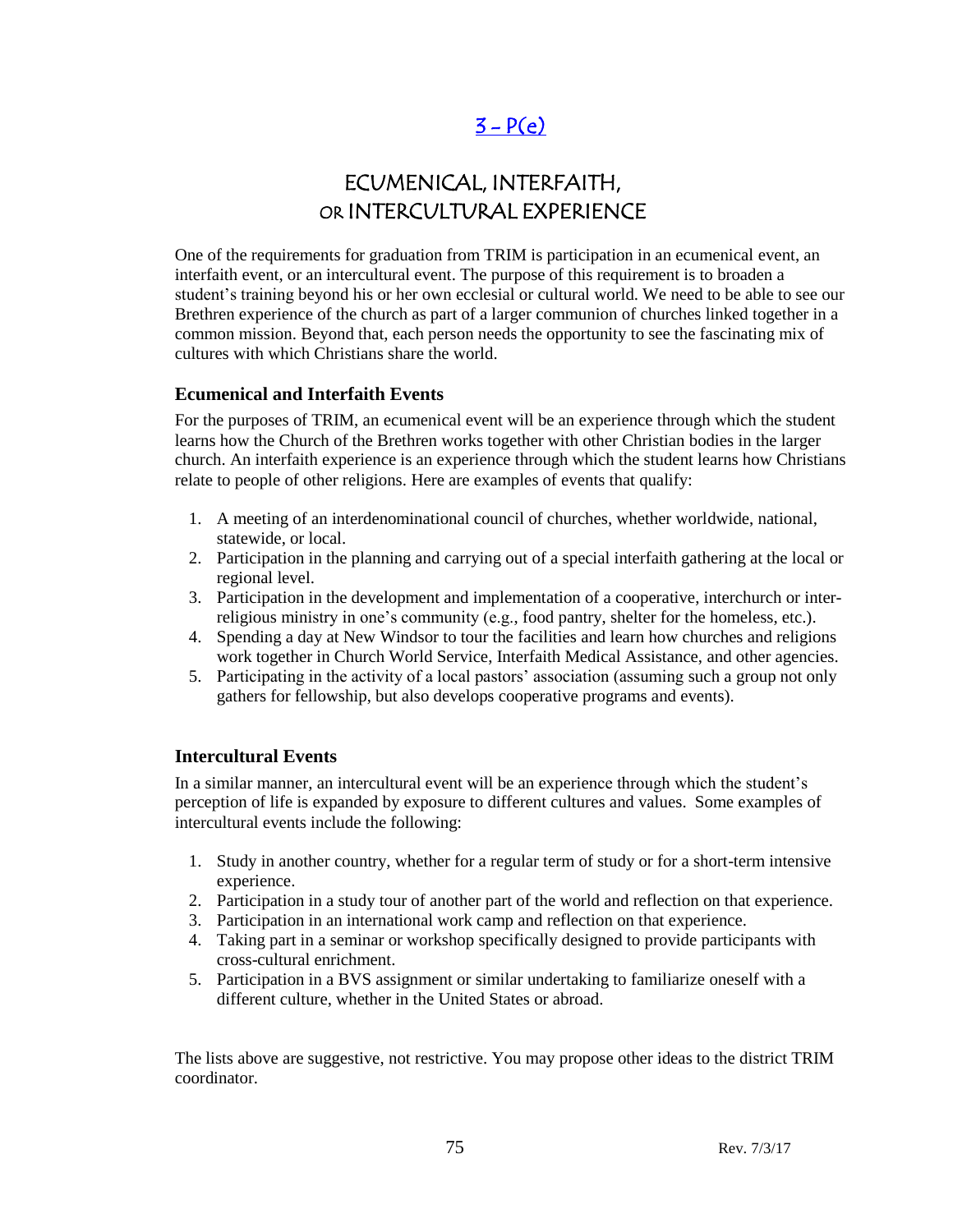#### **Questions for Reflection on Ecumenical, Interfaith, or Intercultural Experience (2-3 pages)**

- 1. Describe the nature of the event, including location, structure, and partners involved.
- 2. What were some assumptions you had going into this experience?
- 3. How were those assumptions challenged, changed, transformed, or deepened?
- 4. Describe the positive experiences and outcomes of this project as well as the more challenging ones.
- 5. In what ways has your faith and ministry training been affected by engaging in this activity?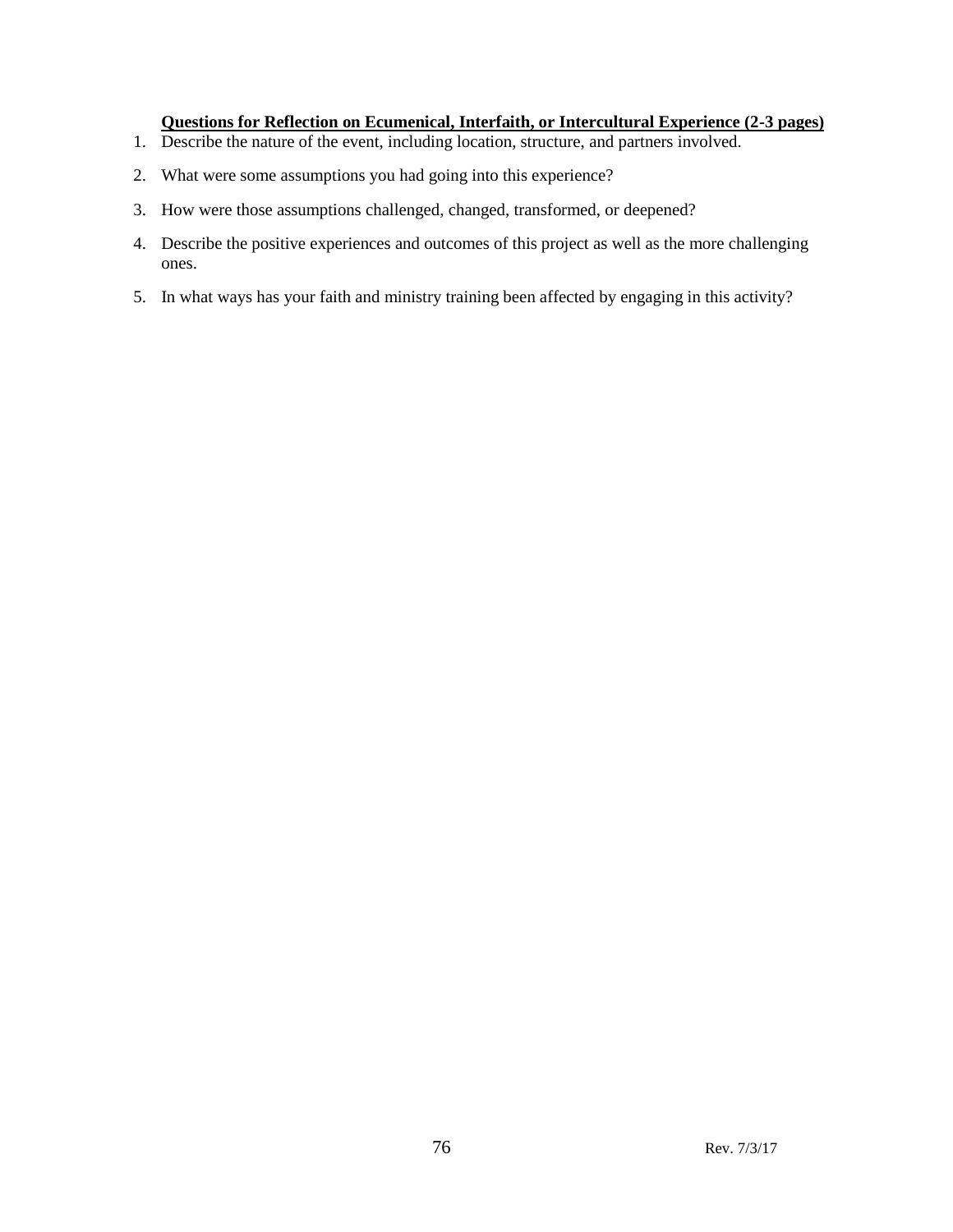# $3 - P(f)$

### FIVE REQUIRED EXPERIENCES FORM **Due within three months of completing experience**

| Event: Reported:                                                                            |                                                                           |
|---------------------------------------------------------------------------------------------|---------------------------------------------------------------------------|
| <b>Bethany Experience</b><br><b>Brethren College Experience</b><br><b>Annual Conference</b> | District Conference<br>Ecumenical/Interfaith/<br>Intercultural Experience |
|                                                                                             |                                                                           |
|                                                                                             |                                                                           |
|                                                                                             |                                                                           |
|                                                                                             |                                                                           |

Attach 2-3 page reflection (questions found on specific experience page)

Certification for Credit:

Signature of District TRIM Coordinator Date

\_\_\_\_\_\_\_\_\_\_\_\_\_\_\_\_\_\_\_\_\_\_\_\_\_\_\_\_\_\_\_\_\_\_\_\_\_\_\_\_\_\_\_\_\_\_\_\_\_\_\_\_\_\_\_\_\_\_\_\_\_\_\_\_\_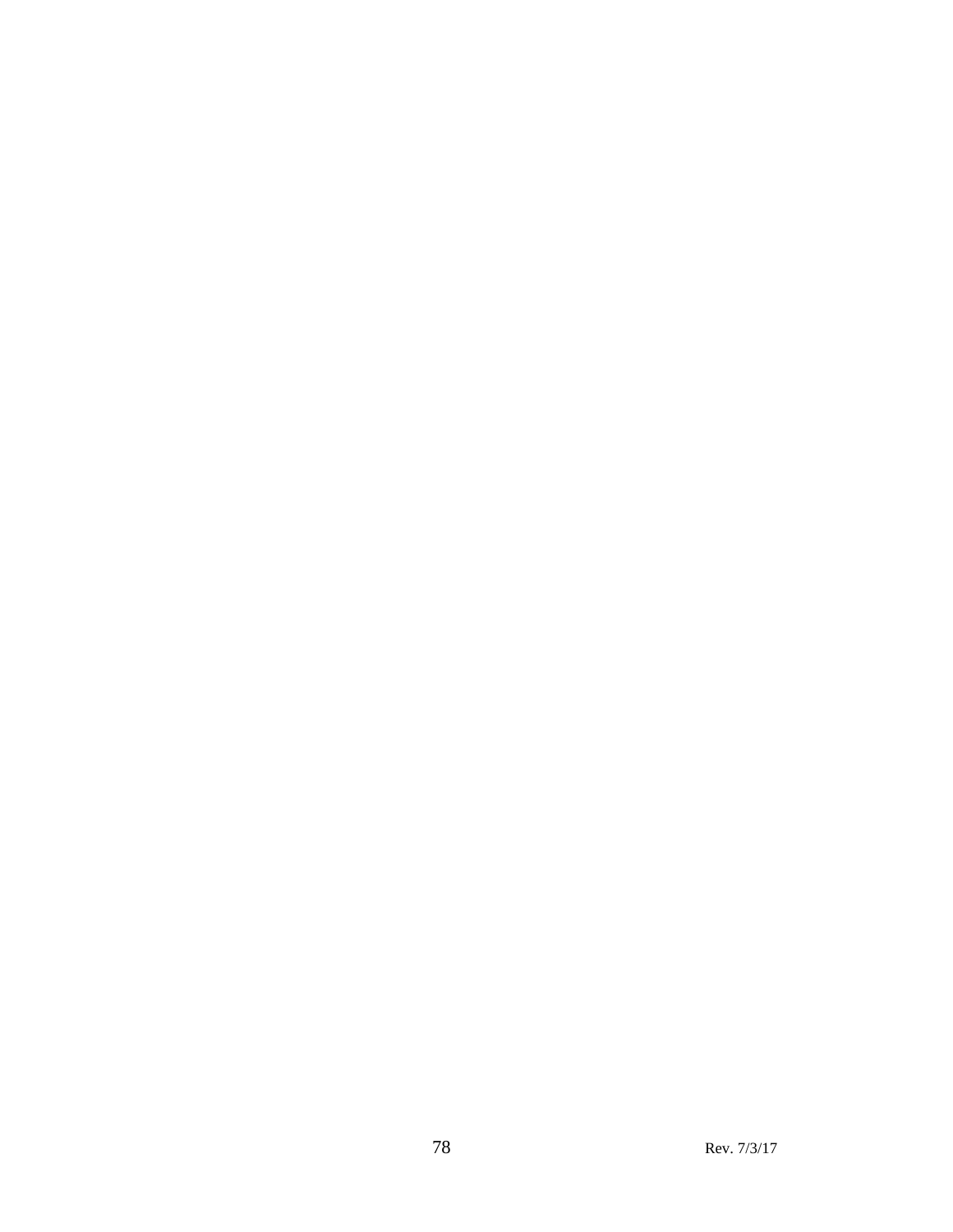## $3 - Q$

## THE CHURCH ONLINE

Online resources are abundant for people preparing for ministry. Each TRIM student is required to be familiar, at least at a basic level, with computer technology and the Internet and, over time, become familiar with techniques for searching libraries, websites, and databases for information. "Introduction to Biblical Studies," which each entering TRIM student takes, is designed to help students increase their competency in educational technology.

To keep up with the latest news in the Church of the Brethren, the Academy recommends that students subscribe to *Newsline*, a free, bi-weekly newsletter sent only to those requesting a subscription. To receive it by e-mail, subscribe at [www.brethren.org/newsline.](http://www.brethren.org/newsline)

### **Valuable Church of the Brethren Web Sites:**

- **The official web site of the Church of the Brethren:** [http://www.brethren.org](http://www.brethren.org/)**.** Here you can link to the agencies of the Church of the Brethren, find many past Annual Conference statements, and locate resources from Brethren Press. Spend some time exploring this site so that you are familiar with the information it can provide. The "short-cuts" link at the top of the home page is very helpful to find specific information.
- **The Brethren Academy web site:** <http://www.bethanyseminary.edu/brethren-academy>**.**  Here, among other things, you will find the latest Academy news including the most recent issue of the *Scroll*, the Brethren Academy newsletter, and information about upcoming courses.

https://bethanyseminary.edu/brethren-academy/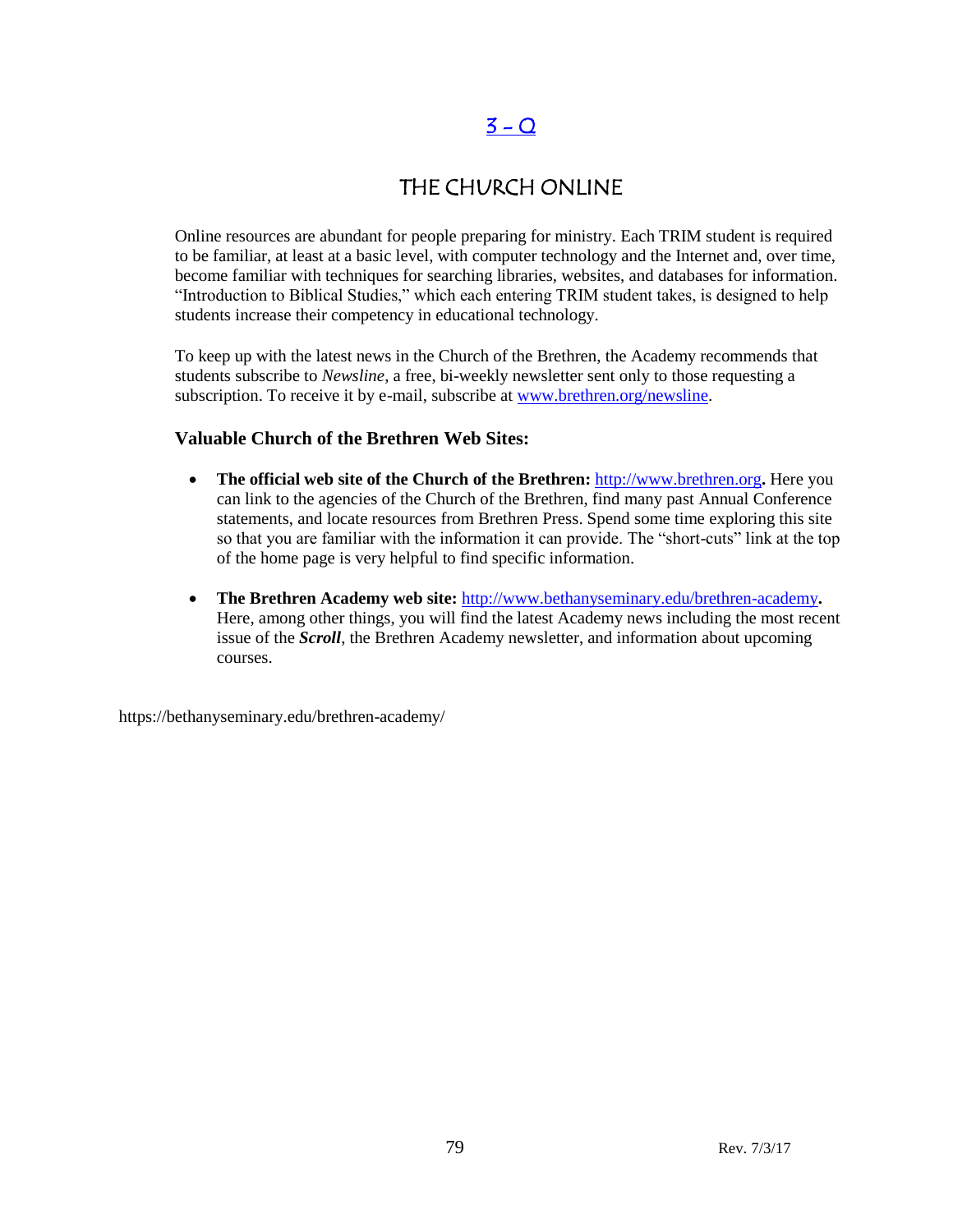### $3 - R$

### LEAVE OF ABSENCE POLICY

In order to remain a student in good standing, a student in a certificate-level ministry training program must complete a minimum of one course or learning unit (or supervised ministry experience) each academic year. If they are unable to take courses or complete learning units during a given year they must consult with their district TRIM coordinator or EFSM supervising pastor or SeBAH cohort coordinator, and the BAML program coordinator and request a leave of absence. A leave of absence is approved for up to two sessions at a time with a maximum of four consecutive sessions.

The BAML may at its discretion, grant leave of absence status for professional or personal reasons. Leave of absence status includes the following arrangements, privileges, and fees:

- 1. ATLA privileges continue
- 2. Will continue to receive communications form the BAML office, such as newsletters, course brochures and other announcements via email
- 3. District fees and routine BAML processes apply during the LoA year. Student and Congregational fees will be waived during the LoA year.

If a student does not register, does not request a leave of absence, and does not withdraw, he or she will be contacted by the coordinator of his/her ministry training program during the first quarter of the new calendar year.

\*This form is adapted from the Leave of Absence Request Form and Policy of the Educational Policies and Assessment Committee of Bethany Theological Seminary: October 15, 2015.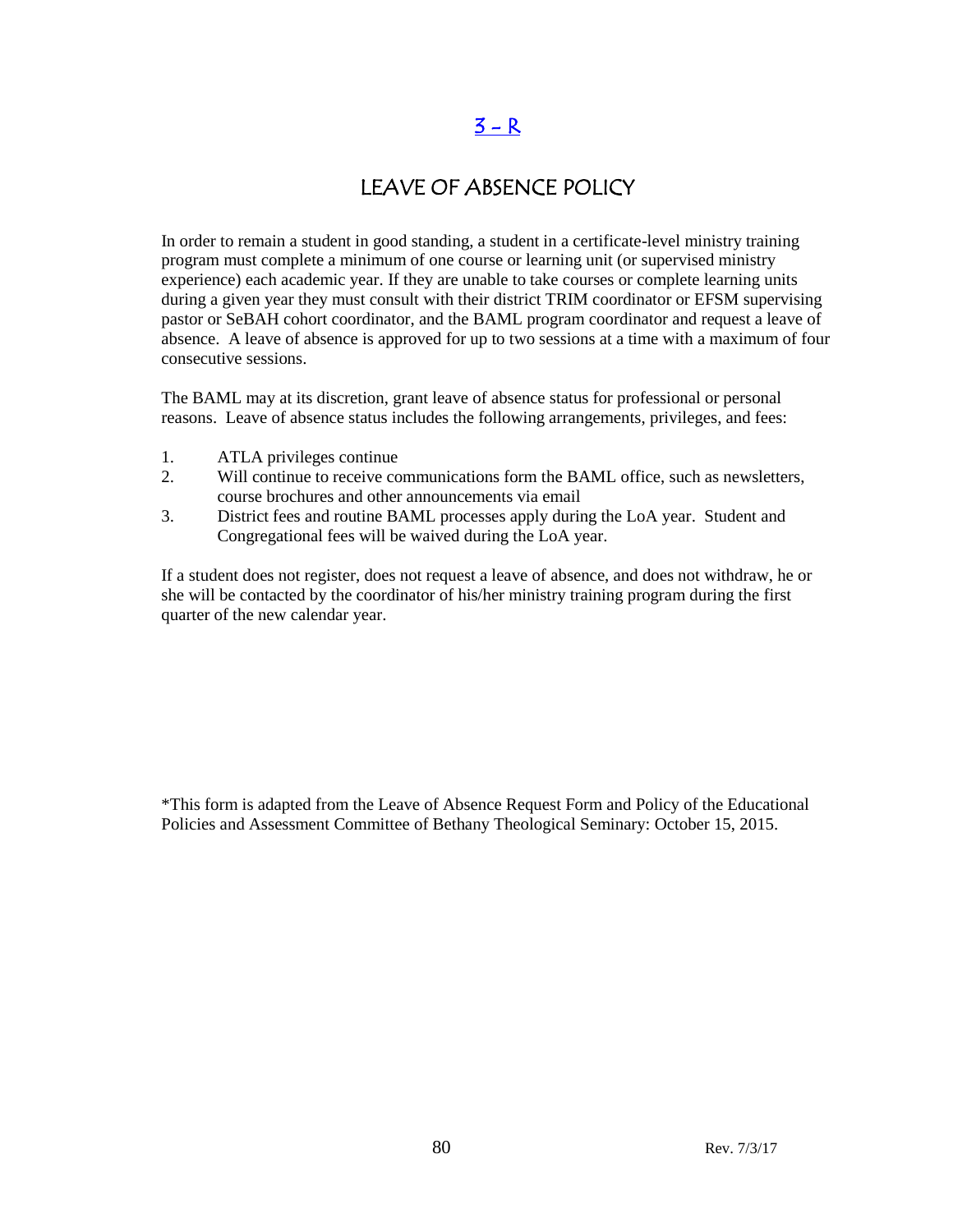### $4 - A$

### MINISTRY INTERNSHIP

Each model of ministry training in the Church of the Brethren includes a requirement for practical experience called "internship." This is a historic practice for Brethren. While Brethren placed great importance upon the equality of all persons under God, they were also concerned about conducting their communities of faith in good order. For this reason, from the beginning they "set aside" those of their number to carry out ministerial duties (Donald Durnbaugh, *Fruit of the Vine*, 110-111). According to James E. Miller, historically

No one [among the Brethren] had formal training; however, ministers were put through a system of mentoring and "learning by doing" under the presiding elder and ministers. (Stephen Longenecker, ed., *Lines, Places and Heritage*, 142)

Broadly defined, the goal of the ministry internship is to provide "called out" ministers with a structured opportunity to learn *about* ministry in the process of *doing* ministry. It is an action/reflection model of learning, one that supplements the learning that occurs through TRIM coursework and the experiences of the ministry formation group.

#### **Selecting a Supervisor for the Internship**

Students are required to choose a supervisor to guide ministry interns through this system of mentoring and "learning by doing." The supervisor is **selected in consultation with the district TRIM coordinator** and in some cases, with the district ministry coordinating team. The Supervisor is one who has formal ministry training, enabling him or her to engage the intern in reflection about what is being learned in both study and the current ministry setting.

In situations where the intern is already supervised by someone in a ministry setting, effort should be made to secure a different person to provide supervision for this experience to enrich the feedback received.

In situations where the intern is already supervised by someone in a ministry setting, such as parttime pastoral ministry, effort should be made to secure a different person to provide supervision for this the internship to enrich the feedback received. In short, following the best of our Brethren tradition, the supervisor should be

- 1. A proven and tested minister possessing broad perspective, experience and oversight
- 2. A challenger who asks tough questions that require deep thinking
- 3. A mentor who encourages the student in his or her talents and also demands accountability
- 4. A constructive critic who offers a soundboard for ideas and gives honest feedback
- 5. A counselor who helps students think through the issues of ministry
- 6. A minister with an M.Div or higher degree. If qualified and skilled potential supervisors do not meet this requirement, they must be approved by the Coordinator of TRIM/EFSM.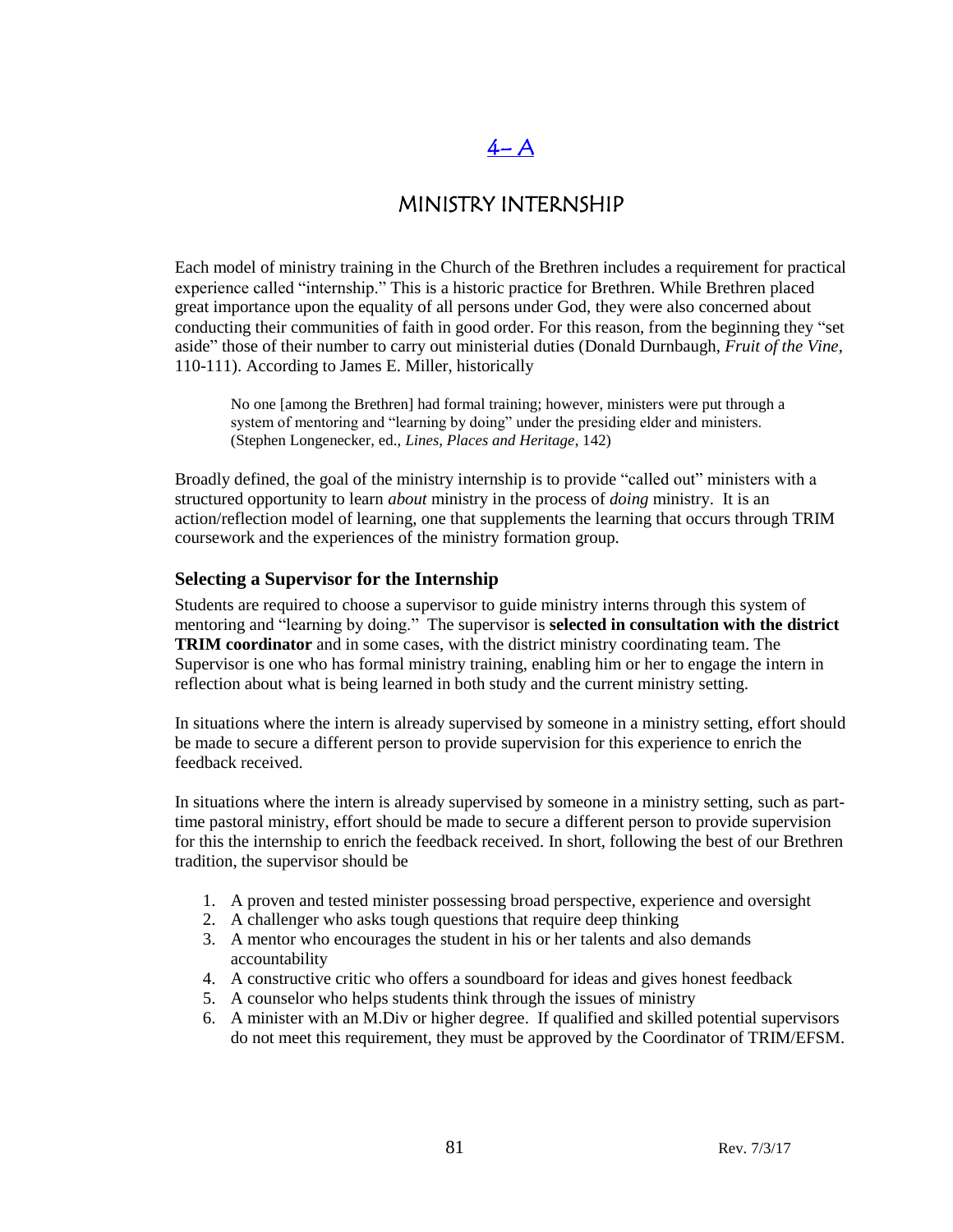### **Description of the Internship**

An intern spends at least **400 hours** in ministry internship. This includes preparation time for tasks, actual involvement in ministry, and reflection on and evaluation of the experience. Except in special circumstances, internships should be completed over the period of one year, allowing interns to become more seasoned than a shorter time frame allows. In a one-year experience, an intern averages about eight hours a week in a ministry experience. A time log is provided to keep track of time spent. This tool will assure interns that they are spending adequate time in this experience and provide them with a self-monitoring system they can use in the future to help balance the time they spend at work with other activities in life.

The ministry internship is planned in consultation with the district TRIM coordinator and the supervisor. It takes place near the end of the TRIM program so that coursework and other educational events can undergird the experience. At least 20 units of study must be completed before beginning the internship (at least 5 of those must be completed while in TRIM, prior to the internship).

*A Covenant between the student and supervisor for this internship must be submitted* to the Coordinator of TRIM/EFSM *at least one month in advance* of the beginning of the internship to allow time for any adjustments that might need to be made to the plans.

### **Possible Internship Settings**

While ministry occurs in many settings, TRIM is primarily a program established to train pastors. Therefore interns may choose one of three recommended options for fulfilling this requirement:

- A ministry experience in a congregation a student is already serving
- A ministry experience in a congregation that the student has not served before
- In some instances, with the approval of the District Ministry Commission or district executive minister as well as the Brethren Academy Coordinator of TRIM/EFSM, the ministry internship may take place in a ministry setting other than a congregation.

Settings other than a congregation include:

- Chaplaincy, preferably under the supervision of a Board Certified Chaplain Chaplaincy. Training is available in a medical setting or Brethren retirement home through Clinical Pastoral Education (CPE). Possible locations are listed at [www.acpe.edu](http://www.acpe.edu/)
- Disaster Response Ministries [\(www.brethren.org\)](http://www.brethren.org/)
- Church of the Brethren Camps (Outdoors Ministry Association of the Church of the Brethren, [www.cob-net.org/oma.htm\)](http://www.cob-net.org/oma.htm)
- Established programs for the training of Spiritual Directors

### **Planning the Experience**

The planning and carrying out of the ministry internship is as follows: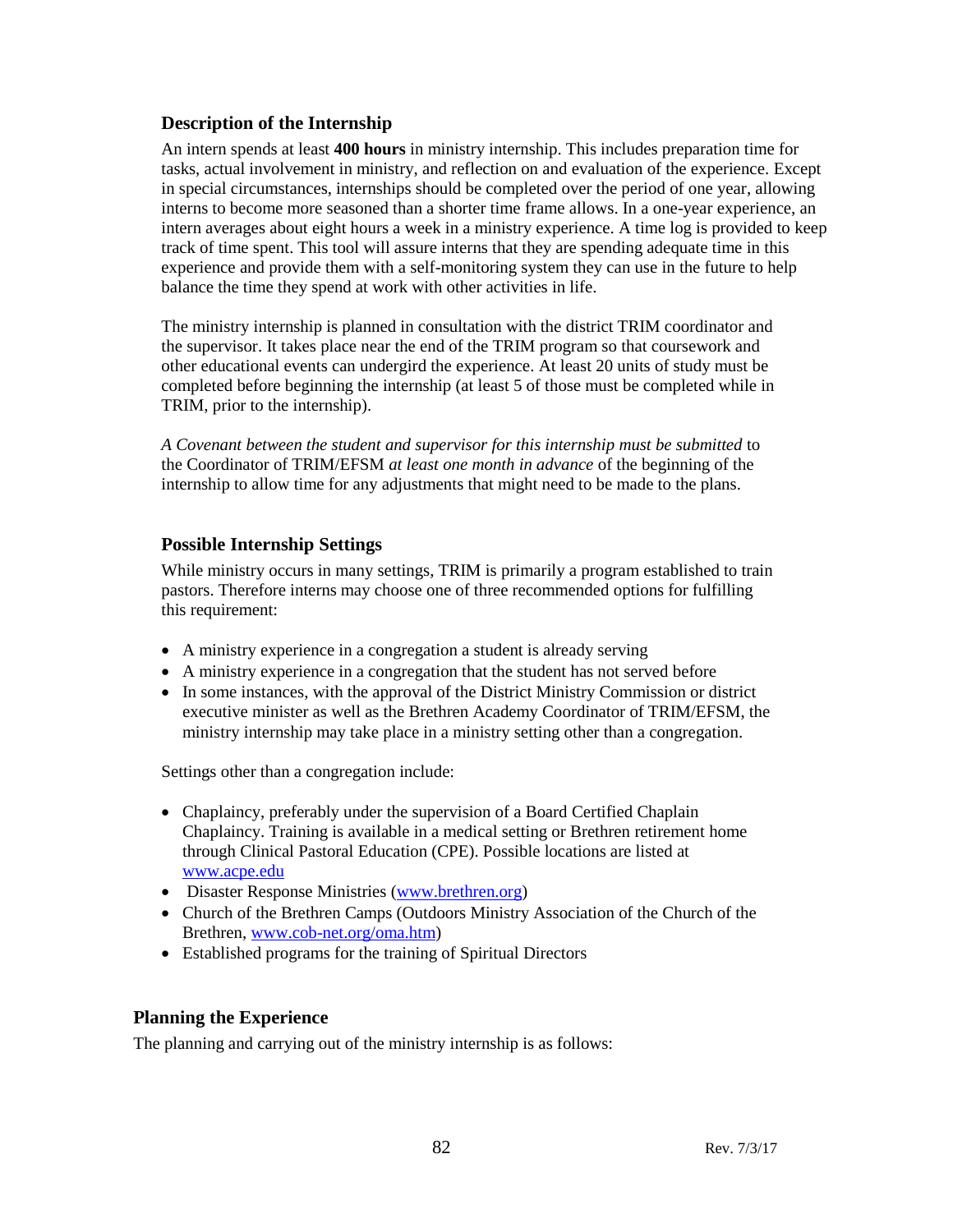- 1. The district TRIM coordinator and the intern will have already discussed options for the ministry internship as they work on the learning contract following orientation. A tentative proposal for the ministry internship requirement is listed in the contract.
- 2. If the intern is not already functioning in a regular ministry setting, the district TRIM coordinator will assist in arranging a setting in which the ministry internship can take place. The Coordinator will also assist in making arrangements for supervision, preferably helping to negotiate with another qualified person to assume the role on behalf of the district, but in some cases assuming the role of supervisor. The coordinator and/or intern should also be in communication with the district executive minister to determine appropriate placement.
- 3. The supervisor and the student meet to formulate a set of learning goals. Instructions for writing learning goals are found in section 4-B.
- 4. At least one month before the ministry internship begins the intern and the district TRIM coordinator will prepare a Covenant for the ministry internship. A copy of this Covenant will be submitted to the Coordinator of TRIM/EFSM. Find a Covenant form in section 4-C of this manual.
- **NOTE:** The Brethren Academy office will send all relevant materials to the Supervisor once the ministry internship covenant has been received and approved
- 5. Supervision normally includes a combination of on-site observation of the intern's ministry, critical feedback on materials prepared by the intern and regularly scheduled indepth conversations.
- 6. In addition to goals and learning experiences, the intern will prepare at least three case studies, reporting on specific ministry experiences. It is recommended that these be focused in the areas of
	- a. preaching or leading worship
	- b. teaching a class or small group
	- c. providing pastoral care

All interns will prepare **a fourth case study,** reflecting on a transforming experience that has occurred during the ministry internship.

- 7. In addition to these written reports, the intern will lead a session with his or her ministry formation group, reflecting orally on the internship experience and inviting group members to enter into the reflective process with him or her.
- 8. The district TRIM coordinator will keep the Brethren Academy staff informed of the student's ministry internship in his or her annual report. When someone other than the district TRIM coordinator is serving as the supervisor, the coordinator will consult with the supervisor to monitor progress.
- 9. At the conclusion of the ministry internship, the intern and supervisor will write evaluations of the experience using the forms provided, and the supervisor will determine whether the intern will receive credit for the experience. If the supervisor is someone other than the district TRIM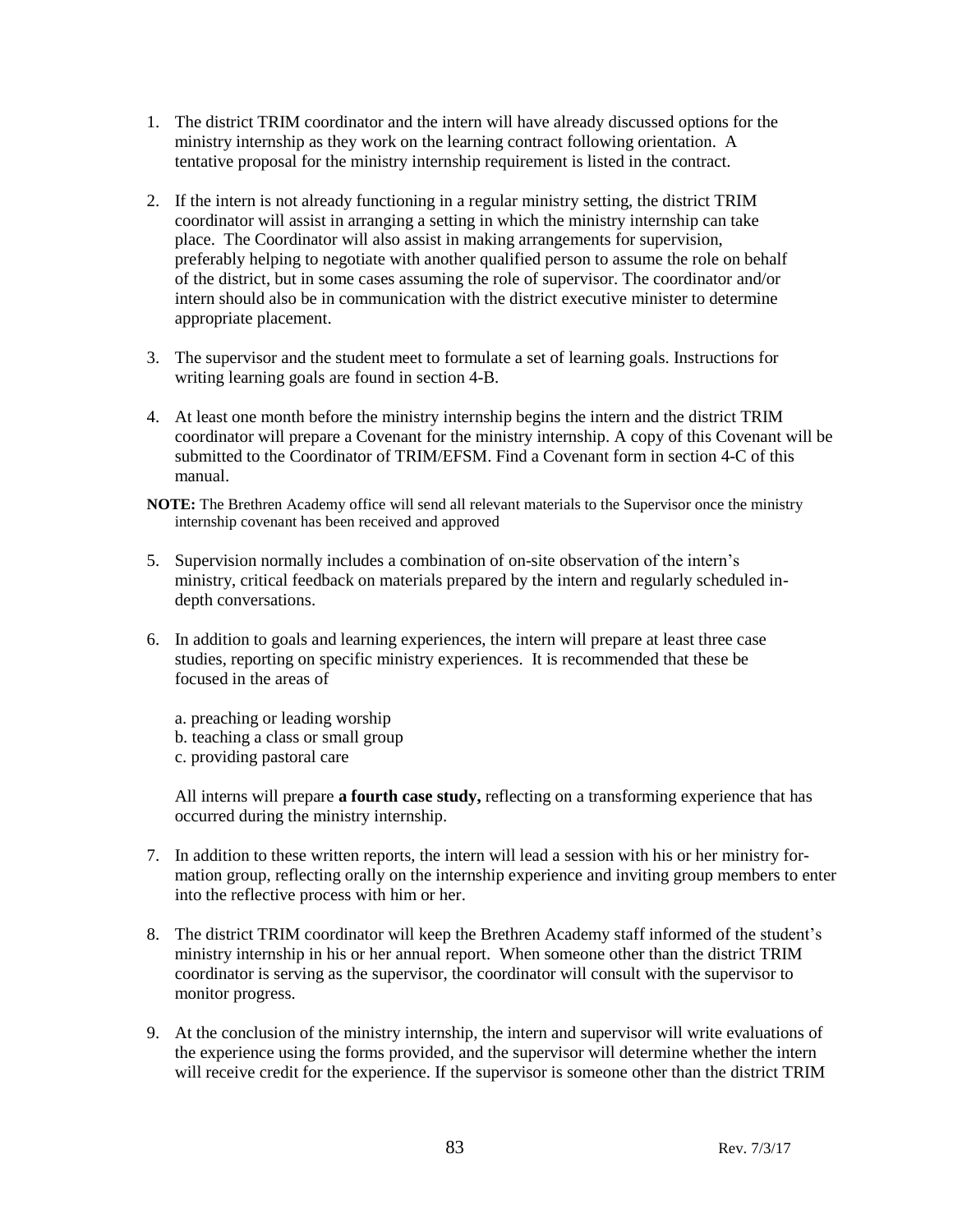coordinator, the supervisor will send copies of the evaluations and the four case studies to the district TRIM coordinator.

10. The district TRIM coordinator will send copies of the ministry internship evaluations and the four case studies to the Brethren Academy Coordinator of TRIM/EFSM who will note completion of the ministry internship requirement on the student's transcript.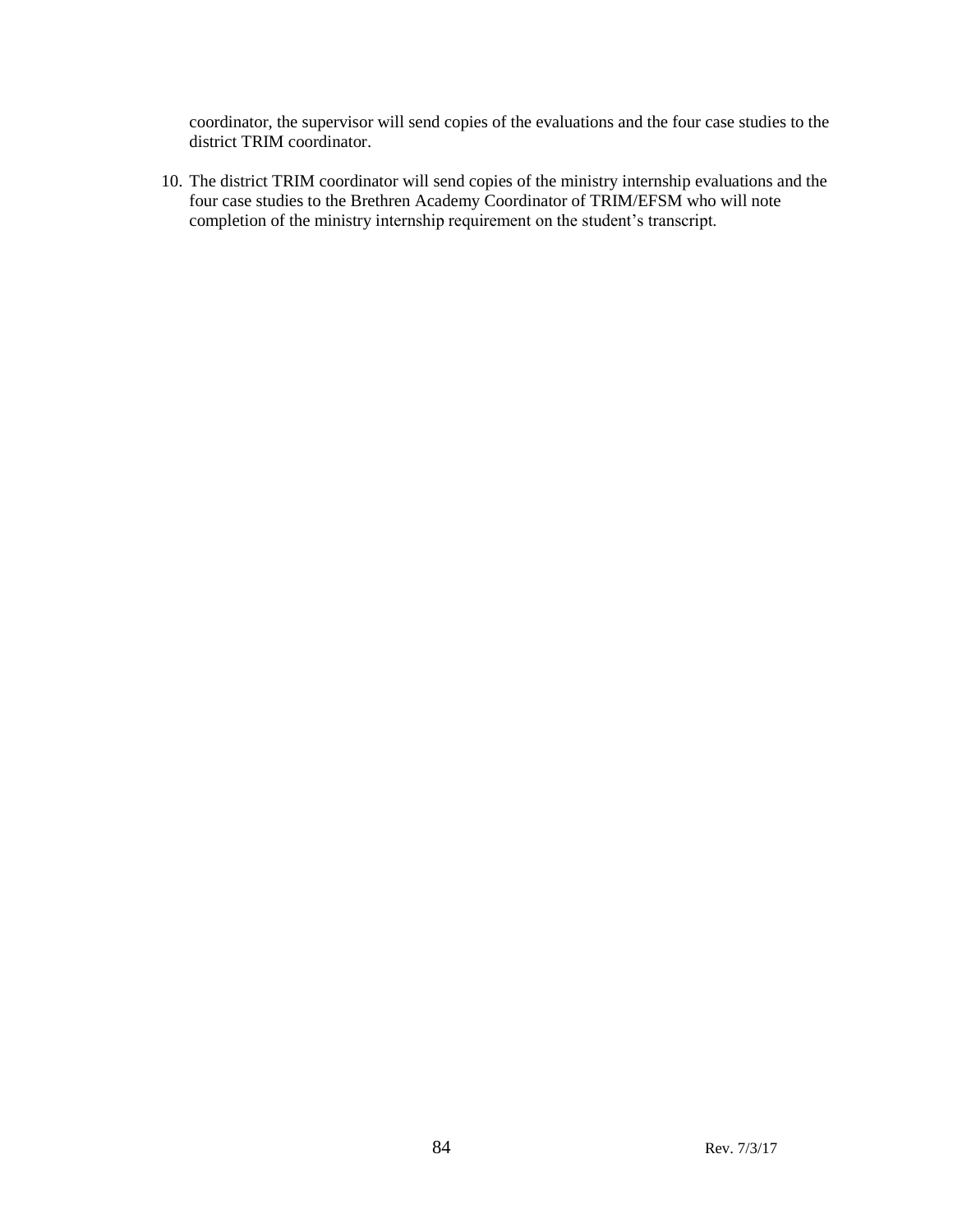# WRITING LEARNING GOALS for the MINISTRY INTERNSHIP

When students apply for a ministry internship, they will identify specific learning goals they aim to achieve. When writing goals, consider the areas of ministry in which you feel you need the most improvement and write goals to challenge yourself in those areas. Be sure to frame the goal as an "outcome" and not merely an activity. For example, instead of saying "I will preach three times during my internship," say, "In preaching I will become more proficient with resources such as commentaries and concordances." In addition to the guidelines in this section, the document "Competencies for Ministries" in the TRIM manual (section 1-B) is a good resource for ideas about possible goals.

#### **Examples**

**Learning Goal 1:** I seek to expand my preparation techniques in writing sermons and to become more aware of how my sermons are received.

**Evaluation:** I will ask for sermon feedback from at least 10 people in the congregation using a response form. I will keep a journal to reflect on these methods and the reactions of listeners.

**Learning Experiences for Goal #1:** I will preach at least 6 sermons. As I do this, I will try three different styles of preparation:

- 1. use the lectionary scripture (or the scripture highlighted by the Brethren bulletin)
- 2. begin with a topic and support it with scripture
- 3. work with a small group for input
- **Learning Goal 2:** As I minister to youth, I would like to develop strong connections between the activities I plan and the needs of youth and parents.

**Evaluation:** I will ask for feedback from parents and youth on a questionnaire.

**Learning Experiences for Goal #2:** I will visit each member of the youth group in his or her home, and have a conversation with the youth, parents or caregivers to discern what is the most meaningful aspect of congregational life, both to the youth and the adults present? I will then incorporate that idea into a prayer at some point during the visit. To follow up, I will make a list of ideas that emerge from both youth and adults. I will write a note to each youth affirming their participation in our church and specifically mention the aspect they said they found most meaningful. Taking the information I have gleaned, I will plan one activity for the youth group, providing response forms for youth and parents.

**Learning Goal #3:** Having spent most of my adult life in one Brethren congregation, I would like to broaden my view of what ministry is like in different congregational settings.

**Evaluation:** I will write a reflection paper on what I think it would mean for me to be the pastor of a congregation that is different from the one I am used to.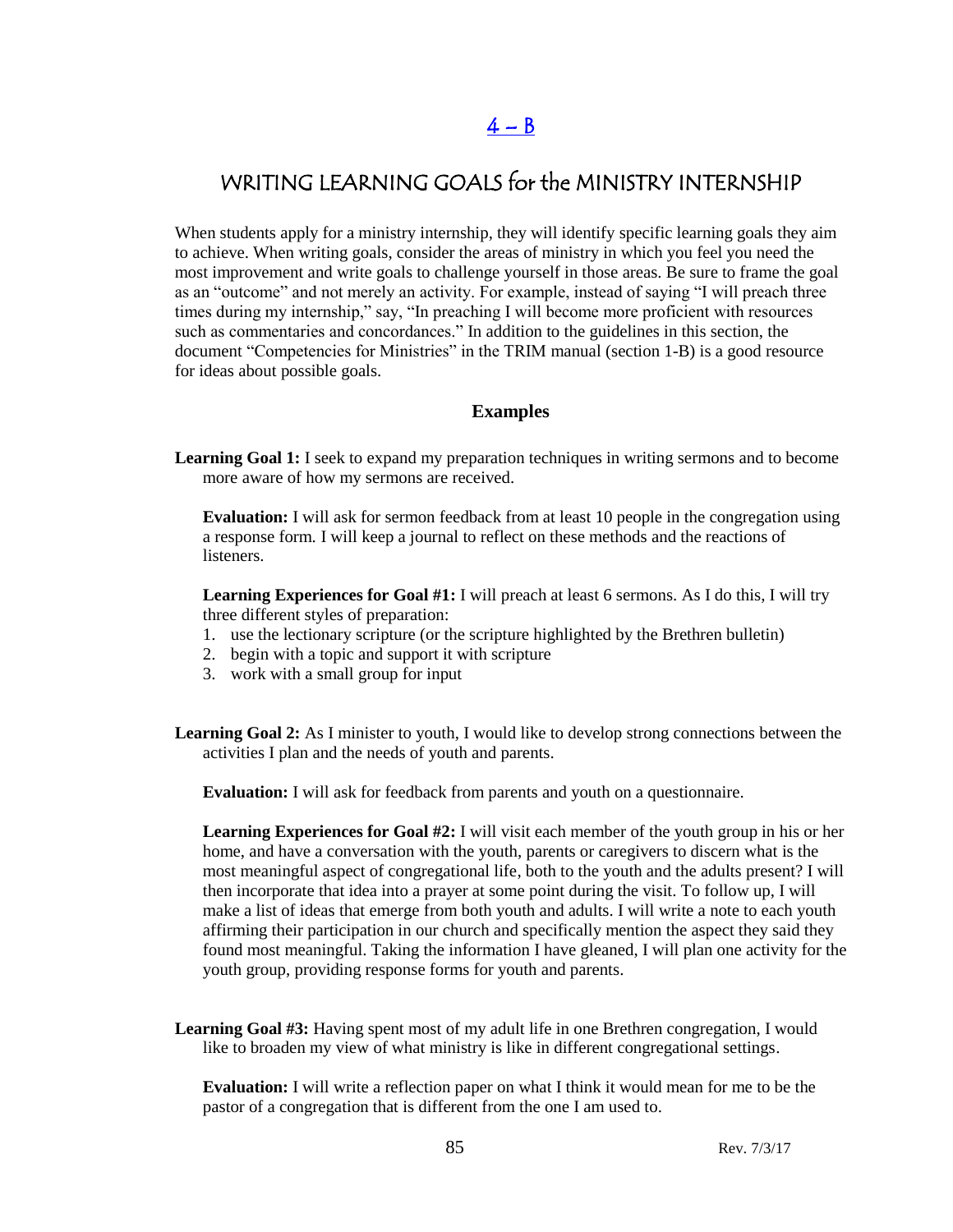**Learning Experiences for Goal #3:** I will attend worship at a Brethren church I have never attended before, preferably one very different than my own. I will observe the congregation, and take note of aspects of worship that are new or different for me. I will schedule a time to interview both the pastor and one congregational member, talking about what I have observed and asking about the traditions of that congregation.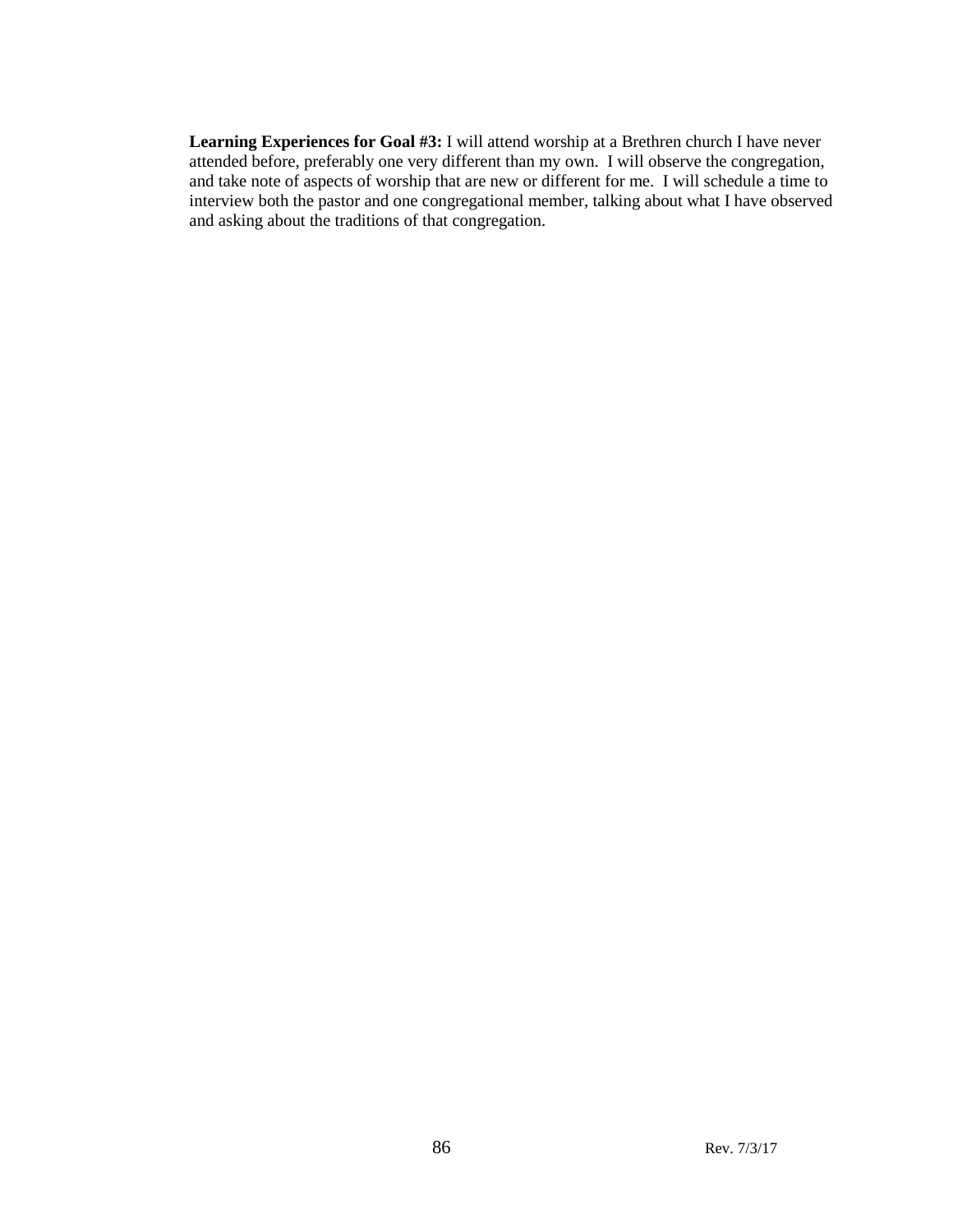# $4 - C$

### MINISTRY INTERNSHIP COVENANT

| Name of Intern:                        |        |
|----------------------------------------|--------|
| Name of Supervisor:                    |        |
| <b>Supervisor Contact Information:</b> |        |
| Telephone:                             | Email: |
| Mailing address:                       |        |
|                                        |        |

Congregation(s) or other ministry setting(s) for internship:

Time Frame for internship:

Identify three or four specific and measurable **goals** you hope to achieve through this experience. In each case, tell how you will evaluate your performance. Also identify several **learning experiences** that will help you arrive at the goal. For most students, three of these goals must relate to the ministries of preaching, teaching and pastoral care.

**Goal 1:**

#### **Learning experiences:**



**Plan for evaluation:**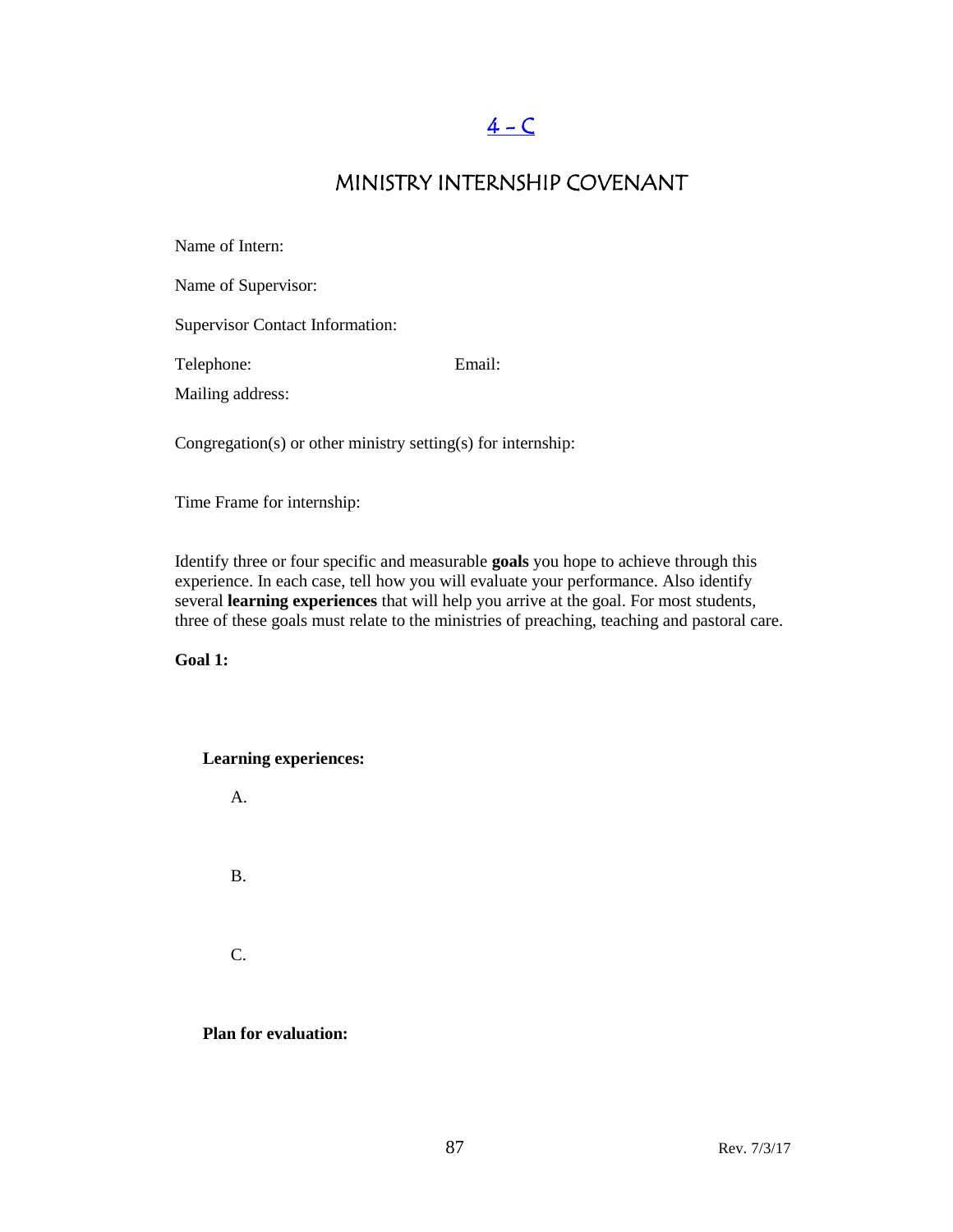### **Goal 2:**

### **Learning experiences:**

A.

B.

C.

**Plan for evaluation:**

**Goal 3:**

**Learning experiences:**

A.

B.

C.

**Plan for evaluation:**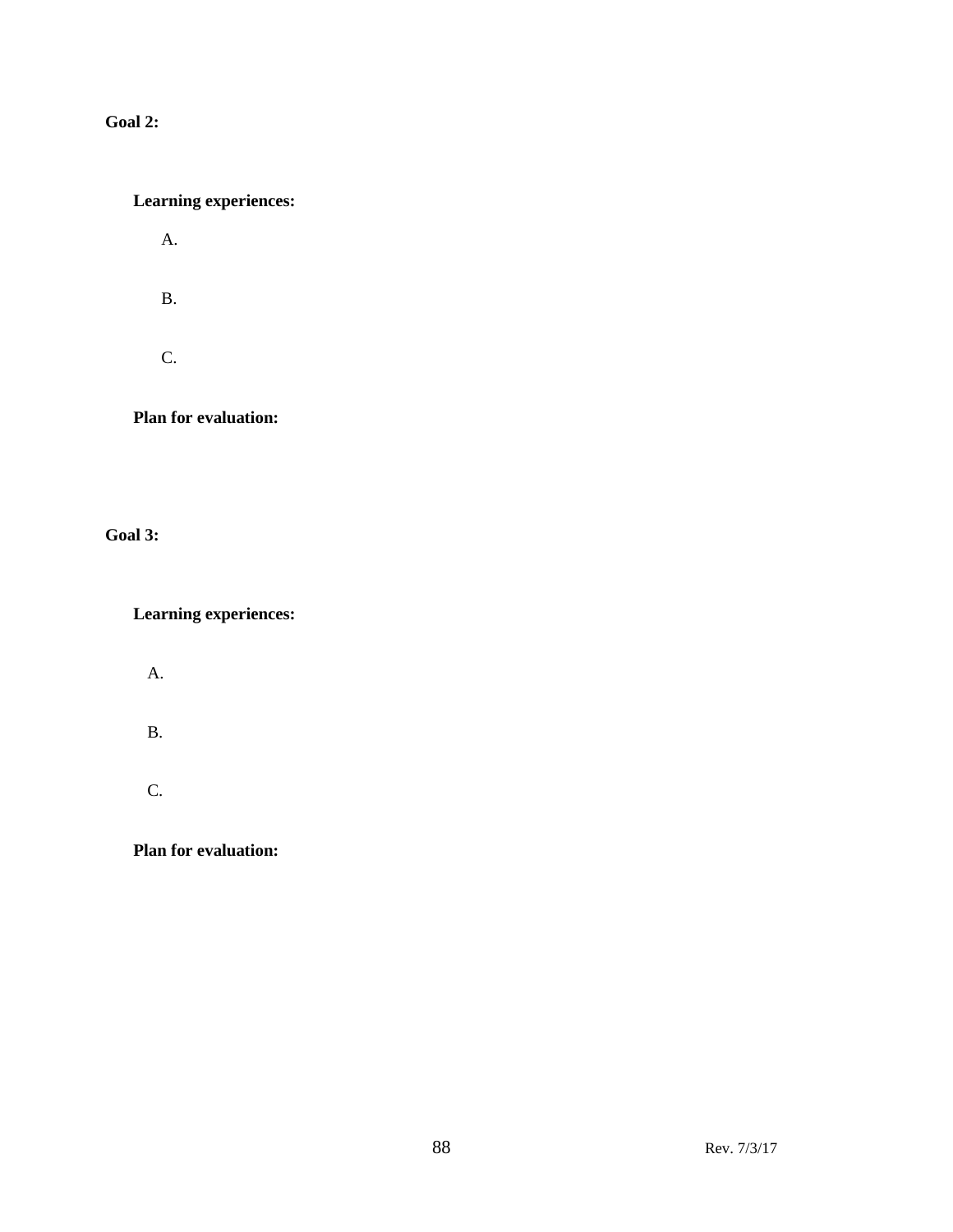### **Goal 4:**

| <b>Learning experiences</b> |  |  |
|-----------------------------|--|--|
| А.                          |  |  |
| <b>B.</b>                   |  |  |
| $\mathsf{C}$                |  |  |
| <b>Plan for evaluation:</b> |  |  |

**Description of Supervision**: How will your supervisor relate to the ministry internship? Include a schedule for on-site observation and a plan for periodic conversations between you and your supervisor.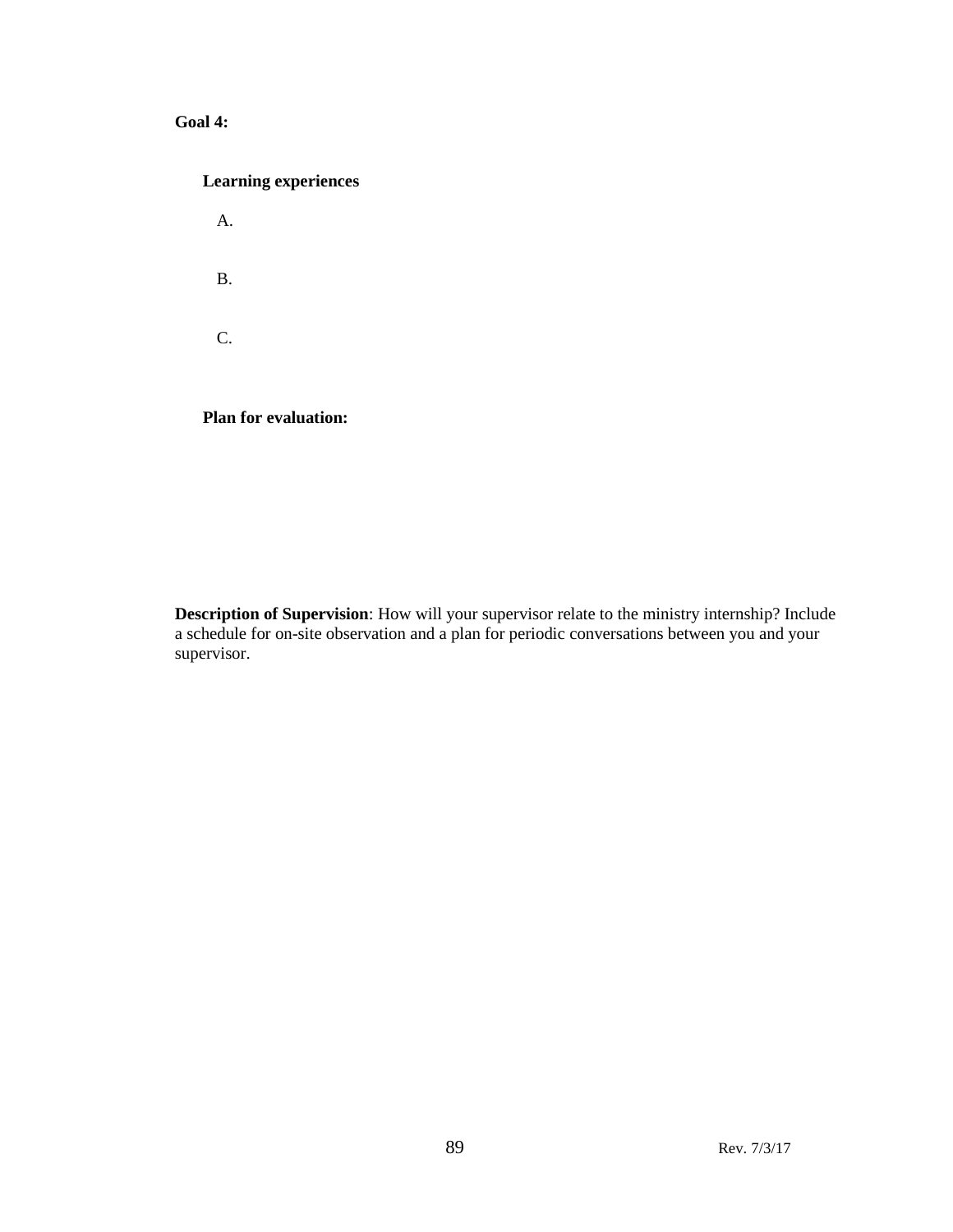**Case Studies:** You cannot complete this section of the covenant before you begin the internship. The incidents about which you will write have not yet happened. During the internship, as you choose events to write about in case studies, list them on this form and ask the supervisor to initial them to certify they have been completed. Keep in mind, however, that you need a case study for each area of the internship: preaching/worship, teaching, and pastoral care. For those concentrating in ministries other than pastoral ministry, alternative topics are possible.

1. Preaching/worship:

2. Teaching:

3. Pastoral Care:

4. Transforming experience:

Student Signature Date

\_\_\_\_\_\_\_\_\_\_\_\_\_\_\_\_\_\_\_\_\_\_\_\_\_\_\_\_\_\_\_\_\_\_\_\_\_\_\_\_ \_\_\_\_\_\_\_\_\_\_\_\_\_\_\_\_\_\_\_\_\_

District TRIM Coordinator Signature Date

Coordinator of TRIM/EFSM Signature Date

\_\_\_\_\_\_\_\_\_\_\_\_\_\_\_\_\_\_\_\_\_\_\_\_\_\_\_\_\_\_\_\_\_\_\_\_\_\_\_\_ \_\_\_\_\_\_\_\_\_\_\_\_\_\_\_\_\_\_\_\_\_

\_\_\_\_\_\_\_\_\_\_\_\_\_\_\_\_\_\_\_\_\_\_\_\_\_\_\_\_\_\_\_\_\_\_\_\_\_\_\_\_\_\_\_\_ \_\_\_\_\_\_\_\_\_\_\_\_\_\_\_\_\_\_\_\_\_\_\_\_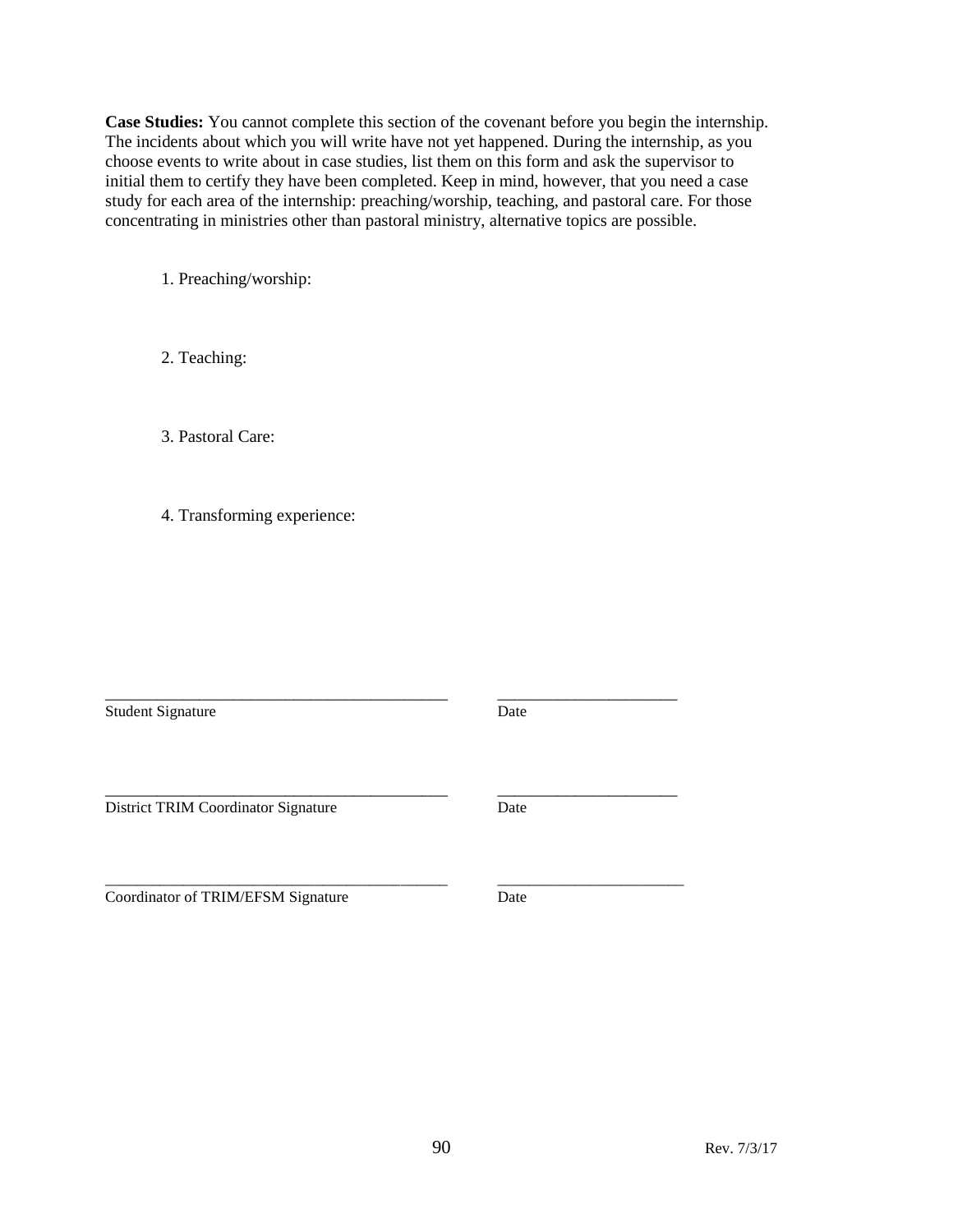# $4 - D$

# MINISTRY INTERNSHIP CHECKLIST

This checklist is for your convenience as you and your supervisor make your way from the application for the internship through its completion.

Fill in the date you completed each step of the ministry internship.

| Completed Covenant in consultation with district TRIM coordinator                                   |
|-----------------------------------------------------------------------------------------------------|
| Covenant sent to Brethren Academy Office                                                            |
| Covenant approved                                                                                   |
| Ministry Internship beginning date                                                                  |
| Case Study Report #1 completed                                                                      |
| Case Study Report #1 discussed with Supervisor and forwarded to district<br><b>TRIM</b> coordinator |
| Case Study Report #2 completed                                                                      |
| Case Study Report #2 discussed with Supervisor and forwarded to district<br><b>TRIM</b> coordinator |
| Case Study Report #3 completed                                                                      |
| Case Study Report #3 discussed with Supervisor and forwarded to district<br><b>TRIM</b> coordinator |
| Case Study Report #4 completed                                                                      |
| Case Study Report #4 discussed with Supervisor and forwarded to district<br><b>TRIM</b> coordinator |
| Ministry Internship ending date                                                                     |
| Final Evaluation completed and shared with Supervisor                                               |
| Final Evaluation given to district TRIM coordinator                                                 |
| Ministry Internship completed                                                                       |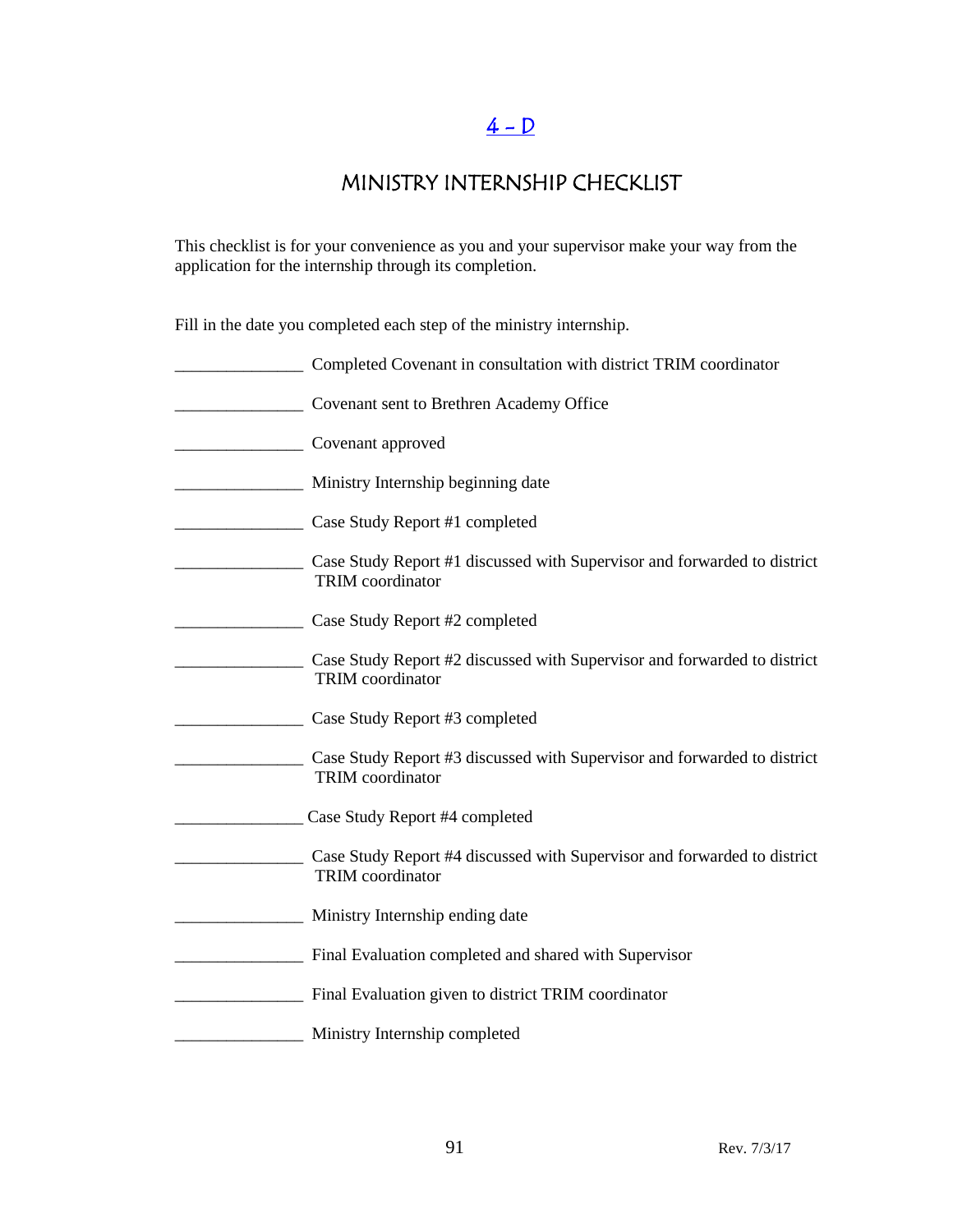# $4 - E$

# MINISTRY INTERNSHIP RECORD OF HOURS

| Date | <b>Activity</b> | <b>Hours</b> | <b>Total Hours</b> |
|------|-----------------|--------------|--------------------|
|      |                 |              |                    |
|      |                 |              |                    |
|      |                 |              |                    |
|      |                 |              |                    |
|      |                 |              |                    |
|      |                 |              |                    |
|      |                 |              |                    |
|      |                 |              |                    |
|      |                 |              |                    |
|      |                 |              |                    |
|      |                 |              |                    |
|      |                 |              |                    |
|      |                 |              |                    |
|      |                 |              |                    |
|      |                 |              |                    |
|      |                 |              |                    |
|      |                 |              |                    |
|      |                 |              |                    |
|      |                 |              |                    |
|      |                 |              |                    |
|      |                 |              |                    |
|      |                 |              |                    |
|      |                 |              |                    |
|      |                 |              |                    |
|      |                 |              |                    |
|      |                 |              |                    |
|      |                 |              |                    |
|      |                 |              |                    |
|      |                 |              |                    |
|      |                 |              |                    |
|      |                 |              |                    |
|      |                 |              |                    |
|      |                 |              |                    |
|      |                 |              |                    |
|      |                 |              |                    |
|      |                 |              |                    |
|      |                 |              |                    |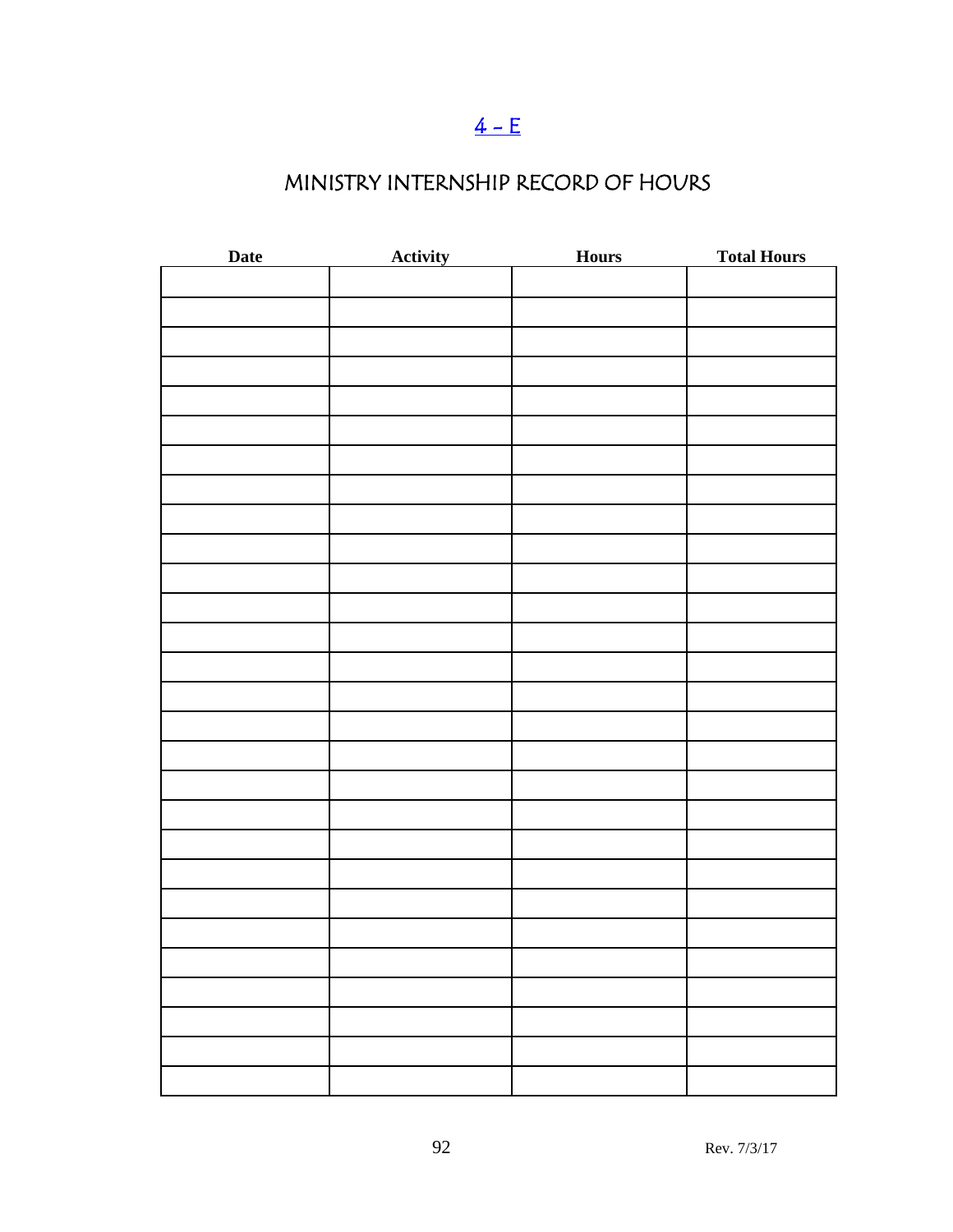# $4-F$

## CASE STUDY GUIDELINES

A deep engagement in ministry requires not only completing activities but reflecting on them. To facilitate this reflection on the internship, the intern is required to prepare four case studies to discuss with his or her supervisor. You will prepare a case study for each area of the internship preaching, teaching, and pastoral care—and a fourth case study that focuses on a transforming experience in the internship. As you move through the internship, be alert to experiences that will lend themselves to these topics. Then write the case studies as soon as possible after the incident so your thoughts will be fresh in your mind.

Do not write the fourth and final case study until the final weeks of the internship; however, it is important to keep a list of possible experiences to refer back to, defining moments for your formation as a minister.

**1. You will present your case studies to your supervisor at regular intervals and present only one case study at a single meeting.** A reporting form is provided for writing case studies (4-G, H, I). Depending on the nature of the event, the report form might need to be modified in consultation with your supervisor. At the end of the session the form should be signed and dated at the bottom by both you and your supervisor.

**2. Each case study will be 8-10 single-spaced, typed pages in length and written in a narrative style on the forms provided.** A longer case study is acceptable, keeping in mind that depth, not length, is the goal. After the student and the supervisor discuss the case study, the supervisor will give a copy of the signed report to the district TRIM coordinator for your ministry internship file.

#### **3. Write three "activity" case studies.**

For the first three case studies, choose one event for which you have primary responsibility. Be sure this is an event you either planned and carried out or were a vital part of. For most interns, it is recommended that the three activity case studies are written about one event in each of the following areas: preaching/worship, teaching, and pastoral care. Interns who do their ministry internship in areas that do not lend themselves to these kinds of activities will consult with their supervisors about alternative topics.

**4. Write a fourth case study about a transforming experience in ministry.** For this case study, consider one area in which you have grown in your view of ministry. How were you transformed? What surprised you about yourself during this trial run at ministry? Write a case study about a stretching, transforming experience in your ministry internship that you feel will deeply impact your ministry in the future. For this case study, write briefly on numbers 1-3 in the report form provided, but focus your attention and reflection on numbers 4-6.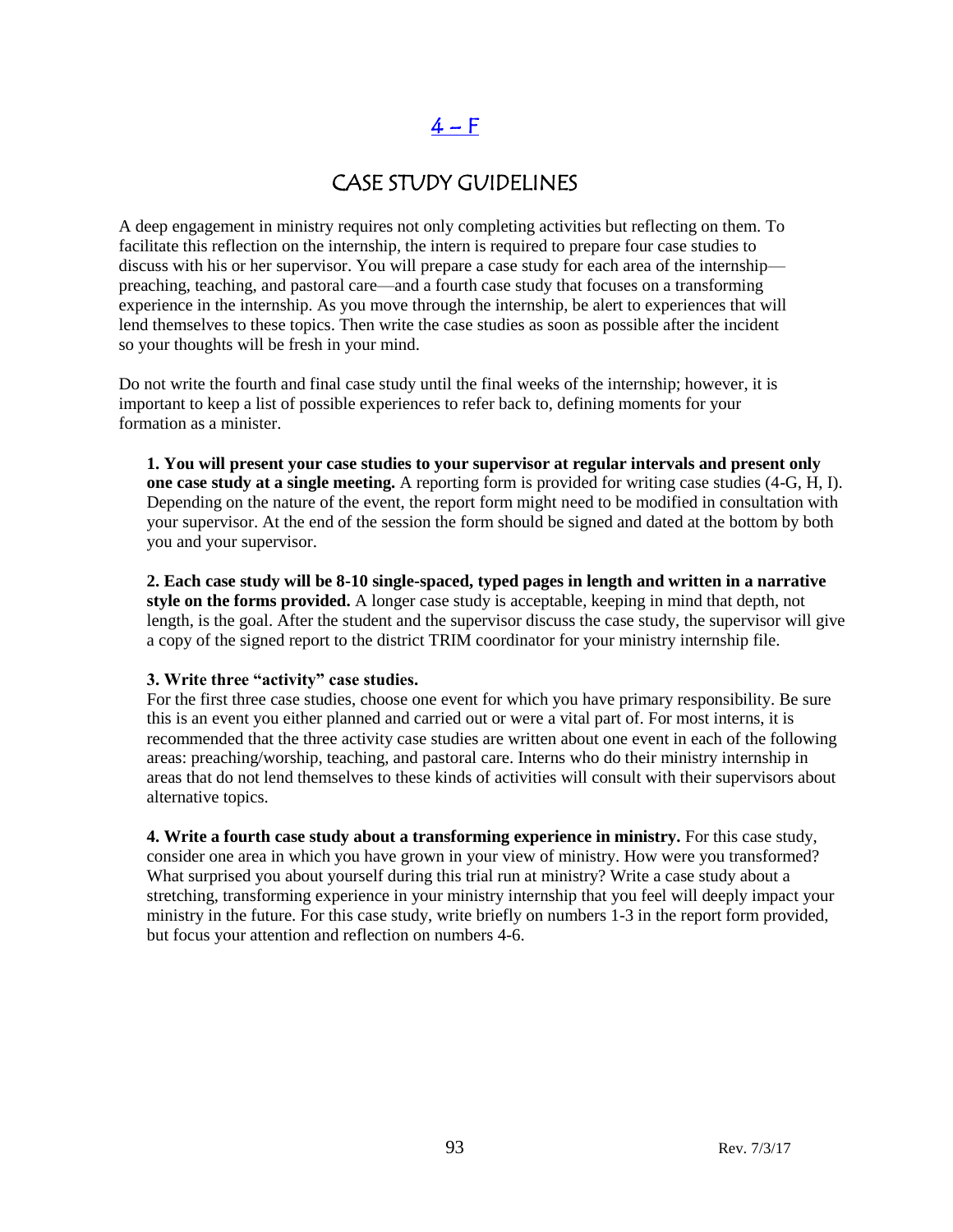## $4 - G$

### CASE STUDY REPORT FORM

NOTE: Submit four case studies, one case study per form. Each case study will be 8-10 pages in length, typed, double-spaced, in 12 point Times New Roman or Arial font, with 1" margins. It should be written in a narrative style on the form provided. A copy of this form can be found on the online manual found on the Brethren Academy website.

Name of student:

Congregation or other ministry setting:

Ministry experience (check one)

**EXECUTE:** Preaching and leading worship

\_\_\_\_\_ Teaching a class or small group

\_\_\_\_\_ Providing pastoral care

\_\_\_\_\_ A transforming experience (required for all interns)

\_\_\_\_\_ Other (please describe) \_\_\_\_\_\_\_\_\_\_\_\_\_\_\_\_\_\_\_\_\_\_\_\_\_\_\_\_\_\_\_

Date of experience:

### **I. Introduction**

- A. Describe what took place in this ministry experience/event? What was the setting? Who was present? What were your expectations? What were the expectations of others?
- B. Describe your planning process for this incident/event.
- C. Name at least two goals you set out to accomplish and to what extent you accomplished them.
- D. For each goal you name, describe an activity that you hoped would lead to the goal. To what extent did the activities you planned help you reach your goals? If they did not, why?
- E. Summarize the content of this experience/event. Include, for example, a sermon manuscript or notes (or recording) if your coordinator was not able to be present, a lesson plan, a short bibliography of readings you used to prepare, or a power point file.
- F. Describe the method of evaluation you used to decide whether this incident/event met the goals you hope for.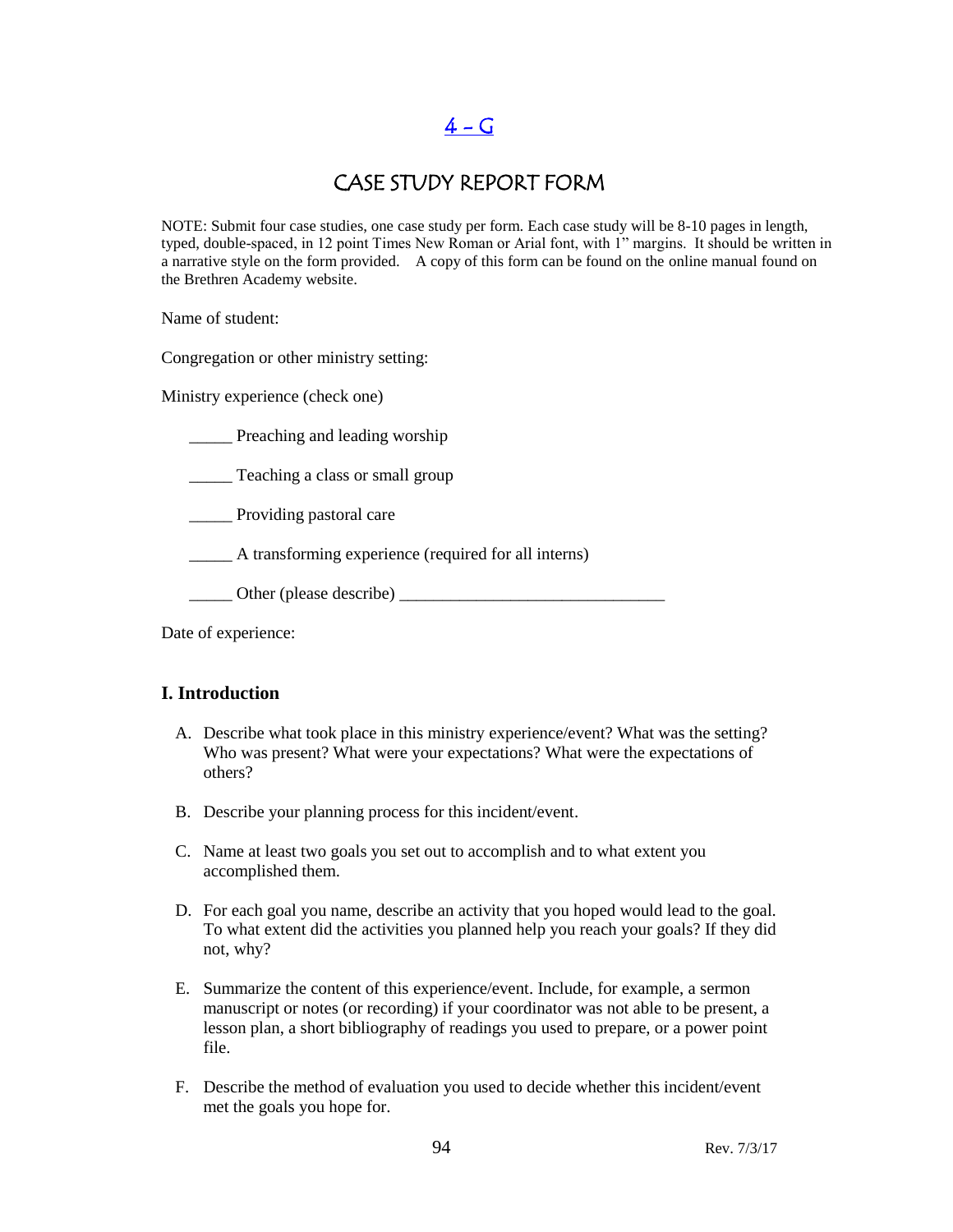### **II. Verbatim Account**

A. Choose a brief, poignant conversation or exchange from the event or incident. As accurately as possible, write down the actual words spoken—yours and others'—during this key moment. A verbatim account for a preaching case study could include comments made to you following worship. Use the following format:

**P =** parishioner

 $M =$  minister

- P1: Can you give me a few minutes?
- M1: Of course. Come into my office.
- P2: It's about my daughter. She's thinking about leaving her husband again.
- M2: Please, sit down. I'm sorry to hear this. I know you've been concerned about her.
- B. If there were oral or written evaluations submitted by participants, include those here.

### **III. Self-Awareness**

- A. What was the mood at the time of the incident? What were your immediate hunches about the effect of your ministry on those involved?
- B. How were you affected in the course of this conversation or incident? What personal issues did this incident/event raise for you?

### **IV. Spiritual Reflection**

- A. What spiritual transformation did you see in people as this incident or event unfolded?
- B. According to James Fowler's *Stages of Faith* or similar developmental scale, how would you characterize the stage of faith exhibited by one or two people in this incident?
- C. Did you see any change in people? Describe the changes you saw.

### **V. Theological Reflection**

- A. Name one or two assumptions about God, the Bible, or the Church that you brought with you to this incident. How, if at all, did your assumptions change?
- B. What assumptions did others bring to this incident? How, if at all, did their assumptions change?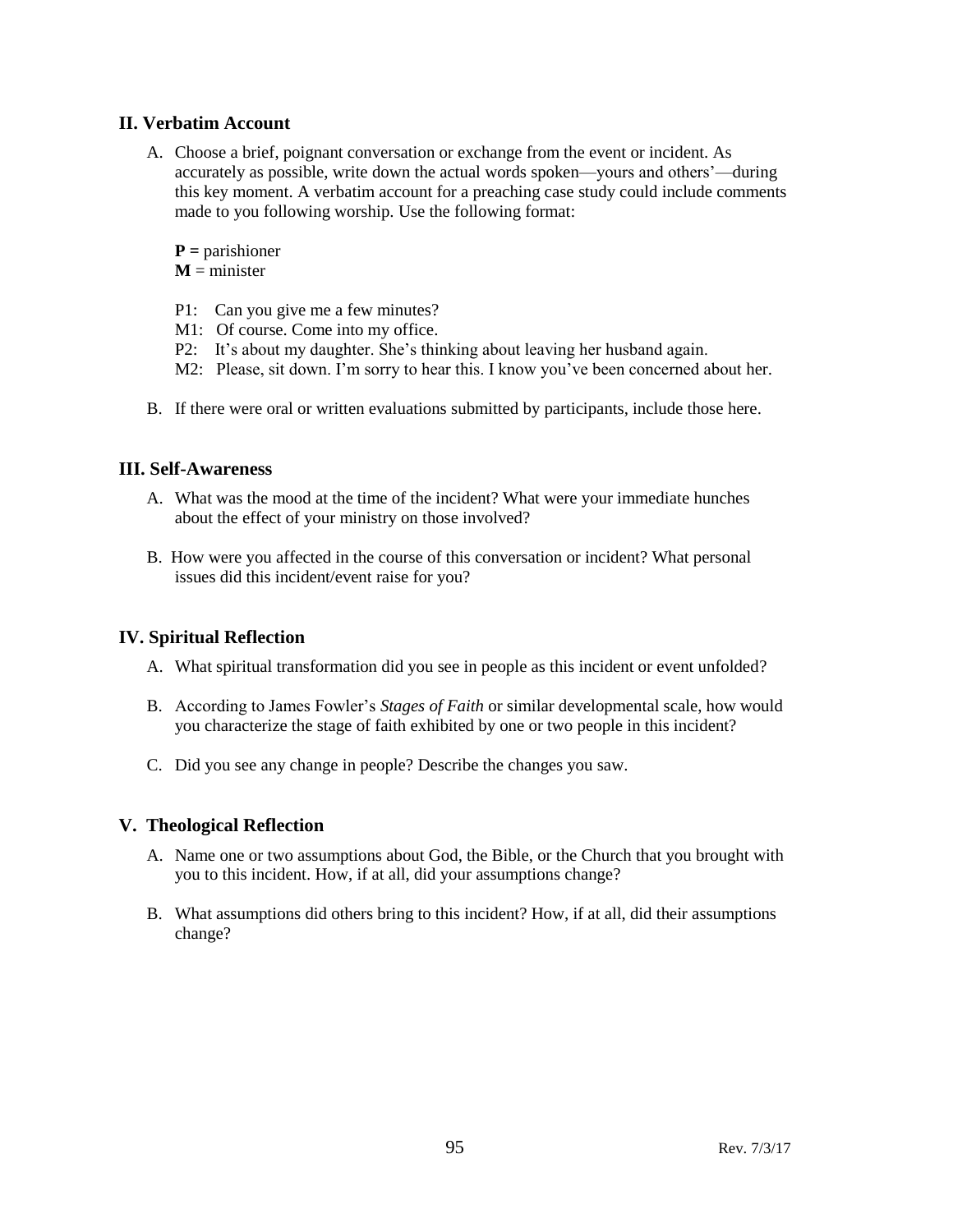#### **VI. Conclusion**

How did this incident help you to grow as a minister? How would you evaluate your performance? What did you do well? What could you have done better? What would you do differently next time?

#### **VII. Comments by the Supervisor**

- A. What was your role in this incident? Observer? Participant? Coach?
- B. What feedback do you have for the intern?

Date the report form was completed: \_\_\_\_\_\_\_\_\_\_\_\_\_\_\_\_\_\_\_\_\_\_\_\_\_\_\_\_\_\_\_\_\_\_\_\_\_\_\_\_\_\_\_\_

Intern's Signature \_\_\_\_\_\_\_\_\_\_\_\_\_\_\_\_\_\_\_\_\_\_\_\_\_\_\_\_\_\_\_\_\_\_\_\_\_\_\_\_\_\_\_\_\_\_\_\_\_\_\_\_\_\_\_\_\_\_\_

Supervisor's Signature \_\_\_\_\_\_\_\_\_\_\_\_\_\_\_\_\_\_\_\_\_\_\_\_\_\_\_\_\_\_\_\_\_\_\_\_\_\_\_\_\_\_\_\_\_\_\_\_\_\_\_\_\_\_\_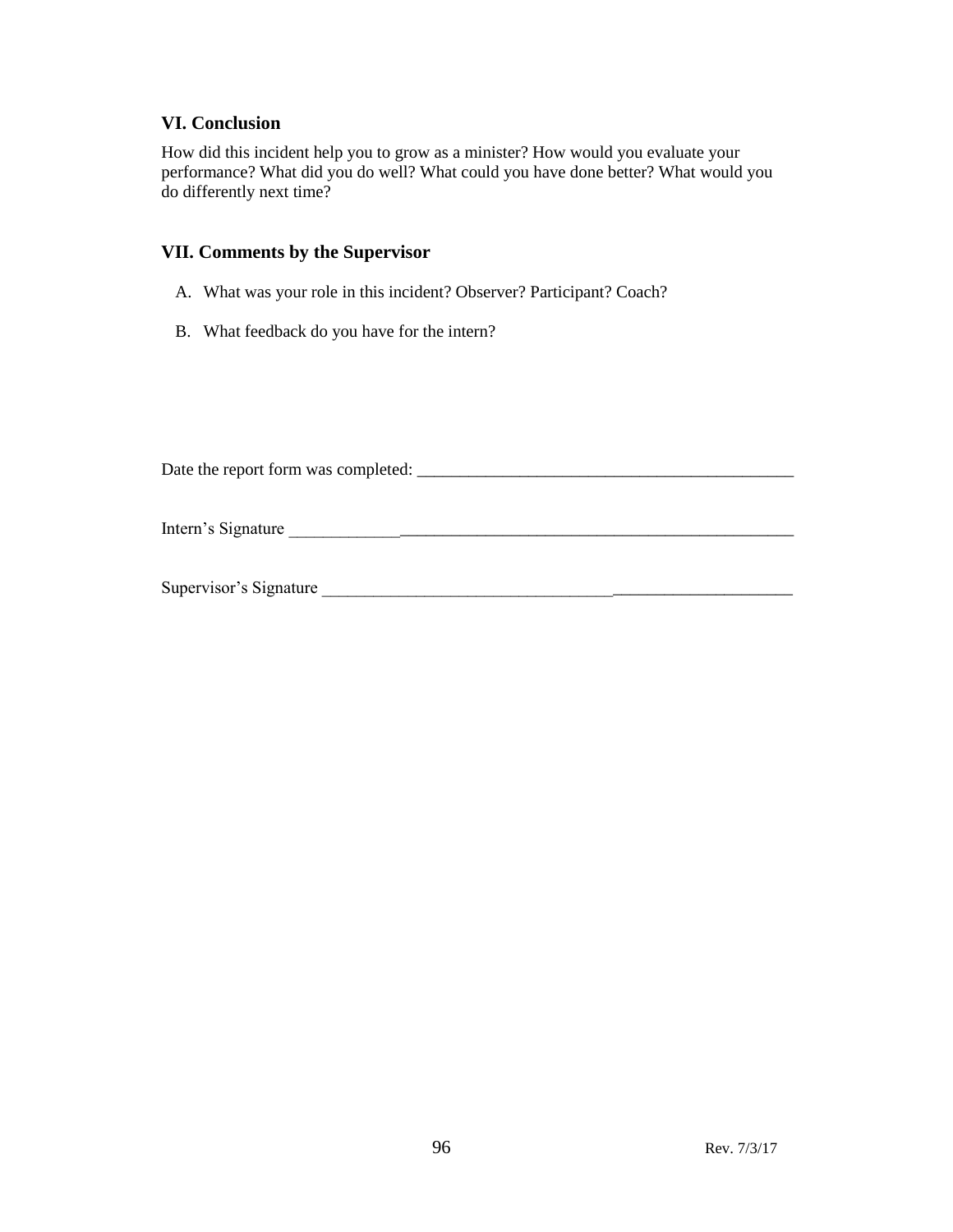# $4 - H$

# PREACHING RESPONSE FORM

(For those evaluating the student's sermon)

Intern/Preacher: \_\_\_\_\_\_\_\_\_\_\_\_\_\_\_\_\_\_\_\_\_\_\_\_\_\_\_\_\_\_\_\_\_\_\_\_\_\_\_\_\_\_\_\_\_\_\_\_\_\_\_\_\_\_\_\_\_\_\_\_\_\_\_\_\_ Sermon Title:

Date: \_\_\_\_\_\_\_\_\_\_\_\_\_\_\_\_\_\_\_\_\_

1. What did you understand the main point to be? How was the central point connected to a biblical text?

2. What insight did you gain about God?

3. What insight did you gain about the Christian life? How did this sermon touch you personally?

4. What did you like about the *way* the sermon was preached? For example, did you see engaging facial expressions, helpful gestures, an easy voice to listen to. Was the speaker confident? Were any of these forms of communication distracting?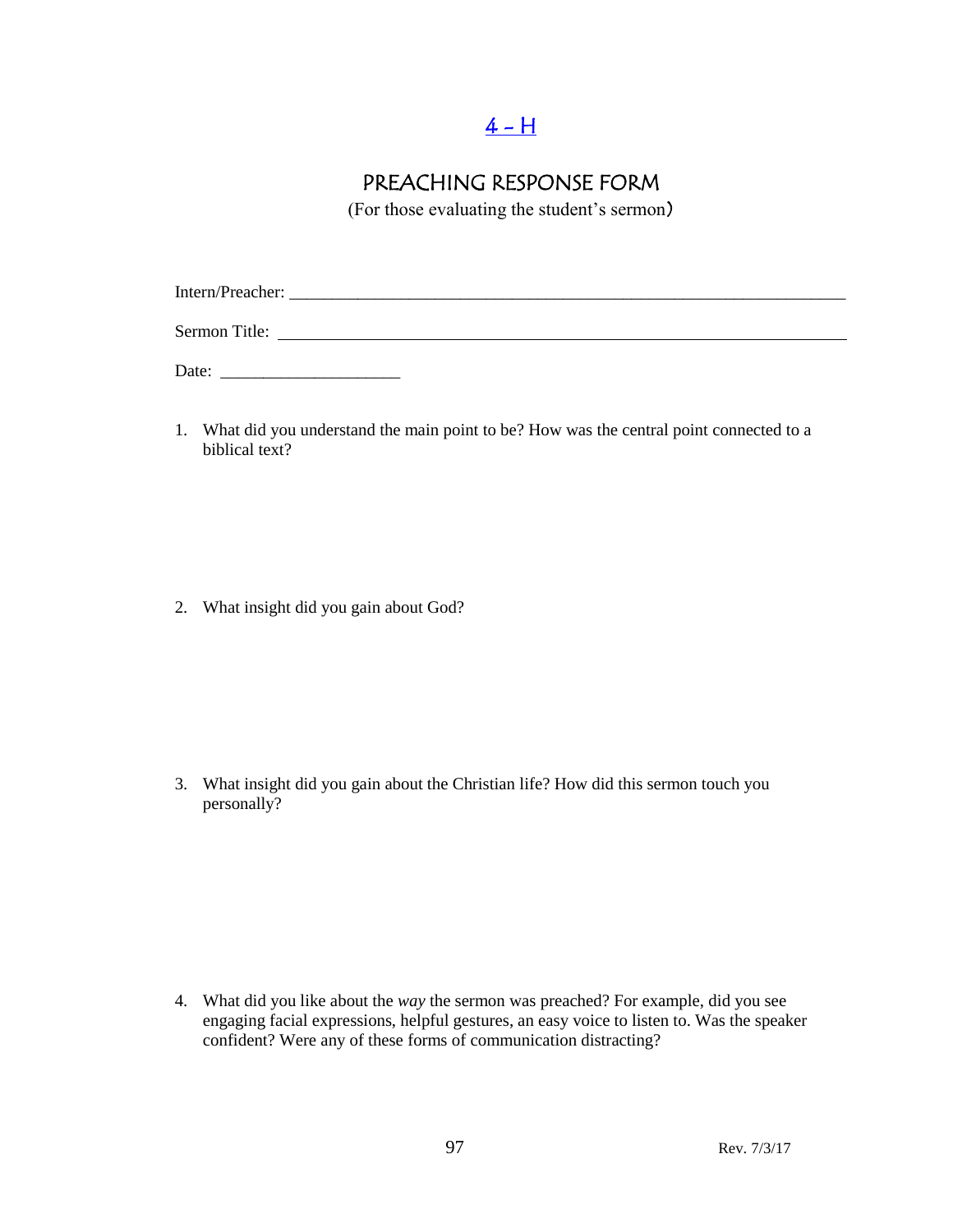5. Was the sermon topic supported by other elements in the worship service, such as hymns, prayers, or litanies? What were they?

6. What illustrations or stories do you remember? How were they related to the main point?

7. What suggestions do you have for improvement?

8. What would you particularly like to affirm about today's intern preacher?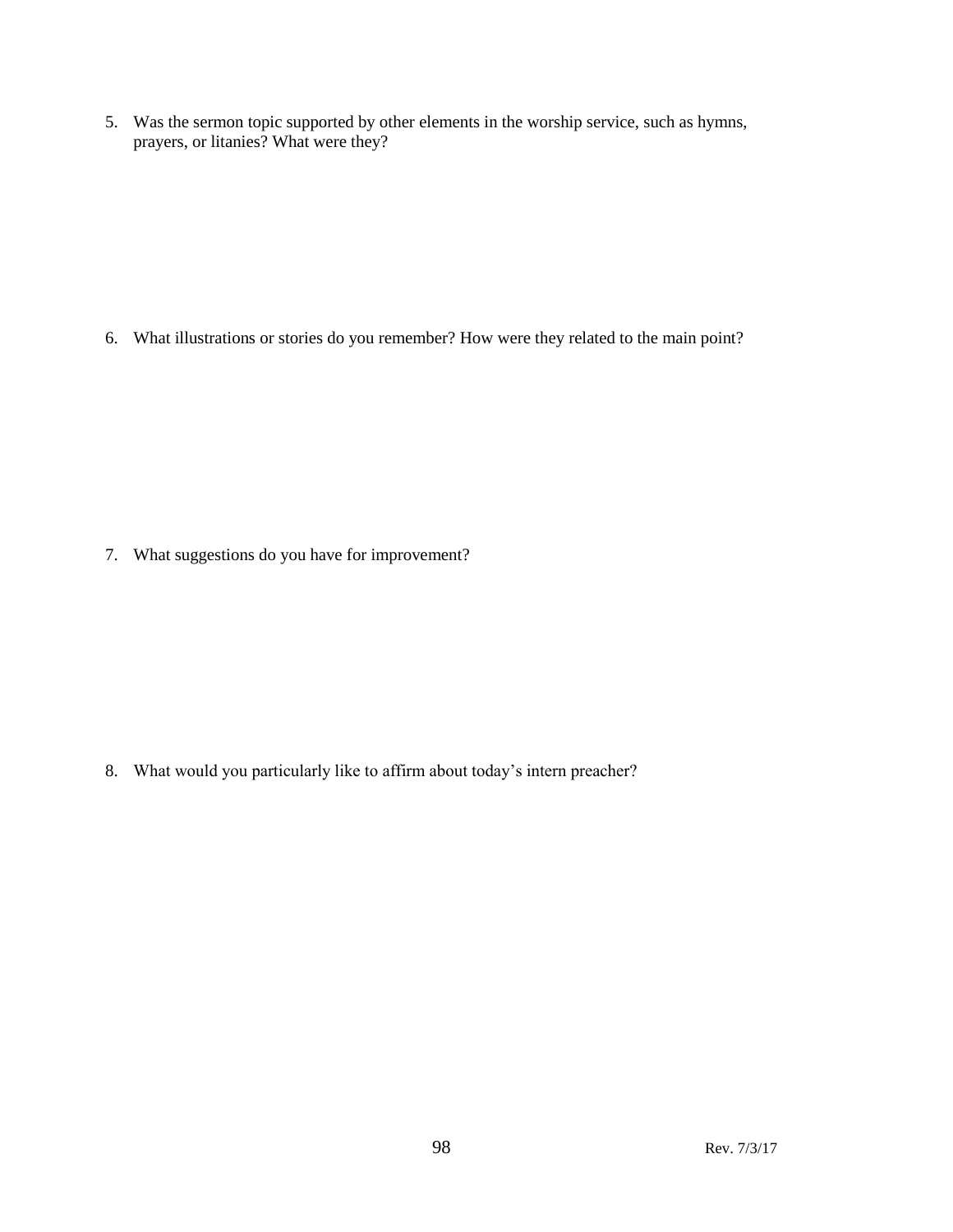# $4 - 1$

## WORSHIP LEADERSHIP RESPONSE FORM

(For those evaluating the student's worship leading)

Name of Intern: \_\_\_\_\_\_\_\_\_\_\_\_\_\_\_\_\_\_\_\_\_\_\_\_\_\_\_\_\_\_\_\_\_\_\_\_\_\_\_\_\_\_\_\_\_\_\_\_\_\_\_\_\_\_\_\_\_\_\_\_\_

Date: \_\_\_\_\_\_\_\_\_\_\_\_\_\_\_\_\_\_\_\_\_\_\_\_\_\_\_\_\_\_\_

- 1. What words describe how you felt when you entered the sanctuary this morning?
- 2. What words describe the worship leader's
	- A. voice/diction
	- B. mannerisms/gestures
- 3. Comment about the worship leader's use of vocabulary or choice of words.
- 4. Did the worship service as a whole help you better understand the scripture for the day?
- 5. What do you consider to be this person's strongest qualities as a worship leader? In what ways did he or she facilitate or aid your worship?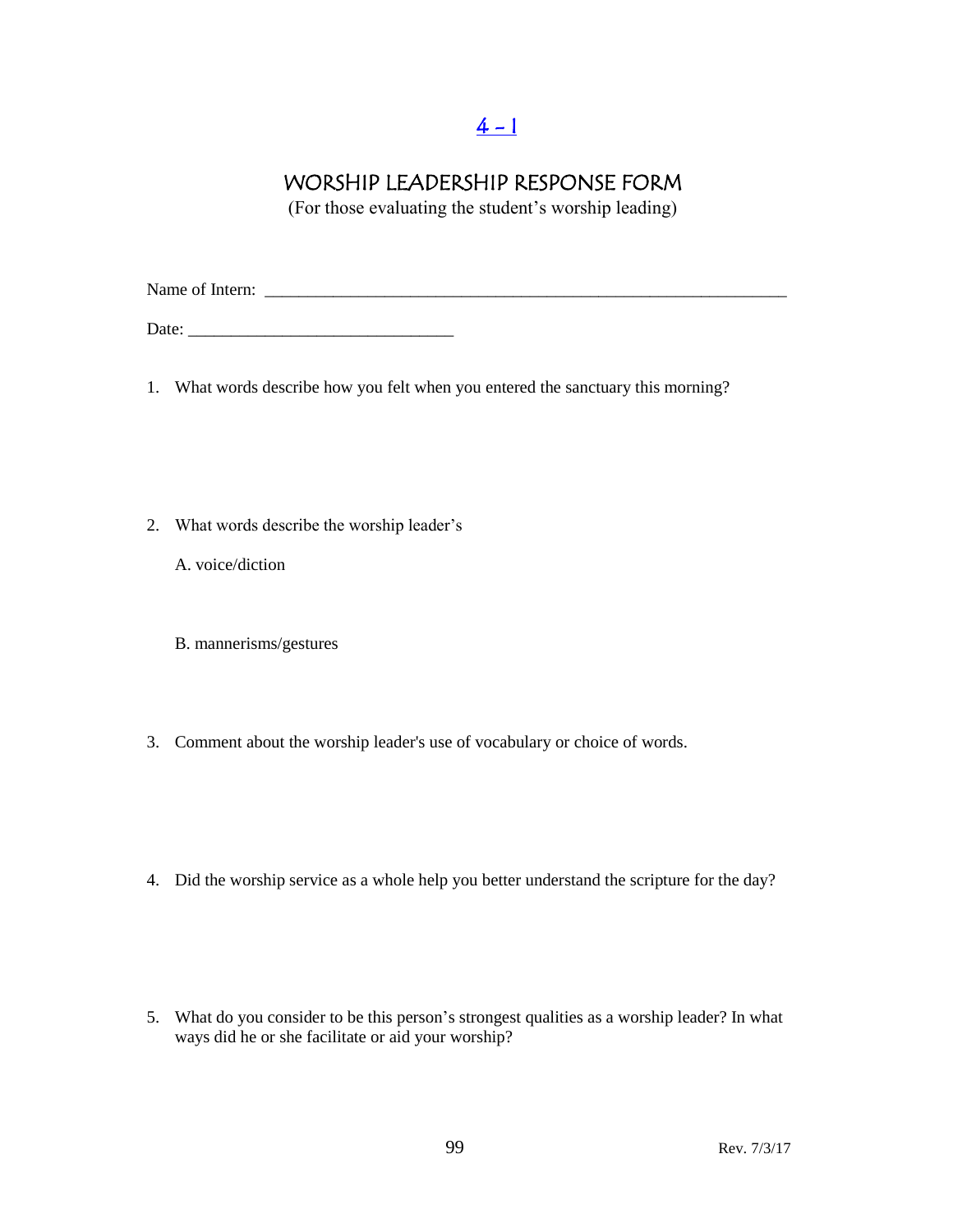6. What do you consider to be this person's weakest qualities as a worship leader?

7. In what ways did he or she hinder or interrupt your worship?

8. What words describe how you felt at the end of this worship service?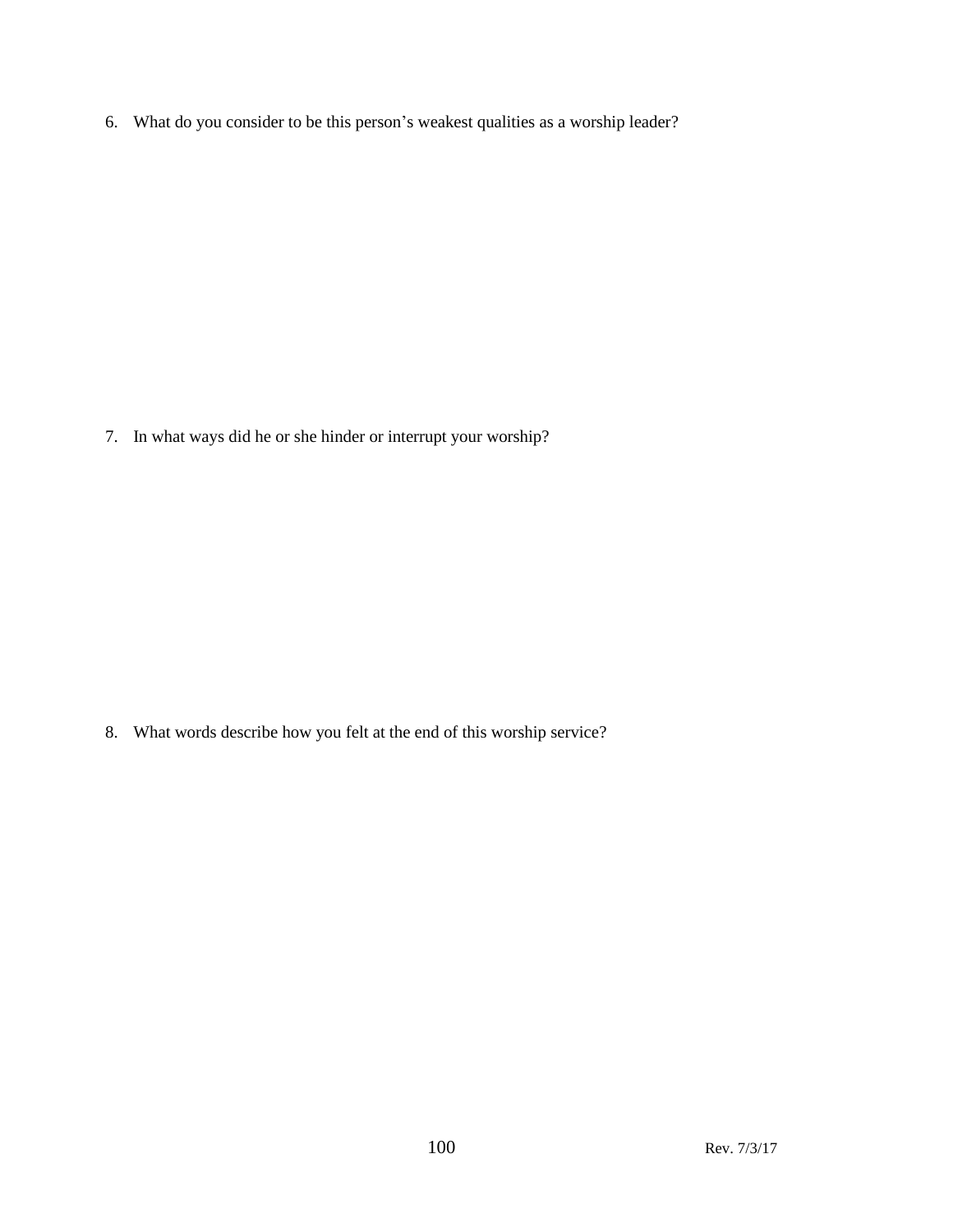# $4 - 1$

## TEACHING RESPONSE FORM

(For those evaluating the student's teaching)

Intern/Teacher: Class topic: \_\_\_\_\_\_\_\_\_\_\_\_\_\_\_\_\_\_\_\_\_\_\_\_\_\_\_\_\_\_\_\_\_\_\_\_\_\_\_\_\_\_\_\_\_\_\_\_\_\_\_\_\_\_\_\_\_\_\_\_\_\_\_\_\_

Date:

1. What did you understand the topic for today's class to be?

2. Was there something in the lesson that touched you personally?

3. How did this time of study help you in your Christian life? How did it help you understand God better?

4. What did you like about the way this person teaches? For example, did this person encourage the learners? Was this person confident without being overbearing? Did this person have good communication skills—good eye contact, an engaging way, clear speech? Were any of these forms of communication distracting?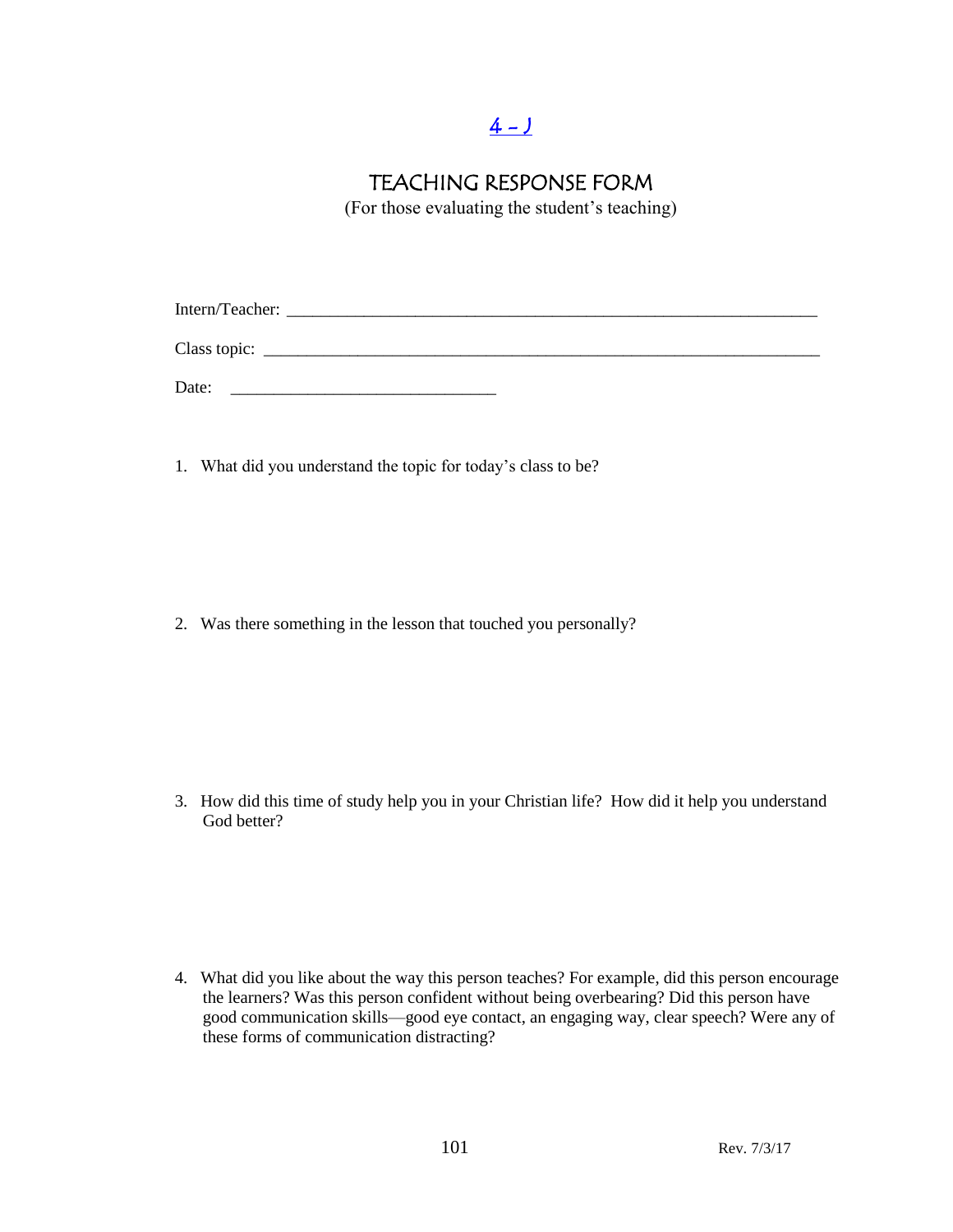5. What were the main points of the teacher's lesson?

6. What illustrations or stories do you remember? How were they related to the main point of the lesson?

7. Did you feel there was a good balance of activities, such as discussion, lecture, and small group work if appropriate?

8. What would have made the lesson more meaningful to you?

9. What did you particularly like about the intern teacher's way of teaching?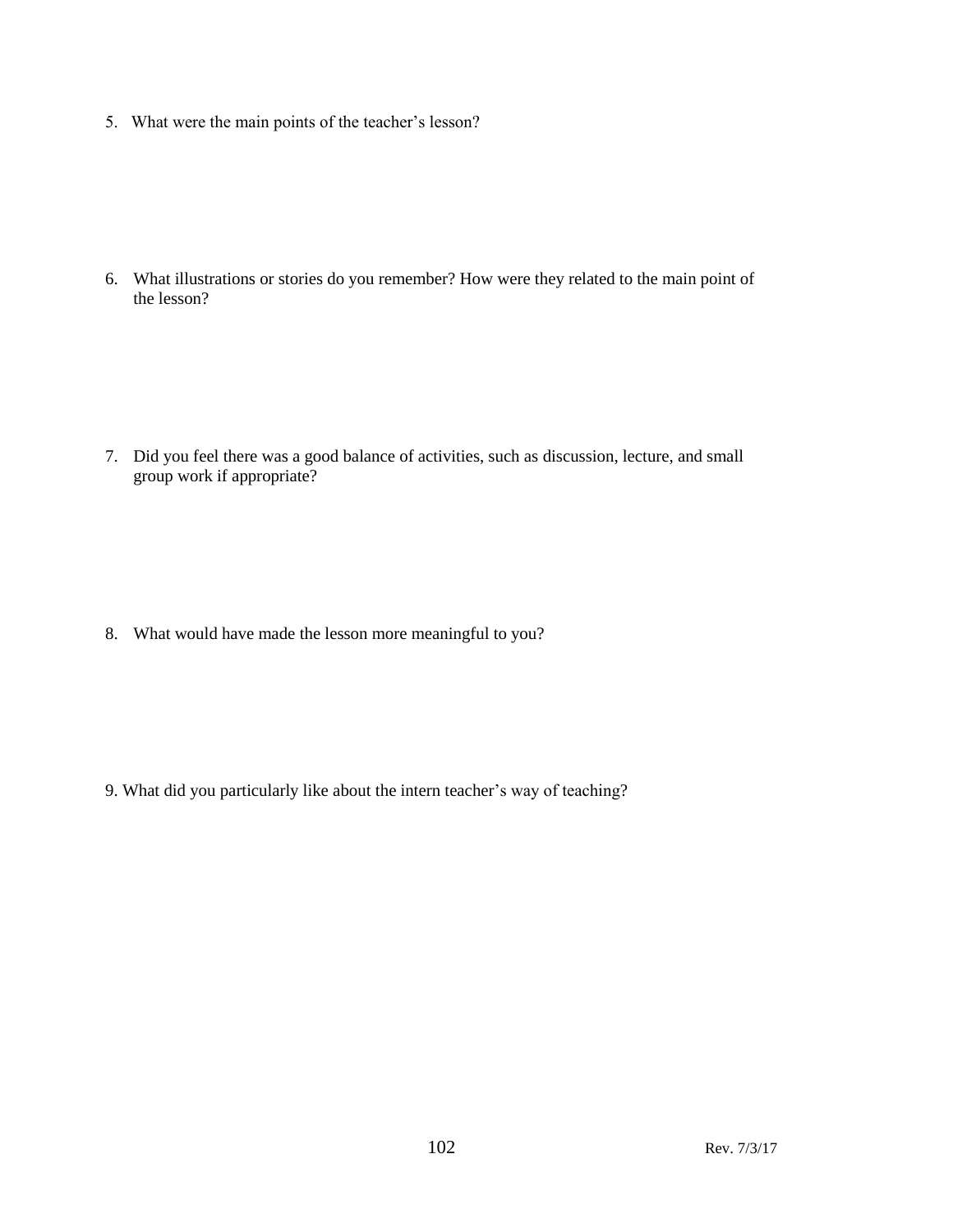## [4-K](#page-3-0)

# INTERN'S FINAL SELF-EVALUATION Of the MINISTRY INTERNSHIP

Reflect on your experience. Were your learning goals helpful to your growth in ministry? What did you learn unexpectedly? When in the course of the internship did you feel most successful as a minister? Least successful? Did you identify other areas of ministry to explore and strengthen in the future? What do you wish you had done differently? Share your completed form with your supervisor and the district TRIM coordinator.

Intern's signature Date

\_\_\_\_\_\_\_\_\_\_\_\_\_\_\_\_\_\_\_\_\_\_\_\_\_\_\_\_\_\_\_\_\_\_\_\_\_\_\_\_ \_\_\_\_\_\_\_\_\_\_\_\_\_\_\_\_\_\_\_\_\_\_\_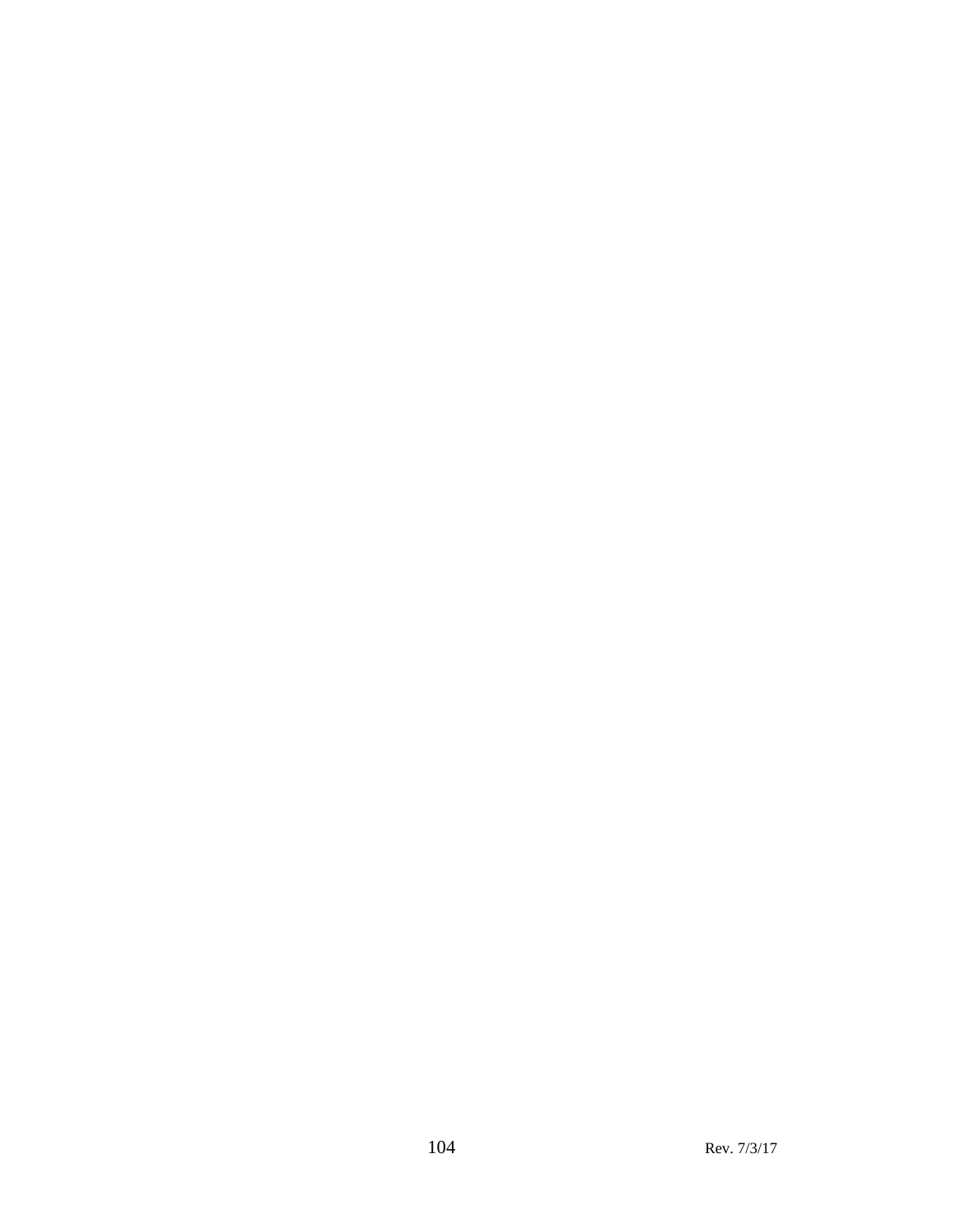# $4 - L$

# SUPERVISOR'S FINAL EVALUATION of the MINISTRY INTERNSHIP

Name of supervisor: \_\_\_\_\_\_\_\_\_\_\_\_\_\_\_\_\_\_\_\_\_\_\_\_\_\_\_\_\_\_\_\_\_\_\_\_\_\_\_\_\_\_\_\_\_\_\_\_\_\_\_\_\_

Name of intern: \_\_\_\_\_\_\_\_\_\_\_\_\_\_\_\_\_\_\_\_\_\_\_\_\_\_\_\_\_\_\_\_\_\_\_\_\_\_\_\_\_\_\_\_\_\_\_\_\_\_\_\_\_\_\_\_\_

1. What areas of growth did you see in the intern? Did the intern work adequately at achieving his or her learning goals?

2. Where does the intern need to stretch his or her understanding and practice of ministry?

3. How was this experience for you as a supervisor?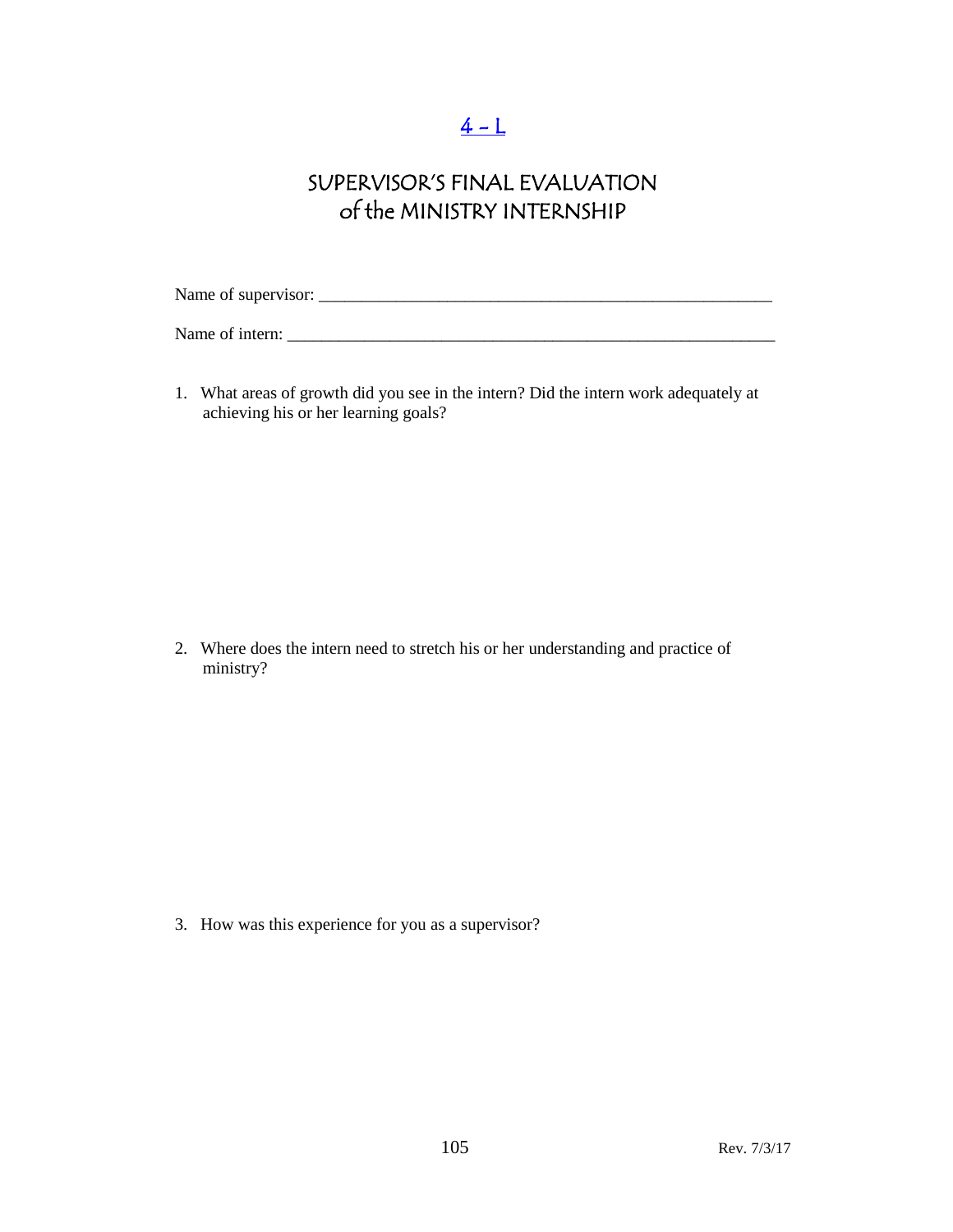| 4. Checklist for Case Study Reports |
|-------------------------------------|
|-------------------------------------|

| Report on preaching/worship incident submitted on |  |
|---------------------------------------------------|--|
| Report on teaching incident submitted on          |  |
| Report on pastoral care incident submitted on     |  |

\_\_\_Report of transforming experience submitted on \_\_\_\_\_\_\_\_\_\_\_\_\_\_\_\_\_\_\_\_\_\_\_\_\_\_\_\_\_\_\_\_\_\_\_\_

Certification of Experience for Credit

Signature of Supervisor Date

**Note: Send a copy of the completed form to the intern and another to the district TRIM coordinator.** 

\_\_\_\_\_\_\_\_\_\_\_\_\_\_\_\_\_\_\_\_\_\_\_\_\_\_\_\_\_\_\_\_\_\_\_\_\_\_\_\_\_\_\_\_\_\_\_\_ \_\_\_\_\_\_\_\_\_\_\_\_\_\_\_\_\_\_\_\_\_\_\_\_\_\_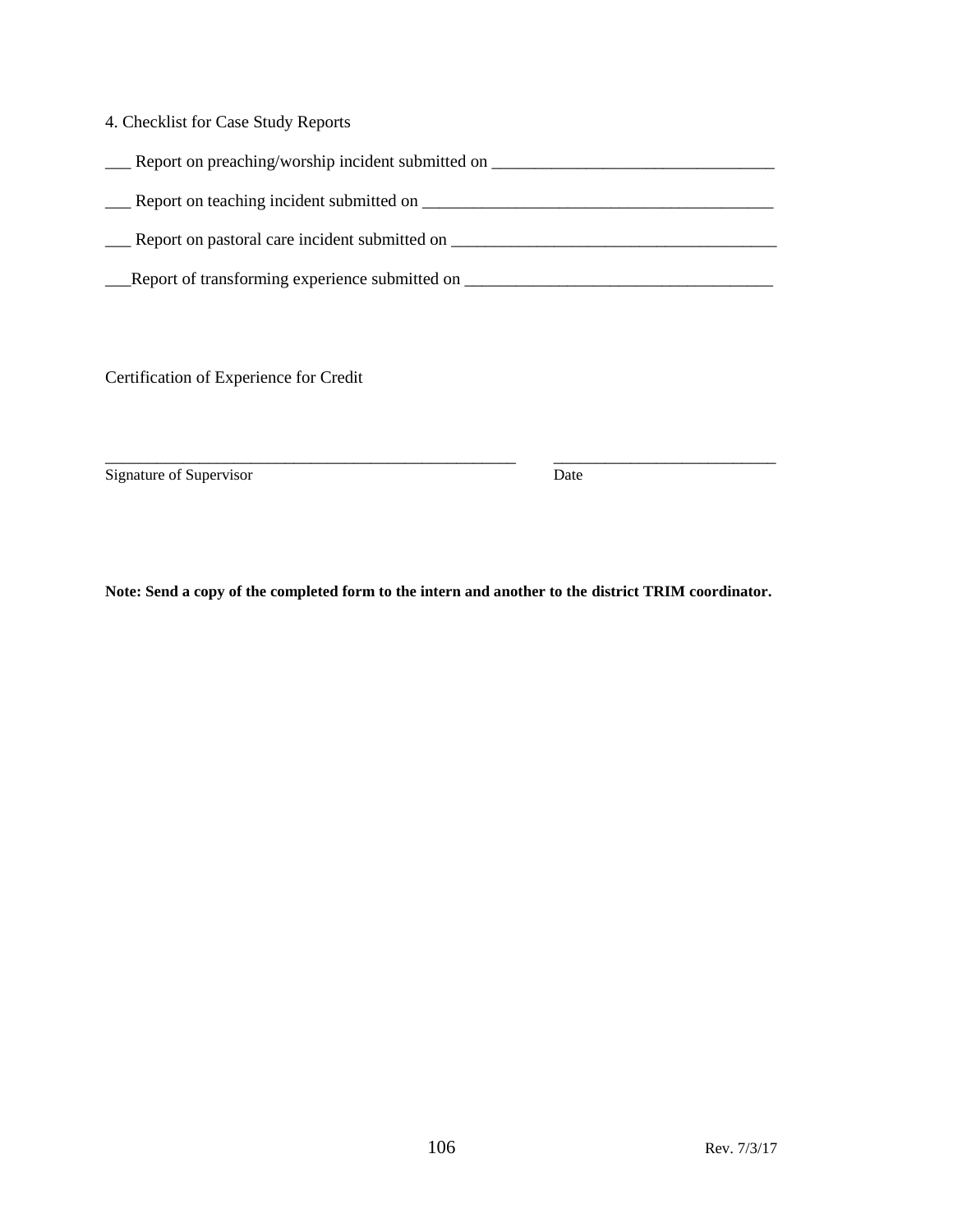## $5 - A$

## CONGRATULATIONS, GRADUATE!

You felt a call. You responded. You have studied, practiced, and prayed.

This final section of your TRIM manual prepares you for graduation from this ministry training program. It includes:

- A. A reminder of Graduation Competencies
- B. Instructions for the exit exam
- C. Final evaluation forms for both the student and the district TRIM coordinator

You have reached an important milestone in your preparation for set-apart ministry, one we hope will serve as a launching pad to further training in ministry. After all, training for ministry never ends. The skills you have learned in TRIM will equip you to enter the ministry but also to grow in the ministry with time and experience.

When all requirements have been completed for graduation, the Coordinator of the TRIM  $&$ EFSM Ministry Training Programs of the Brethren Academy for Ministerial Leadership will inform the district executive minister of your district. Districts are encouraged to recognize TRIM graduates by presenting them with their graduation certificate at District Conference. TRIM graduates are also recognized at the Bethany Seminary/Brethren Academy luncheon at Annual Conference, at which time you become an official alumnus/a of the seminary.

Each TRIM graduate receives a certificate indicating completion of an approved Church of the Brethren program of ministry training. For those seeking credentialing, this certification verifies that the educational requirements for ordination or commissioned status in the Church of the Brethren have been fulfilled.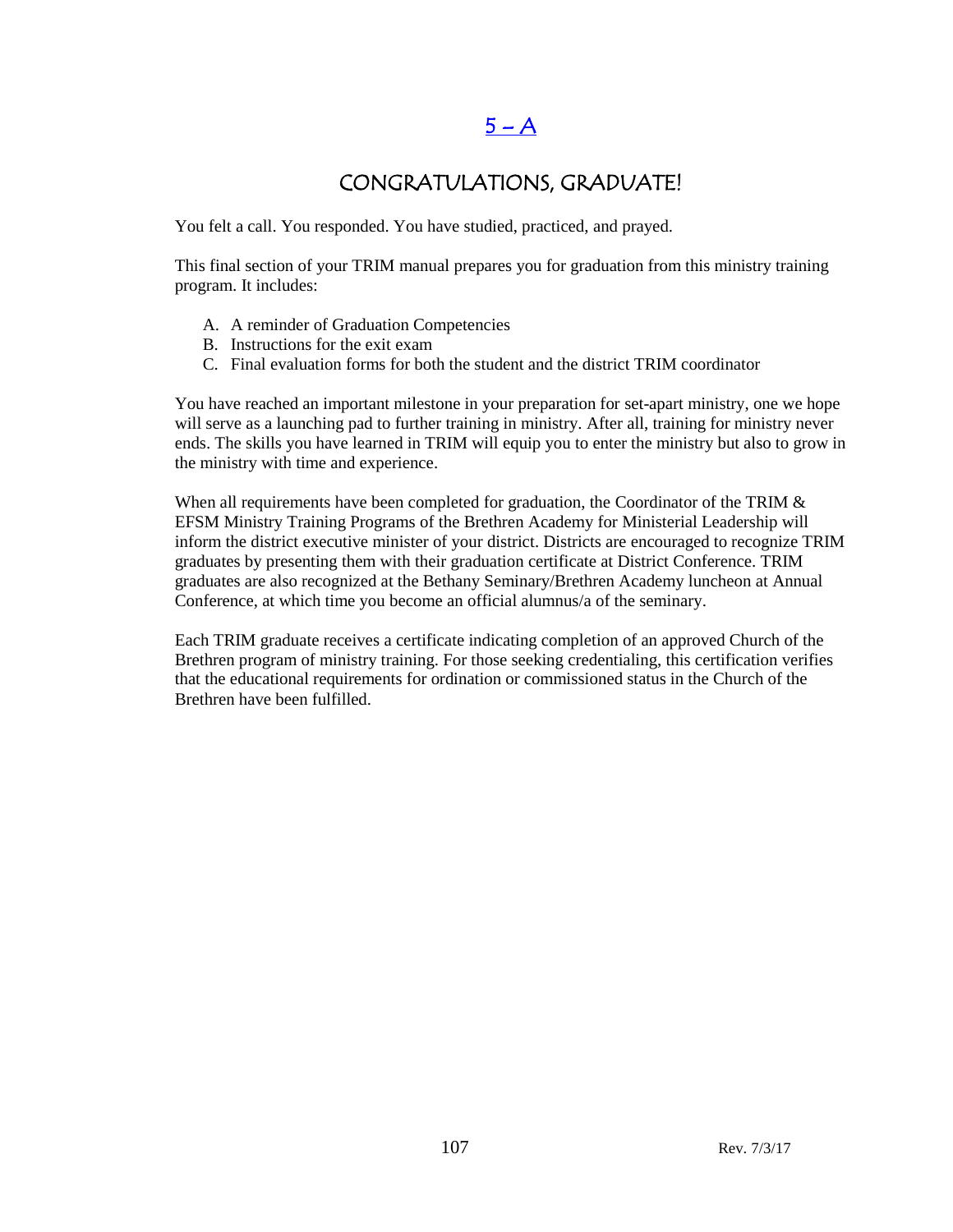# $5 - B$

# DETERMINING COMPETENCY in PROSPECTIVE GRADUATES

A TRIM student approaching graduation from the program is expected to be competent in three categories:

- general education,
- biblical and theological studies, and
- ministry and ministry skills.

The Ministry Advisory Council of the Church of the Brethren has determined that competency in these various areas will be demonstrated as follows:

#### **1. General Education**

 Satisfactory completion of coursework in the various areas of general education designated for TRIM students

#### **2. Biblical and Theological Studies**

- Satisfactory completion of coursework and other units in the related subject areas designated for TRIM students
- A satisfactory score on the exit exam.

### **3. Ministry and Ministry Skills**

- Satisfactory completion of coursework and other units in the related subject areas designated for TRIM students.
- A satisfactory evaluation of the ministry internship experience.

When competency has been demonstrated in the areas above, the student and district TRIM coordinator complete the Final Evaluation forms found in sections 5-D and 5-E of the TRIM manual. Completed forms are mailed or emailed to the Brethren Academy Office for review by the Coordinator of the TRIM & EFSM Ministry Training Program.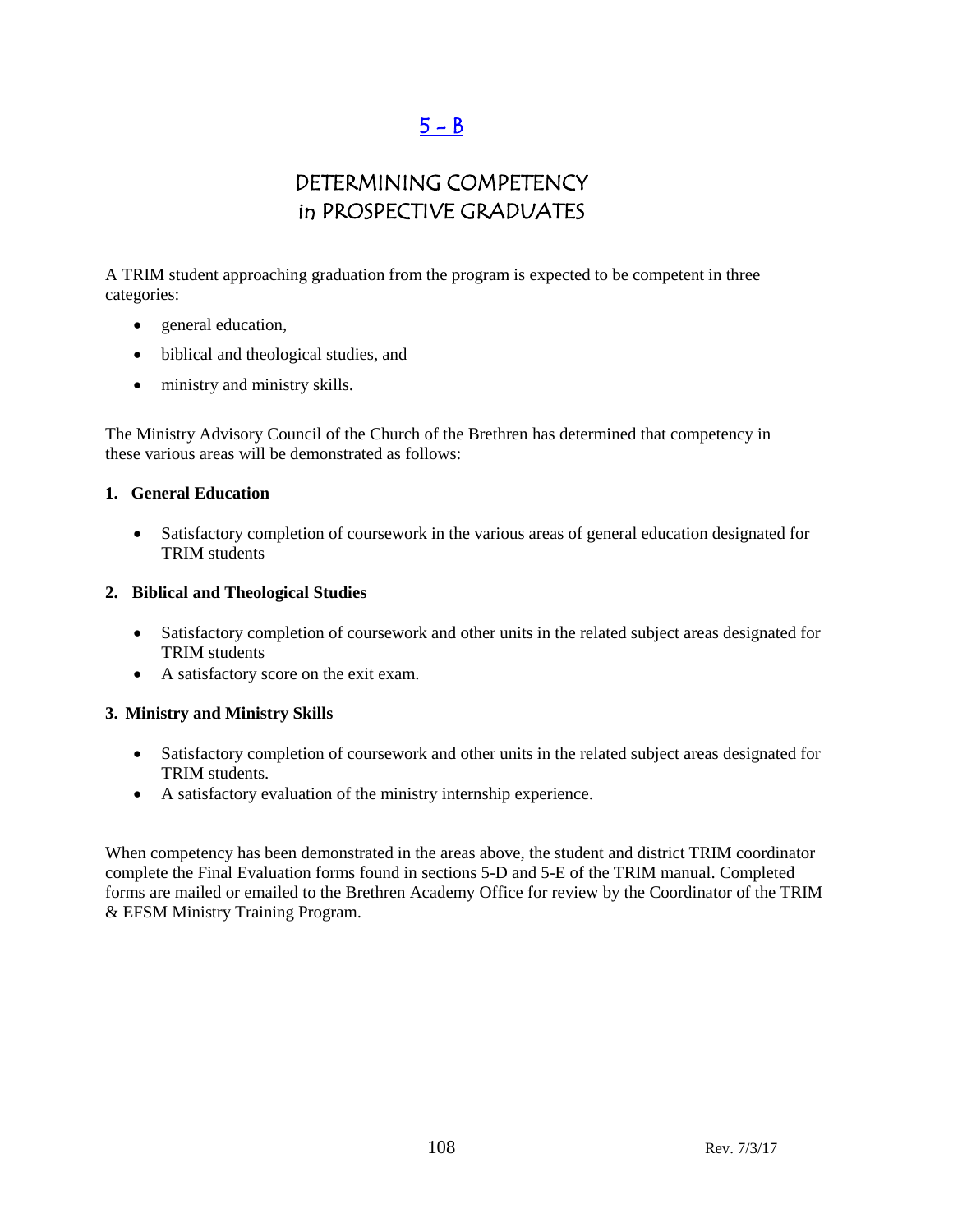# $5 - C$

### TRIM EXIT EXAM

When you entered TRIM, you took the Biblical and Theological Awareness Inventory (BTAI), a test that helped you evaluate your strengths and weaknesses when it comes to the body of biblical and theological information every leader in the Church of the Brethren should possess. It gave you an idea how to shape your courses and internship to strengthen your deficiencies and capitalize on your strengths.

The exit exam will consist of a portion of the material in the Entrance BTAI and your well thought out responses to a series of questions. When you have completed all of your work in TRIM, the district TRIM coordinator will send a copy of the test to you. You will send your finished work (either through e-mail if a digital copy or US Post if a hard copy) to the Coordinator of the TRIM & EFSM Ministry Training Programs for grading by a committee appointed by the Brethren Academy. A student is required to achieve a grade of approximately 70 percent in order to graduate from TRIM. Should that not happen, the student will then be given more time to prepare and another BTAI will be administered.

The student and the district TRIM coordinator will be informed of the results of this assessment.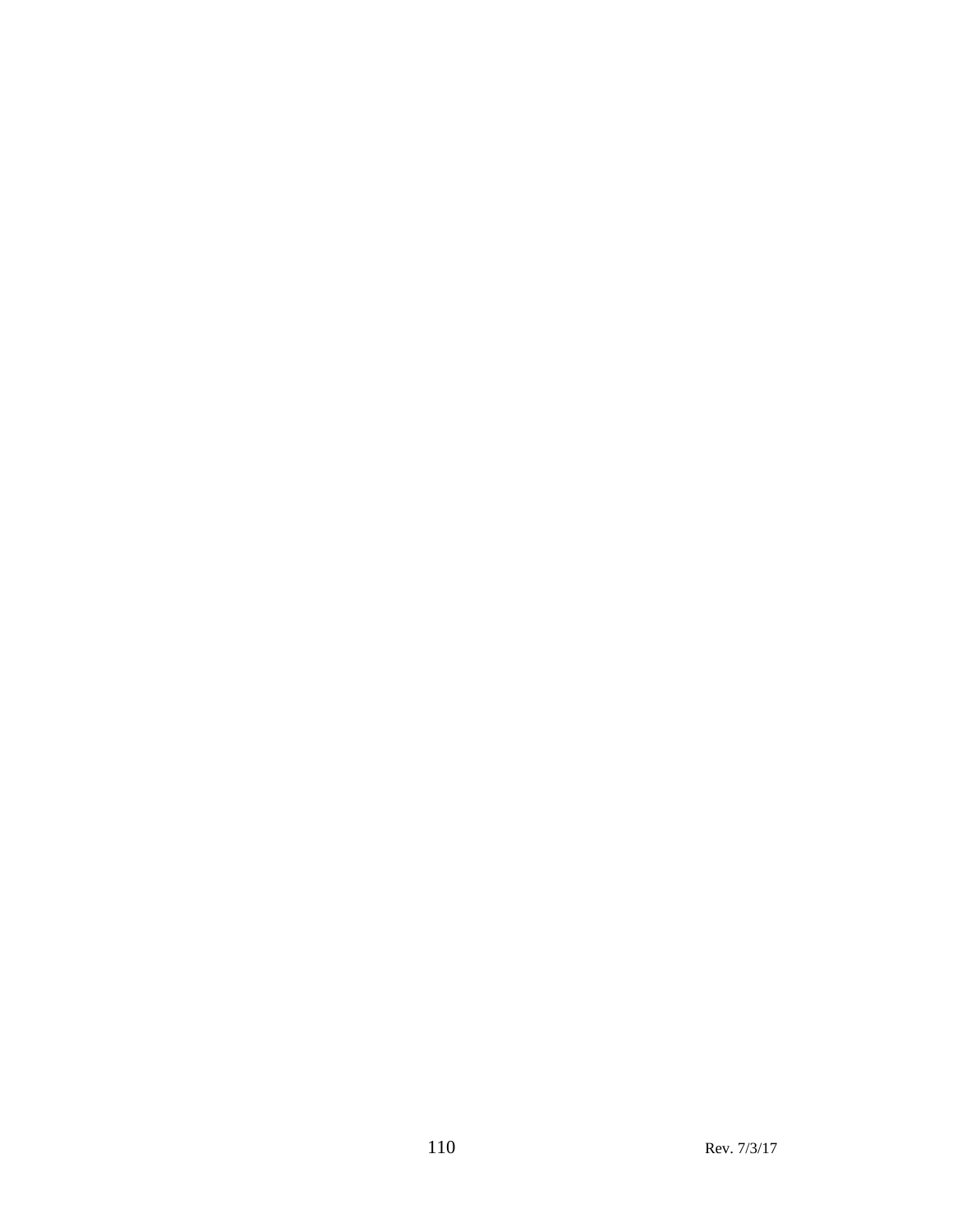# $5 - D$

#### FINAL EVALUATION **TRIM Graduate**

Using this form on the computer, respond to the three questions below. As you write, consider including topics such as

- The quality of members' participation in the ministry formation group
- Completion of various levels of coursework
- Personal and spiritual growth that was particularly memorable
- Work with your district TRIM coordinator
- Work with your district ministry leadership
- The Coordinator of the TRIM & EFSM Ministry Training Programs of the Brethren Academy
- Other general comments.

Please make your evaluation the length it needs to be to adequately assess your experience.

- 1. How has your TRIM program gone for you?
- 2. Where were you stretched?
- 3. What do you wish had been done differently?

Graduate's signature Date

\_\_\_\_\_\_\_\_\_\_\_\_\_\_\_\_\_\_\_\_\_\_\_\_\_\_\_\_\_\_\_\_\_\_\_\_\_\_\_\_\_\_\_\_ \_\_\_\_\_\_\_\_\_\_\_\_\_\_\_\_\_\_

To complete your file prior to graduation, please submit this evaluation to your district TRIM coordinator and the Brethren Academy for Ministerial Leadership.